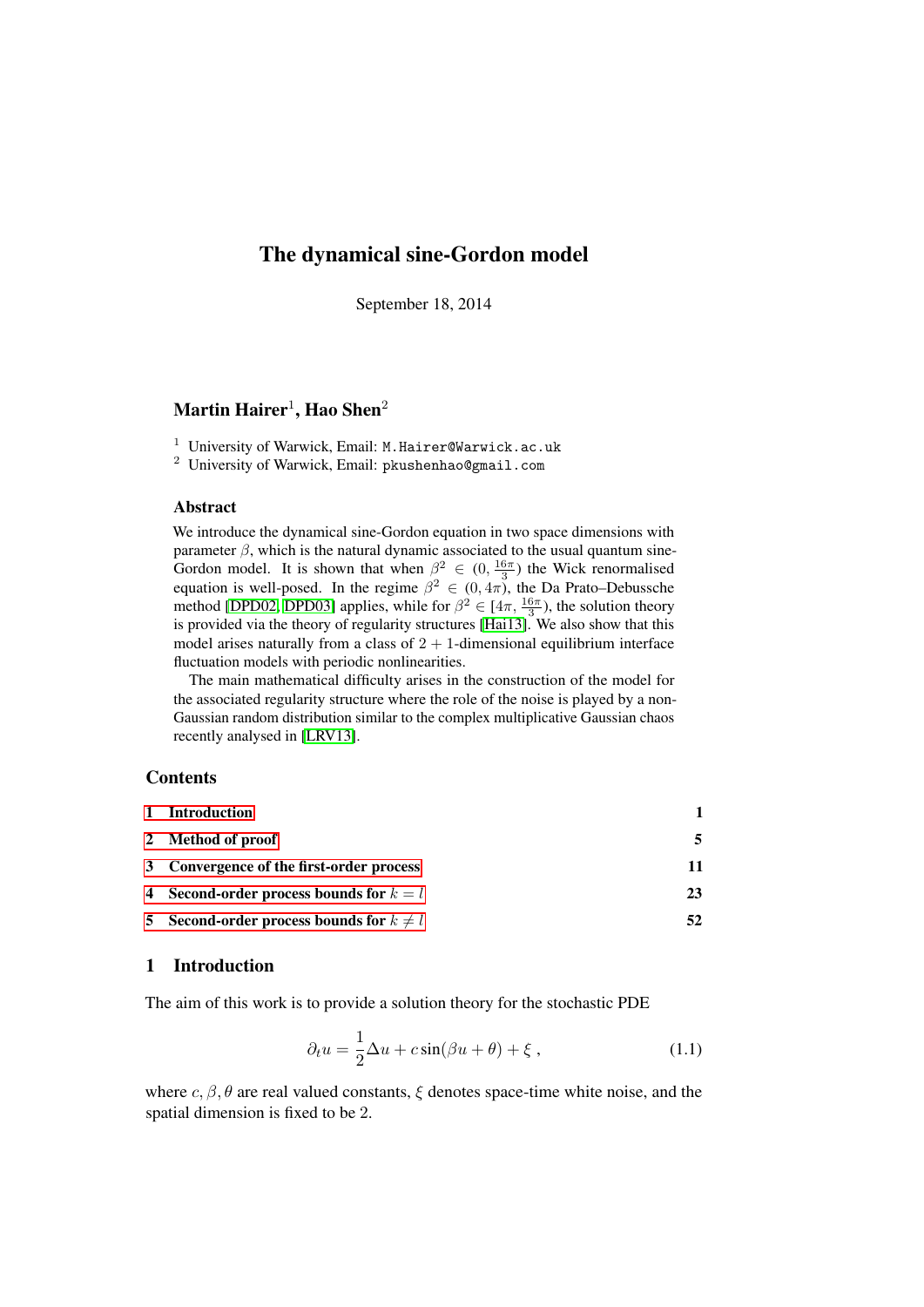The model [\(1.1\)](#page-0-1) is interesting for a number of reasons. First and foremost, it is of purely mathematical interest as a very nice testbed for renormalisation techniques. Indeed, even though we work with *fixed* spatial dimension 2, this model exhibits many features comparable to those of various models arising in constructive quantum field theory (QFT) and  $\ell$  or statistical mechanics, but with the dimension  $d$ of those models being a function of the parameter  $\beta$ .

More precisely, at least at a heuristic level, [\(1.1\)](#page-0-1) is comparable to  $\Phi_d^3$  Euclidean QFT with  $d=2+\frac{\beta^2}{2\pi}$  $\frac{\beta^2}{2\pi}$ ,  $\Phi_d^4$  Euclidean QFT with  $d=2+\frac{\beta^2}{4\pi}$  $\frac{\beta^2}{4\pi}$ , or the KPZ equation in dimension  $d = \frac{\beta^2}{4\pi}$  $\frac{\beta}{4\pi}$ . In particular, one encounters divergencies when trying to define solutions to [\(1.1\)](#page-0-1) or any of the models just mentioned as soon as  $\beta$  is non-zero. (In the case of the KPZ equation recall that, via the Cole-Hopf transform it is equivalent to the stochastic heat equation. In dimension 0, this reduces to the SDE  $du = u dW$ which is ill-posed if  $W$  is a Wiener process but is well-posed as soon as it is replaced by something more regular, say fractional Brownian motion with Hurst parameter greater than  $1/2$ .)

These divergencies can however be cured in all of these models by Wick renormalisation as long as  $\beta^2 < 4\pi$ . At  $\beta^2 = 4\pi$  (corresponding to  $\Phi_4^3$ ,  $\Phi_3^4$ , and KPZ in dimension 1), Wick renormalisation breaks down and higher order renormalisation schemes need to be introduced. One still expects the theory to be renormalisable until  $\beta^2 = 8\pi$ , which corresponds to  $\Phi_6^3$ ,  $\Phi_4^4$  and KPZ in dimension 2, at which point renormalisability breaks down. This suggests that the value  $\beta^2 = 8\pi$  is critical for [\(1.1\)](#page-0-1) and that there is no hope to give it any non-trivial meaning beyond that, see for example [\[DH00,](#page-61-0) [Fal12\]](#page-62-4) and, in a slightly different context, [\[LRV13\]](#page-62-3). This heuristic (including the fact that Wick renormalisability breaks down at  $\beta^2 = 4\pi$ ) is well-known and has been demonstrated in [Frö76, [BGN82,](#page-61-1) [Nic83,](#page-62-6) [NRS86,](#page-62-7) [DH00\]](#page-61-0) at the level of the behaviour of the partition function for the corresponding lattice model.

From a more physical perspective, an interesting feature of [\(1.1\)](#page-0-1) is that it is closely related to models of a globally neutral gas of interacting charges. With this interpretation, the gas forms a plasma at high temperature (low  $\beta$ ) and the various threshold values for  $\beta$  could be interpreted as threshold of formation of macroscopic fractions of dipoles / quadrupoles / etc. The critical value  $\beta^2 = 8\pi$ can be interpreted as the critical inverse temperature at which total collapse takes place, giving rise to a Kosterlitz-Thouless phase transition [\[KT73,](#page-62-8) [FS81\]](#page-62-9). Finally, the model [\(1.1\)](#page-0-1) has also been proposed as a model for the dynamic of crystal-vapour interfaces at the roughening transition [\[CW78,](#page-61-2) [Neu83\]](#page-62-10) and as a model of crystal surface fluctuations in equilibrium [\[KP93,](#page-62-11) [KP94\]](#page-62-12).

In order to give a non-trivial meaning to [\(1.1\)](#page-0-1), we first replace  $\xi$  by a smoothened version  $\xi_{\varepsilon}$  which has a correlation length of order  $\varepsilon > 0$  and then study the limit  $\varepsilon \to 0$ . Since we are working in two space dimensions, one expects the solution to become singular (distribution-valued) as  $\varepsilon \to 0$ . As a consequence, there will be some "averaging effect" so that one expects to have  $sin(\beta u_{\epsilon}) \rightarrow 0$  in some weak sense as  $\varepsilon \to 0$ . It therefore seems intuitively clear that if we wish to obtain a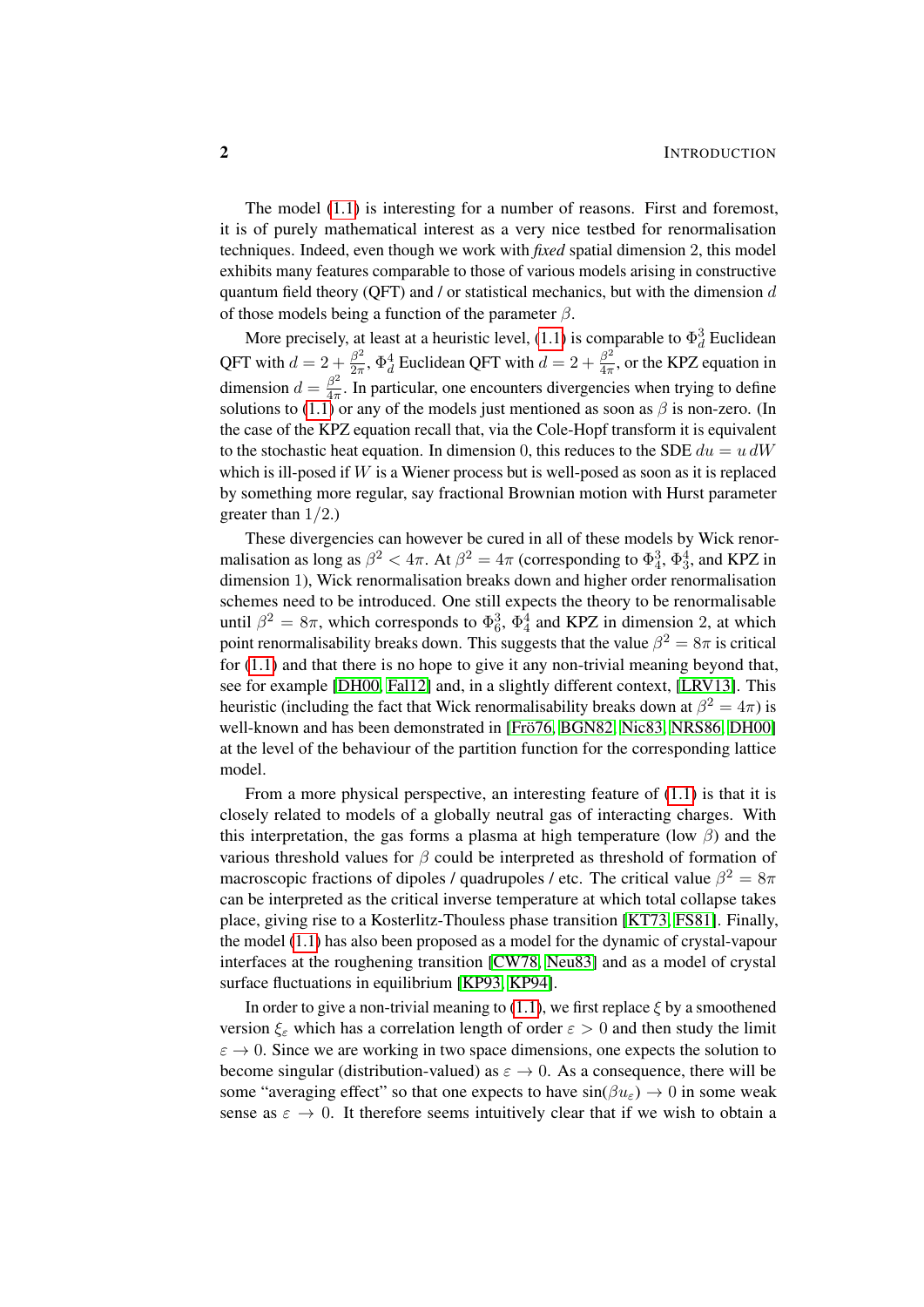#### INTRODUCTION 3

non-trivial limit, we should simultaneously send the constant c to  $+\infty$ . This is indeed the case, see Theorem [1.1](#page-2-0) below.

We also study a class of  $2 + 1$ -dimensional equilibrium interface fluctuation models with more general periodic nonlinearities:

<span id="page-2-2"></span><span id="page-2-1"></span>
$$
\partial_t u_{\varepsilon} = \frac{1}{2} \Delta u_{\varepsilon} + c_{\varepsilon} F_{\beta}(u_{\varepsilon}) + \xi_{\varepsilon} , \qquad (1.2)
$$

where  $F_\beta$  is a trigonometric polynomial of the form

$$
F_{\beta}(u) = \sum_{k=1}^{Z} \zeta_k \sin(k\beta u + \theta_k) \qquad (Z \in \mathbf{N}), \qquad (1.3)
$$

and  $\zeta_k$ ,  $\beta$  and  $\theta_k$  are real-valued constants. One may expect that the "averaging" effect" of  $sin(k\beta u_{\epsilon} + \theta_k)$  is stronger for larger values of k. This is indeed the case and, as a consequence of this, we will see that provided the constant  $c_{\varepsilon} \to \infty$  at a proper rate, the limiting process obtained as  $\varepsilon \to 0$  only depends on  $F_\beta$  via the values  $\beta$ ,  $\theta_1$ , and  $\zeta_1$ . In this sense, the equation [\(1.1\)](#page-0-1) also arises as the limit of the models [\(1.2\)](#page-2-1).

The main result of this article can be formulated as follows. (See Section [1.2](#page-4-1) below for a definition of the spaces appearing in the statement;  $T^2$  denotes the two-dimensional torus, and  $\mathcal{D}'$  denotes the space of distributions.)

**Theorem 1.1** *Let*  $0 < \beta^2 < \frac{16\pi}{3}$  $rac{6\pi}{3}$  and  $\eta \in (-\frac{1}{3})$  $\frac{1}{3}$ , 0). For  $u^{(0)} \in C^{\eta}(\mathbf{T}^2)$  fixed, *consider the solution*  $u_{\varepsilon}$  *to* 

<span id="page-2-0"></span>
$$
\partial_t u_{\varepsilon} = \frac{1}{2} \Delta u_{\varepsilon} + C_{\varrho} \varepsilon^{-\beta^2/4\pi} F_{\beta}(u_{\varepsilon}) + \xi_{\varepsilon} , \quad u(0, \cdot) = u^{(0)} ,
$$

*where*  $F_\beta$  *is defined in* [\(1.3\)](#page-2-2),  $\xi_\varepsilon = \varrho_\varepsilon * \xi$  *with*  $\varrho_\varepsilon(t,x) = \varepsilon^{-4} \varrho(\varepsilon^{-2}t, \varepsilon^{-1}x)$  for some *smooth and compactly supported function*  $\rho$  *integrating to* 1*. Then there exists a constant*  $C_{\rho}$  *(depending only on*  $\beta$  *and the mollifier*  $\varrho$ *) such that the sequence*  $u_{\varepsilon}$ *converges in probability to a limiting distributional process* u *which is independent*  $\int$ *of*  $\rho$ *.* 

More precisely, there exist random variables  $\tau > 0$  and  $u \in \mathcal{D}'(\mathbf{R}_+ \times \mathbf{T}^2)$  such that, for every  $T' > T > 0$ , the natural restriction of  $u$  to  $\mathcal{D}'((0,T) \times \mathbf{T}^2)$  belongs *to*  $\mathcal{X}_{T,\eta} = \mathcal{C}([0,T], \mathcal{C}^{\eta}(\mathbf{T}^2))$  *on the set*  $\{\tau \geq T'\}$ *. Furthermore, on the same set, one has*  $u_{\varepsilon} \to u$  *in probability in the topology of*  $\mathcal{X}_{T,\eta}$ *.* 

*Finally, one has*  $\lim_{t\to\tau}||u(t,\cdot)||_{\mathcal{C}^{\eta}(\mathbf{T}^2)} = \infty$  *on the set*  $\{\tau < \infty\}$ *. The limiting process u depends on the numerical values*  $\beta$ ,  $\zeta_1$  *and*  $\theta_1$ *, but it depends neither on the choice of mollifier*  $\rho$ , *nor on the numerical values*  $\zeta_k$  *and*  $\theta_k$  *for*  $k \geq 2$ *.* 

**Remark 1.2** As already mentioned, one expects the boundary  $\beta^2 = \frac{16\pi}{3}$  $rac{6\pi}{3}$  to be artificial and a similar result is expected to hold for any  $\beta^2 \in (0, 8\pi)$ . In fact,  $8\pi$  is the natural boundary for the method of proof developed in [\[Hai13\]](#page-62-2) and employed here. However, as  $\beta^2 \to 8\pi$ , the theory requires proofs of convergence of more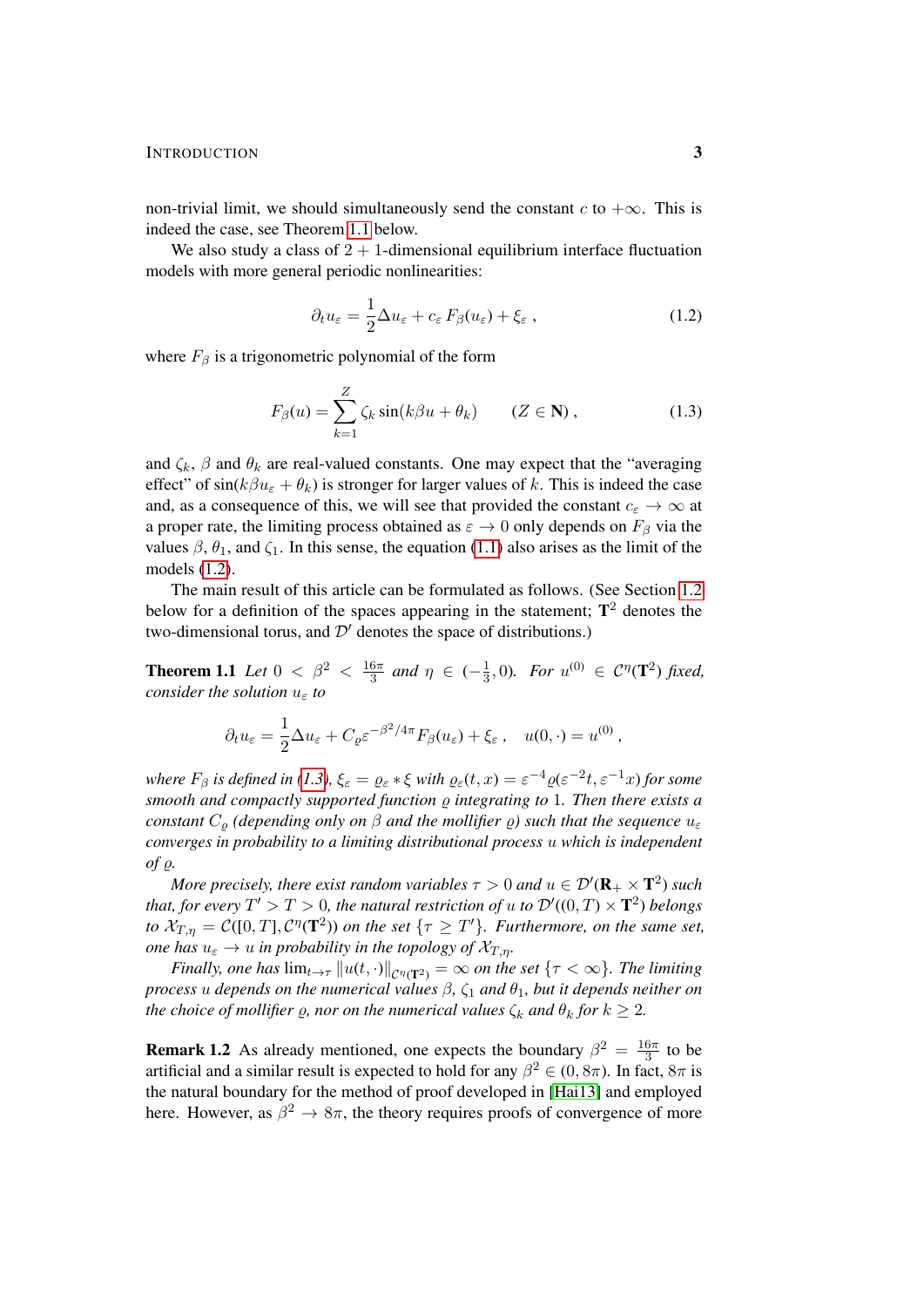and more auxiliary objects. In the current context, we unfortunately do not have a general convergence result for all of these objects but instead we need to treat all of them separately "by hand". Furthermore, the bounds we have on the simplest "second-order" object unfortunately appear to break down at  $\beta^2 = 6\pi$ .

**Remark 1.3** It is interesting to note that for  $\beta^2 \in (0, 4\pi)$ , we only need to construct one auxiliary process, and this construction does indeed involve a careful tracking of cancellations due to the grouping of terms into "dipoles", while for  $\beta^2 \in [4\pi, \frac{16\pi}{3})$ , we need to build a second auxiliary process which requires to keep track of cancellations obtained by considering "quadrupoles". See Section [3](#page-10-0) and Section [4](#page-22-0) below for more details.

**Remark 1.4** The limiting process  $u$  is a continuous function of time, taking values in a suitable space of spatial distributions. See Remark [2.6](#page-9-0) below for more details. Regarding the right hand side of the equation however, it only makes sense as a random distribution at fixed time when  $\beta^2 < 4\pi$ . For  $\beta^2 \geq 4\pi$  however, it exists only as a random space-time distribution.

Remark 1.5 The article [\[AHR01\]](#page-61-3) appears in principle to cover [\(1.1\)](#page-0-1) as part of a larger class of nonlinearities. It is however unclear what the meaning of the solutions constructed there is and how they relate to the construction given in the present article. The interpretation of the solutions in [\[AHR01\]](#page-61-3) is that of a random Colombeau generalised function and it is not clear at all whether this generalised function represents an actual distribution. In particular, the construction given there is completely impervious to the presence of the Kosterlitz-Thouless transition and the collapse of multipoles which clearly transpire in our analysis.

#### 1.1 Structure of the article

The rest of this article is organised as follows. In Section [2,](#page-4-0) we give an overview of the proof of our main result. In particular, we reduce it to the proof of convergence of a finite number of processes  $\Psi_{\varepsilon}^{k}$ ,  $\Psi_{\varepsilon}^{kl}$ , and  $\Psi_{\varepsilon}^{k\bar{l}}$  (see [\(2.2\)](#page-4-2), [\(2.4\)](#page-6-0), [\(4.3\)](#page-22-1), [\(4.4\)](#page-23-0) and Remark [4.2](#page-24-0) below) to a limit in a suitable topology. In Section [3,](#page-10-0) we then prove Theorem [3.2,](#page-10-1) which gives bounds on arbitrary moments of the first order processes  $\Psi_{\varepsilon}^{k}$ . When combined with a simple second moment estimate, these bounds imply suitable convergence of the first order processes  $\Psi_{\varepsilon}^{k}$ , so that Theorem [2.1](#page-5-0) is established, which in particular implies Theorem [1.1](#page-2-0) for  $\beta^2 < 4\pi$ . The main ingredient in proving Theorem [3.2](#page-10-1) is an inductive procedure, resulting in the bounds in Proposition [3.5,](#page-16-0) which greatly simplifies the expressions of the moments.

The last two sections of the article are devoted to the proof of Theorem [4.3,](#page-24-1) which gives bounds on arbitrary moments of second order processes  $\Psi_{\varepsilon}^{kl}$  and  $\Psi_{\varepsilon}^{k\bar{l}}$ , as well as their convergence. It turns out that the proofs for the special case  $k = l$ are quite different from the proofs for  $k \neq l$ . Section [4](#page-22-0) only treats the former case, which is already sufficient to obtain Theorem [1.1](#page-2-0) in the particular case when  $Z = 1$ in [\(1.3\)](#page-2-2). The case  $k \neq l$  is then finally covered in Section [5.](#page-51-0) In particular, among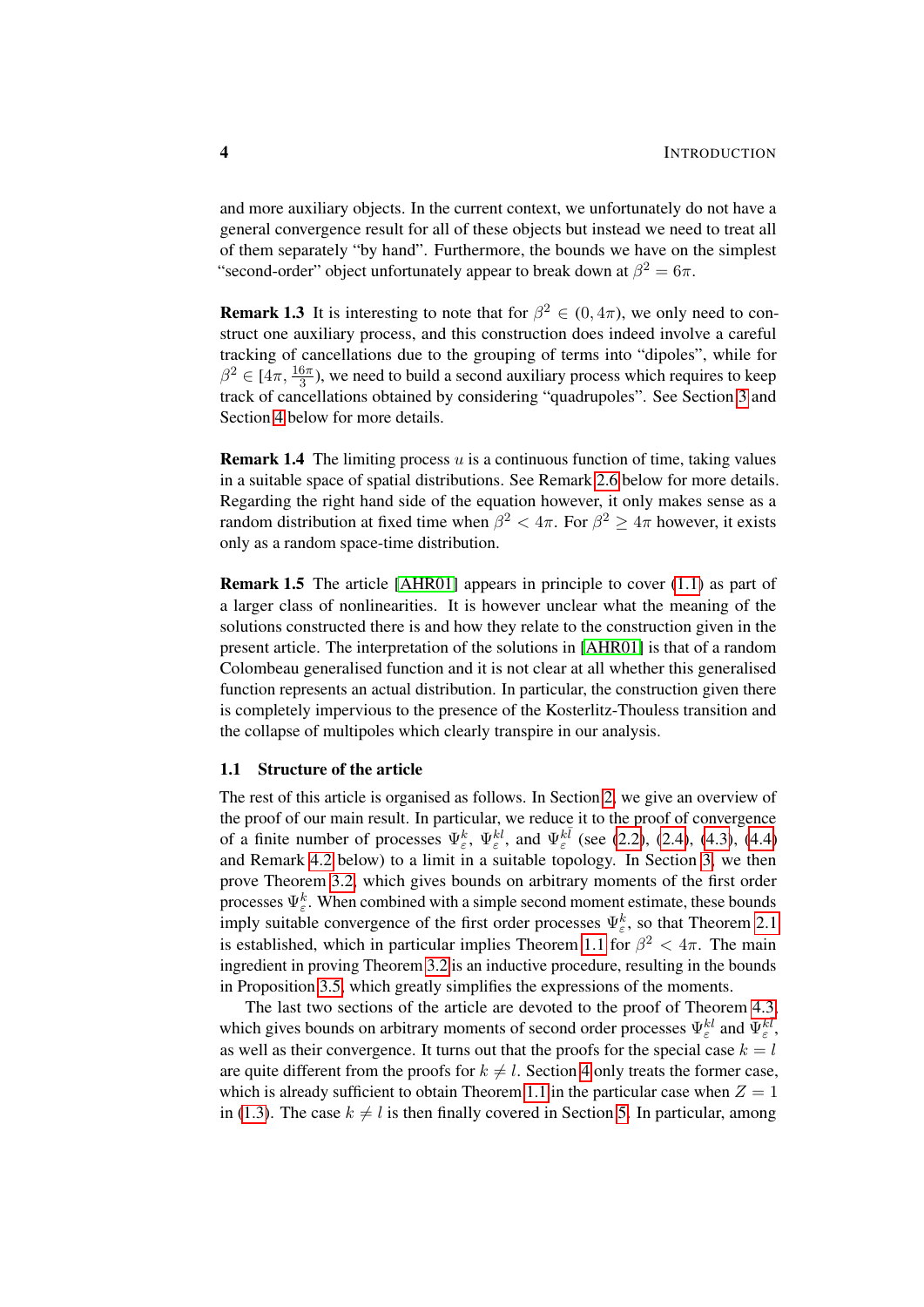these second order processes, only  $\Psi_{\varepsilon}^{k\bar{k}}$  requires some renormalisations terms. The convergence proof for these processes relies again on the procedure of Section [3,](#page-10-0) but we have to incorporate into it additional cancellations created by the renormalisation constants.

## <span id="page-4-1"></span>1.2 Some notations

Throughout the article, we choose the scaling for our space-time  $\mathbb{R}^3$  to be the parabolic scaling  $s = (2, 1, 1)$ , and thus the scaling dimension of space-time is  $|\mathfrak{s}| = 4$ . (See the conventions in [\[Hai13\]](#page-62-2).) This scaling defines a distance  $||x - y||_{\mathfrak{s}}$ on  $\mathbf{R}^3$  by

$$
||x||_{\mathfrak{s}}^4 \stackrel{\text{def}}{=} |x_0|^2 + |x_1|^4 + |x_2|^4.
$$

Recall from [\[Hai13,](#page-62-2) Def. 3.7] that for  $\alpha < 0$ ,  $r = -|\alpha|$ ,  $\mathfrak{D} \subseteq \mathbb{R}^3$ , we say that a distribution  $\xi \in \mathcal{S}'(\mathfrak{D})$  belongs to  $\mathcal{C}_{\mathfrak{s}}^{\alpha}(\mathfrak{D})$  if it belongs to the dual of  $\mathcal{C}^r(\mathfrak{D})$ , and for every compact set  $\mathfrak{R}\subseteq \mathfrak{D},$  there exists a constant  $C$  such that  $\left\langle \xi, \mathcal{S}^{\delta}_{\mathfrak{s},x}\eta\right\rangle \leq C\delta^{\alpha}$ holds for all  $\delta \leq 1$ , all  $x \in \mathfrak{R}$ , and all  $\eta \in \mathcal{C}^r$  with  $\|\eta\|_{\mathcal{C}^r} \leq 1$  and supported on the unit  $d_s$ -ball centred at the origin. Here, the rescaled test function is given by  $\mathcal{S}_{\mathfrak{s},x}^{\delta} \eta(y) = \delta^{-|\mathfrak{s}|} \eta(\delta^{-\mathfrak{s}_0}(y_0 - x_0), \dots, \delta^{-\mathfrak{s}_2}(y_2 - x_2)).$ 

#### Acknowledgements

The authors benefitted from discussions with Jürg Fröhlich, Tom Spencer, Vincent Vargas, and Remi Rhodes. MH's research was funded by the Philip Leverhulme trust through a ´ leadership award, by the Royal Society through a research merit award, and by an ERC consolidator grant.

# <span id="page-4-0"></span>2 Method of proof

Let  $K: \mathbf{R} \times \mathbf{R}^2 \to \mathbf{R}$  be a compactly supported function which agrees with the heat kernel  $\exp(-|x|^2/2t)/(2\pi t)$  in a ball of radius 1 around the origin, is smooth everywhere except at the origin, satisfies  $K(t, x) = 0$  for  $t < 0$ , and has the property that  $\int K(t, x)Q(t, x) dt dx = 0$  for every polynomial Q of degree 2. We then define

<span id="page-4-3"></span><span id="page-4-2"></span>
$$
\Phi_{\varepsilon} = K * \xi_{\varepsilon} \,, \tag{2.1}
$$

where "\*" denotes space-time convolution, so that  $R_{\varepsilon} \stackrel{\text{def}}{=} \partial_t \Phi_{\varepsilon} - \frac{1}{2} \Delta \Phi_{\varepsilon} - \xi_{\varepsilon}$  is a smooth function that converges as  $\varepsilon \to 0$  to a smooth limit R. The main reason for considering convolution with  $K$  instead of the actual heat kernel is that we avoid problems of convergence at infinity. It also allows us to fit more easily into the framework of [\[Hai13,](#page-62-2) Sec. 5].

Let now  $\Psi_{\varepsilon}^k$  be defined by

$$
\Psi_{\varepsilon}^{k} = C_{\varrho} \varepsilon^{-\beta^{2}/4\pi} \exp(ik\beta \Phi_{\varepsilon}), \qquad (2.2)
$$

and write  $\Psi_{\varepsilon}^{k} = \Psi_{\varepsilon}^{c,k} + i\Psi_{\varepsilon}^{s,k}$  for its real and imaginary parts. Since the case  $k = 1$ is special, we furthermore use the convention that  $\Psi_{\varepsilon} = \Psi_{\varepsilon}^1$  and similarly for  $\Psi_{\varepsilon}^c$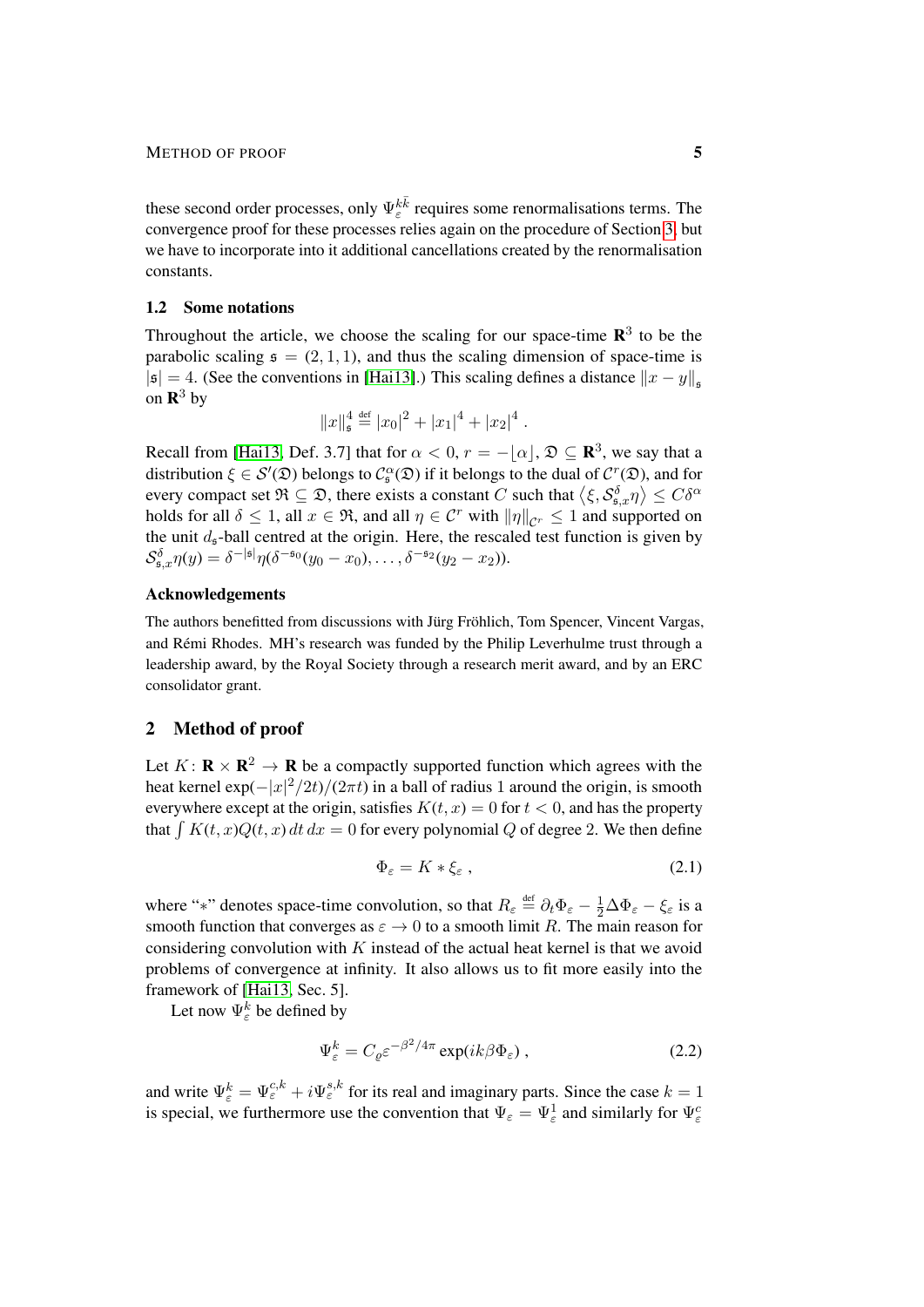and  $\Psi_{\varepsilon}^s$ . Using the same trick as in [\[DPD02,](#page-62-0) [DPD03\]](#page-62-1), we set  $u_{\varepsilon} = v_{\varepsilon} + \Phi_{\varepsilon}$ , so that

$$
\partial_t v_{\varepsilon} = \frac{1}{2} \Delta v_{\varepsilon} + \sum_{k=1}^Z \zeta_k (\sin(k\beta v_{\varepsilon} + \theta_k) \Psi_{\varepsilon}^{c,k} + \cos(k\beta v_{\varepsilon} + \theta_k) \Psi_{\varepsilon}^{s,k}) + R_{\varepsilon}.
$$

At this stage, we note that the PDE

<span id="page-5-1"></span>
$$
\partial_t v = \frac{1}{2} \Delta v + f_c(v) \Psi^c + f_s(v) \Psi^s + R \,, \tag{2.3}
$$

is locally well-posed for any continuous space-time function  $R$ , any continuous initial condition, any smooth functions  $f_c$  and  $f_s$ , and any  $\Psi^c$ ,  $\Psi^s \in C_5^{-\gamma}(\mathbf{R}_+ \times \mathbf{T}^2)$ provided that  $\gamma$  < 1. Furthermore, in this case, the solution v belongs to  $\mathcal{C}_s^{2-\gamma}$ and it is stable with respect to perturbations of  $\Psi^c$ ,  $\Psi^s$  and R. The only potential problem are the products  $f_c(v) \Psi^c$  and  $f_s(v) \Psi^s$ , but the product map turns out to be continuous from  $C_5^{2-\gamma}$  times  $C_5^{-\gamma}$  into  $C_5^{-\gamma}$  as soon as  $\gamma < 1$ . (See for example [\[Tri83,](#page-63-0) Sec. 2] or [\[BCD11,](#page-61-4) Thm 2.52].)

With this in mind, our first result is as follows:

<span id="page-5-0"></span>**Theorem 2.1** *Assume that*  $\beta^2 \in (0, 8\pi)$ *. Let*  $\Psi_{\varepsilon}$  *be as in* [\(2.2\)](#page-4-2) *and let*  $\gamma > \beta^2/(4\pi)$ *.* Then, there exists a constant  $C_{\varrho}$  and a  $\mathcal{C}_\mathfrak{s}^{-\gamma}(\mathbf{R}_+\times\mathbf{T}^2,\mathbf{C})$ -valued random variable  $\Psi$  *independent of*  $\varrho$  *such that, for every*  $T > 0$ *, one has*  $\Psi_{\varepsilon} \to \Psi$  *and*  $\Psi_{\varepsilon}^k \to 0$  *for all*  $k \geq 2$  *in probability in*  $C_5^{-\gamma}([0, T] \times \mathbf{T}^2, \mathbf{C})$ *.* 

Remark 2.2 This is essentially a consequence of [\[LRV13,](#page-62-3) Thm 3.1] in the special case  $\gamma = 0$ . (Which is actually the simplest of the cases treated there.) Due to a difference in normalisation (compare [\[LRV13,](#page-62-3) Eq. 1.2] to [\(3.27\)](#page-20-0) below) our values of  $\beta^2$  differ by a factor  $2\pi$ , so that the boundary  $\beta^2 = 8\pi$  appearing here corresponds to  $\beta^2 = 4$  in the notations of [\[LRV13\]](#page-62-3). This is consistent with the fact that parabolic space-time with two space dimensions actually has Hausdorff dimension 4. We will provide a full proof of Theorem [2.1](#page-5-0) in Section [3](#page-10-0) for a number of reasons. First, we require a much stronger notion of convergence than that given in [\[LRV13\]](#page-62-3) and our sequence of approximations is different than the one given there (in particular it has no martingale structure in  $\varepsilon$ ). We also require optimal bounds in the parabolic scaling which are not given by that article. Finally, several ingredients of our proof are reused in later parts of the article.

Given the above discussion, Theorem [1.1](#page-2-0) is an immediate consequence of Theorem [2.1](#page-5-0) for the range  $\beta^2 \in (0, 4\pi)$ , if the initial data  $u^{(0)}$  is equal to  $\Phi(0)$  plus a continuous function. The proof of Theorem [1.1](#page-2-0) for general initial data  $u^{(0)} \in C^{\eta}(\mathbf{T}^2)$ with  $\eta \in (-\frac{1}{3})$  $\frac{1}{3}$ , 0) can be obtained in a way similar to that of Theorem [2.5](#page-7-0) below. At  $\beta^2 = 4\pi$  however, this appears to break down completely. Indeed, it is a fact that the solutions to [\(2.3\)](#page-5-1) are *unstable* with respect to perturbations of  $\Psi^s$  and  $\Psi^c$  in  $C_s^{-1}$ . However, it turns out that if we keep track of suitable *higher order information*, then continuity is restored. More precisely, for each  $1 \leq k \leq Z$ , let  $\Psi_{\varepsilon}^{s,k}$  and  $\Psi_{\varepsilon}^{c,k}$  be two sequences of continuous space-time functions and let  $C_{\varepsilon}^{(k)}$  be a sequence of real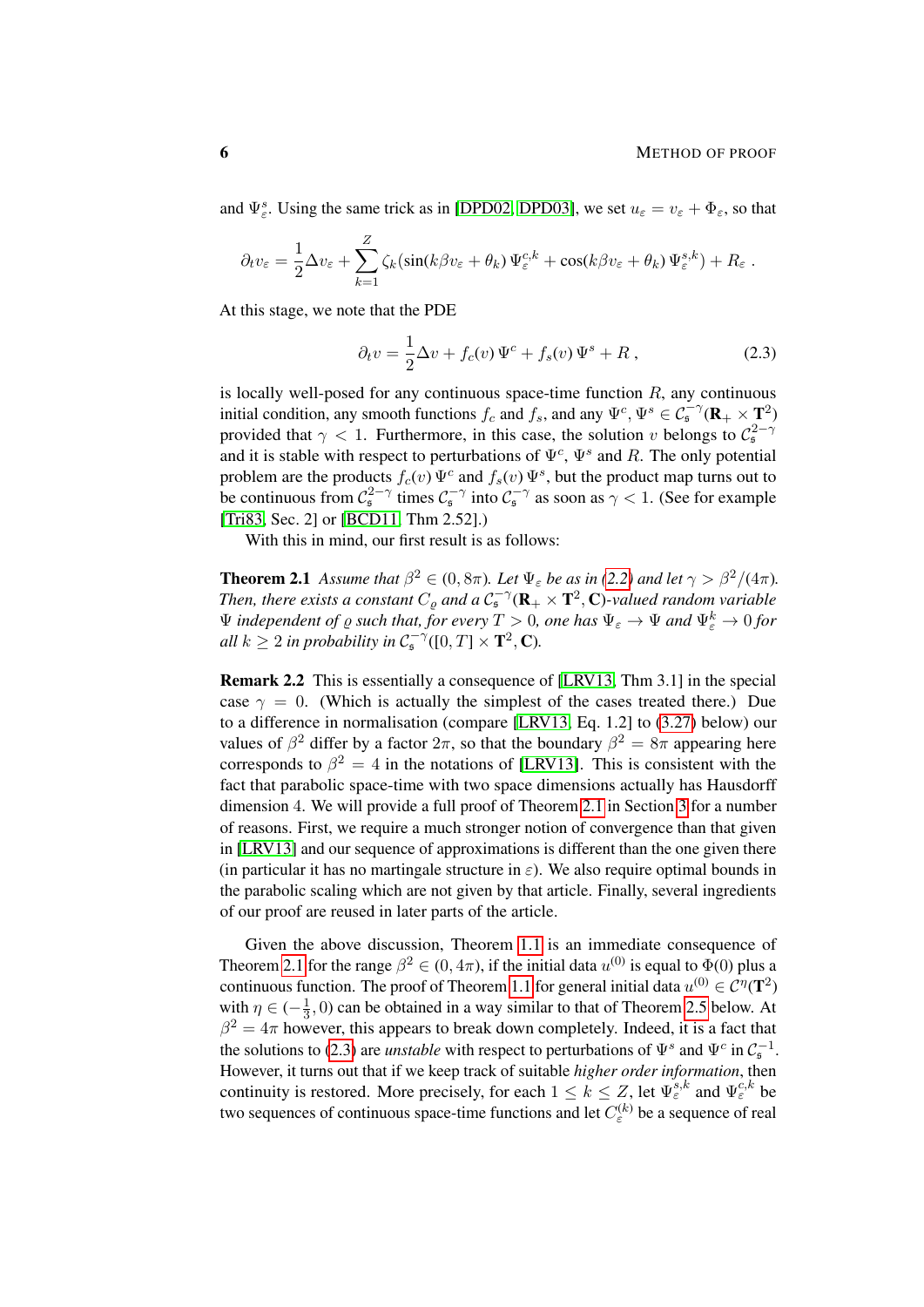#### METHOD OF PROOF 7

numbers. Then, for any two space-time points  $z = (t, x)$  and  $\overline{z} = (\overline{t}, \overline{x})$  and any two indices  $a, b \in \{s, c\}$ , we consider the functions

$$
\Psi_{\varepsilon}^{ab,kl}(z,\bar{z}) = \Psi_{\varepsilon}^{a,k}(\bar{z}) \Big( (K \ast \Psi_{\varepsilon}^{b,l})(\bar{z}) - (K \ast \Psi_{\varepsilon}^{b,l})(z) \Big) \Big) - \frac{1}{2} C_{\varepsilon}^{(k)} \delta_{a,b} \delta_{k,l} \quad (2.4)
$$

In the sequel, we consider  $\Psi_{\varepsilon}^{ab,kl}$  as functions of their first argument, taking values in the space of space-time distributions, corresponding to their second argument. We also use the convention that  $\Psi_{\varepsilon}^{ab} \stackrel{\text{def}}{=} \Psi_{\varepsilon}^{ab,11}$  for simplicity.

Given a test function  $\varphi \colon \mathbf{R} \times \mathbf{R}^2 \to \mathbf{R}$ , a point z as before and a value  $\lambda > 0$ , we write

<span id="page-6-0"></span>
$$
\varphi_z^{\lambda}(\bar{z}) = \lambda^{-4} \varphi(\lambda^{-2}(\bar{t}-t), \lambda^{-1}(\bar{x}-x)) . \tag{2.5}
$$

We then impose the following assumption, which will later be justified in Theorem [2.8.](#page-9-1)

<span id="page-6-2"></span>Assumption A *We assume that there exist distributions*  $Ψ<sup>a</sup>$  *and distribution-valued functions*  $\Psi^{ab}(z,\cdot)$  *such that*  $\Psi^a_\varepsilon \to \Psi^a$  and  $\Psi^{ab}_\varepsilon \to \Psi^{ab}$ *, as well as*  $\Psi^{a,k}_\varepsilon \to 0$ *for*  $k \geq 2$  and  $\Psi_{\varepsilon}^{ab,kl} \to 0$  *for*  $(k, l) \neq (1, 1)$ *, in the following sense. For some*  $\gamma \in (1, \frac{4}{3})$  $\frac{4}{3}$ ), one has

<span id="page-6-1"></span>
$$
\lambda^{\gamma} |\Psi^a(\varphi_z^{\lambda})| \lesssim 1 , \qquad \lambda^{\gamma} |(\Psi^a_{\varepsilon} - \Psi^a)(\varphi_z^{\lambda})| \to 0 , \qquad (2.6a)
$$

$$
\lambda^{2\gamma - 2} |\Psi^{ab}(z, \varphi_z^{\lambda})| \lesssim 1 \,, \quad \lambda^{2\gamma - 2} |(\Psi^{ab}_{\varepsilon} - \Psi^{ab})(z, \varphi_z^{\lambda})| \to 0 \,, \tag{2.6b}
$$

$$
\lambda^{\gamma} |\Psi^{a,k}(\varphi_z^{\lambda})| \to 0, \qquad \lambda^{2\gamma - 2} |\Psi_{\varepsilon}^{ab,kl}(z,\varphi_z^{\lambda})| \to 0, \qquad (2.6c)
$$

*for all*  $k \geq 2$  *on the left and all*  $(k, l) \neq (1, 1)$  *on the right, where the limits on the right (as*  $\epsilon \rightarrow 0$ ) and the bounds on the left are both assumed to be uniform over  $all \lambda \in (0, 1]$ *, all smooth test functions*  $\varphi$  *that are supported in the centred ball of radius* 1 and with their  $\mathcal{C}^2$  norm bounded by 1, as well as all  $z \in [-T, T] \times \mathbf{T}^2$  for *any fixed*  $T > 0$ *.* 

<span id="page-6-3"></span>Remark 2.3 The structure of [\(2.3\)](#page-5-1) is essentially the same as that of (PAMg) in [\[Hai13,](#page-62-2) Secs 1.5 and 10.4]. To make the link between the bounds [\(2.6\)](#page-6-1) in Assumption [A](#page-6-2) and [\[Hai13,](#page-62-2) Sec. 10.4] more precise, one could have used the notations of [\[Hai13,](#page-62-2) Sec. 8] and introduced 2Z abstract symbols  $\Xi_c^k$  and  $\Xi_s^k$  of homogeneity  $-\gamma$ , as well as an abstract integration operator *I*. One then has the following correspondence with [\[Hai13,](#page-62-2) Sec. 8]:

<span id="page-6-4"></span>
$$
\Pi_z \Xi_a^k = \Psi^{a,k} , \quad \Pi_z \Xi_a^k \mathcal{I}(\Xi_b^l) = \Psi^{ab,kl}(z, \cdot) . \tag{2.7}
$$

<span id="page-6-5"></span>The fact that the notion of convergence given in Assumption [A](#page-6-2) is equivalent to the convergence of admissible models of [\[Hai13,](#page-62-2) Sec. 2.3] is an immediate consequence of [\[Hai13,](#page-62-2) Thm 5.14], see also [\[Hai13,](#page-62-2) Thm 10.7].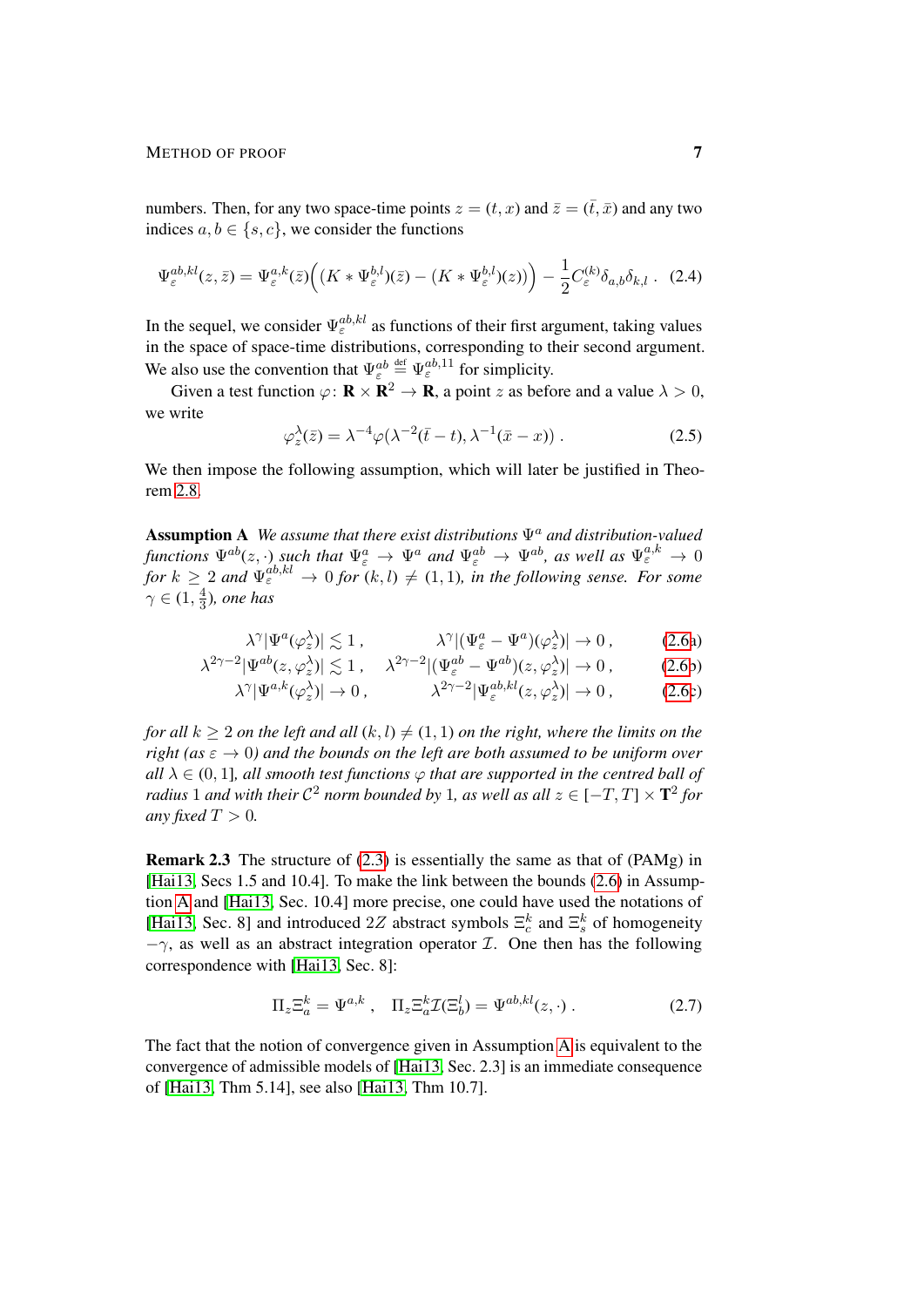Remark 2.4 There exists an analogue to Kolmogorov's continuity test in this context, see [\[Hai13,](#page-62-2) Thm 10.7]. In our notations, it states that if there exists  $\bar{\gamma} < \gamma$ such that, for every  $p \geq 1$ , the bounds

$$
\mathbf{E} \lambda^{p\bar{\gamma}} |\Psi^a(\varphi_z^{\lambda})|^p \lesssim 1 \; , \quad \mathbf{E} \lambda^{p\bar{\gamma}} |(\Psi^a_\varepsilon - \Psi^a)(\varphi_z^{\lambda})|^p \to 0 \; , \quad \mathbf{E} \lambda^{p\bar{\gamma}} |\Psi^{a,k\geq 2}(\varphi_z^{\lambda})|^p \to 0 \; ,
$$

hold uniformly over  $\lambda$ ,  $\varphi$  and z as before, and similarly for  $\Psi_{\varepsilon}^{ab,kl}$ ,  $\Psi^{ab,kl}$ , then Assumption [A](#page-6-2) holds in probability.

One then has the following result. Note that the functions in  $v_{\varepsilon}$  that are multiplied with  $\Psi_{\varepsilon}^{s,k}$ ,  $\Psi_{\varepsilon}^{c,k}$  can be more general functions, as in the case of (PAMg); in the statement of the theorem below we allow them to be trigonometric polynomials. We call a function a trigonometric polynomial if it is a finite linear combination of  $\sin(\nu_k \cdot + \theta_k)$  for some constants  $\nu_k$  and  $\theta_k$ .

<span id="page-7-0"></span>**Theorem 2.5** Assume that the space-time functions  $\Psi_{\varepsilon}^{a,k}$  and  $\Psi_{\varepsilon}^{ab,kl}$  with  $a, b \in$  ${s, c}$ ,  $1 \leq k, l \leq Z$ , are related by [\(2.4\)](#page-6-0) and that [A](#page-6-2)ssumption A holds for some  $\gamma \in (1, \frac{4}{3})$  $\frac{4}{3}$ ). Let  $v_{\varepsilon}$  be the solution to

<span id="page-7-1"></span>
$$
\partial_t v_{\varepsilon} = \Delta v_{\varepsilon} + \sum_{k=1}^Z \left( f_{c,k}(v_{\varepsilon}) \Psi_{\varepsilon}^{c,k} + f_{s,k}(v_{\varepsilon}) \Psi_{\varepsilon}^{s,k} \right)
$$

$$
- \sum_{k=1}^Z C_{\varepsilon}^{(k)} (f_{c,k}(v_{\varepsilon}) f'_{c,k}(v_{\varepsilon}) + f_{s,k}(v_{\varepsilon}) f'_{s,k}(v_{\varepsilon})) + R_{\varepsilon} ,
$$

$$
v_{\varepsilon}(0, \cdot) = v^{(0)} ,
$$
(2.8)

*where*  $R_{\varepsilon}$  *is a sequence of continuous functions converging locally uniformly to a limit* R and  $v^{(0)} \in C^{\eta}(\mathbf{T}^2)$  for some  $\eta > -\frac{1}{3}$ 3 *. Assume furthermore that for every* k*, the functions*  $f_{c,k}$  *and*  $f_{s,k}$  *are trigonometric polynomials. Then the sequence*  $v_{\varepsilon}$ *converges in probability and locally uniformly as*  $\varepsilon \to 0$  *to a limiting process v.* 

*More precisely, there exists a stopping time*  $\tau > 0$  *and a random variable*  $v \in \mathcal{D}'(\mathbf{R}_+ \times \mathbf{T}^2)$  such that, for every  $\eta \in (-\frac{1}{3})$  $\frac{1}{3}$ , 0) and every  $T' > T > 0$ , the *natural restriction of v to*  $\mathcal{D}'((0,T)\times\mathbf{T}^2)$  *belongs to*  $\mathcal{X}_{T,\eta}=\mathcal{C}([0,T],\mathcal{C}^\eta(\mathbf{T}^2))\cap$  $\mathcal{C}((0,T]\times\mathbf{T}^2)$  on the set  $\{\tau\geq T'\}$ . Furthermore, on the same set, one has  $v_{\varepsilon}\to v$ *in probability in the topology of*  $\mathcal{X}_{T,\eta}$ *. Finally, one has*  $\lim_{t\to\tau} \|v(t,\cdot)\|_{\mathcal{C}^\eta(\mathbf{T}^2)} = \infty$ *on the set*  $\{\tau < \infty\}$ *. The limiting process v depends on*  $f_{s,1}, f_{c,1}$  *and*  $\beta$ *, but it depends neither on the choice of mollifier*  $\varrho$ , nor on the functions  $f_{s,k}$ ,  $f_{c,k}$  for  $k > 2$ .

*Proof.* The theorem would be a straightforward consequence of [\[Hai13,](#page-62-2) Thm 7.8] and Remark [2.3](#page-6-3) if we allowed  $v^{(0)}$  to have positive regularity. However, we would like to allow for negative regularity of the initial condition in order to be able to deduce Theorem [1.1](#page-2-0) from this result. The reason why negative regularity of the initial condition is a natural requirement in the context of Theorem [1.1](#page-2-0) is that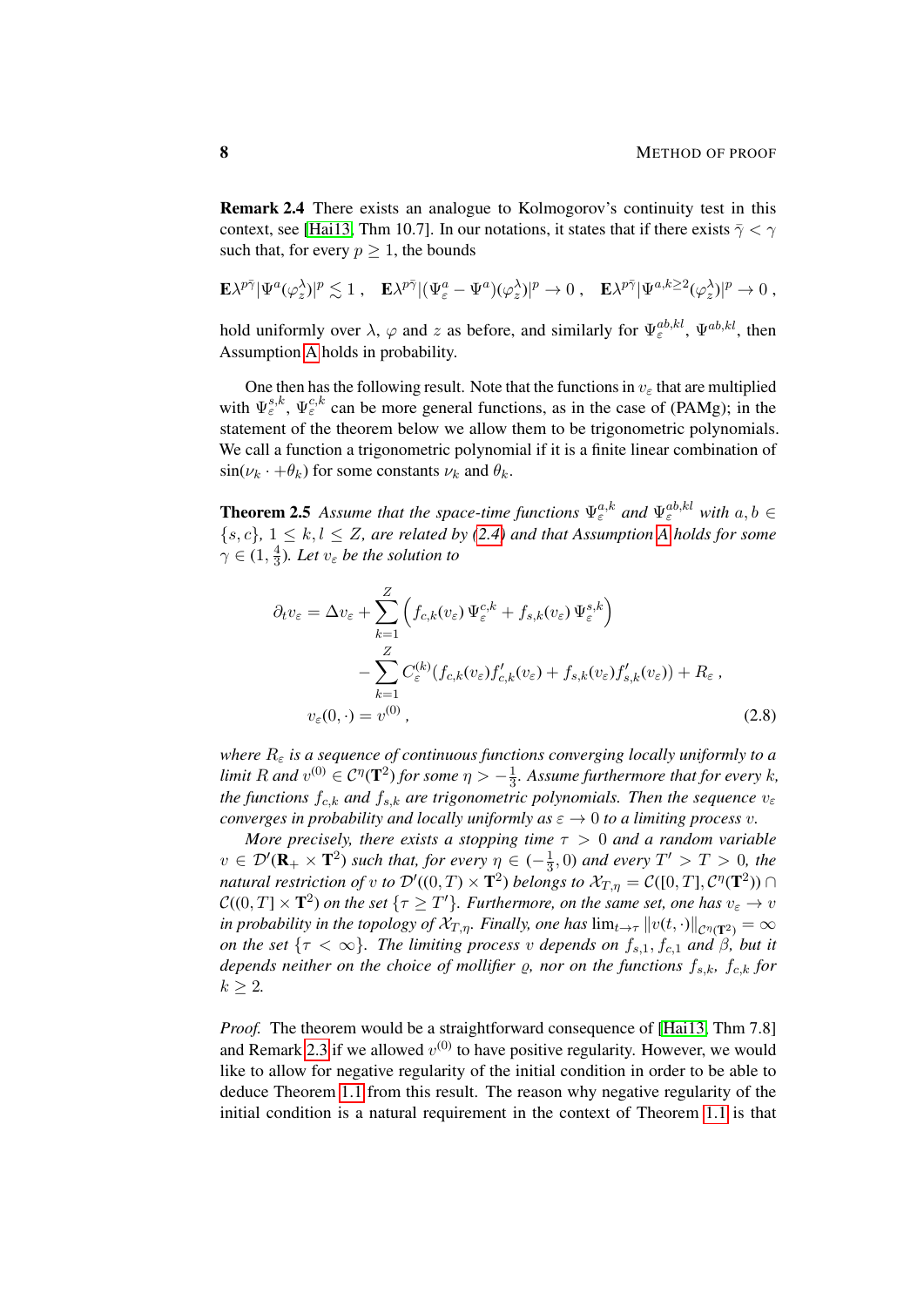#### METHOD OF PROOF 9

solutions at positive times necessarily have negative regularity, whatever the initial condition.

In order to allow initial data of negative regularity, we perform the transformation  $v_{\varepsilon} = Gv^{(0)} + w_{\varepsilon}$ , where  $Gv^{(0)}$  denotes the solution to the heat equation with initial condition  $v^{(0)}$ . As a consequence of trigonometric identities,  $w_{\varepsilon}$  then solves

$$
\partial_t w_{\varepsilon} = \Delta w_{\varepsilon} + \sum_{a,k} \left( g_{a,k,v^{(0)}}(w_{\varepsilon}) \Psi_{\varepsilon}^{a,k} - C_{\varepsilon}^{(k)} g_{a,k,v^{(0)}}(w_{\varepsilon}) g'_{a,k,v^{(0)}}(w_{\varepsilon}) \right) + R_{\varepsilon} ,
$$
\n(2.9)

with initial condition  $w_{\varepsilon}(0, \cdot) = 0$ . Here, the functions  $g_{a,k,v^{(0)}}(w_{\varepsilon})$  are finite linear combinations of terms of the type

<span id="page-8-0"></span>
$$
\sin(\nu G v^{(0)} + \theta) \sin(\tilde{\nu} w_{\varepsilon} + \tilde{\theta}), \qquad (2.10)
$$

for some  $\nu, \tilde{\nu}, \theta, \tilde{\theta} \in \mathbf{R}$ , and  $g'_{a,k,\nu^{(0)}}$  denotes the derivative of  $g_{a,k,\nu^{(0)}}$  with respect to its argument  $w_{\varepsilon}$ .

In order to show that  $w_{\varepsilon} \to w$  as  $\varepsilon \to 0$ , we make use of the theory developed in [\[Hai13\]](#page-62-2). (We could also equivalently have used the theory developed in [\[GIP14\]](#page-62-13) which requires very similar assumptions.) We note that [\(2.9\)](#page-8-0) is of the same type as the class of equations treated in [\[Hai13,](#page-62-2) Secs 9.1, 9.3], one difference being that the single noise  $\xi_{\varepsilon}$  is replaced by a collection of noises  $\Psi_{\varepsilon}^{a,k}$ . As a consequence, the relevant algebraic structure in our context is built in exactly the same way as in [\[Hai13,](#page-62-2) Sec. 8], but with the single abstract symbol Ξ replaced by a collection of symbols  $\Xi_a^k$  representing  $\Psi_{\varepsilon}^{a,k}$ , each of them of homogeneity  $-\gamma$  with  $\gamma$  as in Assumption [A.](#page-6-2) If we denote by  $P$  the integration operator corresponding to convolution with the heat kernel (see [\[Hai13,](#page-62-2) Sec. 5]), [\(2.9\)](#page-8-0) can be described by the following fixed point problem:

<span id="page-8-1"></span>
$$
W = \mathcal{P} \mathbf{1}_{t>0} \left( R_{\varepsilon} + \sum_{a,k} g_{a,k,v^{(0)}}(W_{\varepsilon}) \Xi_a^k \right) . \tag{2.11}
$$

Indeed, as already noted in Remark [2.3,](#page-6-3) the condition  $\gamma < 4/3$  guarantees that any model  $(\Pi, \Gamma)$  for the corresponding regularity structure is uniquely determined by the action of  $\Pi$  onto the symbols  $\Xi_a^k$  and  $\Xi_a^k \mathcal{I}(\Xi_b^l)$ , and [A](#page-6-2)ssumption A precisely states that sequence of models ( $\Pi_{\varepsilon}$ ,  $\Gamma_{\varepsilon}$ ) given by [\(2.7\)](#page-6-4) but with  $\Psi$  replaced by  $\Psi_{\varepsilon}$ converges to a limiting model  $(\Pi, \Gamma)$ . Furthermore, it follows in exactly the same way as [\[Hai13,](#page-62-2) Prop. 9.4] that if W solves  $(2.11)$  for the model given by  $(2.7)$ , but with Ψ replaced by  $\Psi_{\varepsilon}$  and satisfying the relation [\(2.4\)](#page-6-0), then  $\mathcal{R}W$  (where  $\mathcal R$  denotes the corresponding reconstruction operator, which in this case simply discards the higher order information encoded in W) solves [\(2.9\)](#page-8-0).

It therefore remains to show that [\(2.11\)](#page-8-1) admits a unique (local) solution for every admissible model, and that this solution depends continuously on the model in question. In view of [\[Hai13,](#page-62-2) Thm 7.8], this is the case if we can show that the map

<span id="page-8-2"></span>
$$
W \mapsto \sin(\nu G v^{(0)} + \theta) \sin(\tilde{\nu} w_{\varepsilon} + \tilde{\theta}) \Xi_a^k , \qquad (2.12)
$$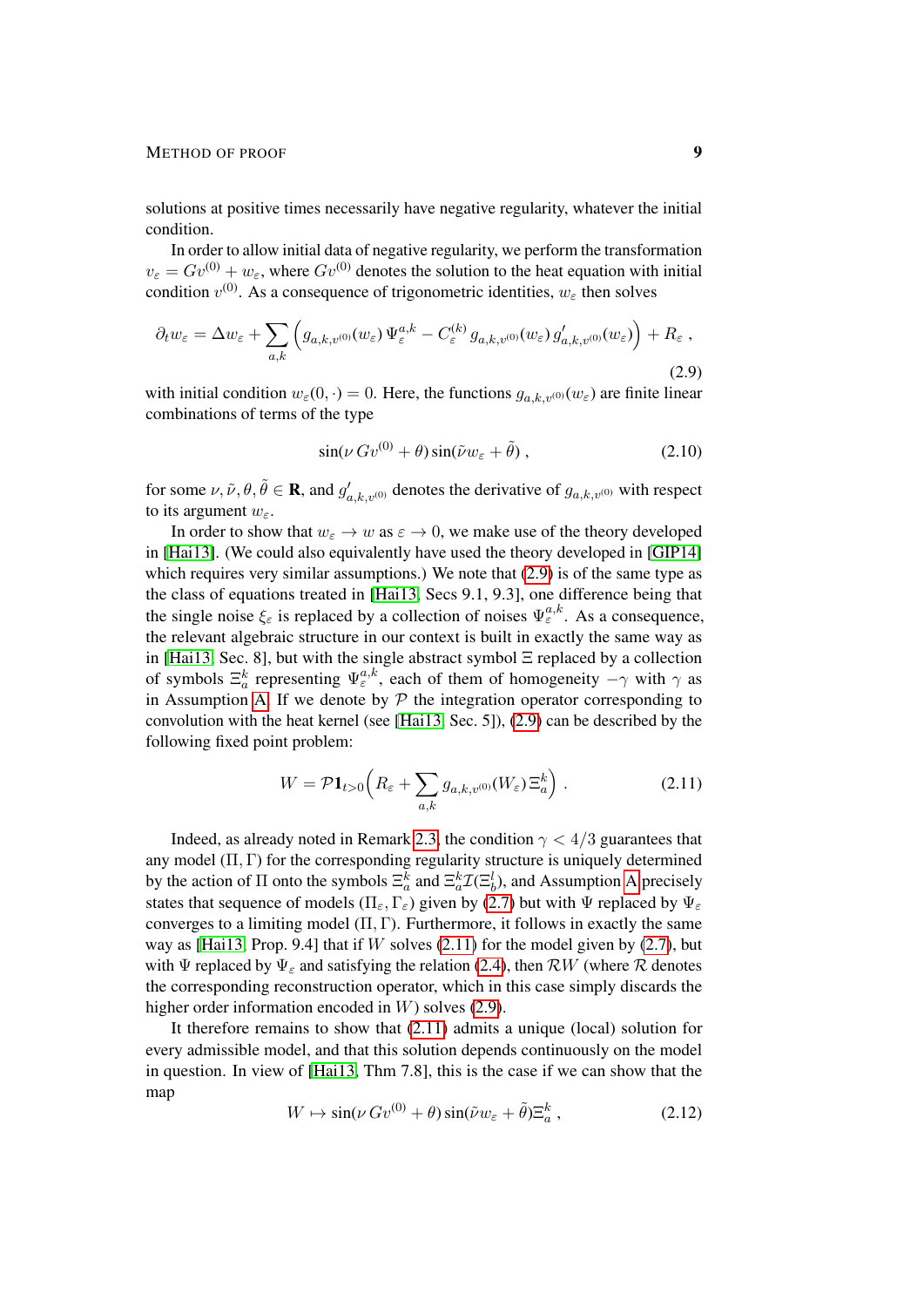is locally Lipschitz from  $\mathcal{D}^{\mu,0}$  into  $\mathcal{D}^{\mu-\alpha,-\alpha}$  for some  $\mu > \alpha$  and some  $\alpha \in (0,2)$ . (See [\[Hai13,](#page-62-2) Def. 6.2] for the definition of the spaces  $\mathcal{D}^{\gamma,\eta}$ .)

At this stage, we claim that as long as  $\mu \in (0, 2]$  and  $v^{(0)} \in C^{\eta}(\mathbf{T}^2)$  for some  $\eta \in (-1/3, 0)$ , then  $q = \sin(\nu Gv^{(0)} + \theta)$  can be interpreted as an element in  $\mathcal{D}^{\mu,2\eta}(\bar{T})$  where  $\bar{T}$  is the space of abstract Taylor polynomials (if only Taylor polynomials are involved, these are just suitably weighted Hölder spaces). Indeed, we have the bounds

$$
|g(t, x)| \lesssim 1 \lesssim (t \wedge 1)^{\eta/2} \lesssim (t \wedge 1)^{\eta},
$$
  
\n
$$
|\partial_x g(t, x)| \lesssim |\partial_x G(v^{(0)})| \lesssim (t \wedge 1)^{(\eta - 1)/2} \lesssim (t \wedge 1)^{\eta - 1/2},
$$
  
\n
$$
|\partial_x^2 g(t, x)| + |\partial_t g(t, x)| \lesssim |\partial_x G(v^{(0)})|^2 + |\partial_x^2 G(v^{(0)})| + |\partial_t G(v^{(0)})|
$$
  
\n
$$
\lesssim (t \wedge 1)^{\eta - 1} + (t \wedge 1)^{(\eta - 2)/2} \lesssim (t \wedge 1)^{\eta - 1},
$$

from which the fact that  $g \in \mathcal{D}^{\mu,2\eta}$  follows similarly to [\[Hai13,](#page-62-2) Lemma 7.5].

It furthermore follows from [\[Hai13,](#page-62-2) Prop. 6.13] that the map  $W \mapsto \sin(\tilde{\nu}W + \tilde{\theta})$ is locally Lipschitz from  $\mathcal{D}^{\mu,0}$  into itself. Combining this with the fact that  $g \in \mathcal{D}^{\mu,2\eta}$ as mentioned above and that  $\Xi_a^k$  is of homogeneity  $-\gamma$ , we conclude from [\[Hai13,](#page-62-2) Prop. 6.12] that the map [\(2.12\)](#page-8-2) is indeed locally Lipschitz continuous from  $\mathcal{D}^{\mu,0}$ into  $\mathcal{D}^{\mu-\gamma,2\eta-\gamma}$ . Since  $2\eta-\gamma+2>-\frac{2}{3}-\frac{4}{3}+2=0$  and  $\mu-\gamma+2>\mu$ , these exponents do satisfy the required inequalities, thus concluding the proof.  $\Box$ 

<span id="page-9-0"></span>**Remark 2.6** In fact, the limiting process v belongs to  $\mathcal{C}((0,T], C^{(2-\gamma)\vee 0}(T^2))$  for every  $\gamma > \beta^2/4\pi$ , as soon as the random variable  $\tau$  is strictly greater than T. Since the Gaussian process  $\Phi$  belongs to  $\mathcal{C}((0,T], \mathcal{C}^{-\delta}(\mathbf{T}^2))$  for every  $\delta > 0$ , the solution to the original equation [\(1.1\)](#page-0-1) is continuous in time for positive times, with values in  $C^{-\delta}(\mathbf{T}^2)$  for every  $\delta > 0$ .

**Remark 2.7** The condition  $\gamma < \frac{4}{3}$  (corresponding to  $\beta^2 < \frac{16\pi}{3}$  $\frac{6\pi}{3}$  via the correspondence  $\gamma > \beta^2/4\pi$  which we have seen in Theorem [2.1\)](#page-5-0) comes from the fact that we restrict ourselves to second-order processes in Assumption [A.](#page-6-2) If we were to consider suitable additional third-order processes as well, this threshold would increase to  $\beta^2 < 6\pi$ . In principle, by obtaining convergence of the corresponding (suitably renormalised) processes of arbitrarily high order, the threshold could be increased all the way up to  $\beta^2 < 8\pi$ , but this is highly non-trivial. At  $\beta^2 = 8\pi$ , one loses local subcriticality in the sense of [\[Hai13,](#page-62-2) Assumption 8.3] and the theory breaks down.

At this stage, we note that in our specific situation  $f_{c,k}(v) = \zeta_k \sin(k\beta v + \theta_k)$ and  $f_{s,k}(v) = \zeta_k \cos(k\beta v + \theta_k)$ , so that one has the identity  $f_{c,k}f'_{c,k} + f_{s,k}f'_{s,k} = 0$ for each  $k$ . As a consequence, the "renormalised" equation  $(2.8)$  is identical to the "original" equation [\(2.3\)](#page-5-1)! It is now clear that Theorem [1.1](#page-2-0) follows from the following result, which is the main technical result of this article.

<span id="page-9-1"></span>**Theorem 2.8** Assume that  $\beta^2 \in [4\pi, \frac{16\pi}{3})$ . Let  $\Psi_{\varepsilon}^k = \Psi_{\varepsilon}^{c,k} + i\Psi_{\varepsilon}^{s,k}$  be defined as *in* [\(2.2\)](#page-4-2), and  $\Psi_{\varepsilon}^{ab,kl}$  for  $a, b \in \{s, c\}$  be defined as in [\(2.4\)](#page-6-0). Then there exist choices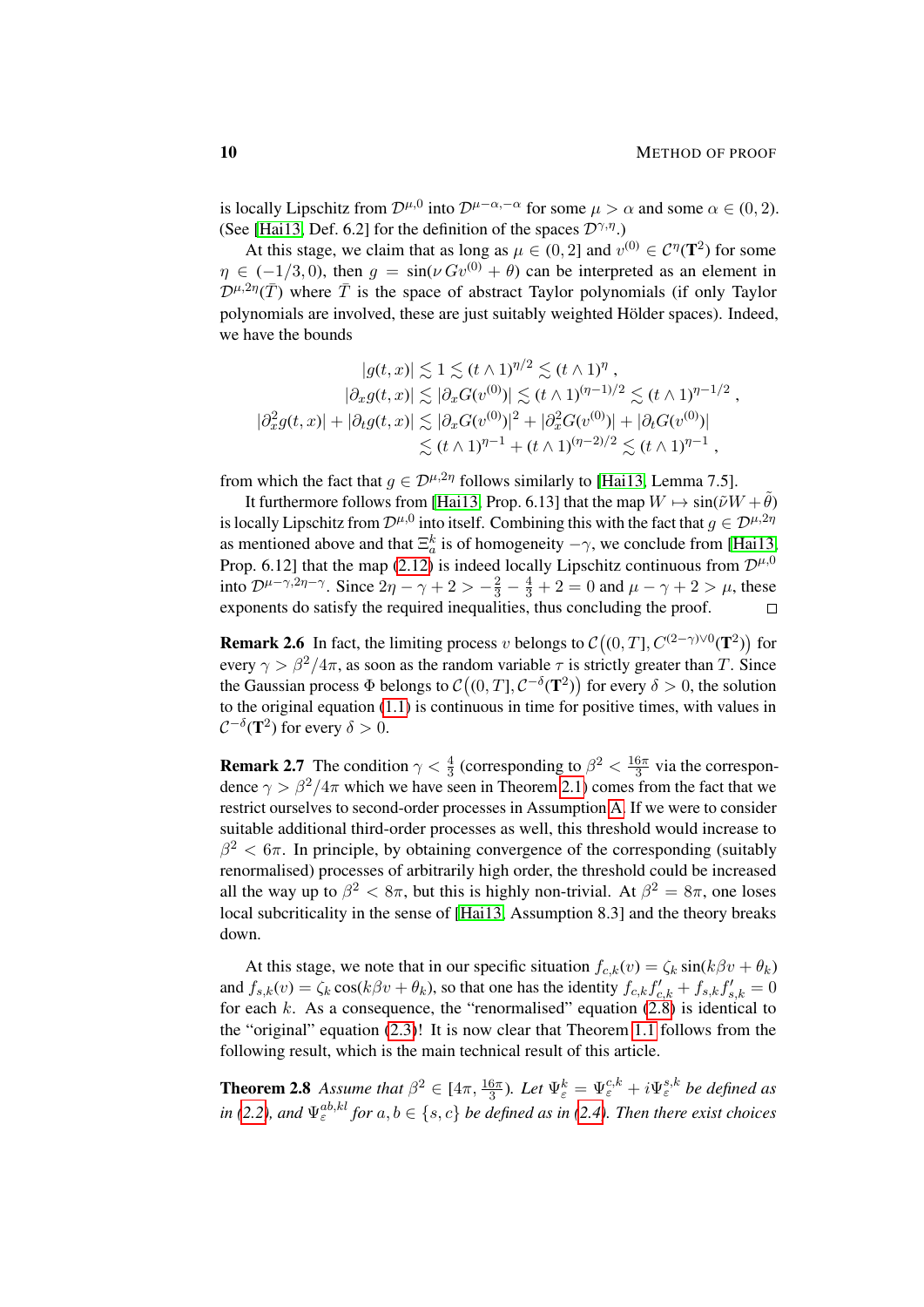*of constants*  $C_{\varepsilon}^{(k)}$  depending only on  $\beta$  and the mollifier  $\varrho$ , and distributions  $\Psi^a$  and *distribution-valued functions*  $\Psi^{ab}(z, \cdot)$  *where*  $a, b \in \{s, c\}$ *, which are independent of the mollifier*  $\rho$ , such that [A](#page-6-2)ssumption *A* holds.

Theorem [2.8](#page-9-1) is proved in Section [4.](#page-22-0) As discussed in Remark [4.2,](#page-24-0) this theorem is an immediate consequence of Lemma [4.1](#page-23-1) and Theorem [4.3.](#page-24-1)

At this stage one might wonder if, in view of [\[Hai13,](#page-62-2) Sec. 10] and [\[HQ14\]](#page-62-14), there is anything non-trivial left to prove at all. The reason why Theorem [2.8](#page-9-1) is not covered by these results is that, in view of [\(2.2\)](#page-4-2), the stochastic processes  $\Psi_{\varepsilon}^{a,k}$  are obviously not Gaussian. Worse, they do not belong to any Wiener chaos of fixed order. As a consequence, we have no automatic way of obtaining equivalence of moments and Wick's formula does not hold, which is the source of considerable complication.

## <span id="page-10-0"></span>3 Convergence of the first-order process

In this section, we prove Theorem [2.1](#page-5-0) and we will retain the notations from the introduction. This time however, we define  $\Psi_{\varepsilon}$  somewhat more indirectly by

$$
\Psi_{\varepsilon} = :e^{i\beta\Phi_{\varepsilon}}:\stackrel{\text{def}}{=} e^{i\beta\Phi_{\varepsilon} + \frac{\beta^2}{2}\mathcal{Q}_{\varepsilon}(0)}\,,\qquad \Psi_{\varepsilon}^k\stackrel{\text{def}}{=} e^{ik\beta\Phi_{\varepsilon} + \frac{\beta^2}{2}\mathcal{Q}_{\varepsilon}(0)}\quad (k\geq 2)\,,\quad (3.1)
$$

where  $\mathcal{Q}_{\varepsilon}$  denotes the covariance function of the Gaussian process  $\Phi_{\varepsilon}$ . Using the definition [\(2.1\)](#page-4-3), one has the identity

<span id="page-10-3"></span><span id="page-10-2"></span>
$$
\mathcal{Q}_{\varepsilon} = (K * \varrho_{\varepsilon}) * \mathcal{T}(K * \varrho_{\varepsilon}), \qquad (3.2)
$$

where T denotes the reflection operator given by  $(TF)(z) = F(-z)$ . The link between this definition and [\(2.2\)](#page-4-2) is given by the following result, the proof of which is postponed to the end of this section.

<span id="page-10-6"></span>**Lemma 3.1** There exists a constant  $\hat{C}_{\varrho}$  depending only on the mollifier  $\varrho$  and such *that*

$$
\mathcal{Q}_{\varepsilon}(0) = -\frac{1}{2\pi} \log \varepsilon + \hat{C}_{\varrho} + \mathcal{O}(\varepsilon^2) .
$$

*In particular, if Theorem* [2.1](#page-5-0) *holds for*  $\Psi_{\varepsilon}$  *defined as in [\(3.1\)](#page-10-2), then it also holds for* Ψ<sup>ε</sup> *defined as in [\(2.2\)](#page-4-2).*

Our first main result is then the following:

<span id="page-10-1"></span>**Theorem 3.2** *Let*  $0 < \beta^2 < 8\pi$ *. There exists a stationary random complex distribution-valued process*  $\Psi$  *independent of the mollifier*  $\rho$  *such that*  $\Psi_{\varepsilon} \to \Psi$  *in probability. Furthermore, for every* κ > 0 *sufficiently small, one has*

$$
\mathbf{E}|\langle \varphi_x^{\lambda}, \Psi_{\varepsilon} \rangle|^p \lesssim \lambda^{-\frac{\beta^2 p}{4\pi}}, \qquad \mathbf{E}|\langle \varphi_x^{\lambda}, \Psi_{\varepsilon} - \Psi \rangle|^p \lesssim \varepsilon^{\kappa} \lambda^{-\frac{\beta^2 p}{4\pi} - \kappa}, \tag{3.3}
$$

<span id="page-10-5"></span><span id="page-10-4"></span>
$$
\mathbf{E}|\langle \varphi_x^{\lambda}, \Psi_{\varepsilon}^{k} \rangle|^{p} \lesssim \varepsilon^{p\kappa} \lambda^{-\frac{\beta^{2} p}{4\pi} - p\kappa} \qquad (k \ge 2), \tag{3.4}
$$

*uniformly over all test functions*  $\varphi$  *supported in the unit ball and bounded by 1, all*  $\lambda \in (0, 1]$ *, and locally uniformly over space-time points x.*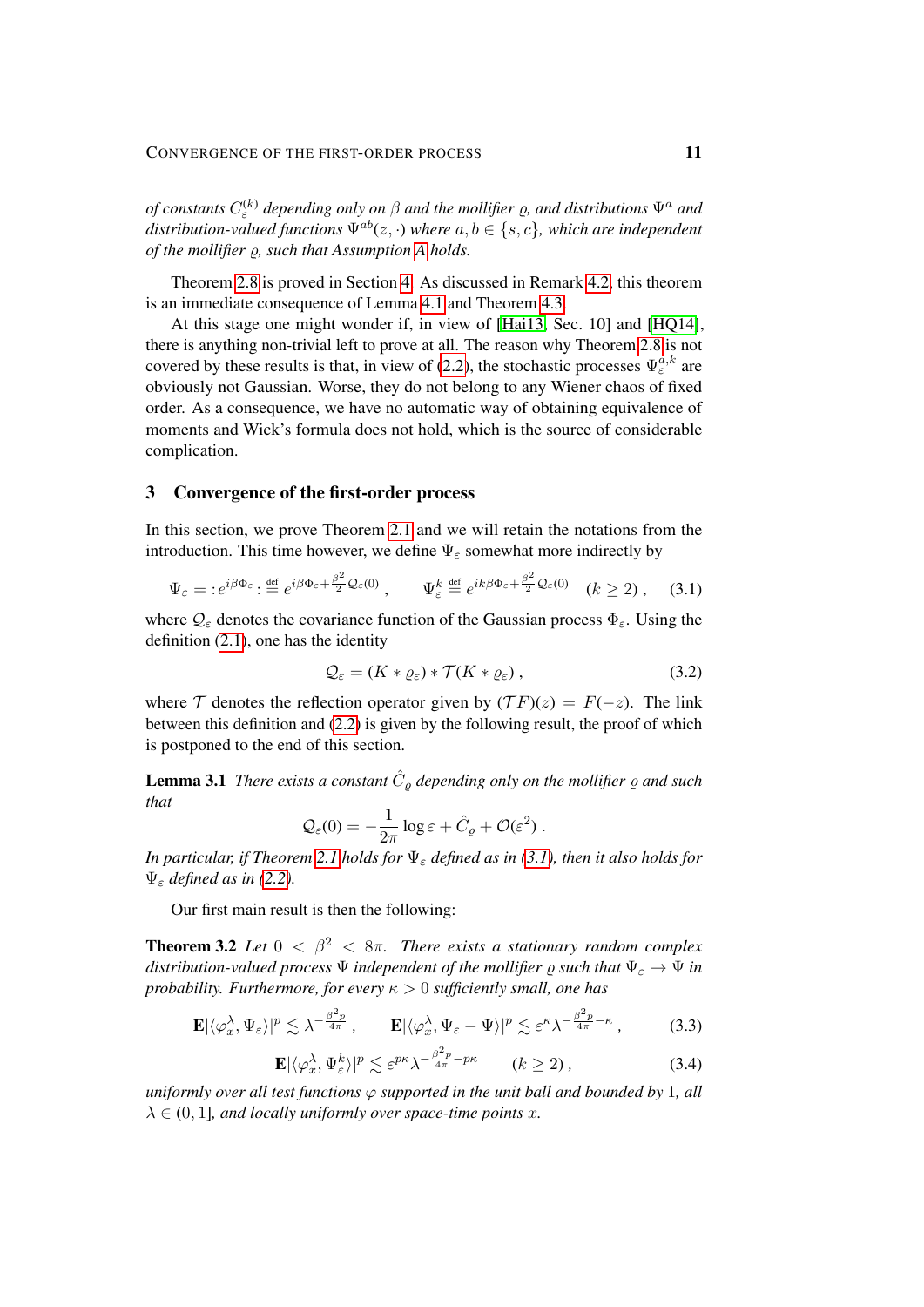**Remark 3.3** Throughout this paper we write  $\langle \varphi_x^{\lambda}, \Psi \rangle \stackrel{\text{def}}{=} \int_{\mathbf{R}^3} \varphi_x^{\lambda}(\bar{x}) \Psi(\bar{x}) d\bar{x}$  when  $\Psi$  is function of one space-time variable. In the following, we will also write  $\langle \varphi_x^{\lambda}, \Psi \rangle \stackrel{\text{def}}{=} \int_{\mathbf{R}^3} \varphi_x^{\lambda}(\bar{x}) \Psi(x, \bar{x}) d\bar{x}$  if  $\Psi$  is function of two space-time variables such as the functions defined in [\(2.4\)](#page-6-0).

*Proof.* We first obtain the a priori bound stated in the theorem for finite values of  $\varepsilon$ . Denote

<span id="page-11-0"></span>
$$
\mathcal{J}_{\varepsilon}(z) = \exp(-\beta^2 \mathcal{Q}_{\varepsilon}(z)), \qquad (3.5)
$$

where  $Q_{\varepsilon}$  was defined in [\(3.2\)](#page-10-3). We note that, as a consequence of the commutativity of convolution and the fact that  $\mathcal{T}(f * g) = \mathcal{T} f * \mathcal{T} g$ , [\(3.2\)](#page-10-3) can be rewritten as

$$
Q_{\varepsilon} = Q * ( \varrho_{\varepsilon} * T \varrho_{\varepsilon} ) , \qquad Q = K * T K .
$$

In particular, setting  $\overline{\rho} = \rho * \mathcal{T} \rho$ , one has

<span id="page-11-3"></span><span id="page-11-1"></span>
$$
\mathcal{Q}_{\varepsilon} = \mathcal{Q} * \bar{\varrho}_{\varepsilon} \,, \tag{3.6}
$$

and this is the expression that we are going to make use of here.

Then, by Corollary [3.10](#page-21-0) below, we have the bounds

$$
(\|z\|_{\mathfrak{s}} + \varepsilon)^{\frac{\beta^2}{2\pi}} \lesssim \mathcal{J}_{\varepsilon}(z) \lesssim (\|z\|_{\mathfrak{s}} + \varepsilon)^{\frac{\beta^2}{2\pi}}, \qquad \text{for } 0 \le \|z\|_{\mathfrak{s}} \le 1,
$$
 (3.7)

where the notation  $\lesssim$  hides proportionality constants independent of  $\varepsilon$ . We will also use the notation  $\mathcal{J}_{\varepsilon}^{-}(z) = \mathcal{J}_{\varepsilon}^{-1}(z) = 1/\mathcal{J}_{\varepsilon}(z)$ . With this notation at hand, one verifies that

$$
\mathbf{E}|\langle \varphi_x^{\lambda}, \Psi_{\varepsilon} \rangle|^{2N} = \iint \frac{\prod_{i,j} \varphi_x^{\lambda}(z_i) \varphi_x^{\lambda}(y_j) \mathcal{J}_{\varepsilon}^-(z_i - y_j)}{\prod_{\ell < m} \mathcal{J}_{\varepsilon}^-(z_\ell - z_m) \prod_{n < o} \mathcal{J}_{\varepsilon}^-(y_n - y_o)} dz dy,
$$

where both integrations are performed over  $(\mathbf{R}^3)^N$  and each  $z_i$  and  $y_i$  is an element of  $\mathbb{R}^3$  (space-time). In a very similar context, a quantity of this type was already bounded in [Frö76, Thm 3.4]. However, the proof given there relies on an exact identity which does not seem to have an obvious analogue in our context. Furthermore, the construction given in this section will then also be useful when bounding the second order processes.

By translation invariance, the above quantity is independent of  $x$ . Furthermore, the function  $\mathcal{J}_{\varepsilon}$  is positive, so we can bound this integral by the "worst case scenario" where  $\varphi$  is the indicator function of the unit ball. This yields the bound

<span id="page-11-2"></span>
$$
\mathbf{E}|\langle \varphi_x^{\lambda}, \Psi_{\varepsilon} \rangle|^{2N} \lesssim \lambda^{-8N} \int_{\Lambda^{2N}} \frac{\prod_{\ell \le m} \mathcal{J}_{\varepsilon}(z_{\ell} - z_m) \prod_{n < o} \mathcal{J}_{\varepsilon}(y_n - y_o)}{\prod_{i,j} \mathcal{J}_{\varepsilon}(z_i - y_j)} dz dy , \tag{3.8}
$$

where  $\Lambda$  denotes the parabolic ball of radius  $\lambda$ . At this stage, we remark that the integrand of this expression consists of  $N(N-1)$  factors in the numerator and  $N^2$ factors in the denominator. One would hope that some cancellations take place,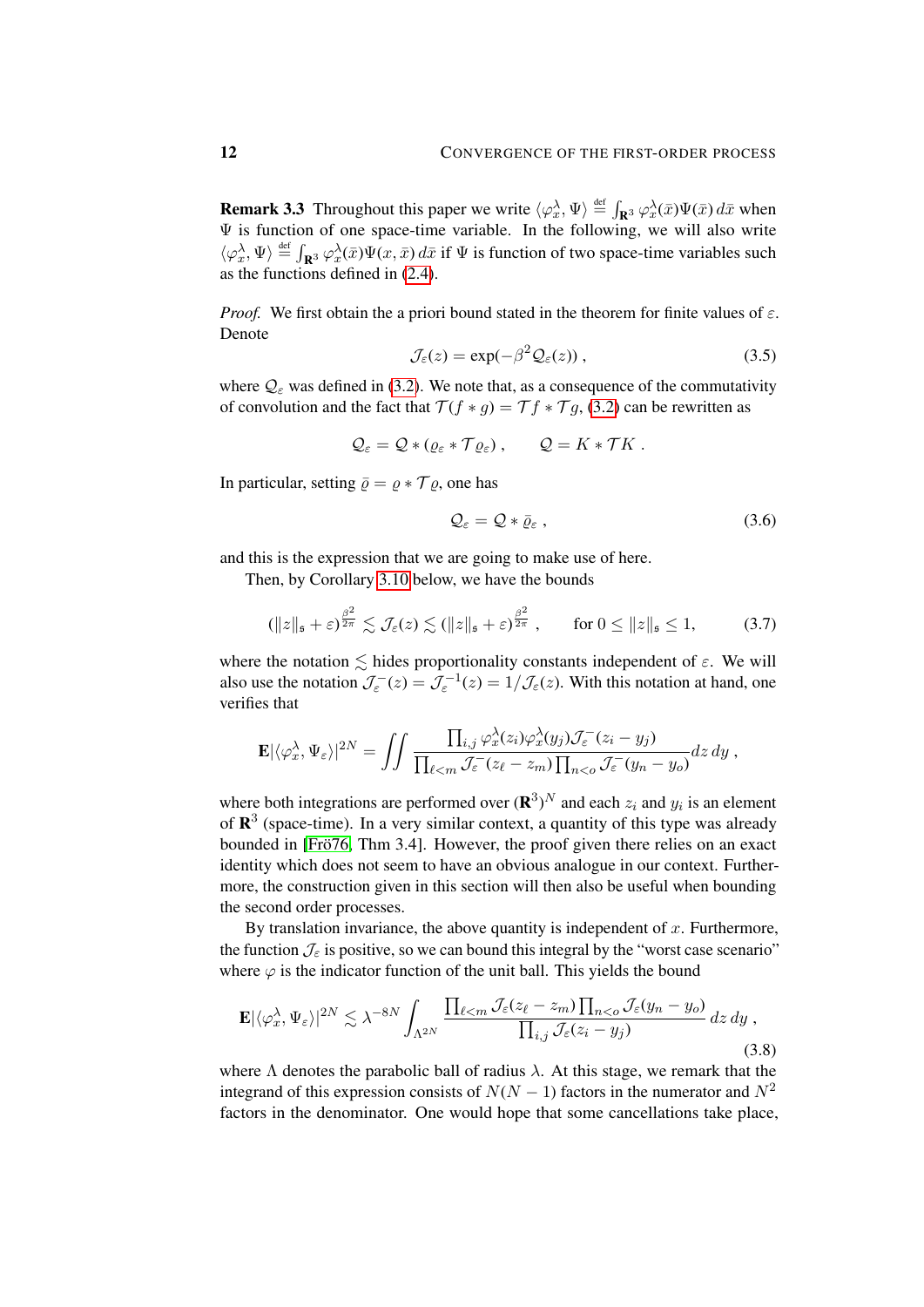allowing this to be bounded by a similar expression, but with only  $N$  terms, all in the denominator.

This is precisely the case and is the content of Corollary [3.6](#page-18-0) below with  $\mathcal J$ chosen to be our function  $\mathcal{J}_{\varepsilon}$  defined in [\(3.5\)](#page-11-0), which allows us to obtain the bound

$$
\mathbf{E}|\langle \varphi_x^{\lambda}, \Psi_{\varepsilon} \rangle|^{2N} \lesssim \lambda^{-8N} \Big| \int_{\Lambda^2} \mathcal{J}_{\varepsilon}^{-}(x-y) \, dx \, dy \Big|^N \,. \tag{3.9}
$$

Taking such a bound for granted for the moment, we see that as a consequence of [\(3.7\)](#page-11-1), one has the bound

<span id="page-12-1"></span>
$$
\left| \int_{\Lambda^2} \mathcal{J}_\varepsilon^-(x-y) \, dx \, dy \right| \leq \lambda^{8-\frac{\beta^2}{2\pi}} \,,
$$

uniformly in  $\varepsilon \in (0, 1]$ , provided that  $\beta^2 < 8\pi$ . (Otherwise  $\mathcal{J}_{\varepsilon}^-$  is no longer uniformly integrable as  $\varepsilon \to 0$ .) It follows immediately that

$$
\mathbf{E}|\langle \varphi_x^{\lambda}, \Psi_{\varepsilon} \rangle|^{2N} \lesssim \lambda^{-\frac{\beta^2 N}{2\pi}} ,
$$

which is the first of the two claimed bounds in [\(3.3\)](#page-10-4).

For  $k \geq 2$  we proceed analogously. Indeed, it is straightforward to check that  $\mathbf{E}|\langle \varphi_x^{\lambda}, \Psi_{\varepsilon}^{k}|^{2N} \rangle|^{2N}$  is bounded by the right hand side of [\(3.8\)](#page-11-2) multiplied by  $\varepsilon^{\frac{(k^2-1)\beta^2N}{2\pi}}$ , and with  $\mathcal{J}_{\varepsilon}$  replaced by  $\mathcal{J}_{\varepsilon}^{k^2}$ . Since  $\mathcal{J}_{\varepsilon}^{k^2}$  still satisfies [\(3.13\)](#page-14-0), Corollary [3.6](#page-18-0) still applies. Therefore, together with [\(3.7\)](#page-11-1), one has

$$
\mathbf{E}|\langle\varphi_x^{\lambda},\Psi_{\varepsilon}^k\rangle|^{2N}\lesssim \lambda^{-8N}\Big|\int_{\Lambda^2}\varepsilon^{\frac{(k^2-1)\beta^2}{2\pi}}\Big(\varepsilon+\|x-y\|_{\mathfrak{s}}\Big)^{-\frac{k^2\beta^2}{2\pi}}\,dx\,dy\Big|^N\;.
$$

Since  $\beta^2 < 8\pi$  and  $k \ge 2$ , one can choose  $\kappa > 0$  sufficiently small so that

$$
(\varepsilon + \|x - y\|_{\mathfrak{s}})^{-\frac{k^2\beta}{2\pi}} \lesssim \|x - y\|_{\mathfrak{s}}^{-\frac{\beta^2}{2\pi} - 2\kappa} \varepsilon^{-\frac{(k^2 - 1)\beta^2}{2\pi} + 2\kappa},
$$

which is still integrable at short scales. Therefore,

<span id="page-12-0"></span>
$$
\mathbf{E}|\langle \varphi_x^{\lambda}, \Psi_{\varepsilon}^k \rangle|^{2N} \lesssim \varepsilon^{2\kappa N} \lambda^{-(\frac{\beta^2}{2\pi} + 2\kappa)N},
$$

which is precisely the bound  $(3.4)$ .

In order to obtain the second bound of [\(3.3\)](#page-10-4), we first show that the sequence  $\langle \varphi_x^{\lambda}, \Psi_{\varepsilon} \rangle$  is Cauchy in  $L^2(\Omega)$  for every sufficiently regular test function  $\varphi$  and every space-time point  $x$ . For this, we will also need a notation for

$$
\mathcal{Q}_{\varepsilon,\bar{\varepsilon}}(z) \stackrel{\text{def}}{=} \mathbf{E} \Phi_{\varepsilon}(0) \Phi_{\bar{\varepsilon}}(z) = \left(\mathcal{Q} * (\varrho_{\varepsilon} * \mathcal{T} \varrho_{\bar{\varepsilon}})\right)(z) ,\tag{3.10}
$$

and we set analogously to [\(3.5\)](#page-11-0)  $\mathcal{J}_{\varepsilon,\bar{\varepsilon}} = \exp(-\beta^2 \mathcal{Q}_{\varepsilon,\bar{\varepsilon}})$ . Note that  $\mathcal{Q}_{\varepsilon,\bar{\varepsilon}} = \mathcal{Q}_{\bar{\varepsilon},\varepsilon}$ . With this notation, a straightforward calculation yields

$$
\mathbf{E}|\langle \varphi_x^{\lambda}, \Psi_{\varepsilon} - \Psi_{\bar{\varepsilon}} \rangle|^2 = \iint \varphi_x^{\lambda}(y) \varphi_x^{\lambda}(y+z) (\mathcal{J}_{\varepsilon}^-(z) + \mathcal{J}_{\bar{\varepsilon}}^-(z) - 2\mathcal{J}_{\varepsilon, \bar{\varepsilon}}^-(z)) \, dy \, dz
$$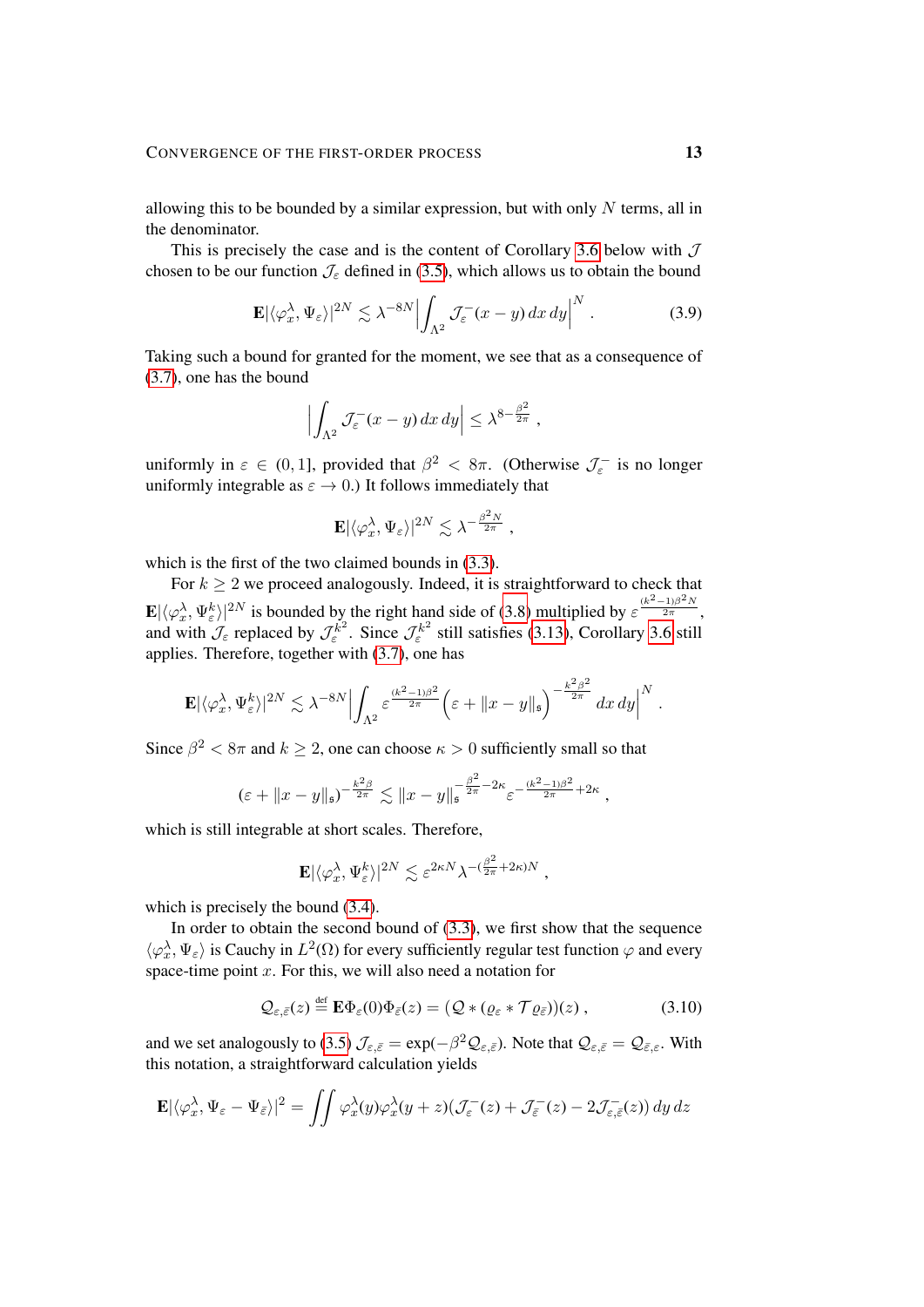$$
\lesssim \lambda^{-4} \int_{\Lambda} \left| \mathcal{J}_{\varepsilon}^{-}(z) + \mathcal{J}_{\bar{\varepsilon}}^{-}(z) - 2 \mathcal{J}_{\varepsilon, \bar{\varepsilon}}^{-}(z) \right| dz , \qquad (3.11)
$$

where  $\Lambda$  now denotes a parabolic ball of radius  $2\lambda$  centred around the origin. At this stage we note that, thanks to [\(3.10\)](#page-12-0), the function  $Q_{\varepsilon,\bar{\varepsilon}}$  also falls within the scope of Lemma [3.7](#page-19-0) since one can write

<span id="page-13-0"></span>
$$
\varrho_\varepsilon * \mathcal{T} \varrho_{\bar{\varepsilon}} = \hat{\varrho}_{\varepsilon \vee \bar{\varepsilon}} ,
$$

for a function  $\hat{\rho}$  which in general depends on  $\varepsilon$  and  $\bar{\varepsilon}$  but is bounded (and has bounded support) independently of them. As a consequence of Lemma [3.7,](#page-19-0) we can thus write  $\mathcal{J}_{\varepsilon}^- = \mathcal{J}^-$  exp $(\mathcal{M}_{\varepsilon})$  and  $\mathcal{J}_{\varepsilon,\bar{\varepsilon}}^- = \mathcal{J}^-$  exp $(\mathcal{M}_{\varepsilon,\bar{\varepsilon}})$  where, assuming without loss of generality that  $\bar{\varepsilon} \leq \varepsilon$ , the functions  $\mathcal{M}_{\varepsilon}$  and  $\mathcal{M}_{\varepsilon,\bar{\varepsilon}}$  are bounded by

$$
|\mathcal{M}_{\varepsilon}(z)| + |\mathcal{M}_{\varepsilon,\bar{\varepsilon}}(z)| \lesssim \frac{\varepsilon}{\|z\|_{\mathfrak{s}}}
$$

for all space-time points z with  $||z||_s \ge \varepsilon$ . Since, as a consequence of the first part of Lemma [3.7,](#page-19-0) one can furthermore bound  $\mathcal{J}_{\bar{\varepsilon}}(z)$  and  $\mathcal{J}_{\varepsilon,\bar{\varepsilon}}(z)$  by a suitable multiple of  $||z||_5^{-\beta^2/2\pi}$ , it follows immediately that one has the global bound

$$
|\mathcal{J}_{\varepsilon}^{-}(z) + \mathcal{J}_{\bar{\varepsilon}}^{-}(z) - 2\mathcal{J}_{\varepsilon,\bar{\varepsilon}}^{-}(z)| \lesssim ||z||_{\mathfrak{s}}^{-\frac{\beta^{2}}{2\pi}} \left(\frac{\varepsilon}{||z||_{\mathfrak{s}}} \wedge 1\right)
$$

Inserting this bound into  $(3.11)$  and integrating over  $\Lambda$  eventually yields

$$
\mathbf{E}|\langle\varphi_x^{\lambda},\Psi_{\varepsilon}-\Psi_{\bar{\varepsilon}}\rangle|^2 \lesssim \left\{ \begin{array}{cc} (\varepsilon\wedge\lambda)^{4-\frac{\beta^2}{2\pi}}\lambda^{-4} & \text{for } \beta^2\in(6\pi,8\pi),\\ (\varepsilon\wedge\lambda)\lambda^{-4}(1\vee\log(\lambda/\varepsilon)) & \text{for } \beta^2=6\pi,\\ (\varepsilon\wedge\lambda)\lambda^{-1-\frac{\beta^2}{2\pi}} & \text{for } \beta^2\in(0,6\pi). \end{array} \right.
$$

Since the bound  $(1 \vee \log(\lambda/\varepsilon)) \lesssim \lambda^{\alpha} (\varepsilon \wedge \lambda)^{-\alpha}$  holds for every  $\alpha > 0$ , one can summarise these bounds by

$$
\mathbf{E}|\langle \varphi_x^{\lambda}, \Psi_{\varepsilon} - \Psi_{\bar{\varepsilon}} \rangle|^2 \lesssim \varepsilon^{2\kappa} \lambda^{-2\kappa - \frac{\beta^2}{2\pi}}, \qquad (3.12)
$$

<span id="page-13-1"></span>.

for some (sufficiently small depending on  $\beta$ ) value of  $\kappa$ . Note that these bounds are independent of  $\bar{\varepsilon}$  as long as  $\bar{\varepsilon} \leq \varepsilon$ . The existence of limiting random variables  $\langle \varphi_x^{\lambda}, \Psi \rangle$  follows immediately. The second bound in [\(3.3\)](#page-10-4) is then a consequence of the first by combining it with [\(3.12\)](#page-13-1) and using the Cauchy-Schwarz inequality.

Let  $\Psi_{\varepsilon}^{\varrho}$ ,  $\Psi_{\varepsilon}^{\overline{\varrho}}$  be the processes defined via two mollifiers  $\varrho, \overline{\varrho}$  respectively, then one has

$$
\mathbf{E}|\langle \varphi_x^{\lambda}, \Psi_{\varepsilon}^{\varrho} - \Psi_{\varepsilon}^{\bar{\varrho}}\rangle|^2 = \iint \varphi_x^{\lambda}(y)\varphi_x^{\lambda}(y+z)(\mathcal{J}_{\varepsilon,\varrho}^{-}(z) + \mathcal{J}_{\varepsilon,\bar{\varrho}}^{-}(z) - 2\mathcal{J}_{\varepsilon,\varrho,\bar{\varrho}}^{-}(z))\,dy\,dz
$$

where  $\mathcal{J}_{\varepsilon,\varrho,\bar{\varrho}} = \exp(-\beta^2 \mathcal{Q}_{\varepsilon,\varrho,\bar{\varrho}})$  and  $\mathcal{Q}_{\varepsilon,\varrho,\bar{\varrho}}(z) = (\mathcal{Q} * \hat{\varrho}_{\varepsilon})(z)$  with  $\hat{\varrho}_{\varepsilon} = (\varrho_{\varepsilon} * \mathcal{T}\bar{\varrho}_{\varepsilon}).$ Then it follows in the same way as above that all the moments of  $\langle \varphi_x^{\lambda}, \Psi_{\varepsilon}^{\varrho} - \Psi_{\varepsilon}^{\overline{\varrho}} \rangle$ converge to zero as  $\varepsilon \to 0$ . Therefore the limit process  $\Psi$  is independent of the mollifier  $\rho$  as claimed.  $\Box$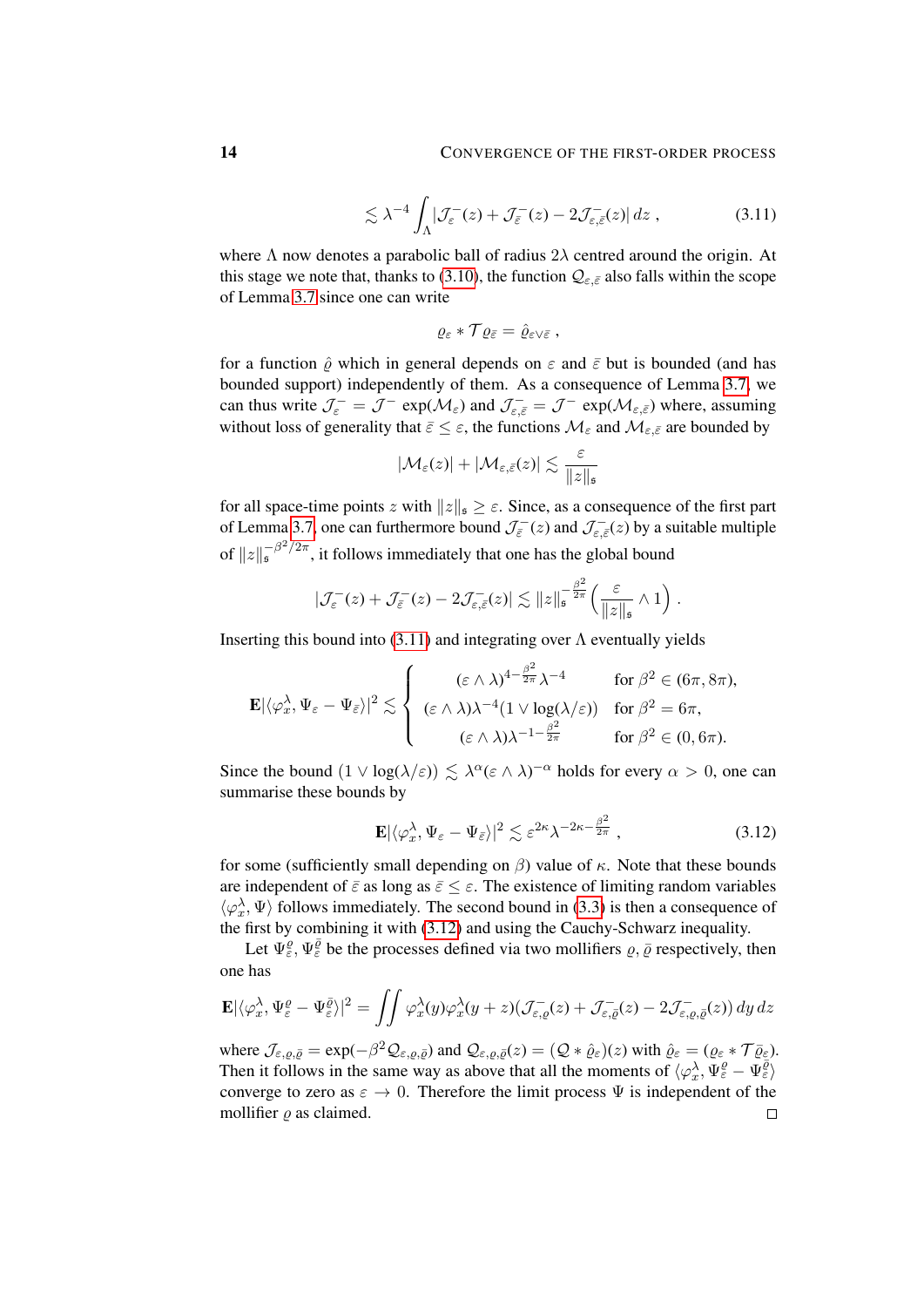As an almost immediate corollary we obtain the

*Proof of Theorem [2.1.](#page-5-0)* It only remains to show that the bounds of Theorem [3.2](#page-10-1) do imply convergence in probability in  $C_5^{-\gamma}$  for every  $\gamma > \frac{\beta^2}{4\pi}$  $rac{\beta^2}{4\pi}$ . This is an easy consequence of the characterisation of the space  $C_5^{-\gamma}$  in terms of wavelet coefficients (see [\[Mey92\]](#page-62-15) in the Euclidean case and [\[Hai13,](#page-62-2) Prop. 3.20] for the parabolic case considered here), combined with the same argument as in the standard proofs of Kolmogorov's continuity test [\[RY91\]](#page-62-16), see also the proof of [\[Hai13,](#page-62-2) Thm 10.7].  $\square$ 

The proof of Theorem [3.2](#page-10-1) is completed once we show that [\(3.7\)](#page-11-1) holds and that [\(3.8\)](#page-11-2) does indeed imply the bound [\(3.9\)](#page-12-1). For this, we consider the following general situation. We are given N points  $x_i \in \mathbf{R}^d$  as well as corresponding signs  $\sigma_i \in \{\pm 1\}$ , so that each point can be interpreted as a "charge" (either positive or negative). We are furthermore given a "potential" function  $\mathcal{J} \colon \mathbf{R}^d \to \mathbf{R}_+$  with the following property. For every positive constant  $c > 0$  there exists a constant  $C > 0$ such that the implication

<span id="page-14-0"></span>
$$
||x||_{\mathfrak{s}} \le c||\bar{x}||_{\mathfrak{s}} \quad \Rightarrow \quad \mathcal{J}(x) \le C\mathcal{J}(\bar{x})\,,\tag{3.13}
$$

holds for all  $x, \bar{x}$ . Here, the scaling  $\mathfrak s$  of  $\mathbb{R}^d$  is fixed throughout. In our case, one has  $d = 3$  (space-time) and the scaling is the usual parabolic scaling. As before, we use the notation  $\mathcal{J}^{-}(x) = 1/\mathcal{J}(x)$ . Note that if there exists one point such that  $\mathcal{J}(x) \neq 0$  (which is something we will always assume), then one necessarily has  $\mathcal{J}(x) \neq 0$  for every  $x \neq 0$  as a consequence of [\(3.13\)](#page-14-0).

We then aim at bounding integrals of the type

$$
\mathcal{I} = \int_{\Lambda} \cdots \int_{\Lambda} \prod_{i \neq j=1}^{N} \mathcal{J}^{\sigma_i \sigma_j} (x_i - x_j) \, dx_1 \cdots dx_N ,
$$

for some fixed domain  $\Lambda \subset \mathbf{R}^d$ . This is exactly the situation of the right hand side in [\(3.8\)](#page-11-2) by taking for the  $x_i$  the union of the  $y_i$  and the  $z_i$  and assigning one sign to the  $y_i$  and the opposite sign to the  $z_i$ . Assuming that there are k indices with  $\sigma_i = 1$  (and therefore  $N - k$  indices with  $\sigma_i = -1$ ) and assuming without loss of generality that  $k \le N/2$  (so that  $k \le N - k$ ), we claim that

<span id="page-14-1"></span>
$$
|\mathcal{I}| \lesssim \left| \int_{\Lambda^2} \mathcal{J}^{-1}(x - y) \, dx \, dy \right|^k \bar{\mathcal{J}}^{\left(\frac{N - 2k}{2}\right)} |\Lambda|^{N - 2k} \,, \tag{3.14}
$$

where  $\bar{\mathcal{J}} = \sup_{||x||_2 \leq \text{diam }\Lambda} \mathcal{J}(x)$ ,  $|\Lambda|$  denotes the volume of  $\Lambda$ , and the symbol  $\lesssim$ hides a proportionality constant depending only on N and on the constants appearing in [\(3.13\)](#page-14-0). As a matter of fact, we will obtain a stronger pointwise bound on the integrand of  $(3.13)$  from which  $(3.14)$  then follows trivially. Let us first give a brief reality check of [\(3.14\)](#page-14-1). In the case when  $\mathcal{J} = 1$  (which does indeed satisfy [\(3.13\)](#page-14-0)), both  $\mathcal I$  and [\(3.14\)](#page-14-1) are equal to  $|\Lambda|^N$ . Furthermore, if we multiply  $\mathcal J$  by an arbitrary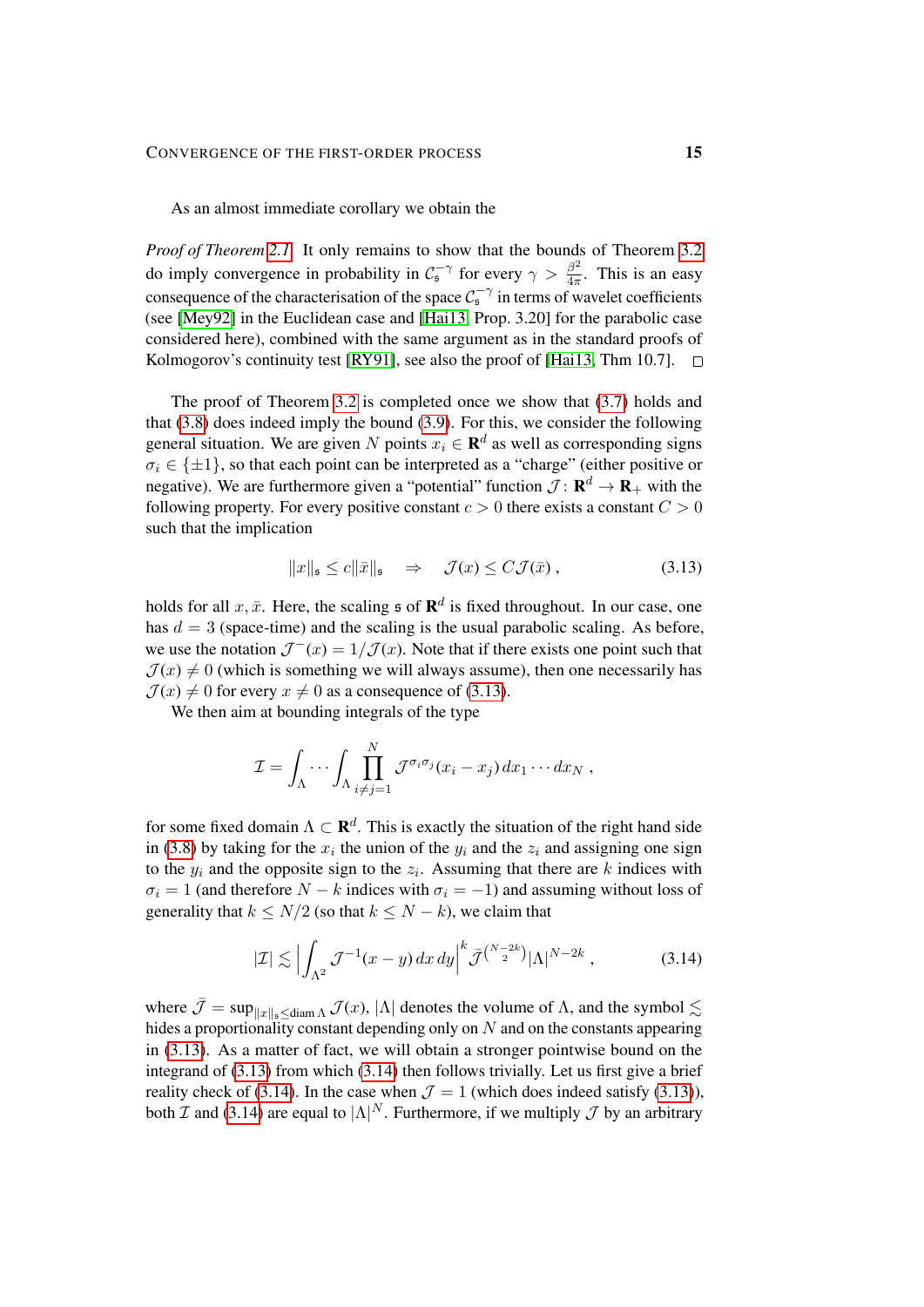constant K (which does not change the bound  $(3.13)$ ), then both  $\mathcal I$  and  $(3.14)$  are multiplied by  $K^q$  with  $q = 2k(k - N) + N(N - 1)/2$ .

In order to obtain the pointwise bound mentioned above, we consider any configuration of N distinct points  $\{x_1, \ldots, x_N\}$  and we associate to it a decreasing sequence  $\{\mathcal{A}_n\}_{n\in\mathbb{Z}}$  of partitions of  $\{1,\ldots,N\}$  $\{1,\ldots,N\}$  $\{1,\ldots,N\}$  in the following way.<sup>1</sup> For *n* small enough so that  $2^n < \min_{i \neq j} ||x_i - x_j||_{\mathfrak{s}}$ , we take for  $\mathcal{A}_n$  the partition consisting only of singletons, namely

<span id="page-15-1"></span>
$$
\mathcal{A}_n = \{ \{1\}, \{2\}, \dots, \{N\} \} . \tag{3.15}
$$

For every *n*, we furthermore introduce pairings  $S_n: A_n \to \wp \mathcal{P}(N)$ , where  $\mathcal{P}(N)$ denotes the set of (unordered) pairs of  $N$  elements (we interpret this as the set of subsets of  $\{1, \ldots, N\}$  of cardinality 2) and  $\wp E$  is the power set of E, in such a way that

- If  $\{i, j\} \in S_n(A)$ , then  $\{i, j\} \subset A$ . In other words, for every  $A \in \mathcal{A}_n$ ,  $S_n(A)$  is a subset of the possible pairs constructed by using only elements contained in A.
- If  $\{i, j\} \in S_n(A)$ , then  $\sigma_i \neq \sigma_j$ , so only pairings of points with opposite signs occur.
- If  $p_1, p_2 \in S_n(A)$ , then either  $p_1 = p_2$  or  $p_1 \cap p_2 = \emptyset$ , so only disjoint pairings occur.
- For any  $A \in \mathcal{A}_n$ , if  $\{i, j\} \subset A \setminus \bigcup \mathcal{S}_n(A)$ , then  $\sigma_i = \sigma_j$ . In other words, indices of A that do not belong to any pairing all correspond to the same sign. The number of such indices will play an important role in the sequel, so we introduce the notation  $T_n(A) = |A \setminus \bigcup S_n(A)|$ . We furthermore denote by  $\Sigma_n(A) \in \{\pm 1\}$  the sign of those indices in A that do not belong to any pairing. (If all indices belong to some pairing, we can use the irrelevant convention  $\Sigma_n(A) = 1$ .)

For values of n sufficiently small so that  $A_n$  is given by [\(3.15\)](#page-15-1), we have no choice but to set  $S_n(A) = \emptyset$  for every  $A \in \mathcal{A}_n$ .

For larger values of n, we then define  $A_n$  and  $S_n$  inductively in the following way. Given  $A_{n-1}$ , we define an equivalence relation  $\sim_n$  between elements of  $A_{n-1}$ to be the smallest equivalence relation such that if  $A, \overline{A} \in \mathcal{A}_{n-1}$  are such that there exist  $x \in A$  and  $\bar{x} \in \bar{A}$  with  $||x - \bar{x}||_{\mathfrak{s}} \leq 2^n$ , then  $A \sim_n \bar{A}$ . The partition  $\mathcal{A}_n$  is then defined by merging all  $\sim_n$ -equivalence classes of  $\mathcal{A}_{n-1}$ . In other words,  $\mathcal{A}_n$ is the smallest partition with the property that for any  $A, \overline{A} \in \mathcal{A}_{n-1}$  with  $A \sim_n \overline{A}$ , there exists  $B \in A_n$  with  $A \cup \overline{A} \subset B$ .

The pairing  $S_n$  is then defined to be *any* pairing satisfying the above properties that is furthermore compatible with  $S_{n-1}$  in the sense that if  $A \in A_{n-1}$  and  $\overline{A} \in \mathcal{A}_n$  are such that  $A \subset \overline{A}$ , then  $\mathcal{S}_{n-1}(A) \subset \mathcal{S}_n(\overline{A})$ . Loosely speaking, we

<span id="page-15-0"></span><sup>&</sup>lt;sup>1</sup>The sequence is decreasing in the sense that  $\mathcal{A}_{n+1}$  is a coarsening (or equal to)  $\mathcal{A}_n$ . For n small enough,  $A_n$  consists of all singletons and is therefore as fine as possible, while for n large enough  $A_n$  is the coarsest possible partition consisting only of the whole set.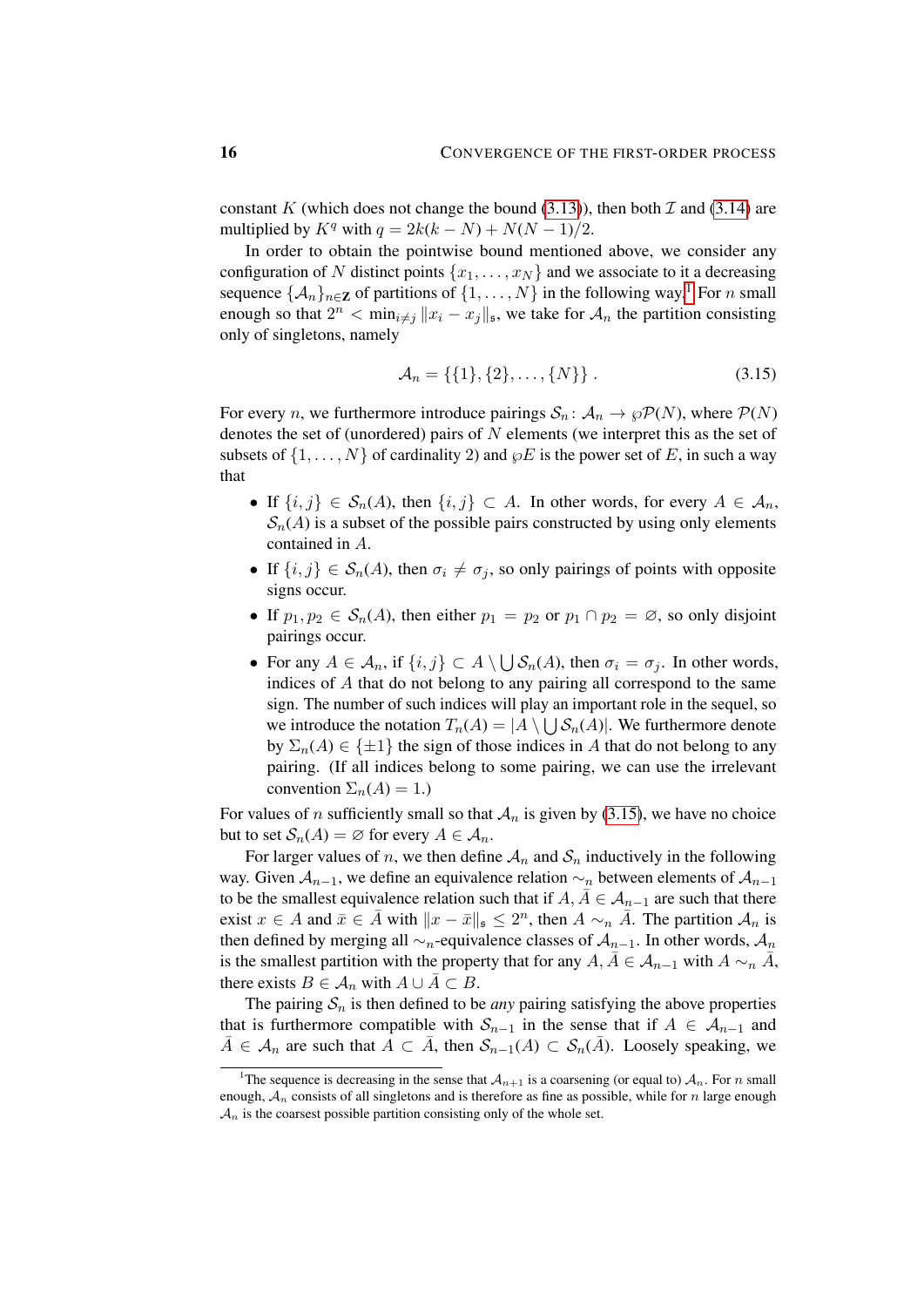keep the pairings of  $A_{n-1}$  and, in any situation where a merger creates a set in our partition containing both positive and negative indices, we pair up as many of them as possible in an arbitrary way.

**Remark 3.4** Our construction is such that there exists  $n_0$  such that for  $n \geq n_0$  the partition  $A_n$  necessarily consists of a single set. At this stage, the only information of the construction that we will actually use is the pairing  $S_{n_0}$ .

With this construction in mind, our main result is then the following, recalling that  $T_n(A) = |A \setminus \bigcup \mathcal{S}_n(A)|.$ 

<span id="page-16-0"></span>**Proposition 3.5** Let *J* be as above, let  $N > 0$ , let  $\{x_1, \ldots, x_N\}$  be an arbitrary  $\mathcal{C}$ *collection of distinct points in*  $\mathbf{R}^d$  *and let*  $\{\sigma_1,\ldots,\sigma_N\}$  *be a collection of signs. Let*  $A_n$  *and*  $S_n$  *be defined as above. Then, there exists a constant* C *depending only on* N and on the constants appearing in [\(3.13\)](#page-14-0) such that, for every  $n \in \mathbb{Z}$  and every  $A \in \mathcal{A}_n$ , one has the pointwise bound

<span id="page-16-1"></span>
$$
\left| \prod_{i \neq j \in A} \mathcal{J}^{\sigma_i \sigma_j} (x_i - x_j) \right| \leq C \Big( \prod_{\{i,j\} \in \mathcal{S}_n(A)} \mathcal{J}^{-1} (x_i - x_j) \Big) \bar{\mathcal{J}}_n^{D_n(A)} ,\qquad (3.16)
$$

where we have set  $D_n(A) = \binom{T_n(A)}{2}$  $\mathbb{Z}_2^{(A)}$ ) and  $\bar{\mathcal{J}}_n = \sup_{\|x\|_s \leq 2^n} \mathcal{J}(x)$ .

*Proof.* The proof goes by induction on n. For n sufficiently small so that  $(3.15)$ holds, both sides are empty products so the bound holds trivially. Note first that as a consequence of [\(3.13\)](#page-14-0)  $\bar{J}_n$  is essentially increasing in n (in the sense that  $\mathcal{J}_m \leq C \mathcal{J}_n$ for  $m \geq n$ , where C is independent of both m and n), so that as long as no merger event takes place, the bound  $(3.16)$  gets weaker with increasing n. It therefore remains to show that the bound still holds if two (or more) sets merge when going from some level n to level  $n + 1$ . Without loss of generality, we assume that only two sets  $A$  and  $A$  merge. We also note that losing optimality by a multiplicative factor possibly depending on N is harmless since there can altogether be only at most a fixed number  $N - 1$  of merger events.

Using the inductive hypothesis, we then obtain immediately the bound

$$
\left| \prod_{i \neq j \in A \cup \bar{A}} \mathcal{J}^{\sigma_i \sigma_j} (x_i - x_j) \right| \lesssim \Big( \prod_{\{i,j\} \in \mathcal{S}_n(A) \cup \mathcal{S}_n(\bar{A})} \mathcal{J}^{-1} (x_i - x_j) \Big) \bar{\mathcal{J}}_n^{D_n(A) + D_n(\bar{A})} \times \prod_{i \in A, j \in \bar{A}} \mathcal{J}^{\sigma_i \sigma_j} (x_i - x_j) . \tag{3.17}
$$

At this stage we note that since A and A are distinct sets in  $A_n$ , we necessarily have  $||x_i - x_j||_s \ge 2^n$  for  $i \in A$  and  $j \in \overline{A}$ . On the other hand, since the two sets merged at level  $n + 1$ , there exists a constant C (possibly depending on N) such that one has  $||x_i - x_j||_{\mathfrak{s}} \leq C2^n$  for any  $i, j \in A \cup \overline{A}$ . As a consequence of this and of [\(3.13\)](#page-14-0), there exists a constant  $\overline{C}$  such that for any  $i \in A$  and  $j \in \overline{A}$ , one has

<span id="page-16-3"></span><span id="page-16-2"></span>
$$
\bar{C}^{-1}\bar{\mathcal{J}}_{n+1} \le \mathcal{J}(x_i - x_j) \le \bar{C}\bar{\mathcal{J}}_{n+1} . \tag{3.18}
$$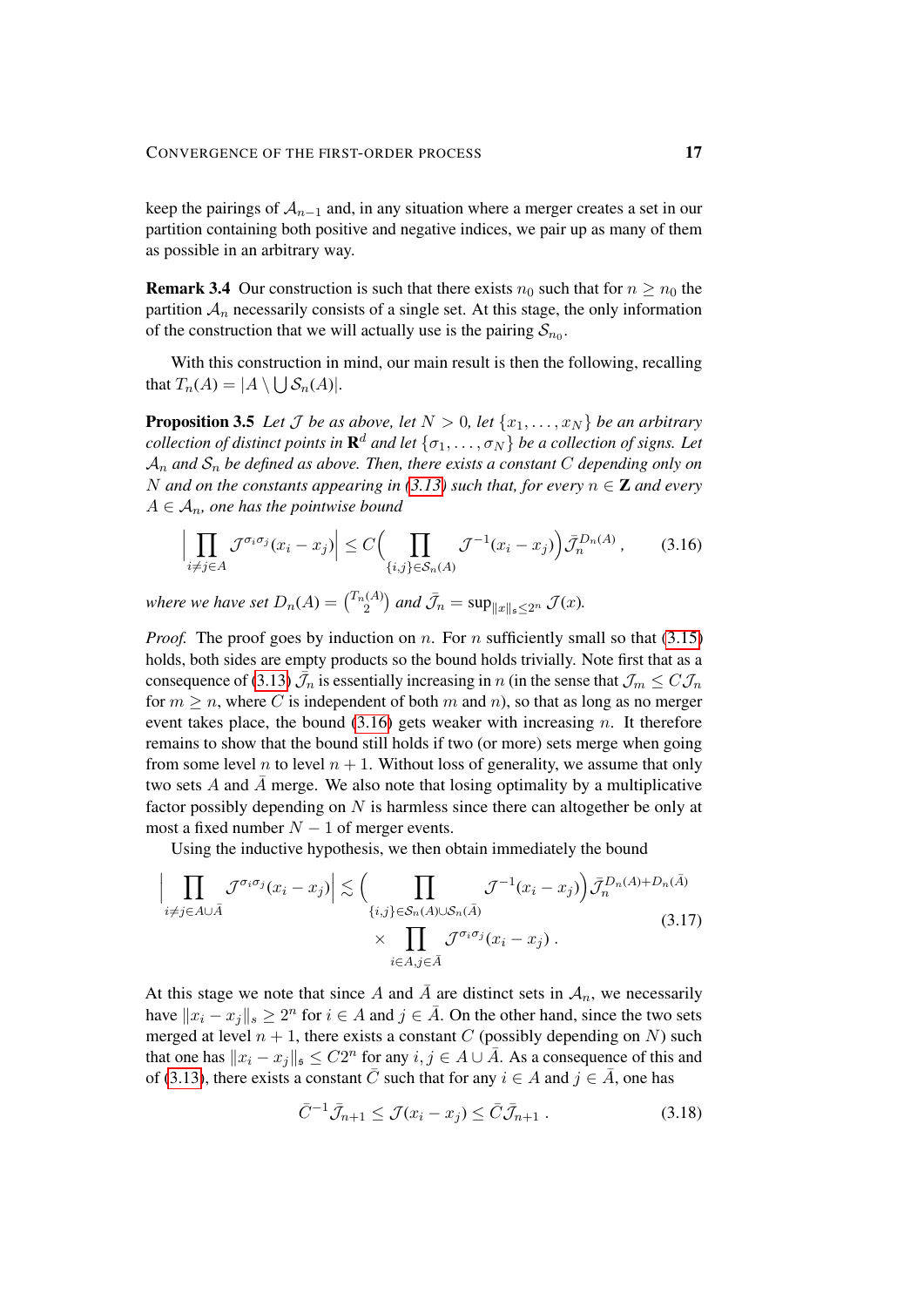As a consequence, denote  $A^p = A \setminus \bigcup S_n(A)$  and similarly for  $\overline{A}^p$ . Then it follows from  $(3.18)$  that

<span id="page-17-1"></span>
$$
\prod_{i \in A, j \in \bar{A}} \mathcal{J}^{\sigma_i \sigma_j} (x_i - x_j) \lesssim \prod_{i \in A^p, j \in \bar{A}^p} \mathcal{J}^{\sigma_i \sigma_j} (x_i - x_j) , \tag{3.19}
$$

where the proportionality constant depends on  $\overline{C}$  and N in general. This is because if  $i \in A$  and j belongs to some pair in  $\mathcal{S}_n(\overline{A})$ , then the two factors coming from the two possible values of j cancel each other out. More precisely, if  $i \in A$  and  $\{j, j'\} \in \mathcal{S}_n(\overline{A})$ , then by the triangle inequality,

$$
||x_i - x_j||_{\mathfrak{s}} \lesssim ||x_i - x_{j'}||_{\mathfrak{s}} + ||x_{j'} - x_j||_{\mathfrak{s}} \lesssim ||x_i - x_{j'}||_{\mathfrak{s}},
$$

where the last inequality holds because  $||x_{j'} - x_j||_{\mathfrak{s}} \lesssim 2^n$  and  $||x_i - x_{j'}||_{\mathfrak{s}} \gtrsim 2^{n+1}$ . The same bound holds with j and j' interchanged, thus by [\(3.13\)](#page-14-0) and  $\sigma_i \sigma_j = -\sigma_i \sigma_{j'}$ , one has the cancellation

$$
\mathcal{J}^{\sigma_i \sigma_j}(x_i - x_j) \mathcal{J}^{\sigma_i \sigma_{j'}}(x_i - x_{j'}) \lesssim 1 .
$$

<span id="page-17-0"></span>(See Figure [1](#page-17-0) for an illustration about the procedure we are following here.)



**Figure 1:** This illustrates a situation where  $A, \overline{A} \in \mathcal{A}_n$  are merged into  $A \cup \overline{A} \in \mathcal{A}_{n+1}$ , with  $\Sigma_n(A) \neq \Sigma_n(\overline{A})$ . In this case,  $\mathcal{S}_n(A) = \{\{a,b\}\}\$ and  $\mathcal{S}_n(\overline{A}) = \{\{d,e\}\}\$ . The factors  $\mathcal{J}^-$  drawn on  $\{a, b\}$  and  $\{d, e\}$  correspond to the factors  $\mathcal{J}^-$  in the first line of the right hand side of [\(3.17\)](#page-16-3). The two dashed lines correspond to two of the factors in the second line of [\(3.17\)](#page-16-3), and they "almost cancel" each other out since g is far away from  $\{a, b\}$ . There are many other such cancellations which we didn't draw. The pair  $\{c, f\} \in S_{n+1}$  is a new pair formed at this step but we could just as well have chosen to form  $\{c, g\}$  instead. As for the factors  $\bar{\mathcal{J}}$ , we have  $D_n(A) = 0$ ,  $D_n(\bar{A}) = 1$ , and  $D_{n+1}(A \cup \bar{A}) = 0$ , which is less than  $D_n(A) + D_n(\overline{A})$  by 1 due to the newly formed factor  $\mathcal{J}^-(x_c - x_f)$ .

There are now two cases: either one has  $\Sigma_n(A) = \Sigma_n(\overline{A})$ , or one has  $\Sigma_n(A) \neq$  $\Sigma_n(\overline{A})$ . We first consider the case  $\Sigma_n(A) = \Sigma_n(\overline{A})$ . In this case, one necessarily has  $S_{n+1}(A \cup \overline{A}) = S_n(A)$ , so that in view of [\(3.19\)](#page-17-1) we only need to show that

<span id="page-17-2"></span>
$$
\prod_{i \in A^p, j \in \bar{A}^p} \mathcal{J}^{\sigma_i \sigma_j} (x_i - x_j) \lesssim \bar{\mathcal{J}}_n^{D_{n+1}(A \cup \bar{A}) - D_n(A) - D_n(\bar{A})} \,. \tag{3.20}
$$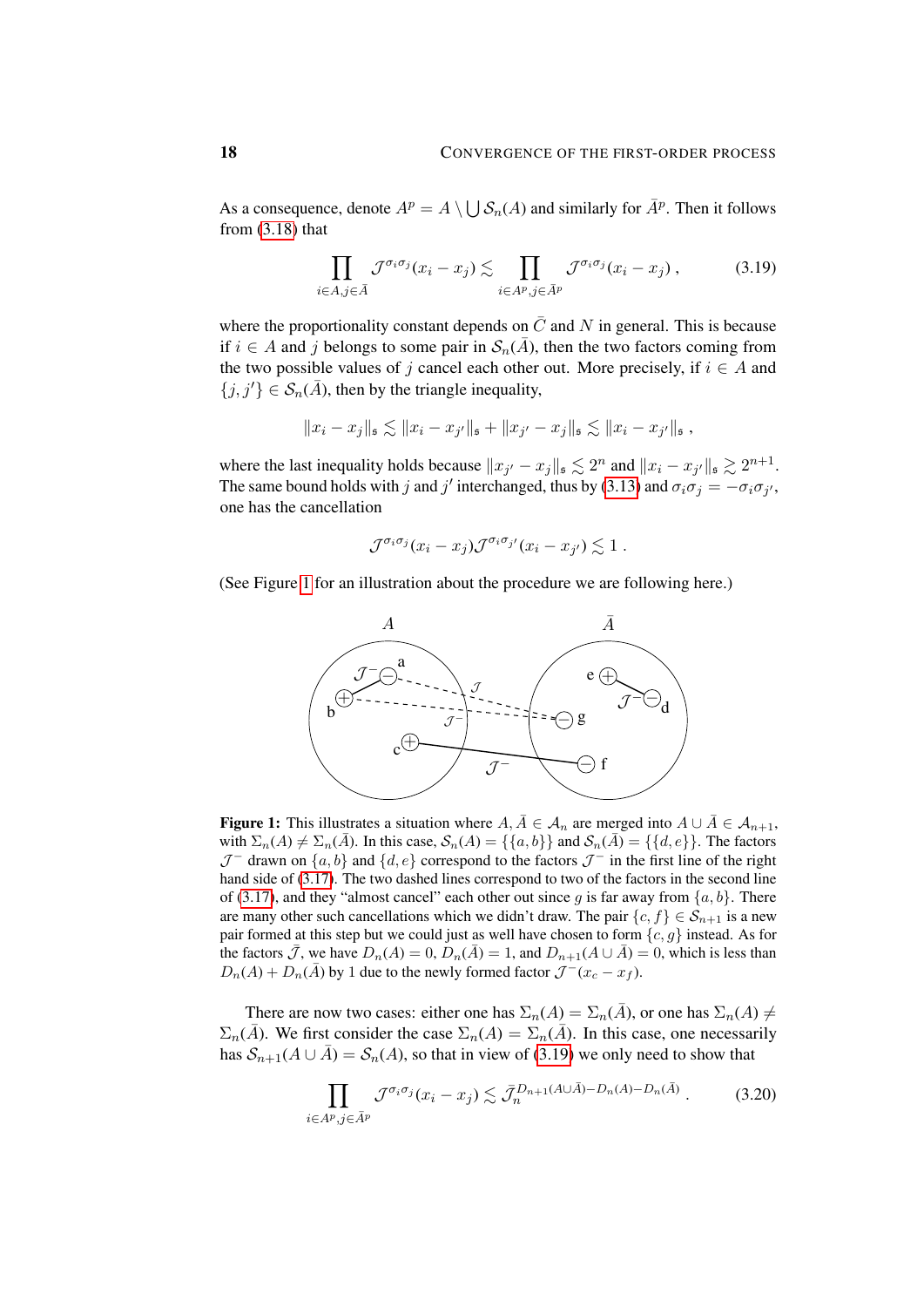Since each factor in the product on the left is bounded by some multiple of  $\bar{\mathcal{J}}_n$ , this follows at once from the fact that the number of terms on the left is equal to

$$
|A^{p}| |\bar{A}^{p}| = |T_{n}(A)| |T_{n}(\bar{A})|.
$$

Writing  $a = |T_n(A)|$  and  $\bar{a} = |T_n(\bar{A})|$  as a shorthand, the exponent on the right hand side of  $(3.20)$  is equal to

$$
\frac{(a+\bar{a})(a+\bar{a}-1) - a(a-1) - \bar{a}(\bar{a}-1)}{2} = \frac{2a\bar{a}}{2}.
$$

Since both exponents are the same, the claim follows at once.

We now deal with the case  $\Sigma_n(A) \neq \Sigma_n(\overline{A})$ . Using the same shorthands a,  $\overline{a}$ as above, we note that this time  $S_n(A \cup \overline{A})$  is given by  $S_{n-1}(A) \cup S_{n-1}(\overline{A})$ , plus  $a \wedge \bar{a}$  of the  $a\bar{a}$  pairs appearing in [\(3.19\)](#page-17-1). Assuming without loss of generality that  $a \leq \bar{a}$ , the number of remaining factors is given by  $a(\bar{a}-1)$ . This time furthermore each factor contributes one *negative* power of  $\mathcal{J}_n$ , so it remains to show that

$$
D_{n+1}(A \cup \bar{A}) - D_n(A) - D_n(\bar{A}) = -a(\bar{a} - 1) .
$$

Since this time around

$$
D_{n+1}(A \cup \bar{A}) = \frac{(\bar{a} - a)(\bar{a} - a - 1)}{2},
$$

this identity follows at once, thus concluding the proof.

<span id="page-18-0"></span>Corollary 3.6 *The bound [\(3.14\)](#page-14-1) holds.*

*Proof.* It suffices to note that as soon as  $2^n > \text{diam }\Lambda$ , one has  $\mathcal{A}_n = \{ \{1, \dots, N\} \}$ and therefore [\(3.16\)](#page-16-1) implies

$$
\prod_{i \neq j} \mathcal{J}^{\sigma_i \sigma_j} (x_i - x_j) \leq C \sum_{\mathcal{S}} \Biggl( \prod_{\{i,j\} \in \mathcal{S}} \mathcal{J}^{-1} (x_i - x_j) \Biggr) \bar{\mathcal{J}}^{\binom{N-2k}{2}},
$$

where the sum runs over *all* possible ways  $S$  of pairing the k indices corresponding to a positive sign with  $k$  of the indices corresponding to a negative sign. Since there are only finitely many such pairings, the claim follows by integrating both sides of the inequality.  $\Box$ 

We still have to prove that [\(3.13\)](#page-14-0) actually holds for our  $\mathcal{J}_{\varepsilon}$  defined in [\(3.5\)](#page-11-0). In order to study the behaviour of such kernels we introduce the following notation. For continuous function  $f, Q$  on  $\mathbf{R}^d \setminus \{0\}$  we write

$$
Q(z) \sim f(z)
$$
 if  $f(z) + c_1 \le Q(z) \le f(z) + c_2$ , (3.21)

for some constants  $c_1, c_2$  and for all  $z \in \mathbf{R}^d \setminus \{0\}$ . We will also sometimes specify that  $Q \sim f$  on some domain, in which case it is understood that [\(3.21\)](#page-18-1) is only required to hold there. Given  $Q$ , we define  $Q_{\varepsilon}$  as in [\(3.6\)](#page-11-3) by

<span id="page-18-1"></span>
$$
\mathcal{Q}_\varepsilon = \mathcal{Q} * \bar{\varrho}_\varepsilon \;,
$$

 $\Box$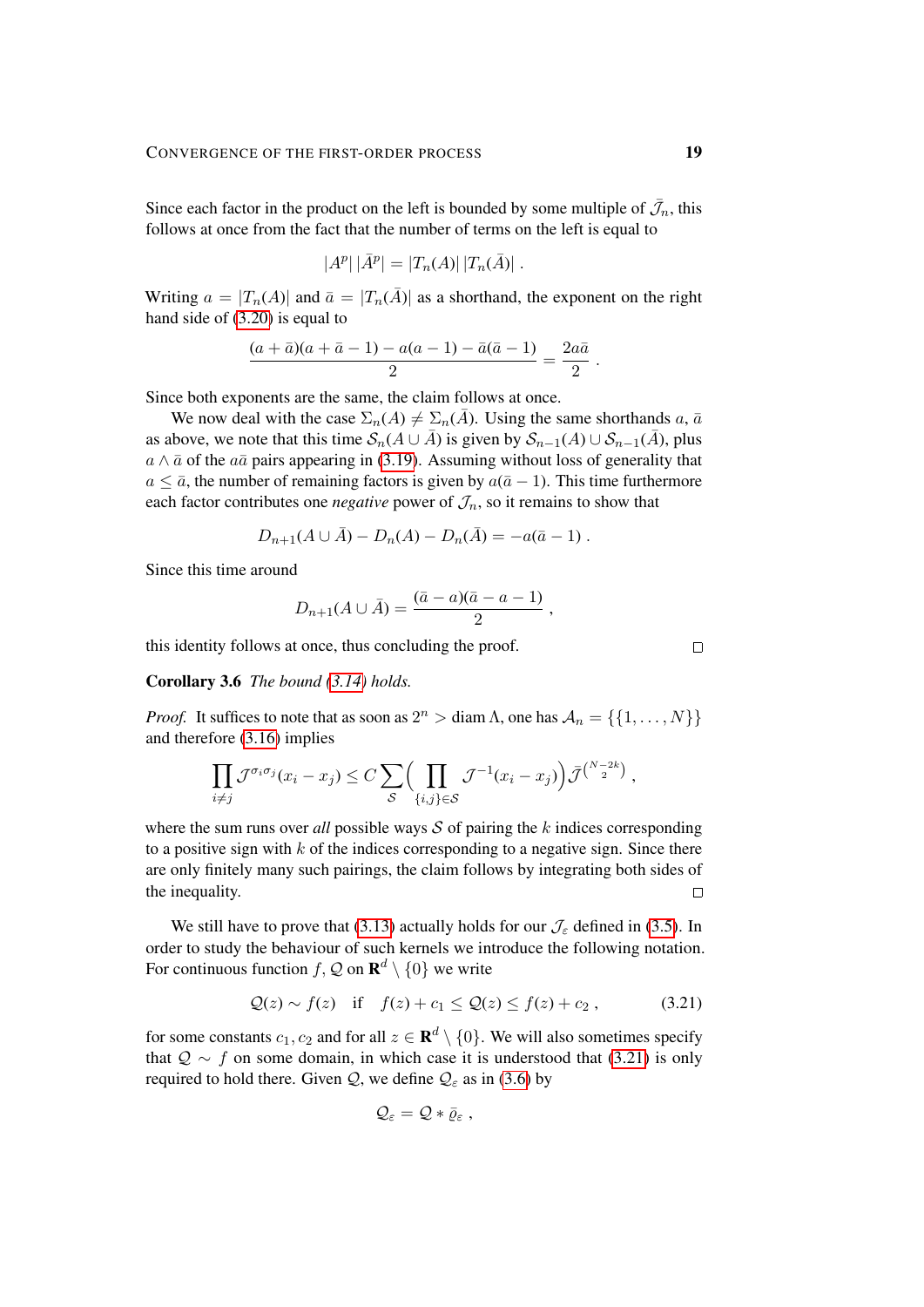where  $\bar{\varrho}$  is a mollifier supported in the ball of radius 1 and  $\varepsilon \in (0, 1]$ . The following lemma shows that if  $Q(z) \sim -\frac{1}{2z}$  $\frac{1}{2\pi} \log ||z||_{\mathfrak{s}}$  then its regularization  $\mathcal{Q}_{\varepsilon}$  also satisfies suitable upper and lower bounds. Note that if  $\rho$  integrates to 1, then so does  $\bar{\rho} = \rho * \mathcal{T} \rho.$ 

<span id="page-19-0"></span>Lemma 3.7 *Assume that* Q *is compactly supported, smooth away from* 0*, and such that*  $Q(z) \sim -\frac{1}{2z}$  $\frac{1}{2\pi} \log ||z||_{\mathfrak{s}}$ . Assume furthermore that  $\bar{\varrho}$  is any continuous function *supported on the unit ball around the origin integrating to* 1*, and that*  $Q_ε$  *is as in [\(3.6\)](#page-11-3). Then, for*  $||z||_{\mathfrak{s}} \leq 1$ *, one has the two-sided bound* 

$$
\mathcal{Q}_{\varepsilon}(z) \sim -\frac{1}{2\pi} \log(||z||_{\mathfrak{s}} + \varepsilon) \,. \tag{3.22}
$$

If furthermore  ${\cal Q}$  is of class  ${\cal C}^1$  and there exists a constant  $C$  such that  $|\partial_i {\cal Q}(z)| \leq$  $C/\Vert z\Vert_{\mathfrak{s}}^{\mathfrak{s}_i}$ , then there exists a constant  $\bar{C}$  such that

$$
|\mathcal{Q}_{\varepsilon}(z) - \mathcal{Q}(z)| \le \bar{C} \Big( \frac{\varepsilon}{\|z\|_{\mathfrak{s}}} \wedge \Big( 1 + \Big| \log \frac{\varepsilon}{\|z\|_{\mathfrak{s}}} \Big| \Big) \Big), \tag{3.23}
$$

*for all space-time points* z*.*

*Proof.* We omit the proof since it is a rather straightforward calculation.  $\Box$ 

It remains to show that the function  $Q$  does indeed enjoy the properties we took for granted in Lemma [3.7.](#page-19-0) Since these properties are invariant under the addition of a smooth compactly supported function (as a matter of fact, it only needs to be  $\mathcal{C}^1$ ), we will use the symbol R to denote a generic such function which can possibly change from one line to the next. Recall that in a distributional sense one has the identity

<span id="page-19-1"></span>
$$
\partial_t K - \frac{1}{2} \Delta K = \delta + R \,, \tag{3.24}
$$

and that  $Q$  is given by

$$
Q(z) = \int K(z + \bar{z}) K(\bar{z}) d\bar{z} ,
$$

where  $z = (t, x)$  and  $\bar{z} = (\bar{t}, \bar{x})$  are space-time points in  $\mathbb{R}^3$ . As a consequence of [\(3.24\)](#page-19-1), we then have the distributional identity

$$
\frac{1}{2}\Delta Q(z) = \frac{1}{2}\int (\Delta K)(z+\bar{z})K(\bar{z}) d\bar{z} = \int (\partial_t K)(z+\bar{z})K(\bar{z}) d\bar{z} - K(-z) + R,
$$

where we used the fact that the convolution of  $R$  with  $K$  is a new function  $R$  with the same properties. On the other hand, making the substitution  $\bar{z} \mapsto \bar{z} - z$  we can write

$$
\mathcal{Q}(z) = \int K(\bar{z} - z) K(\bar{z}) d\bar{z} ,
$$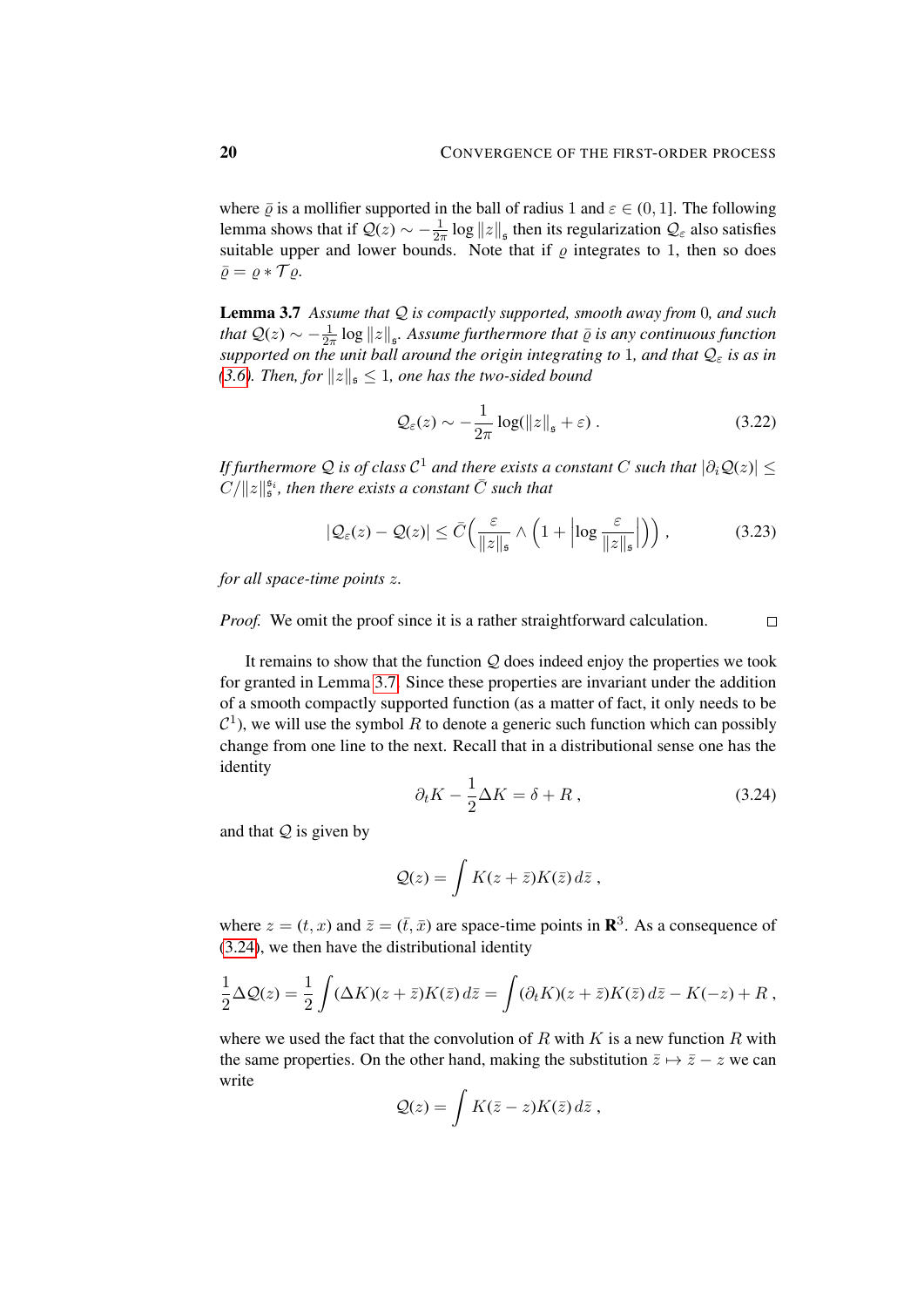so that

$$
\frac{1}{2}\Delta \mathcal{Q}(z) = \frac{1}{2}\int (\Delta K)(\bar{z} - z)K(\bar{z}) d\bar{z} = \int (\partial_t K)(\bar{z} - z)K(\bar{z}) d\bar{z} - K(z) + R
$$

$$
= \int (\partial_t K)(\bar{z})K(\bar{z} + z) d\bar{z} - K(z) + R.
$$

At this stage, we note that

$$
(\partial_t K)(z+\overline{z})K(\overline{z})+(\partial_t K)(\overline{z})K(\overline{z}+z)=\partial_{\overline{t}}(K(z+\overline{z})K(\overline{z}))
$$

which integrates to zero. Therefore, summing these two expressions yields the identity

<span id="page-20-1"></span>
$$
\Delta \mathcal{Q}(z) = K(z) + K(-z) + R \,, \tag{3.25}
$$

for some smooth and compactly supported function  $R$ . Let now

$$
\hat{K}(z) = K(z) + K(-z)
$$
,  $G(x) = -\frac{1}{2\pi} \log |x|$ ,

<span id="page-20-2"></span>for  $z \in \mathbf{R}^3$  and  $x \in \mathbf{R}^2$ . Then, one has

Lemma 3.8 *One has the identity*

$$
\mathcal{Q}(t,x) = (\hat{K}(t,\cdot) * G)(x) + R, \qquad (3.26)
$$

*for some smooth function* R*.*

*Proof.* As an immediate consequence of the definition of  $Q$ , the properties of K and, for example, [\[Hai13,](#page-62-2) Lemma 10.14], we know that, for any  $t \neq 0$ ,  $\mathcal{Q}(t, \cdot)$  is a smooth compactly supported function. This immediately implies that one has the identity

$$
Q(t, x) = (\Delta Q(t, \cdot) * G)(x), \qquad (3.27)
$$

and the claim follows at once from [\(3.25\)](#page-20-1).

<span id="page-20-3"></span>Lemma 3.9 *The kernel* Q *can be decomposed as*

$$
Q(z) = -\frac{1}{2\pi} \log ||z||_{\mathfrak{s}} + \hat{\mathcal{R}} \Big( \frac{t}{||z||_{\mathfrak{s}}^2}, \frac{x}{||z||_{\mathfrak{s}}} \Big) + R(z) ,
$$

where both R and  $\hat{\mathcal{R}}$  are smooth functions of  $\mathbf{R}^3$  and  $z = (t, x)$  as before. In *particular, it satisfies the assumptions of both parts of Lemma [3.7.](#page-19-0)*

*Proof.* Let H be the heat kernel  $H(t, x) = (4\pi|t|)^{-1} \exp(-|x|^2/(4|t|))$ , and set  $\hat{Q}(t, x) = (H(t, \cdot) * G)(x)$ . Then, as a consequence of Lemma [3.8](#page-20-2) and the fact that H and  $\hat{K}$  differ by a smooth function by definition,  $\hat{Q}$  and  $Q$  only differ by a

<span id="page-20-0"></span> $\Box$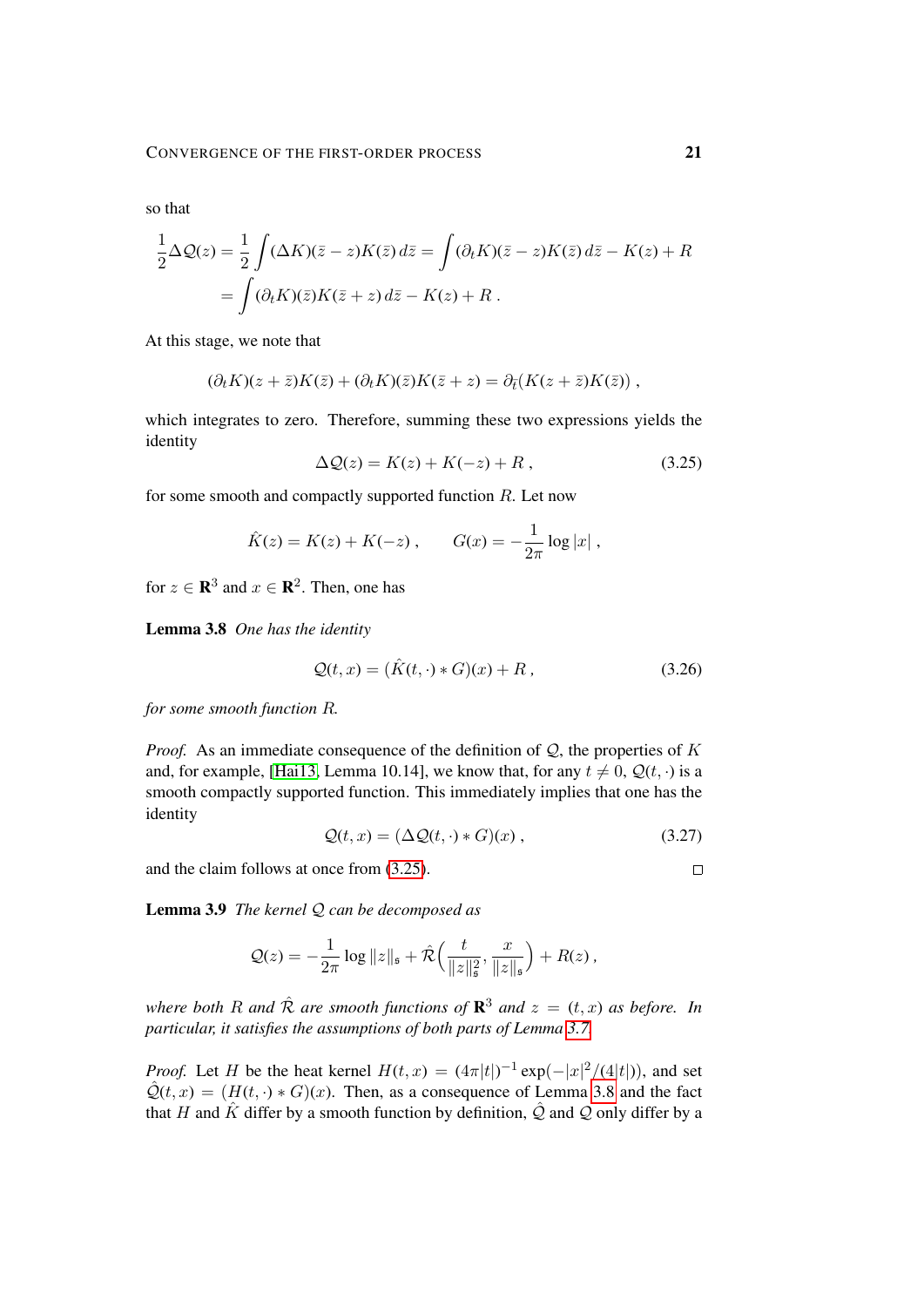smooth function, so it is sufficient to show the result for  $\hat{Q}$ . For this, note that as a consequence of the scaling relation  $H(\lambda^2 t, \lambda x) = \lambda^{-2} H(t, x)$ , one has the identity

$$
\hat{\mathcal{Q}}(\lambda^{2}t, \lambda x) = -\frac{1}{2\pi} \int_{\mathbf{R}^{2}} H(\lambda^{2}t, \lambda x - y) \log |y| dy
$$
  
\n
$$
= -\frac{\lambda^{2}}{2\pi} \int_{\mathbf{R}^{2}} H(\lambda^{2}t, \lambda x - \lambda y) \log |\lambda y| dy
$$
  
\n
$$
= -\frac{1}{2\pi} \int_{\mathbf{R}^{2}} H(t, x - y) (\log |y| + \log \lambda) dy = \hat{\mathcal{Q}}(t, x) - \frac{1}{2\pi} \log \lambda.
$$

Here we also used the fact that  $H(t, \cdot)$  integrates to 1 for any fixed t. It follows immediately that if we set

$$
\hat{\mathcal{R}}(z) = \hat{\mathcal{Q}}(z) + \frac{1}{2\pi} \log ||z||_{\mathfrak{s}} ,
$$

then  $\hat{\mathcal{R}}$  is smooth outside the origin and homogeneous of order 0 in the sense that  $\hat{\mathcal{R}}(\lambda^2 t, \lambda x) = \hat{\mathcal{R}}(t, x)$ . The claim then follows at once.  $\Box$ 

Lemma [3.1](#page-10-6) is now an immediate corollary of this fact.

*Proof of Lemma [3.1.](#page-10-6)* Using the decomposition of Lemma [3.9,](#page-20-3) the identity [\(3.6\)](#page-11-3), and the fact that  $\bar{\varrho}$  integrates to 1, a straightforward calculation shows that we have the identity

$$
\mathcal{Q}_{\varepsilon}(0) = -\frac{1}{2\pi} \log \varepsilon + \hat{C}_{\varrho} + \int_{\mathbf{R}^3} \bar{\varrho}_{\varepsilon}(z) (R(z) - R(0)) dz ,
$$

with

$$
\hat{C}_{\varrho} \stackrel{\text{def}}{=} \int_{\mathbf{R}^3} \bar{\varrho}(z) \Big( \hat{\mathcal{R}}(z) - \frac{1}{2\pi} \log ||z||_{\mathfrak{s}} \Big) dz + R(0) .
$$

Since  $\overline{\varrho}$  is necessarily symmetric under  $z \mapsto -z$ , it annihilates linear functions so that  $\int_{\mathbf{R}^3} \bar{\varrho}_{\varepsilon}(z) (R(z) - R(0)) dz = \mathcal{O}(\varepsilon^2)$  as claimed.  $\Box$ 

<span id="page-21-0"></span>**Corollary 3.10** *The estimates [\(3.7\)](#page-11-1) and [\(3.13\)](#page-14-0) for*  $\mathcal{J}_{\epsilon}$  *hold for all*  $\epsilon > 0$  *with proportional constants independent of* ε*.*

*Proof.* By Lemmas [3.7](#page-19-0) and [3.9,](#page-20-3) if  $||z||_{\mathfrak{s}} \le c||\overline{z}||_{\mathfrak{s}}$ , we obtain the bound

$$
\mathcal{J}_{\varepsilon}(z) = e^{-\beta^2 \mathcal{Q}_{\varepsilon}(x,t)} \lesssim e^{\frac{\beta^2}{2\pi} \log \left( \|z\|_{\mathfrak{s}} + \varepsilon \right)} \lesssim e^{\frac{\beta^2}{2\pi} \log \left( \|\bar{z}\|_{\mathfrak{s}} + \varepsilon \right)} \lesssim \mathcal{J}_{\varepsilon}(\bar{z}),
$$

thus concluding the proof of  $(3.13)$ . The estimate  $(3.7)$  is just a rewriting of the first conclusion of Lemma [3.7.](#page-19-0) $\Box$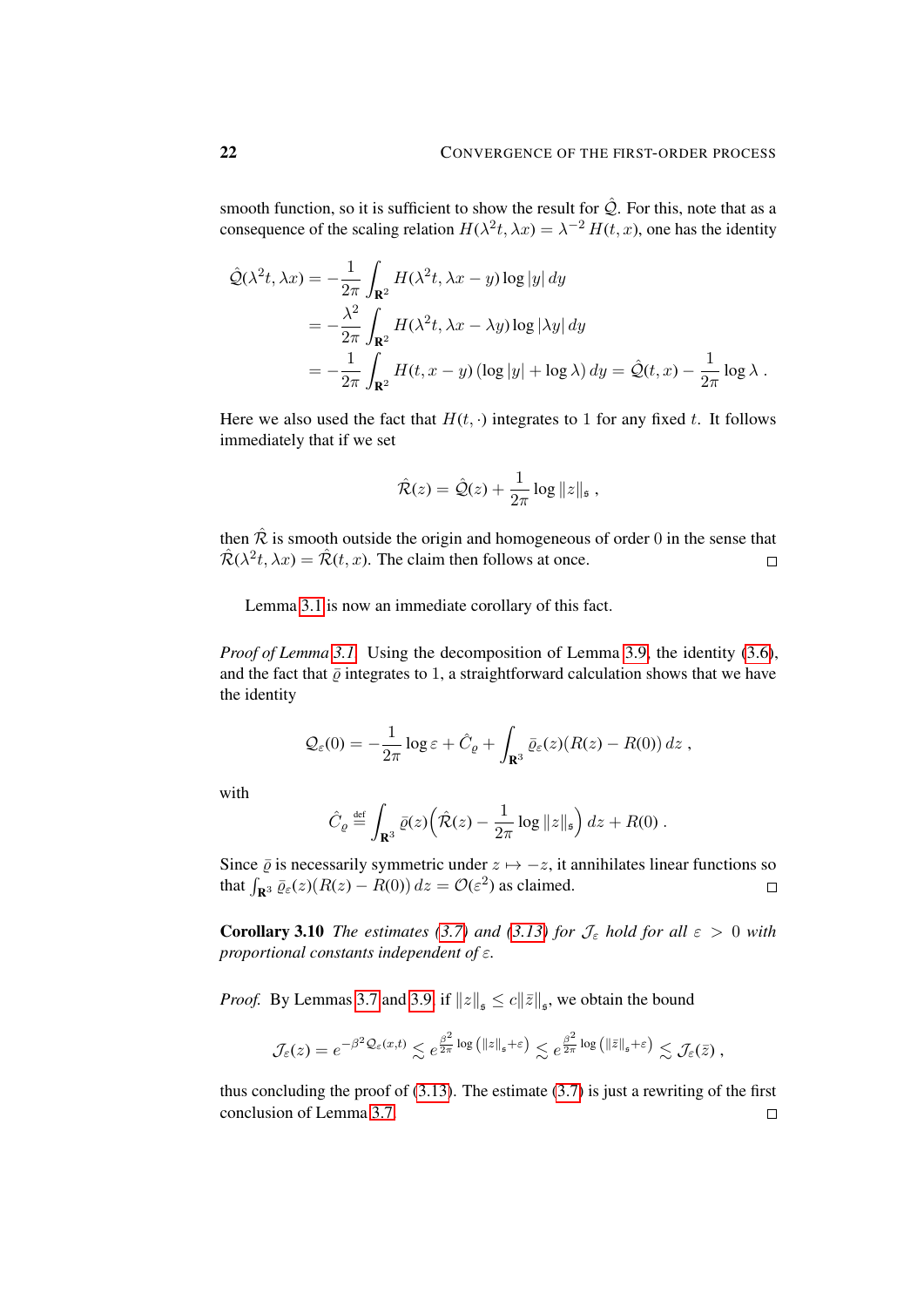#### <span id="page-22-0"></span>4 Second-order process bounds for  $k = l$

In order to provide a solution theory for [\(1.1\)](#page-0-1) at or beyond  $\beta^2 = 4\pi$ , we have seen in the introduction that one should construct suitable "second order" objects [\(2.4\)](#page-6-0). In this section we consider a closely related second order object

$$
\tilde{\Psi}_{\varepsilon}^{\pm}(z,\bar{z})=\Psi_{\varepsilon}(\bar{z})\big((K\ast\bar{\Psi}_{\varepsilon})(\bar{z})-(K\ast\bar{\Psi}_{\varepsilon})(z)\big)-\mathbf{E}\big(\Psi_{\varepsilon}(K\ast\bar{\Psi}_{\varepsilon})\big)\ .
$$

Generally, we define for  $1 \leq k, l \leq Z$ 

$$
\tilde{\Psi}_{\varepsilon}^{k\bar{l}}(z,\bar{z}) \stackrel{\text{def}}{=} \Psi_{\varepsilon}^{k}(\bar{z})\big((K \ast \bar{\Psi}_{\varepsilon}^{l})(\bar{z}) - (K \ast \bar{\Psi}_{\varepsilon}^{l})(z)\big) - \delta_{k,l}\mathbf{E}\big(\Psi_{\varepsilon}^{k}(K \ast \bar{\Psi}_{\varepsilon}^{l})\big) , \quad (4.1)
$$

where  $\delta_{k,l} = 1$  if  $k = l$  and equals 0 otherwise (see [\(4.4\)](#page-23-0) below about the definition of a variation of the above objects, written as  $\Psi_{\varepsilon}^{k\bar{l}}$ ). We also define

<span id="page-22-2"></span>
$$
\Psi_{\varepsilon}^{kl}(z,\bar{z}) \stackrel{\text{def}}{=} \Psi_{\varepsilon}^{k}(\bar{z})\big((K \ast \Psi_{\varepsilon}^{l})(\bar{z}) - (K \ast \Psi_{\varepsilon}^{l})(z)\big) . \tag{4.2}
$$

The objects  $\tilde{\Psi}_{\varepsilon}^{k\bar{k}}$  are the hardest ones to bound, so we will first obtain bounds for them. The corresponding bounds on  $\tilde{\Psi}^{k\bar{l}}_{\varepsilon}$  with  $k \neq l$  and on  $\Psi^{k\bar{l}}_{\varepsilon}$  will then be shown in the very end of this section.

The last term of [\(4.1\)](#page-22-2) is a renormalisation constant which, for the case  $\tilde{\Psi}^{\pm}_{\varepsilon}$ , can also be expressed as

<span id="page-22-3"></span><span id="page-22-1"></span>
$$
\mathbf{E}(\Psi_{\varepsilon}(K * \bar{\Psi}_{\varepsilon})) = \int K(x) \mathcal{J}_{\varepsilon}^{-}(x) dx.
$$

As a consequence of [\(3.7\)](#page-11-1) and the behaviour of the heat kernel, this diverges as  $\varepsilon \to 0$  as soon as  $\beta^2 \ge 4\pi$ . When  $\beta^2 = 4\pi$ , this divergence is logarithmic, and it behaves like  $\varepsilon^{2-\beta^2/2\pi}$  for  $\beta^2 \in (4\pi, 8\pi)$ . For general  $\tilde{\Psi}^{k\bar{l}}_{\varepsilon}$  with  $(k, l) \neq (1, 1)$ , one can verify that

$$
\mathbf{E}(\Psi_{\varepsilon}^{k}(K * \bar{\Psi}_{\varepsilon}^{l})) = e^{-\beta^{2} \left(\frac{k^{2} + l^{2}}{2} - 1\right) Q_{\varepsilon}(0)} \int K(x) \mathcal{J}_{\varepsilon}(x)^{-kl} dx
$$
  

$$
\lesssim \varepsilon^{\left(\frac{k^{2} + l^{2}}{2} - 1\right) \frac{\beta^{2}}{2\pi}} \int K(x) (\|x\|_{\mathfrak{s}} + \varepsilon)^{\frac{-kl\beta^{2}}{2\pi}} dx
$$
(4.3)  

$$
\lesssim \varepsilon^{\kappa} \int K(x) \|x\|_{\mathfrak{s}}^{\left(-kl + \frac{k^{2} + l^{2}}{2} - 1\right) \frac{\beta^{2}}{2\pi} - \kappa} dx
$$

for sufficiently small  $\kappa > 0$ , where we used the fact

$$
\left(\|x\|_{\mathfrak{s}} + \varepsilon\right)^{\frac{-kl\beta^2}{2\pi}} \lesssim \|x\|_{\mathfrak{s}}^{\left(-kl + \frac{k^2 + l^2}{2} - 1\right)\frac{\beta^2}{2\pi} - \kappa} \varepsilon^{-\left(\frac{k^2 + l^2}{2} - 1\right)\frac{\beta^2}{2\pi} + \kappa}
$$

for  $(k, l) \neq (1, 1)$ . Now we note that if  $k \neq l$ , this integral is finite for all  $\beta^2 < 8\pi$  as long as  $\kappa > 0$  is sufficiently small, so that the above expectation converges to zero as  $\varepsilon \to 0$ . On the other hand, if  $k = l$ , it is easy to check (by the first line of [\(4.3\)](#page-22-1) and dividing the integration into  $||x||_{\mathfrak{s}} \leq \varepsilon$  and  $||x||_{\mathfrak{s}} > \varepsilon$ ) that  $\mathbf{E}(\Psi_{\varepsilon}^k(K \ast \bar{\Psi}_{\varepsilon}^k))$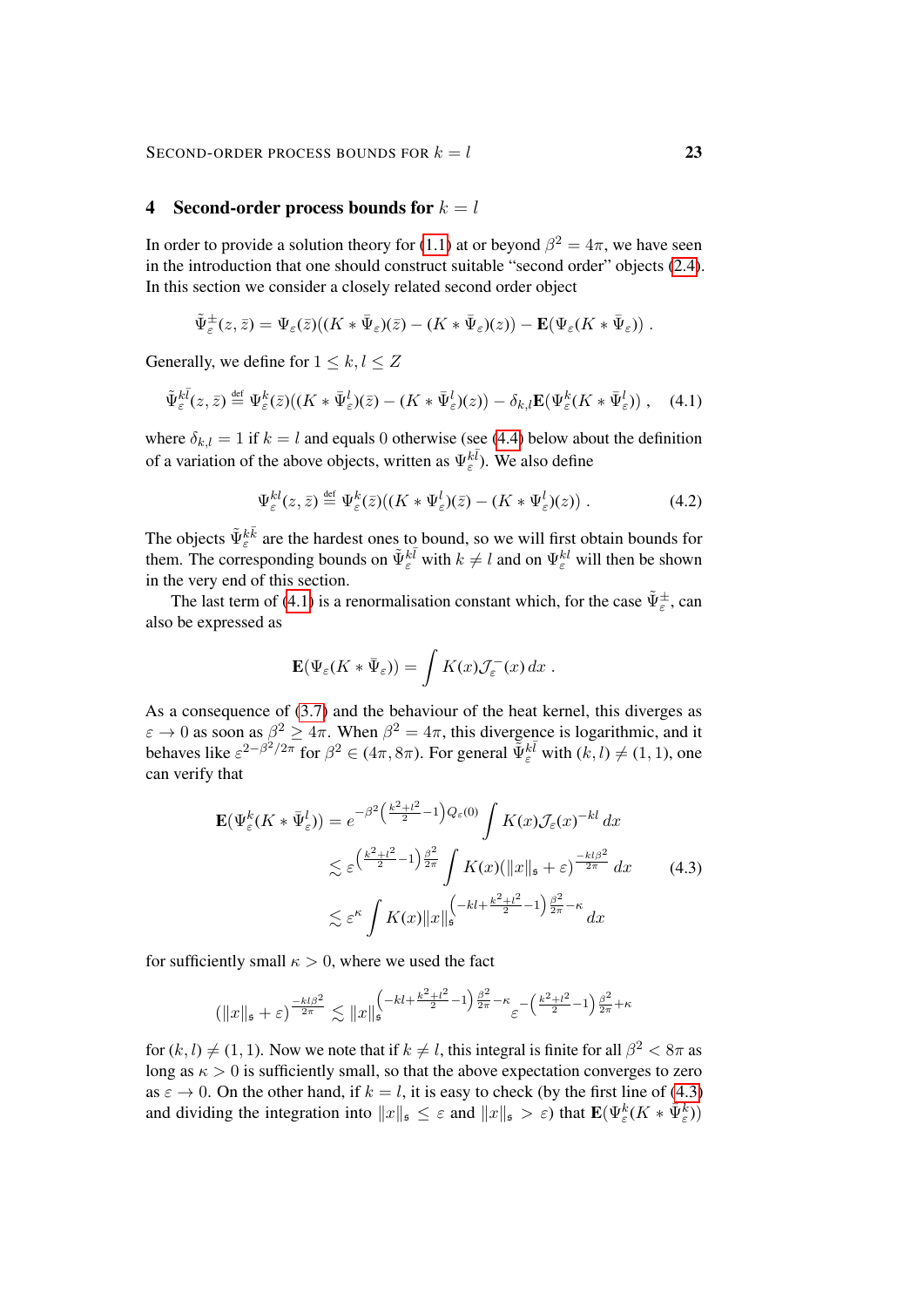<span id="page-23-0"></span>,

.

*,*

diverges when  $\varepsilon \to 0$  for  $\beta^2 \ge 4\pi$ , with the same rates as in the case  $(k, l) = (1, 1)$ . This motivates [\(4.1\)](#page-22-2), namely that there is only renormalisation in the second order object  $\tilde{\Psi}^{k\bar{l}}$  when  $k = l$ . For the case of  $\Psi^{k\bar{l}}$ , it will be clear in the end of this section that one does not need any renormalisation.

Instead of considering  $\tilde{\Psi}_{\varepsilon}^{k\bar{l}}$ , it turns out to be more convenient to consider the process  $\Psi_{\varepsilon}^{k\bar{l}}$  given by

$$
\Psi_{\varepsilon}^{k\bar{l}}(z,\bar{z}) = \int (K(\bar{z} - w) - K(z - w))
$$
\n
$$
\times \left( \Psi_{\varepsilon}^{k}(\bar{z}) \bar{\Psi}_{\varepsilon}^{l}(w) - \delta_{k,l} \mathbf{E}(\Psi_{\varepsilon}^{k}(\bar{z}) \bar{\Psi}_{\varepsilon}^{l}(w)) \right) dw , \qquad (4.4)
$$

where

$$
\mathbf{E}\Big(\Psi_{\varepsilon}^k(\bar{z})\bar{\Psi}_{\varepsilon}^k(w)\Big)=e^{-\beta^2\left(k^2-1\right)Q_{\varepsilon}(0)}\mathcal{J}_{\varepsilon}(\bar{z}-w)^{-k^2}
$$

which is simply equal to  $\mathcal{J}_{\varepsilon}^{-}(\bar{z}-w)$  when  $k=1$ . With this notation, one has the identity

$$
\tilde{\Psi}^{k\bar{l}}_{\varepsilon}(z,\bar{z}) = \Psi^{k\bar{l}}_{\varepsilon}(z,\bar{z}) - \delta_{k,l} F^{(k)}_{\varepsilon}(\bar{z}-z) ,
$$

where  $F_{\varepsilon}^{(k)}$  is given by

$$
F^{(k)}_\varepsilon\stackrel{\text{\tiny def}}{=} e^{-\beta^2\left(k^2-1\right)Q_\varepsilon(0)}\mathcal{T} K\ast\mathcal{J}_\varepsilon^{-k^2}
$$

For  $k = 1$ , we simply write  $F_{\varepsilon} \stackrel{\text{def}}{=} F_{\varepsilon}^{(1)} = \mathcal{T}K * \mathcal{J}_{\varepsilon}$ . Regarding the functions  $F_{\varepsilon}^{(k)}$ , we have the following lemma.

<span id="page-23-1"></span>**Lemma 4.1** Let  $\beta^2 \in [4\pi, 8\pi)$  and let  $F_{\varepsilon}^{(k)}$  be defined as above. Then, for every *sufficiently small*  $\kappa > 0$ *, the bounds* 

$$
|F_{\varepsilon}(z)| \lesssim \|z\|_{\mathfrak{s}}^{2-\frac{\beta^2}{2\pi}-\kappa}, \qquad |F_{\varepsilon}(z)-F_{\overline{\varepsilon}}(z)| \lesssim \varepsilon^{\kappa} \|z\|_{\mathfrak{s}}^{2-\frac{\beta^2}{2\pi}-\kappa},
$$

*and, for*  $k \geq 2$ *,* 

$$
|F_{\varepsilon}^{(k)}(z)| \lesssim \varepsilon^{\kappa} \|z\|_{\mathfrak{s}}^{2-\frac{\beta^2}{2\pi}-\kappa}
$$

*hold uniformly over* z and over  $0 < \bar{\varepsilon} < \varepsilon < 1$ .

*Proof.* In view of Corollary [3.10,](#page-21-0) the first bound is an immediate corollary of [\[Hai13,](#page-62-2) Lemma 10.14]. For the second bound, as in the proof of Theorem [3.2,](#page-10-1) one has

$$
|\mathcal{J}_{\varepsilon}^- - \mathcal{J}_{\overline{\varepsilon}}^-| \lesssim ||z||_{\mathfrak{s}}^{-\frac{\beta^2}{2\pi}} \left(\frac{\varepsilon}{||z||_{\mathfrak{s}}} \wedge 1\right).
$$

Since  $\frac{\varepsilon}{\|z\|_{\mathfrak{s}}} \wedge 1 \leq \varepsilon^{\kappa} \|z\|^{-\kappa}$  for every sufficiently small  $\kappa > 0$ , the second bound follows again by [\[Hai13,](#page-62-2) Lemma 10.14].

For the cases  $k \geq 2$ , one has the bound

$$
\mathcal{J}_{\varepsilon}(z)^{-k^2} \lesssim \varepsilon^{-(k^2-1)\frac{\beta^2}{2\pi}+\kappa} \|z\|_{\mathfrak{s}}^{-\frac{\beta^2}{2\pi}-\kappa},
$$

and the bound for  $F_{\varepsilon}^{(k)}$  follows immediately again from [\[Hai13,](#page-62-2) Lemma 10.14].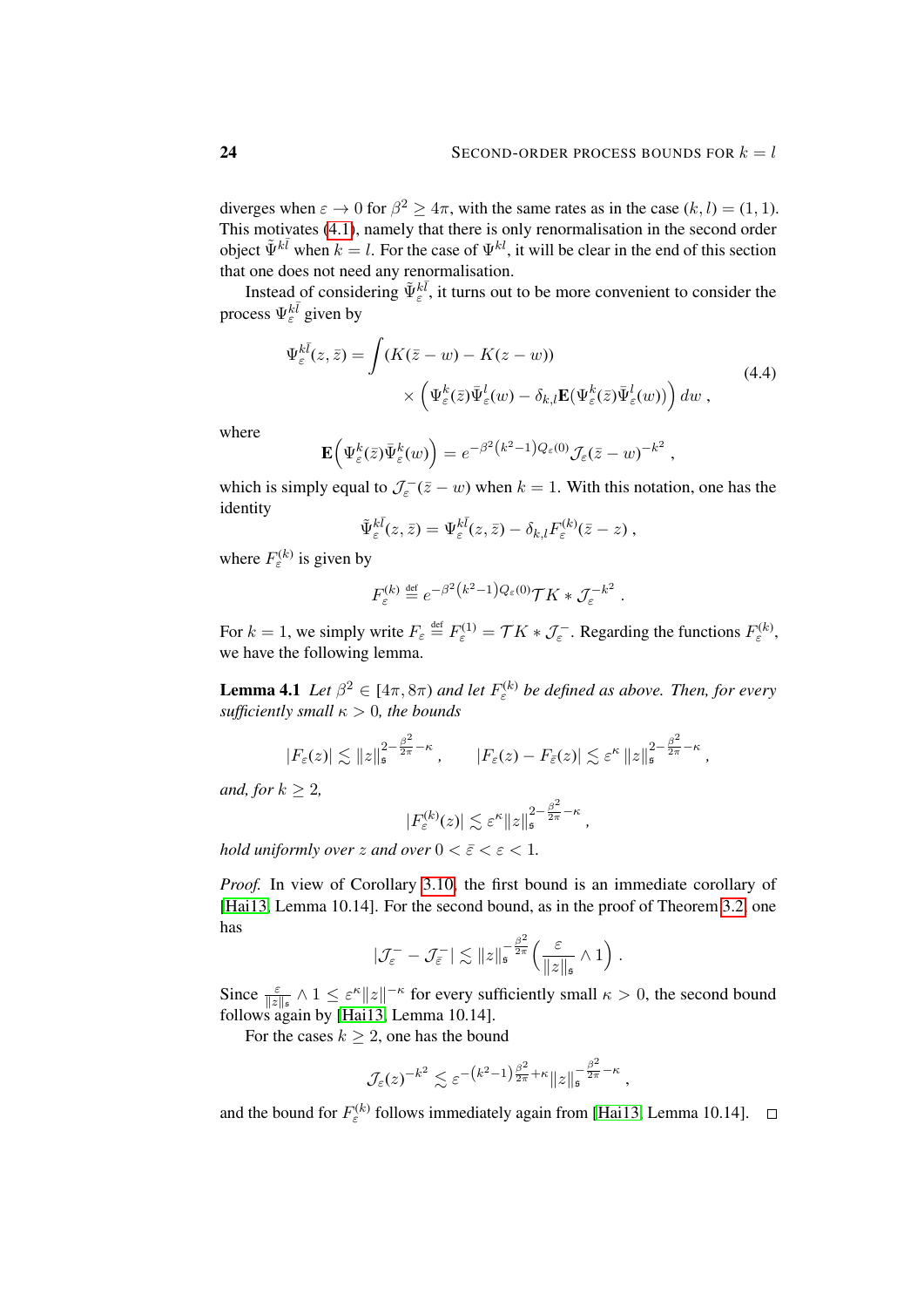<span id="page-24-0"></span>Remark 4.2 As an immediate corollary, we conclude that if the bounds [\(2.6b\)](#page-6-1) hold for  $\Psi_{\varepsilon}^{k\bar{l}}$  defined in [\(4.4\)](#page-23-0) and for  $\Psi_{\varepsilon}^{kl}$  defined in [\(4.2\)](#page-22-3), then they also hold for  $\Psi_{\varepsilon}^{ab,kl}$ defined in [\(2.4\)](#page-6-0), with

$$
C_{\varepsilon}^{(k)} = \int K(z) \mathbf{E} \Big( \Psi_{\varepsilon}^{k}(0) \bar{\Psi}_{\varepsilon}^{k}(z) \Big) dz .
$$

The main technical result of this article is as follows, where we write  $\Psi^{\pm}$  as a shorthand for  $\Psi^{1\bar{1}}$  and  $\Psi^{\oplus}$  as a shorthand for  $\Psi^{11}$ .

<span id="page-24-1"></span>**Theorem 4.3** Assume that  $\beta^2 \in [4\pi, 6\pi)$ . There exist stationary random complex *distribution-valued processes* Ψ<sup>±</sup> *and* Ψ⊕*, such that*

<span id="page-24-2"></span>
$$
\Psi_\varepsilon^\pm \to \Psi^\pm \,, \qquad \Psi_\varepsilon^\oplus \to \Psi^\oplus \,, \qquad \Psi_\varepsilon^{k\bar{l}} \to 0 \,, \qquad \Psi_\varepsilon^{kl} \to 0
$$

*for all*  $(k, l) \neq (1, 1)$  *in probability. Furthermore, for every*  $\delta, \kappa > 0$  *sufficiently small and*  $m \in \mathbb{Z}_+$ *, one has* 

$$
\mathbf{E}|\langle \varphi_z^{\lambda}, \Psi_{\varepsilon}^a \rangle|^m \lesssim \lambda^{(2-\frac{\beta^2}{2\pi}-\delta)m} , \qquad \mathbf{E}|\langle \varphi_z^{\lambda}, \Psi_{\varepsilon}^a - \Psi^a \rangle|^m \lesssim \varepsilon^{\kappa} \lambda^{(2-\frac{\beta^2}{2\pi}-\delta)m-\kappa} ,
$$

*where*  $a \in \{\pm, \oplus\}$ *, and* 

$$
\mathbf{E}|\langle \varphi_z^{\lambda}, \Psi_{\varepsilon}^{k\bar{l}} \rangle|^m \lesssim \varepsilon^{\kappa} \lambda^{(2-\frac{\beta^2}{2\pi}-\delta)m-\kappa}, \quad \mathbf{E}|\langle \varphi_z^{\lambda}, \Psi_{\varepsilon}^{kl} \rangle|^m \lesssim \varepsilon^{\kappa} \lambda^{(2-\frac{\beta^2}{2\pi}-\delta)m-\kappa}, \tag{4.5}
$$

*for*  $(k, l) \neq (1, 1)$ *, uniformly over all test functions*  $\varphi$  *supported in the unit ball and bounded by* 1*, all*  $\lambda \in (0, 1]$ *, and all space-time points z.* 

We remark that the complex conjugates of these processes of course also have the corresponding bounds and convergence results. The remainder of this article is devoted to the proof of Theorem [4.3.](#page-24-1) We will treat separately the cases  $kk, k\bar{k}, kl$ , and  $k\bar{l}$  for  $k \neq l$ . The first two cases are all that is required for the treatment of [\(1.1\)](#page-0-1), and these form the remainder of this section. The last section is then devoted to the proof of the above bounds for the last two cases.

**Remark 4.4** We actually expect that the above bounds hold for all  $\beta^2 \in [4\pi, 8\pi)$ . The second order object could in principle be constructed below  $8\pi$ , and  $6\pi$  would just be a threshold where it becomes necessary to construct even higher order objects in order to study our equation. The reason that we assume  $\beta^2 < 6\pi$  here is because the analysis in the following will be not as sharp as possible, see Remark [4.13](#page-34-0) below. We choose to do so for simplicity since we are here only interested in solving the equation for  $\beta^2 < 16\pi/3 < 6\pi$  anyway.

As a corollary (see Remark [2.4\)](#page-6-5), the bounds [\(2.6b\)](#page-6-1) hold for  $\Psi_{\varepsilon}^{\pm}$ ,  $\Psi_{\varepsilon}^{\oplus}$ , and the bounds [\(2.6c\)](#page-6-1) hold for  $\Psi_{\varepsilon}^{k\overline{l}}$ ,  $\Psi_{\varepsilon}^{k\overline{l}}$  for  $(k, l) \neq (1, 1)$ , therefore [A](#page-6-2)ssumption A is justified. The rest of this section devoted to the proof of Theorem [4.3.](#page-24-1) By translation invariance, we only need to show the above bounds for  $z = 0$ .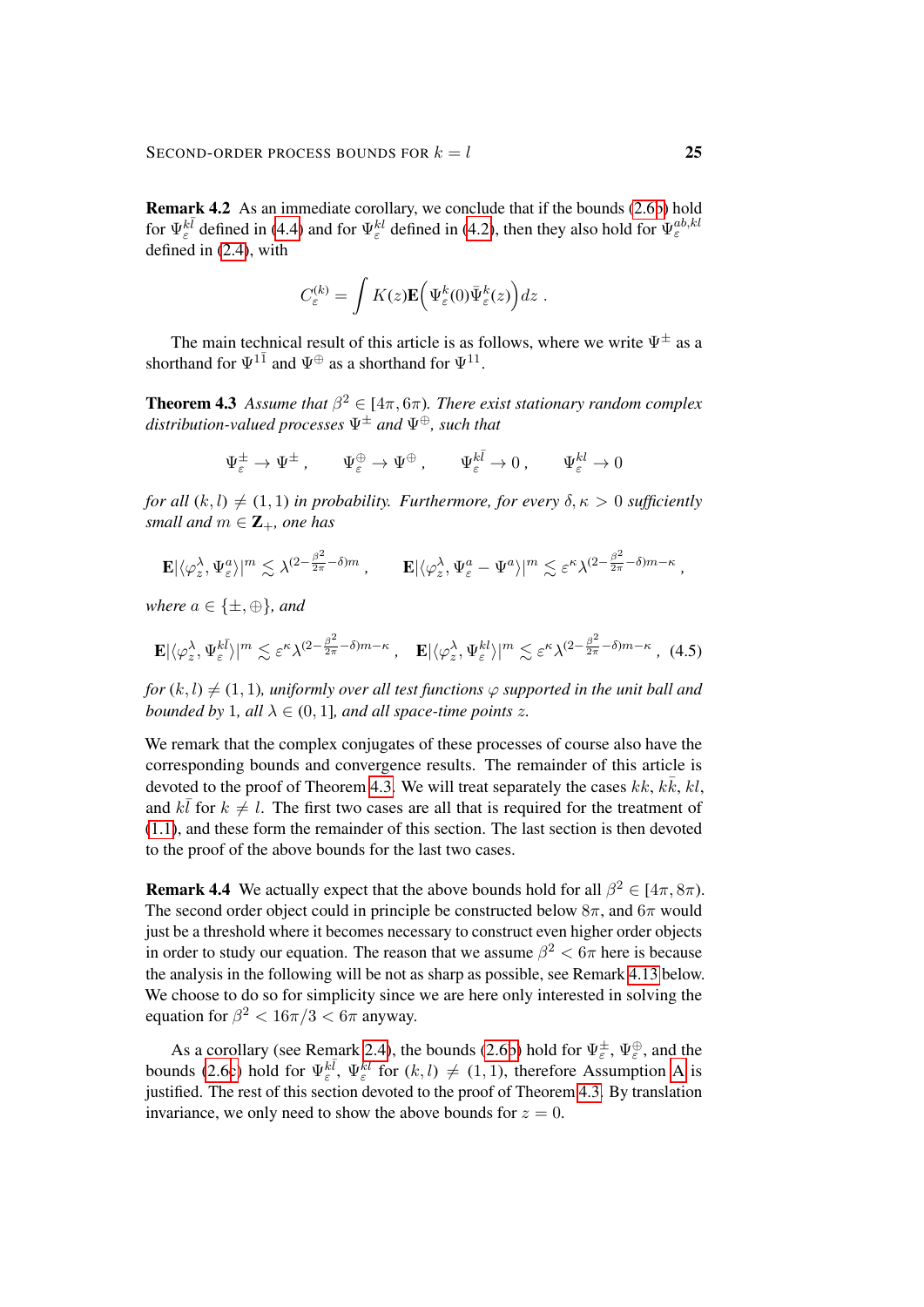# <span id="page-25-2"></span>**4.1** Moments of  $\Psi_{\varepsilon}^{k\bar{k}}$ : renormalisations

Let us start from the most important case: the moments for  $\Psi_{\varepsilon}^{k\bar{l}}$  with  $k = l$ . By definition in [\(4.4\)](#page-23-0), the m-th moment with  $m = 2N$  an even integer can be expressed as

<span id="page-25-1"></span>
$$
\mathbf{E}|\langle \varphi_0^{\lambda}, \Psi_{\varepsilon}^{k\bar{k}} \rangle|^m = \mathbf{E} \left[ \left| \int \int \varphi_0^{\lambda}(x) \left( K(x - y) - K(-y) \right) \right. \right. \times \left. \left( \Psi_{\varepsilon}^k(x) \bar{\Psi}_{\varepsilon}^k(y) - \mathbf{E}[\Psi_{\varepsilon}^k(x) \bar{\Psi}_{\varepsilon}^k(y)] \right) dx dy \right|^{2N} \right].
$$
\n(4.6)

We will rewrite this expression as an integral over  $4N$  variables. Observe that half of these 4N variables will be arguments of  $\Psi_{\varepsilon}^{k}$ , and the other half will be arguments of  $\bar{\Psi}_{\varepsilon}^{k}$ . Also, these 4N variables appear as arguments of  $K(x - y) - K(-y)$  by pairs, in such a way that the roles played by x and y are *not* symmetric. Based on these simple observations we introduce the following terminologies and notations.

- Fix two integers  $1 \leq k, l \leq Z$ . We will say that we are given a finite number  $2m = 4N$  of charges (where  $N \in \mathbb{Z}$ ), by which we mean points in  $\mathbb{R}^3$ endowed with a sign, as well as an index  $h \in \{k, l\}$ . We impose that exactly 2N of these charges have a positive sign (corresponding to the arguments of  $\Psi_{\varepsilon}^{k}$ ), and the other 2N charges have a negative sign (corresponding to the arguments of  $\bar{\Psi}_{\varepsilon}^{k}$ ).
- We denote by M a set of labels with cardinality  $2m$  and, given  $j \in M$ , we write  $x_j \in \mathbf{R}^3$  for the location of the corresponding charge,  $\sigma_j$  for its sign, and  $h_j$  for its index. In this section, we will only consider the case  $k = l$ , namely all the charges have the same index  $k$ . We therefore do not make any reference to this index anymore until Section [5.](#page-51-0)
- These 4N charges are furthermore partitioned into 2N distinct *oriented* pairs with each pair consisting of one positive and one negative charge. Here, an *oriented* pair consists of two charges, with one of them called the outgoing point and the other one called the incoming point. Given two charges  $i$  and j, we write  $i \rightarrow j$  for the oriented pair with outgoing point i and incoming point *i*. We denote this set of oriented pairs by R and we impose that R is such that exactly  $N$  pairs are oriented from the positive to the negative charge and  $N$  pairs are oriented the other way around. <sup>[2](#page-25-0)</sup>
- Generally, given an arbitrary oriented pair of charges  $e$ , we say that it is *renormalised* if  $e \in \mathcal{R}$ . Given a pair  $e \in \mathcal{R}$ , we write  $e^+$  (resp.  $e^-$ ) for the point in e with positive (resp. negative) charge, and  $e_{\uparrow}$  (reps.  $e_{\downarrow}$ ) for the outgoing point (resp. incoming point) of e, in other words  $e = e_{\uparrow} \rightarrow e_{\downarrow}$ .

Remark 4.5 In order to shorten our expressions, we will sometimes identify a charge *i* with the corresponding coordinate  $x_i \in \mathbb{R}^3$ . For example, if  $\mathcal J$  is a function defined on  $\mathbf{R}^3$  and we write  $\mathcal{J}(e^+ - e^-)$ , this is a shorthand for  $\mathcal{J}(x_{e^+} - x_{e^-})$ .

<span id="page-25-0"></span><sup>&</sup>lt;sup>2</sup>This is a reflection of the fact that, in [\(4.6\)](#page-25-1), half of the factors involve the complex conjugate.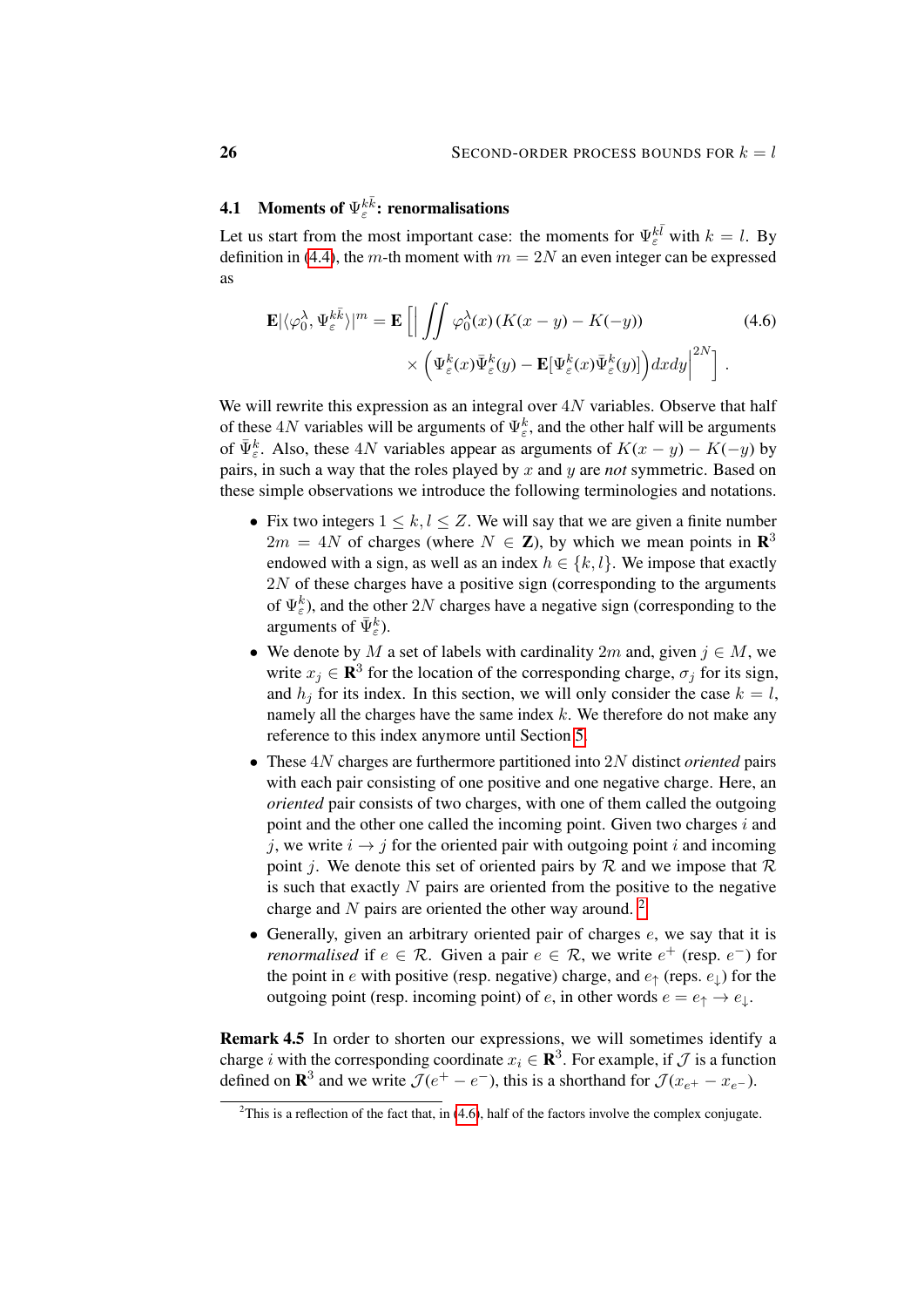For any oriented pair  $e \in \mathcal{R}$ , we use the shorthand notation

<span id="page-26-0"></span>
$$
K(e) \stackrel{\text{def}}{=} K(e_{\downarrow} - e_{\uparrow}) - K(-e_{\uparrow}).
$$

Then, using the notations introduced above, one can rewrite the right hand side of [\(4.6\)](#page-25-1) as

$$
\int_{(\mathbf{R}^3)^M} \mathbf{E} \left[ \prod_{e \in \mathcal{R}} \left( \Psi_{\varepsilon}^k(e^+) \bar{\Psi}_{\varepsilon}^k(e^-) - \mathbf{E}[\Psi_{\varepsilon}^k(e^+) \bar{\Psi}_{\varepsilon}^k(e^-)] \right) \right] \prod_{e \in \mathcal{R}} \left( \varphi_0^{\lambda}(e_\downarrow) K(e) \right) dx \tag{4.7}
$$

We will now expand the first product over  $e \in \mathcal{R}$ , which amounts to assignment of a subset  $P \subset \mathcal{R}$  to the first term and  $\mathcal{R} \backslash P$  to the second term. This motivates us to further introduce the following notations. For any subset  $P \subset \mathcal{R}$ , we write  $P' = \bigcup P$  for the set of all charges appearing in the pairs in P. Given subsets  $A \subset M$ , we write  $\mathcal{E}(A)$  for the set of all pairs  $\{i, j\}$  with  $i, j \in A$ . Here, the pairs are not oriented, and the two charges in any such pair are not necessarily of opposite signs. Finally, for any pair  $e = \{i, j\}$  and a symmetric function  $\mathcal{J} : \mathbf{R}^3 \to \mathbf{R}_+$ , we write

$$
\mathcal{J}_e \stackrel{\text{def}}{=} \mathcal{J}(x_i - x_j) \;, \qquad \hat{\mathcal{J}}_e \stackrel{\text{def}}{=} \mathcal{J}(x_i - x_j)^{\sigma_i \sigma_j} \; . \tag{4.8}
$$

Note that for this particular notation it does not matter whether an orientation is specified for  $e$  since  $\mathcal J$  is symmetric.

Given again a function  $\mathcal J$  as above and any subset  $P \subset \mathcal R$ , we then define the quantity

<span id="page-26-1"></span>
$$
\mathcal{H}_P(x; \mathcal{J}) = \left(\prod_{e \in P} \hat{\mathcal{J}}_e\right) \left(\prod_{f \in \mathcal{E}(M \setminus P')} \hat{\mathcal{J}}_f\right),\tag{4.9}
$$

where  $x \in (\mathbf{R}^3)^M$ . Note that in the first product above, every e is a pair of opposite charges  $\{e_+, e_-\}$ , so all the factors  $\mathcal{J}(e_+ - e_-)$  are powered by  $-1$ ; in the second product, the factors  $\mathcal{J}(x_i - x_j)$  for  $f = \{i, j\}$  could appear in either the numerator or the denominator, depending on whether  $i, j$  having the same sign or not. We also write

<span id="page-26-2"></span>
$$
\mathcal{H}(x; \mathcal{J}) = \sum_{P \subset \mathcal{R}} (-1)^{|P|} \mathcal{H}_P(x; \mathcal{J}),
$$

With all these notations at hand, the first product over  $e \in \mathcal{R}$  in the expression [\(4.7\)](#page-26-0) is then written as

$$
\begin{split} & \sum_{P \subset \mathcal{R}} (-1)^{|P|} \Big( \prod_{e \in P} \mathbf{E} [\Psi_{\varepsilon}^k(e_+) \bar{\Psi}_{\varepsilon}^k(e_-)] \Big) \, \mathbf{E} \Big[ \prod_{f \in \mathcal{E}(M \backslash P')} \Psi_{\varepsilon}^k(f_+) \bar{\Psi}_{\varepsilon}^k(f_-) \Big] \\ & = e^{-\beta^2 m \big( k^2 - 1 \big) Q_{\varepsilon}(0)} \, \mathcal{H}(x; \mathcal{J}_{\varepsilon}^{k^2}) \,. \end{split}
$$

Therefore, for  $m = 2N$  and the function  $\mathcal{J}_{\varepsilon}$  defined in [\(3.5\)](#page-11-0), we have the identity

$$
\mathbf{E}|\langle \varphi_0^{\lambda}, \Psi_{\varepsilon}^{k\bar{k}} \rangle|^m = e^{-\beta^2 m \left(k^2 - 1\right) Q_{\varepsilon}(0)} \int_{(\mathbf{R}^3)^M} \mathcal{H}(x; \mathcal{J}_{\varepsilon}^{k^2}) \Big( \prod_{e \in \mathcal{R}} \varphi_0^{\lambda}(e_\downarrow) K(e) \Big) \, dx \,.
$$
\n
$$
\tag{4.10}
$$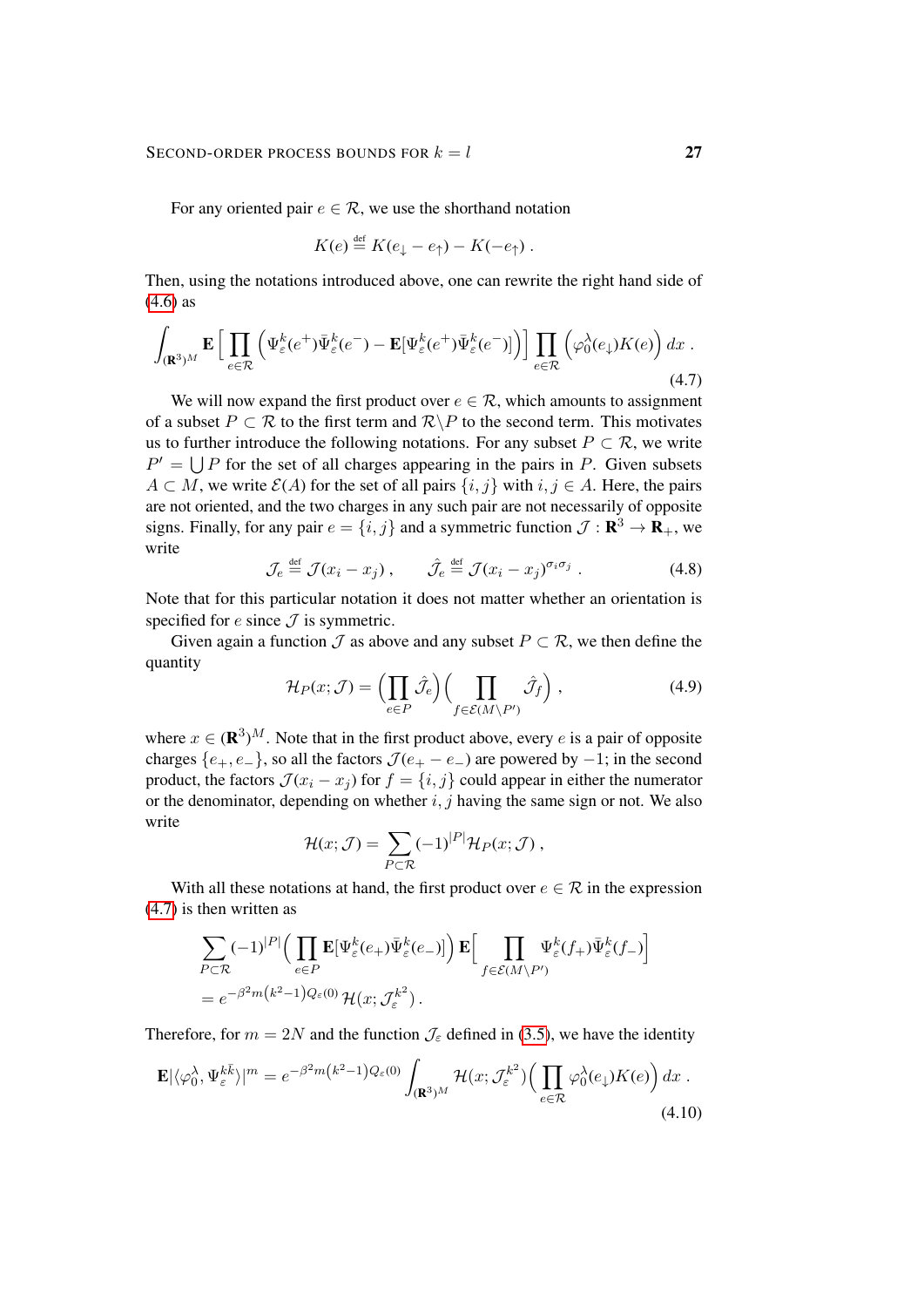Similarly to before, we aim to obtain suitable bounds on the function  $H$  that are uniform over  $\varepsilon \in (0, 1]$  and such that we can bound the small- $\lambda$  behaviour of this integral. The most important case would be  $k = 1$  for which  $\mathcal{H} = \mathcal{H}(x; \mathcal{J}_{\varepsilon})$ , since only  $\Psi_{\varepsilon}^{1\bar{1}}$  converges to a nontrivial limit.

Given  $\mathcal J$  as above, we define for any two "dipoles"  $e \neq f \in \mathcal R$  the quantity

<span id="page-27-2"></span>
$$
\Delta_e^f(\mathcal{J}) = \frac{\mathcal{J}_{e^+f^+} \mathcal{J}_{e^-f^-}}{\mathcal{J}_{e^+f^-} \mathcal{J}_{e^-f^+}} - 1.
$$
\n(4.11)

This quantity plays an important role in this section because it is small if either  $e^+ \approx e^-$  or  $f^+ \approx f^-$ . As a consequence, being able to extract sufficiently many factors of this type from  $\mathcal{H}(x;\mathcal{J}_{\varepsilon})$  will enable us to compensate enough of the divergence of the kernel K in the expression for  $\mathbf{E}|\langle \varphi_0^{\lambda}, \Psi_{\varepsilon}^{k_{\varepsilon}^{\lambda}}\rangle |^{m}$ .

We also define for  $A \subset \mathcal{R}$  and  $e \notin A$  the quantity

$$
\Delta_e^A(\mathcal{J}) = \prod_{f \in A} \Delta_e^f(\mathcal{J}) \ .
$$

Finally, suppose that we are given a subset  $A \subset \mathcal{R}$  as well as a map  $\mathcal{B} \colon A \to$  $\wp \mathcal{R} \setminus {\{\varnothing\}}^3$  $\wp \mathcal{R} \setminus {\{\varnothing\}}^3$  associating to each pair  $e \in A$  a non-empty subset  $\mathcal{B}_e$  of  $\mathcal{R}$ . Then, provided that  $A \neq \emptyset$ , we define the quantity

$$
\Delta_A^{\mathcal{B}}(\mathcal{J}) = \prod_{e \in A} \Delta_e^{\mathcal{B}_e}(\mathcal{J}) \, .
$$

In the special case  $A = \emptyset$  so that the above product is empty, we use the usual convention that  $\Delta_A^{\mathcal{B}}(\mathcal{J}) = 1$ . This definition also makes sense if  $\mathcal{B}$  is defined on a larger set containing A. We also write

<span id="page-27-1"></span>
$$
U_A^{\mathcal{B}} = A \cup \bigcup_{e \in A} \mathcal{B}_e.
$$

The following identity, which can easily be proved by induction, will be used:

$$
\left(\prod_{i=1}^{n} a_i\right) - 1 = \sum_{\varnothing \neq P \subseteq \{1,\dots,n\}} \prod_{i \in P} (a_i - 1).
$$
 (4.12)

In order to rewrite  $H$  in a way that makes some of the cancellations more explicit, we will make use of the following notations. Assume that we are given an ordering of R so that  $\mathcal{R} = \{e_1, \ldots, e_m\}$ , as well as a subset  $A \subset \mathcal{R}$ . We set  $\mathcal{R}_0 = \varnothing$  and  $\mathcal{R}_\ell \stackrel{\text{def}}{=} \{e_1, \ldots, e_\ell\}$  for  $0 < \ell \leq m$ , as well as  $A_\ell = A \cap \mathcal{R}_\ell$ . For any  $\ell \in \{0, \ldots, m\}$  and  $A \subset \mathcal{R}_{\ell}$ , we then write  $\mathcal{M}_{\ell}(A)$  for the set of all maps  $\mathcal{B}: A \to \wp \mathcal{R} \setminus \{\varnothing\}$  which furthermore satisfy the following two properties:

• If  $e_k \in A$ , then  $\mathcal{B}_{e_k} \subset \mathcal{R} \setminus A_k$ .

<span id="page-27-0"></span><sup>&</sup>lt;sup>3</sup>Given a set E, we write  $\wp E$  for its power set.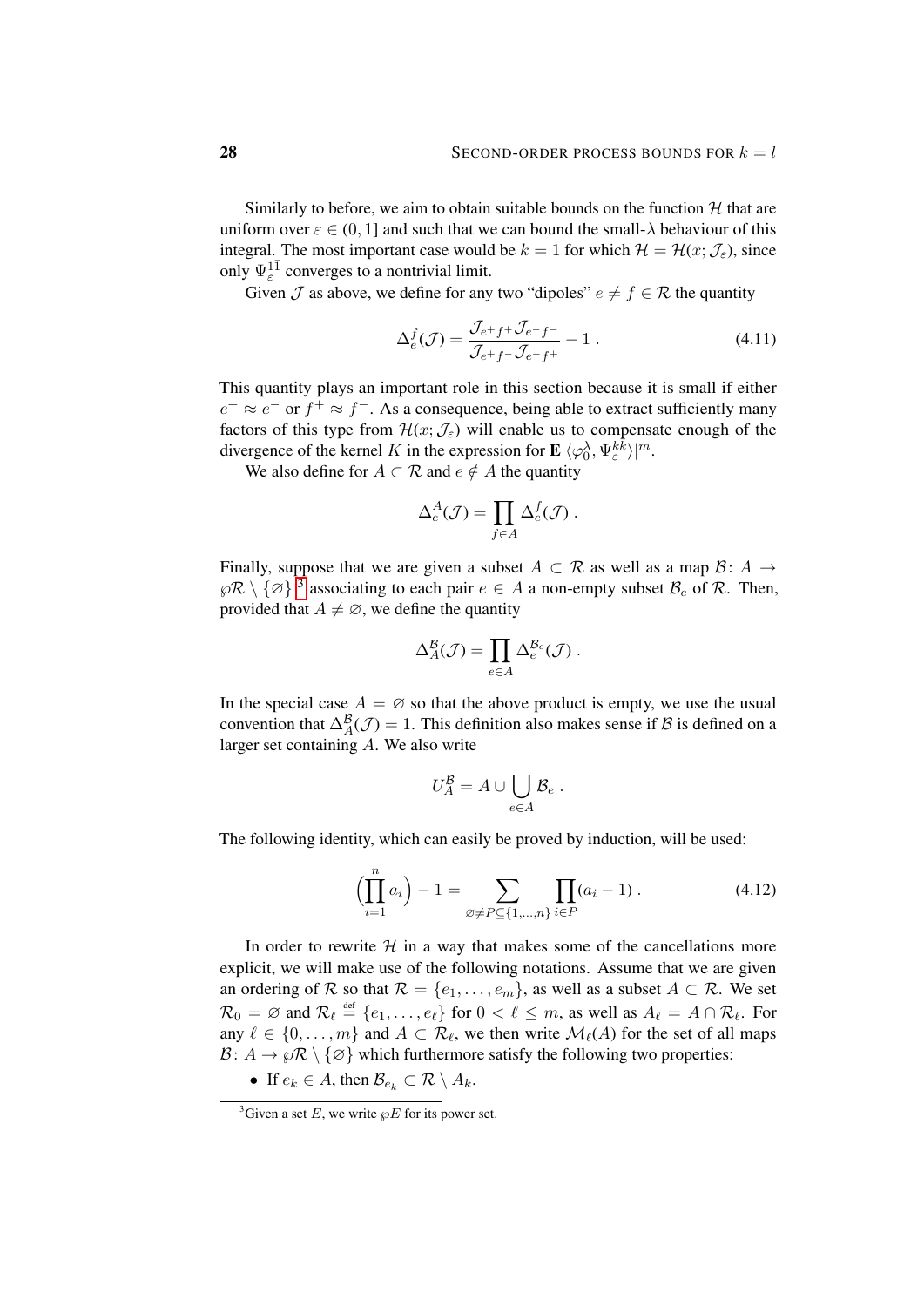SECOND-ORDER PROCESS BOUNDS FOR  $k = l$  29

• For every  $k \leq \ell$ , one has  $e_k \in A$  if and only if  $e_k \notin U_{A_{k-1}}^{\mathcal{B}}$ .

<span id="page-28-1"></span>We have the following very useful recursive characterisation of the sets  $\mathcal{M}_{\ell}(A)$ :

**Lemma 4.6** Let  $\ell \geq 1$  and  $A \subset \mathcal{R}_{\ell}$ . Then  $\mathcal{B} \in \mathcal{M}_{\ell}(A)$  if and only if  $\mathcal{B}$  restricted *to*  $A_{\ell-1}$  *belongs to*  $M_{\ell-1}(A_{\ell-1})$  *and exactly one of the following two statements holds:*

- One has  $e_{\ell} \in A$ ,  $e_{\ell} \notin U_{A_{\ell-1}}^{\mathcal{B}}$ , and  $\mathcal{B}_{e_{\ell}} \subset \mathcal{R} \setminus A$ .
- One has  $e_{\ell} \notin A$  and  $e_{\ell} \in U_{A_{\ell-1}}^{\mathcal{B}}$ .

*Proof.* This follows immediately from the definitions.

**Remark 4.7** For  $\ell > 0$ , the second of these properties cannot be satisfied unless  $e_1 \in A$ . In particular, this shows that  $\mathcal{M}_\ell(\emptyset) = \emptyset$ . For  $\ell = 0$  however, both properties are empty so that  $\mathcal{M}_0(\emptyset)$  consists of one element, which is the trivial map.

<span id="page-28-4"></span>Proposition 4.8 *Fix an arbitrary ordering of* R *as above. Then, for any given function* J, and for every  $0 \leq \ell \leq m$ , one has the identity

$$
\mathcal{H}(x; \mathcal{J}) = \sum_{A \subseteq \mathcal{R}_{\ell}} \sum_{\mathcal{B} \in \mathcal{M}_{\ell}(A)} \Delta_A^{\mathcal{B}}(\mathcal{J}) \mathcal{H}(A, \mathcal{B}; x; \mathcal{J})
$$
(4.13)

*where we made use of the notation*

$$
\mathcal{H}(A,\mathcal{B};x;\mathcal{J}) \stackrel{\text{def}}{=} \sum_{P \subseteq \mathcal{R} \setminus U_A^B} (-1)^{|P|} \mathcal{H}_{A \cup P}(x;\mathcal{J}), \tag{4.14}
$$

*for any set*  $A \subseteq \mathcal{R}$ *. Here,*  $\mathcal{H}_{A \cup P}(x; \mathcal{J})$  *is as in* [\(4.9\)](#page-26-1)*.* 

**Remark 4.9** The factor  $\Delta_A^B$  appearing in this expression does of course also depend on the specific configuration  $x$  of the charges. We drop this dependence in the notations in order not to overburden them. Figure [2](#page-29-0) provides a pictorial representation of an example of term  $H(A, B)$  appearing in the statement, the reader is encouraged to read the proof with this example in mind.

*Proof.* In this proof, we hide the argument  $\mathcal{J}$  in all the  $\mathcal{H}$  functions for simplicity of notations. The proof of the result now goes by induction over  $\ell$ . For  $\ell = 0, A = \emptyset$ ,  $\mathcal{M}_0(\emptyset)$  consists of one element which is the trivial map for which, by convention,  $\Delta_A^B = 1$  so that the statement is precisely the definition of H. Assuming that the statement holds for  $\ell - 1$ , we now show that it also holds for  $\ell$ . We rewrite the induction hypothesis as

<span id="page-28-2"></span>
$$
\mathcal{H} = \sum_{A \subseteq \mathcal{R}_{\ell-1}} \sum_{\mathcal{B} \in \mathcal{M}_{\ell-1}(A)} (\mathbf{1}_{e_{\ell} \in U_A^{\mathcal{B}}} + \mathbf{1}_{e_{\ell} \notin U_A^{\mathcal{B}}}) \Delta_A^{\mathcal{B}} \mathcal{H}(A, \mathcal{B}), \tag{4.15}
$$

<span id="page-28-3"></span><span id="page-28-0"></span> $\Box$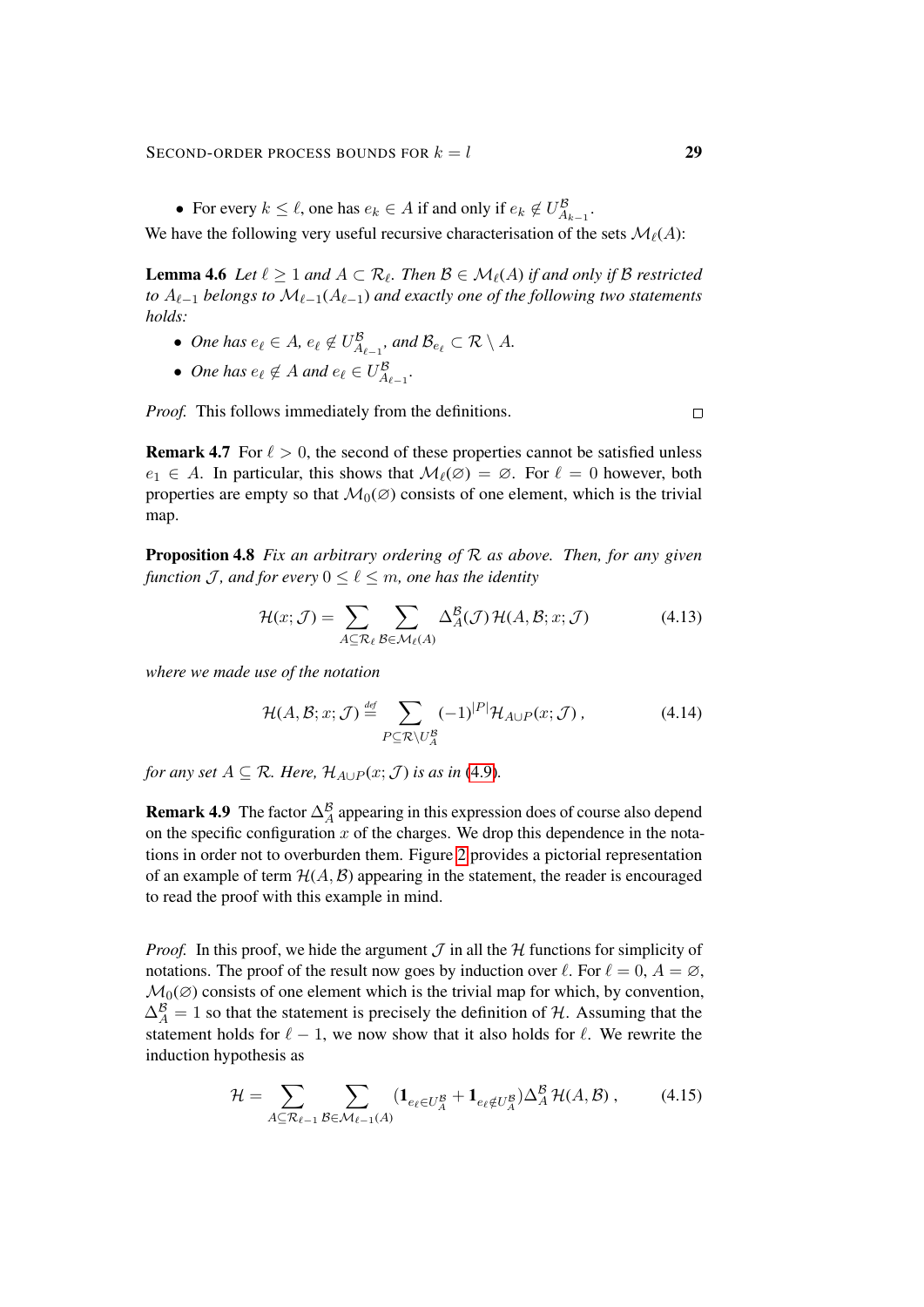<span id="page-29-0"></span>

**Figure 2:** Pictorial representation of  $\mathcal{H}(A, \mathcal{B})$  in the case  $A = \{e_1\} \subseteq \mathcal{R}_1$  and  $\mathcal{B}_{e_1} = \{e_2\}$ with  $m = 4$ . The 4 horizontal pairs are, from top to bottom,  $e_1, e_2, e_3$  and  $e_4$ . By definition,  $U_A^B = \{e_1, e_2\}$ , and therefore P in [\(4.14\)](#page-28-0) runs over all subsets of  $\{e_3, e_4\}$ : the 4 terms above correspond to  $\mathcal{H}_{A\cup P}$  with P being  $\varnothing$ ,  $\{e_3\}$ ,  $\{e_4\}$ , and  $\{e_3, e_4\}$ , respectively. Each  $\mathcal{H}_{A\cup P}$  is a product of  $\mathcal{J}'$ 's (drawn in dashed lines) or  $\mathcal{J}^{-1}$ 's (drawn in solid lines). Pairs in  $A \cup P$  are a bit thicker since they stand for the  $\mathcal{J}^{-1}$ 's in the first product of [\(4.9\)](#page-26-1).

and we consider the resulting two terms separately.

Consider first the case  $e_{\ell} \notin U_A^{\mathcal{B}}$ . Writing  $\overline{A} = A \cup \{e_{\ell}\}\$ , one can then rewrite  $H(A, \mathcal{B})$  as

$$
\mathcal{H}(A, \mathcal{B}) = \sum_{P \subseteq \mathcal{R} \setminus (U_A^{\mathcal{B}} \cup \{e_\ell\})} (-1)^{|P|} (\mathcal{H}_{A \cup P} - \mathcal{H}_{\bar{A} \cup P})
$$
\n
$$
= \sum_{P \subseteq \mathcal{R} \setminus (U_A^{\mathcal{B}} \cup \{e_\ell\})} (-1)^{|P|} \mathcal{H}_{\bar{A} \cup P} \Big( \prod_{f \in \mathcal{R} \setminus (\bar{A} \cup P)} \frac{\mathcal{J}_{f+e_\ell^+} \mathcal{J}_{f-e_\ell^-}}{\mathcal{J}_{f+e_\ell^-} \mathcal{J}_{f-e_\ell^+}} - 1 \Big).
$$

Using the identity [\(4.12\)](#page-27-1), this can be rewritten as

$$
\mathcal{H}(A,\mathcal{B}) = \sum_{P \subseteq \mathcal{R} \setminus (U_A^{\mathcal{B}} \cup \{e_\ell\})} (-1)^{|P|} \mathcal{H}_{\bar{A} \cup P} \sum_{\varnothing \neq Q \subseteq \mathcal{R} \setminus (\bar{A} \cup P)} \Delta_{e_\ell}^Q
$$
\n
$$
= \sum_{\varnothing \neq Q \subseteq \mathcal{R} \setminus \bar{A}} \Delta_{e_\ell}^Q \sum_{P \subseteq \mathcal{R} \setminus (U_A^{\mathcal{B}} \cup Q \cup \{e_\ell\})} (-1)^{|P|} \mathcal{H}_{\bar{A} \cup P}.
$$

Given  $\mathcal{B} \in \mathcal{M}_{\ell-1}(A)$  and a non-empty set  $Q \subset \mathcal{R} \setminus \overline{A}$  as above, we then define a map  $\bar{\mathcal{B}} \in \mathcal{M}_{\ell}(\bar{A})$  by  $\bar{\mathcal{B}}(e) = \mathcal{B}(e)$  for all  $e \in A$  and  $\bar{\mathcal{B}}(e_{\ell}) = Q$ . As a consequence of Lemma [4.6,](#page-28-1) we see that all maps in  $\mathcal{M}_{\ell}(\bar{A})$  arise in this way. One then has  $U^{\mathcal{B}}_A \cup Q \cup \{e_l\} = U^{\bar{\mathcal{B}}}_{\bar{A}}$  and thus

$$
\sum_{P \subseteq \mathcal{R} \setminus (U_A^{\mathcal{B}} \cup Q \cup \{e_\ell\})} (-1)^{|P|} \mathcal{H}_{\bar{A} \cup P} = \mathcal{H}(\bar{A}, \bar{\mathcal{B}}).
$$

Making use of the identity  $\Delta_A^B \Delta_{e_\ell}^Q = \Delta_{\overline{A}}^{\overline{B}}$ , we conclude that

$$
\sum_{A\subseteq \mathcal{R}_{\ell-1}}\sum_{\mathcal{B}\in \mathcal{M}_{\ell-1}(A)}\mathbf{1}_{e_{\ell}\notin U_A^{\mathcal{B}}}\Delta_A^{\mathcal{B}}\mathcal{H}(A,\mathcal{B})=\sum_{\substack{\bar{A}\subseteq \mathcal{R}_{\ell}\\e_{\ell}\in \bar{A}}}\sum_{\bar{\mathcal{B}}\in \mathcal{M}_{\ell}(\bar{A})}\Delta_{\bar{A}}^{\bar{\mathcal{B}}}\mathcal{H}(\bar{A},\bar{\mathcal{B}}).
$$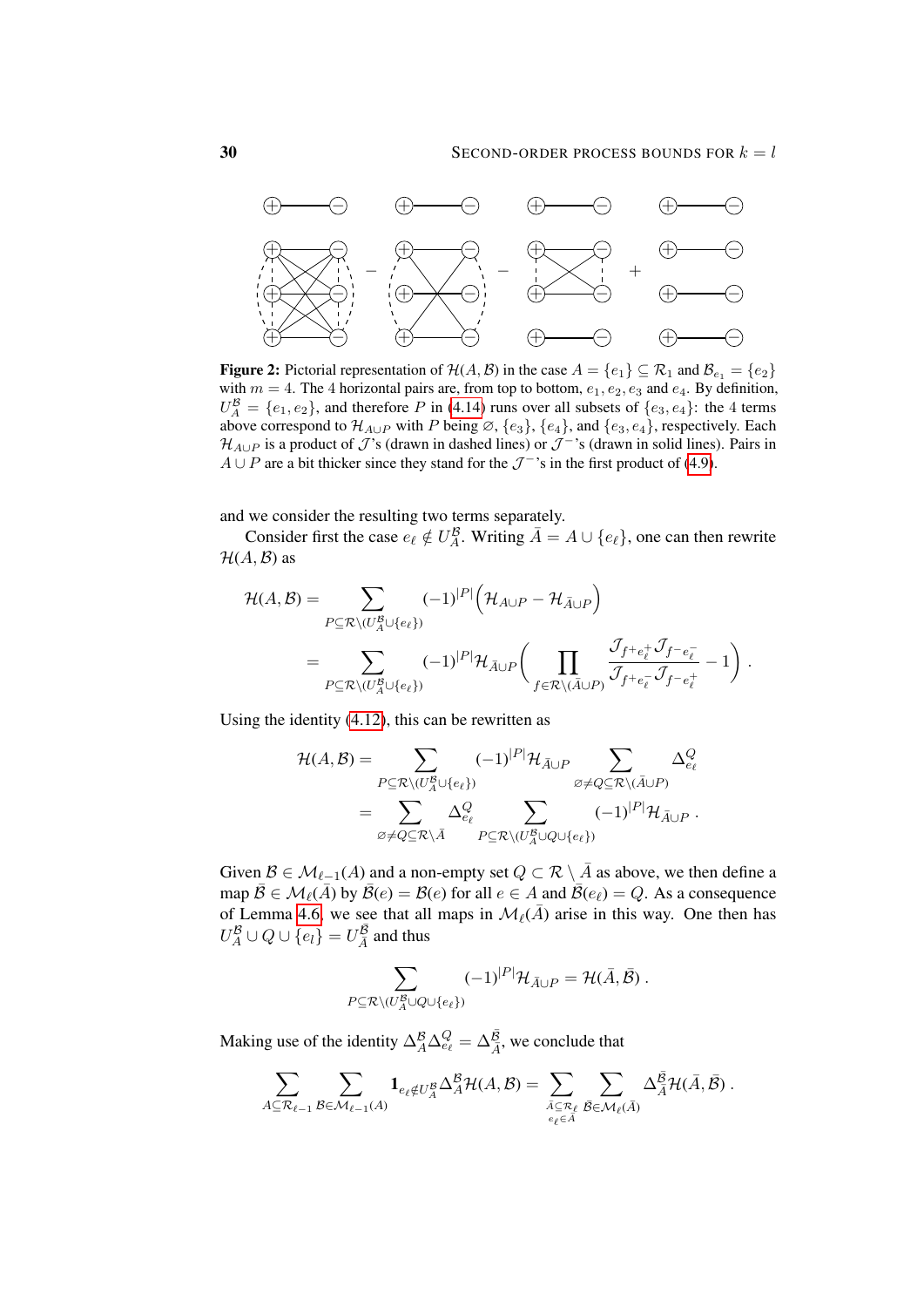#### SECOND-ORDER PROCESS BOUNDS FOR  $k = l$  31

Concerning the term in [\(4.15\)](#page-28-2) with  $e_\ell \in U_A^{\mathcal{B}}$ , we use the fact that, again by Lemma [4.6,](#page-28-1) if  $e_\ell \notin A$  but  $e_\ell \in U_A^{\mathcal{B}}$ , then  $\mathcal{M}_{\ell-1}(A) = \mathcal{M}_{\ell}(A)$ , so that

$$
\sum_{A\subseteq \mathcal{R}_{\ell-1}}\sum_{\mathcal{B}\in \mathcal{M}_{\ell-1}(A)}\mathbf{1}_{e_{\ell}\in U^{\mathcal{B}}_A}\Delta^{\mathcal{B}}_A\mathcal{H}(A,\mathcal{B})=\sum_{\substack{\bar{A}\subseteq \mathcal{R}_{\ell}\\e_{\ell}\notin \bar{A}}}\sum_{\bar{\mathcal{B}}\in \mathcal{M}_{\ell}(\bar{A})}\Delta^{\bar{\mathcal{B}}}_A\mathcal{H}(\bar{A},\bar{\mathcal{B}})\ .
$$

Adding both identities concludes the proof of [\(4.13\)](#page-28-3).

The most important point of Proposition [4.8](#page-28-4) is that at an arbitrary step  $\ell$ , all the renormalised pairs in  $\mathcal{R}_\ell$  are contained in the set  $U_A^{\mathcal{B}}$ , as imposed by the definition of  $\mathcal{M}_{\ell}(A)$ . The quantity  $\Delta_A^B$  then generates factors of *positive* homogeneities for the pairs in  $U_A^B$  (see the remarks after [\(4.11\)](#page-27-2)). In order to make this statement more precise, it is convenient to introduce the quantity

$$
\mathcal{A}_{ef} \stackrel{\text{def}}{=} \|x_{e_{+}} - x_{e_{-}}\|_{\mathfrak{s}} \|x_{f_{+}} - x_{f_{-}}\|_{\mathfrak{s}} \|x_{e_{+}} - x_{f_{-}}\|_{\mathfrak{s}}^{-1} \|x_{f_{+}} - x_{e_{-}}\|_{\mathfrak{s}}^{-1}, \quad (4.16)
$$

<span id="page-30-2"></span>for any two dipoles e and f.

**Lemma 4.10** Suppose that  $e^+, e^-, f^+, f^- \in \mathbb{R}^3$  are four distinct points, and that

$$
\|e^+ - e^-\|_{\mathfrak{s}} \wedge \|f^+ - f^-\|_{\mathfrak{s}} \le \|e^+ - f^-\|_{\mathfrak{s}} \wedge \|e^- - f^+\|_{\mathfrak{s}} ,\tag{4.17}
$$

*Then, one has the inequality*

$$
\|e^+ - e^-\|_{\mathfrak{s}}\|f^+ - f^-\|_{\mathfrak{s}} \lesssim \|e^+ - f^-\|_{\mathfrak{s}}\|e^- - f^+\|_{\mathfrak{s}}.
$$
 (4.18)

*In terms of the quantity* Aef *defined in [\(4.16\)](#page-30-0), we can also write this more succinctly as*  $A_{ef} \leq 1$ .

*Proof.* Since the statement is symmetric under  $e \leftrightarrow f$ , we can assume without loss of generality that one has

$$
||e^+ - e^-||_{\mathfrak{s}} \lesssim ||e^+ - f^-||_{\mathfrak{s}} \wedge ||e^- - f^+||_{\mathfrak{s}}.
$$

Then, by the triangular inequality,

$$
||f^+ - f^-||_{\mathfrak{s}} \lesssim ||e^+ - e^-||_{\mathfrak{s}} + ||e^+ - f^-||_{\mathfrak{s}} + ||e^- - f^+||_{\mathfrak{s}}
$$
  

$$
\lesssim ||e^+ - f^-||_{\mathfrak{s}} \vee ||e^- - f^+||_{\mathfrak{s}}.
$$

The bound [\(4.18\)](#page-30-1) follows by combining these two inequalities.

<span id="page-30-1"></span> $\Box$ 

The following lemma will be used in the proof of Proposition [4.15](#page-34-1) below.

<span id="page-30-4"></span>Lemma 4.11 *The final pairing* S *selected by the procedure in Section [3](#page-10-0) maximizes (up to a multiplicative constant depending only on* m *but not on the specific*  $\hat{f}_{configuration\ of\ points\ x)$  the quantity  $\Pi_{\mathcal{S}} \stackrel{\textit{\tiny def}}{=} \prod_{\{i,j\} \in \mathcal{S}} \mathcal{J}^{-}_{ij}$ .

<span id="page-30-3"></span><span id="page-30-0"></span> $\Box$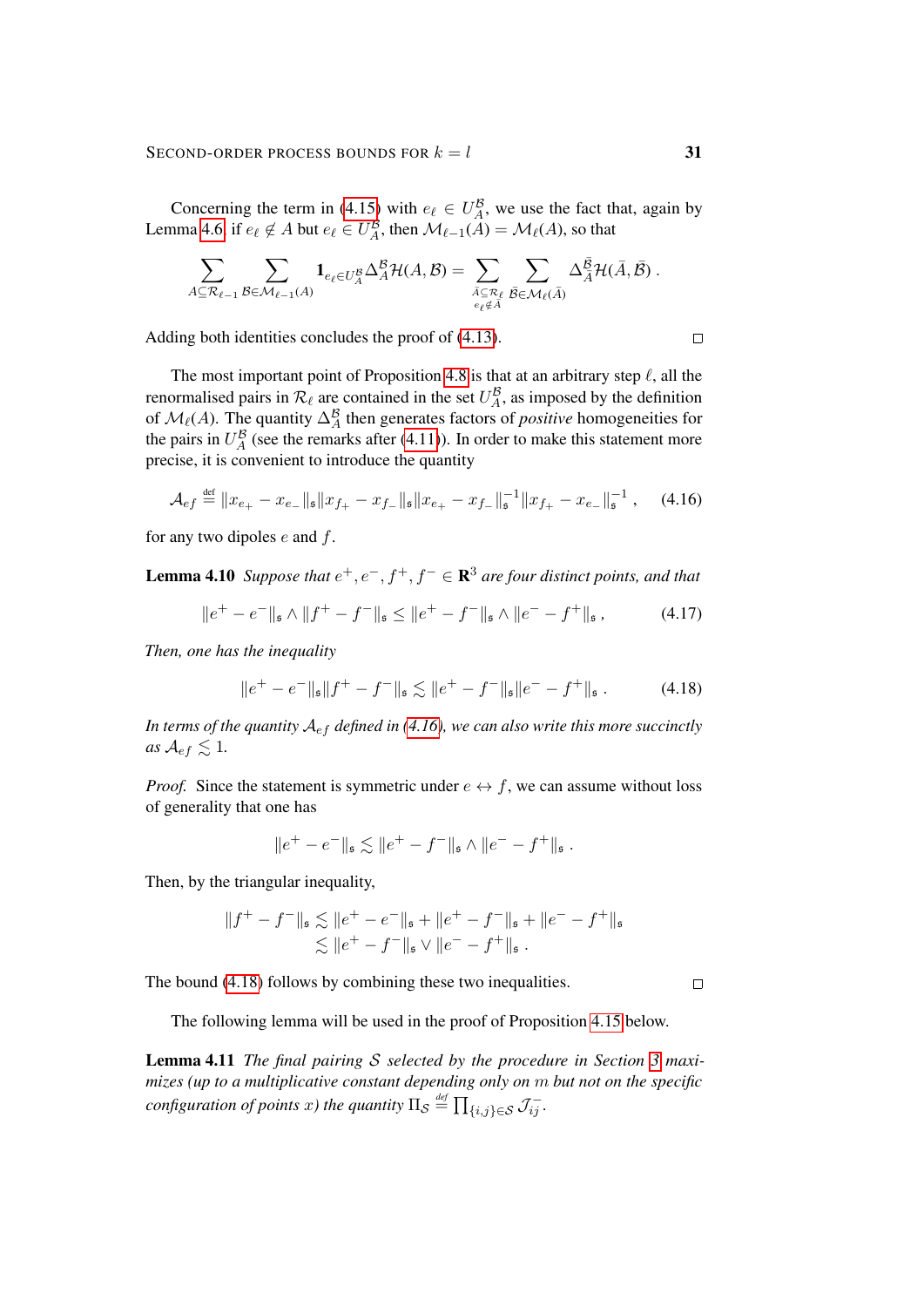*Proof.* Let S be the pairing selected by the procedure in Section [3](#page-10-0) and let  $\overline{S} \neq S$  be a different pairing. Without loss of generality, we assume that in the procedure to construct  $\mathcal{A}_n$  and  $\mathcal{S}_n$  in Section [3,](#page-10-0) at each step n only two sets merge together. Let *n* be the smallest number such that there exist  $A \in \mathcal{A}_n$  with  $e \in \mathcal{S}_n(A)$  but  $e \notin \overline{\mathcal{S}}$ . Then, there exist a set  $B \in A_{n-1}$  containing  $e_+$  and  $\overline{B} \in A_{n-1}$  containing  $e_-$  and  $B \neq \overline{B}$ .

Suppose that  $\{e_+, f_-\}, \{e_-, f_+\} \in \overline{S}$ . One has  $f_- \notin B$  (otherwise there would be already a pair with both charges in B which belongs to S but not  $\overline{S}$ , thus contradicting the minimality assumption on n), and  $f_+ \notin \overline{B}$ , so

$$
||x_{e_+} - x_{f_-}||_{\mathfrak{s}} \gtrsim 2^n , \qquad ||x_{e_-} - x_{f_+}||_{\mathfrak{s}} \gtrsim 2^n .
$$

By  $||x_{e_+} - x_{e_-}||_{\mathfrak{s}} \lesssim 2^n$  and Lemma [4.10,](#page-30-2) one has

$$
\|x_{e_+}-x_{e_-}\|_{\mathfrak{s}}\|x_{f_+}-x_{f_-}\|_{\mathfrak{s}}\lesssim \|x_{e_+}-x_{f-}\|_{\mathfrak{s}}\|x_{f_+}-x_{e_-}\|_{\mathfrak{s}}\;.
$$

If we define  $\tilde{S}$  by keeping all the parings in  $\bar{S}$  except that  $\{e_+, f_-\}$ ,  $\{e_-, f_+\}$  are replaced by  $\{e_+, e_-\}, \{f_+, f_-\}$ , we have  $\Pi_{\bar{S}} \lesssim \Pi_{\tilde{S}}$ . Note that  $e \in \tilde{S}$ . We can then iterate the above procedure to consequently increase  $\Pi$  until we obtain the pairing S.  $\Box$ 

<span id="page-31-3"></span>**Lemma 4.12** *Assume that we are given a function*  $Q(z) \sim -\frac{1}{2z}$  $\frac{1}{2\pi} \log ||z||_{\mathfrak{s}}$ *, that*  $\bar{\varrho}$  *is any continuous function supported on the unit ball around the origin integrating to* 1*, and that*  $Q_{\varepsilon}$  *is as in* [\(3.6\)](#page-11-3)*.* Given  $\alpha \geq 2$ *, let*  $\mathcal{J}(z) = e^{-2\pi \alpha \mathcal{Q}(z)}$  and  $\mathcal{J}_{\varepsilon}(z) =$ e −2παQε(z) *. Assume furthermore that* Q *is of class* C <sup>2</sup> *and there exists a constant*  $C$  such that  $|\nabla^k \mathcal{Q}(z)| \leq C/||z||_{{\mathfrak{s}}}^{|k|_{{\mathfrak{s}}}}$  for  $|k| \leq 2$ . Let  $e^+, e^-, f^+, f^- \in {\mathbf{R}}^3$  be four *distinct points such that*

$$
||e^+ - e^-||_{\mathfrak{s}} \wedge ||f^+ - f^-||_{\mathfrak{s}} \le ||e^+ - f^-||_{\mathfrak{s}} \wedge ||e^- - f^+||_{\mathfrak{s}} ,\qquad(4.19)
$$

*and write*  $e = \{e^+, e^-\}, f = \{f^+, f^-\}$ *. One then has the bound* 

<span id="page-31-1"></span><span id="page-31-0"></span>
$$
\left| \frac{\mathcal{J}_{\varepsilon}(e^+ - f^+) \mathcal{J}_{\varepsilon}(e^- - f^-)}{\mathcal{J}_{\varepsilon}(e^+ - f^-) \mathcal{J}_{\varepsilon}(e^- - f^+)} - 1 \right| \lesssim \mathcal{A}_{ef}, \qquad (4.20)
$$

*uniformly for all*  $\varepsilon \geq 0$ *, where*  $\mathcal{A}_{ef}$  *is as in* [\(4.16\)](#page-30-0)*.* 

In particular, for  $k\geq 1$ , the function  $\Delta_e^f(\mathcal{J}_\varepsilon^{k^2})$  with  $\mathcal{J}_\varepsilon$  defined in [\(3.5\)](#page-11-0) satisfies *[\(4.20\)](#page-31-0) on the set* [\(4.19\)](#page-31-1) *by choosing*  $\alpha = k^2 \beta^2 / (2\pi)$ *.* 

*Proof.* As a consequence of the symmetries  $e \leftrightarrow f$  and  $(e^+, f^+) \leftrightarrow (e^-, f^-)$  we can assume without loss of generality that

<span id="page-31-2"></span>
$$
||e^+ - e^-||_{\mathfrak{s}} \le ||f^+ - f^-||_{\mathfrak{s}}, \qquad (4.21a)
$$

$$
||f^+ - e^-||_{\mathfrak{s}} \le ||e^+ - f^-||_{\mathfrak{s}}.
$$
 (4.21b)

First of all, we consider the "easier" case, that is

$$
\|e^+-f^+\|_{\mathfrak{s}}\leq 5\|e^+-e^-\|_{\mathfrak{s}}\;.
$$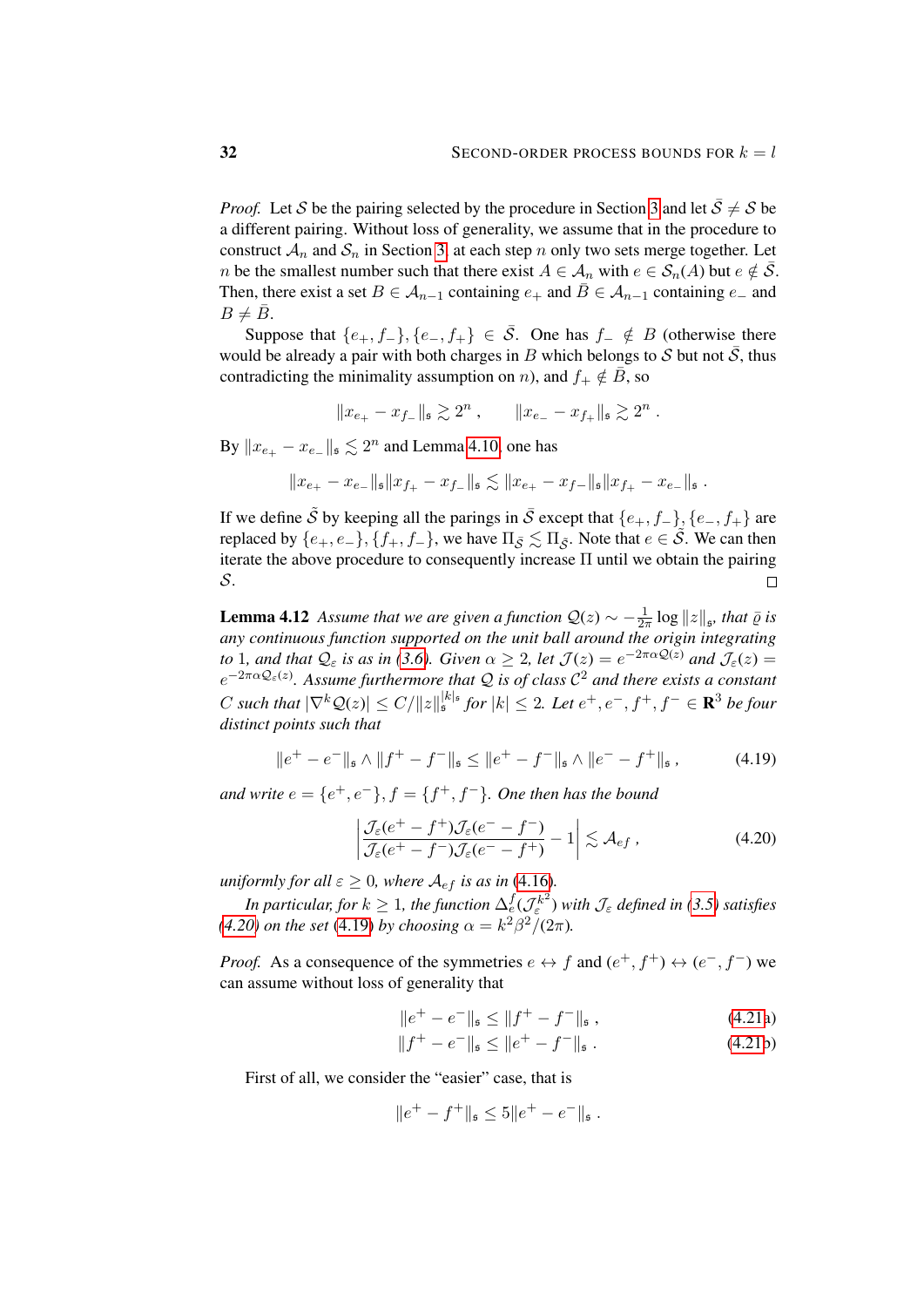In this case, by the triangular inequality one has  $||f^+ - e^-||_{\mathfrak{s}} \le 6||e^+ - e^-||_{\mathfrak{s}}$  and, using the triangle inequality together with [\(4.21a\)](#page-31-2), one also has  $||e^+ - f^+||_{\mathfrak{s}} \leq$  $6||f^+ - f^-||_{\mathfrak{s}}$ , so that  $\mathcal{A}_{ef} \ge 1/36$ . Furthermore, by the triangle inequality, [\(4.19\)](#page-31-1), and [\(4.21a\)](#page-31-2), one has  $||e^+ - f^+||_{\mathfrak{s}} \lesssim ||f^+ - e^-||_{\mathfrak{s}}$  and  $||e^- - f^-||_{\mathfrak{s}} \lesssim ||e^+ - f^-||_{\mathfrak{s}}$ . Therefore the left hand side of [\(4.20\)](#page-31-0) is bounded by some constant independent of  $\varepsilon$ , and [\(4.20\)](#page-31-0) follows.

If  $||e^- - f^+||_{\mathfrak{s}} \leq 5||e^+ - e^+||_{\mathfrak{s}}$  then the bound [\(4.20\)](#page-31-0) holds in a similar way. Therefore it remains to consider the situation where

$$
||e^- - f^-||_{\mathfrak{s}} \wedge ||e^+ - f^+||_{\mathfrak{s}} \ge 5||e^+ - e^-||_{\mathfrak{s}} ,
$$

which in particular implies that

<span id="page-32-1"></span><span id="page-32-0"></span>
$$
4\|e^+ - e^-\|_{\mathfrak{s}} \le \|e^{\pm} - f^{\pm}\|_{\mathfrak{s}},\tag{4.22}
$$

for any of the four choices of signs that can appear on the right hand side. Define a function F depending on  $e^+, f^+$  and  $\varepsilon$  by

$$
F(z_e, z_f) \stackrel{\text{def}}{=} \mathcal{J}_\varepsilon(e^+ - f^+) \mathcal{J}_\varepsilon(z_e - z_f) - \mathcal{J}_\varepsilon(e^+ - z_f) \mathcal{J}_\varepsilon(f^+ - z_e) .
$$

Since  $\mathcal{J}_{\varepsilon}$  is assumed to be symmetric, one has  $F(z_e, z_f) = 0$  whenever  $z_e = e^+$  or  $z_f = f^+$ . In particular  $\partial_{z_e}^k F(z_e, f^+) = \partial_{z_f}^k F(e^+, z_f) = 0$  for all  $k \ge 0$ . We will show that under the assumptions of the lemma, one has the bound

$$
|F(e^-, f^-)| \lesssim \mathcal{J}_{\varepsilon}(e^+ - f^-) \mathcal{J}_{\varepsilon}(f^+ - e^-) \mathcal{A}_{ef} , \qquad (4.23)
$$

which then immediately concludes the proof of the lemma.

To show [\(4.23\)](#page-32-0), let  $\gamma_e : [0, 1] \to \mathbf{R}^3$  be the piecewise linear path from  $e^+$  to  $e^$ which is made up from three pieces, each of them parallel to one of the coordinate axes. Then, since  $F(e^+, f^-) = 0$ , one has

$$
|F(e^-, f^-)| \lesssim \sum_{i=0}^2 |\gamma_e^{(i)}| \sup_{z_e \in \gamma_e} |\nabla_{z_e}^{(i)} F(z_e, f^-)| \,, \tag{4.24}
$$

where  $\nabla_z^{(i)}$  denotes the derivative with respect to the *i*th component of the variable z and  $|\gamma_e^{(i)}|$  denotes the total (Euclidean!) length of the pieces of the path  $\gamma_e$  that are parallel to the *i*th coordinate axis. Note that one has  $|\gamma_e^{(i)}| \leq ||e^+ - e^-||_{\mathfrak{s}}^{\mathfrak{s}_i}$ .

Similarly, let  $\gamma_f : [0,1] \to \mathbf{R}^3$  be a piecewise linear path from  $f^+$  to  $f^-$ , again with each piece parallel to one of the coordinate axes, but this time with possibly more than three pieces. We claim that one can furthermore choose  $\gamma_f$  in such a way that each of its pieces has parabolic length at most  $||f^+ - f^-||_{\mathfrak{s}}$  and such that the bounds

<span id="page-32-2"></span>
$$
||f^+ - e^-||_{\mathfrak{s}} \lesssim ||z_e - z_f||_{\mathfrak{s}} \lesssim ||e^+ - f^-||_{\mathfrak{s}} , \qquad (4.25)
$$

hold uniformly over  $z_e \in \gamma_e$  and  $z_f \in \gamma_f$ . Here, the upper bound is a simple consequence of the triangle inequality and the fact that [\(4.21\)](#page-31-2) and [\(4.22\)](#page-32-1) imply that  $\|e^+ - f^+\|_{\mathfrak{s}} + \|e^+ - e^-\|_{\mathfrak{s}} + \|f^- - f^+\|_{\mathfrak{s}} \lesssim \|e^+ - f^-\|_{\mathfrak{s}}.$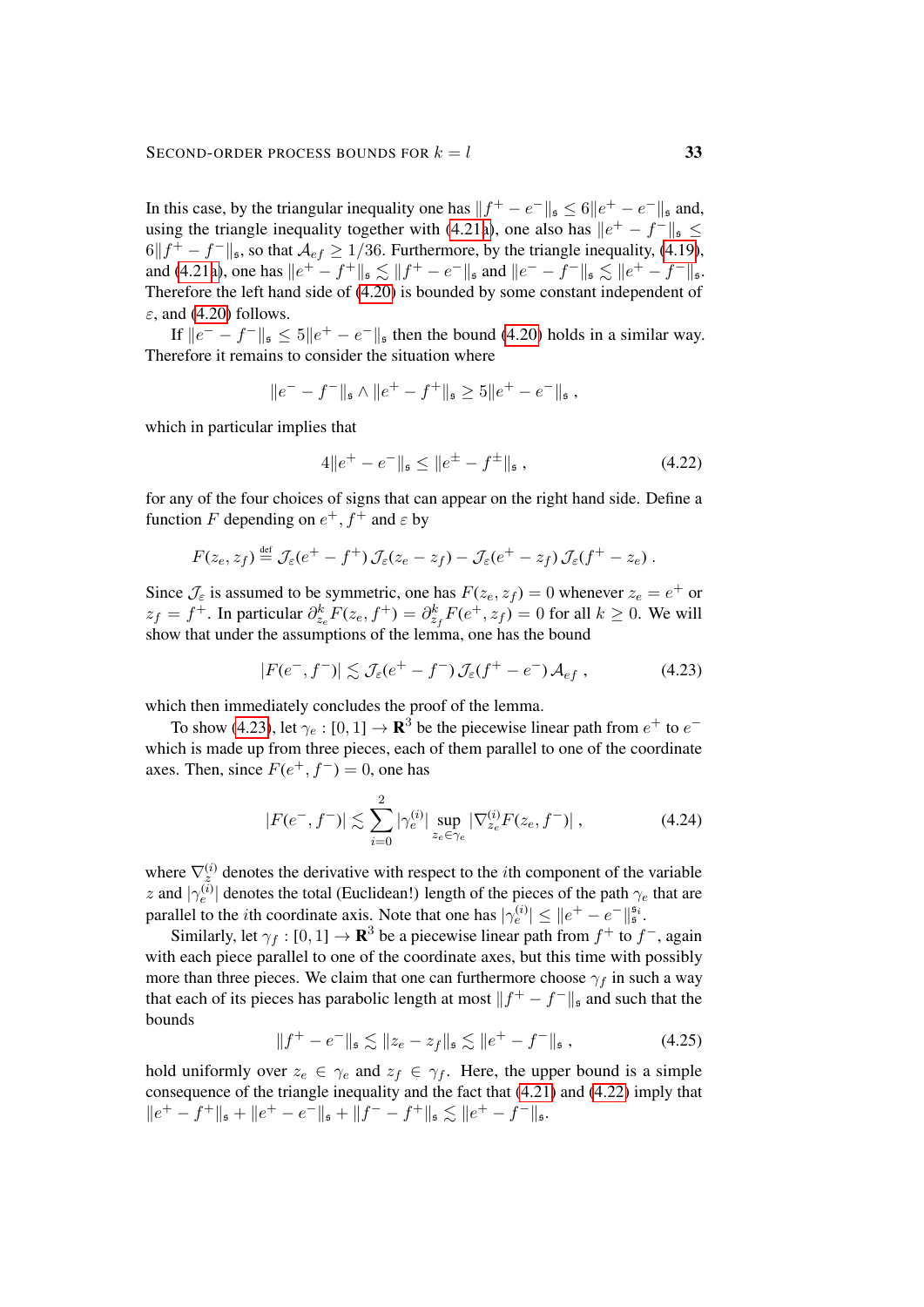<span id="page-33-0"></span>

Figure 3: Construction of the paths  $\gamma_e$  and  $\gamma_f$ . The "exclusion zone" Z is shaded in light grey.

In order to enforce the lower bound, more care has to be taken. Define an "exclusion zone"  $Z \subset \mathbf{R}^3$  as the convex hull of  $\{z : ||z-\overline{z}||_{\mathfrak{s}} \ge ||f^+ - e^-||_{\mathfrak{s}}/4 \,\forall \overline{z} \in \mathbb{R}$  $\gamma_e$ }. It then follows from [\(4.22\)](#page-32-1) that both  $f^{\pm}$  are located outside of Z, so it suffices to choose  $\gamma_f$  in such a way that it does not intersect Z. A typical situation with Z draw in light grey is depicted in Figure [3.](#page-33-0)

Since  $F(z_e, f^+) = 0$  for every  $z_e$  and thus  $\nabla_{z_e} F(z_e, f^+) = 0$ , we can apply the gradient theorem to  $|\nabla_{z_e}^{(i)} F(z_e, f^-)|$ , yielding

<span id="page-33-2"></span>
$$
|F(e^-, f^-)| \lesssim \sum_{i,j=0}^2 |\gamma_e^{(i)}| |\gamma_f^{(j)}| \sup_{z_e \in \gamma_e} \sup_{z_f \in \gamma_f} |\nabla_{z_e}^{(i)} \nabla_{z_f}^{(j)} F(z_e, z_f)|. \tag{4.26}
$$

Write now  $||z||_{\mathfrak{s},\varepsilon} \stackrel{\text{def}}{=} ||z||_{\mathfrak{s}} + \varepsilon$  so that  $\mathcal{J}_{\varepsilon}(z)$  is bounded from above and below by some fixed multiple of  $||z||_{\mathfrak{s},\varepsilon}^{\alpha}$  and note that  $|\nabla^{k}\mathcal{Q}_{\varepsilon}(z)| \lesssim ||z||_{\mathfrak{s},\varepsilon}^{-|k|_{\mathfrak{s}}}$  as a consequence of our assumptions and of [\[Hai13,](#page-62-2) Lemma 10.17]. As a consequence, one has the bound  $|\nabla^k \mathcal{J}_{\varepsilon}(z)| \lesssim \|z\|_{\mathfrak{s},\varepsilon}^{\alpha - |k|_{\mathfrak{s}}}$  so that one has

$$
|\nabla_{z_e}^{(i)} \nabla_{z_f}^{(j)} F(z_e, z_f)| \lesssim \|e^+ - f^+\|_{\mathfrak{s}, \varepsilon}^{\alpha} \cdot \|z_e - z_f\|_{\mathfrak{s}, \varepsilon}^{\alpha - \mathfrak{s}_i - \mathfrak{s}_j} + \|e^+ - z_f\|_{\mathfrak{s}, \varepsilon}^{\alpha - \mathfrak{s}_j} \cdot \|f^+ - z_e\|_{\mathfrak{s}, \varepsilon}^{\alpha - \mathfrak{s}_i} .
$$
 (4.27)

Combining the triangle inequality with [\(4.19\)](#page-31-1), [\(4.21a\)](#page-31-2), and [\(4.25\)](#page-32-2), the factors appearing in the right hand side of [\(4.27\)](#page-33-1) are bounded as follows (here we use the fact that  $\alpha \geq 2$  so that  $\alpha - s_j$  is guaranteed to be positive):

<span id="page-33-1"></span>
$$
||e^+ - z_f||_{\mathfrak{s},\varepsilon}^{\alpha-\mathfrak{s}_j} \lesssim ||e^+ - f^-||_{\mathfrak{s},\varepsilon}^{\alpha-\mathfrak{s}_j},
$$
  
\n
$$
||f^+ - z_e||_{\mathfrak{s},\varepsilon}^{\alpha-\mathfrak{s}_i} \lesssim ||f^+ - e^-||_{\mathfrak{s},\varepsilon}^{\alpha-\mathfrak{s}_i},
$$
  
\n
$$
||z_e - z_f||_{\mathfrak{s},\varepsilon}^{\alpha-\mathfrak{s}_i-\mathfrak{s}_j} \lesssim ||e^+ - f^-||_{\mathfrak{s},\varepsilon}^{\alpha-\mathfrak{s}_j}||f^+ - e^-||_{\mathfrak{s},\varepsilon}^{-\mathfrak{s}_i},
$$
  
\n
$$
||e^+ - f^+||_{\mathfrak{s},\varepsilon}^{\alpha} \lesssim ||f^+ - e^-||_{\mathfrak{s},\varepsilon}^{\alpha-\mathfrak{s}_i}||f^+ - e^-||_{\mathfrak{s},\varepsilon}^{\mathfrak{s}_i}.
$$

Inserting these bounds into [\(4.27\)](#page-33-1), we conclude that

$$
|\nabla_{z_e}^{(i)} \nabla_{z_f}^{(j)} F(z_e, z_f)| \lesssim \mathcal{J}_\varepsilon (e^+ - f^-) \mathcal{J}_\varepsilon (f^+ - e^-) \|e^+ - f^-\|_{\mathfrak{s},\varepsilon}^{-\mathfrak{s}_j} \|f^+ - e^-\|_{\mathfrak{s},\varepsilon}^{-\mathfrak{s}_i},
$$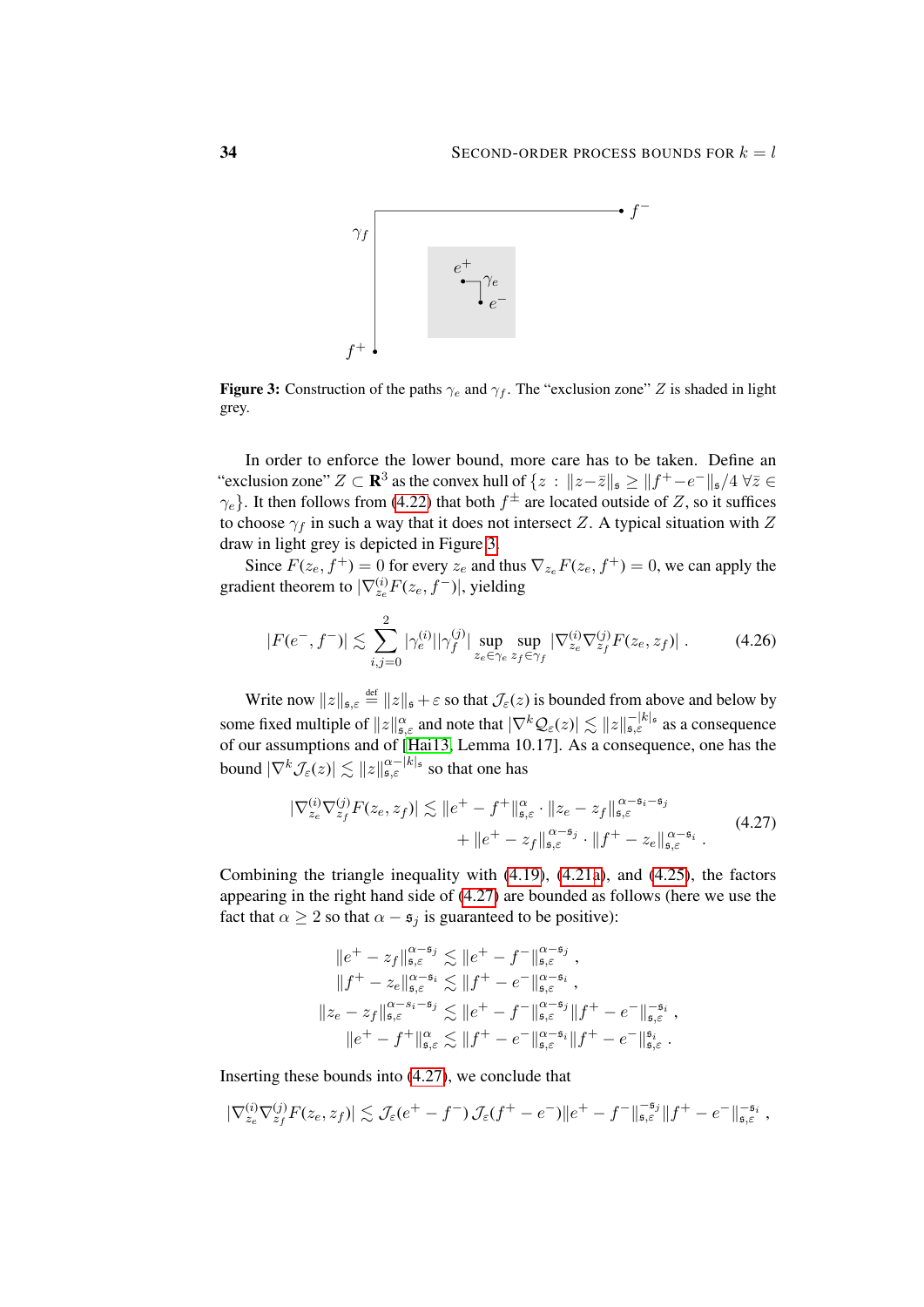uniformly for  $z_{e,f} \in \gamma_{e,f}$ . Finally, we observe that

$$
|w_1^{(i)}| \lesssim ||e^+ - e^-||_{\mathfrak{s}} ||f^+ - e^-||_{\mathfrak{s}}^{\mathfrak{s}_i - 1}, \qquad |w_2^{(j)}| \lesssim ||f^+ - f^-||_{\mathfrak{s}} ||e^+ - f^-||_{\mathfrak{s}}^{\mathfrak{s}_j - 1},
$$
  
so that the claim (4.23) follows from (4.26).

so that the claim [\(4.23\)](#page-32-0) follows from [\(4.26\)](#page-33-2).

<span id="page-34-0"></span>Remark 4.13 The analysis we are following here is not as sharp as possible. In the above proof, we essentially performed a first order Taylor expansion of  $\Delta_e^f$  (viewed as a function of  $e^-$ ) around  $e^+$ , which allowed us to gain a factor  $||e^+ - e^-||_{\mathfrak{s}}$ . This factor, when multiplied by  $K(e)\mathcal{J}_e^-$ , is integrable as long as  $\beta^2 < 6\pi$ . However, the linear term  $e^- - e^+$  is an odd function, while all other functions  $(K, \mathcal{J}$  etc.) are even in their spatial coordinates, so that the integration over  $e^-$  in a neighborhood of  $e^+$  essentially vanishes. As a consequence, we believe that it should be possible to gain a factor  $||e^+ - e^-||^2_{\mathfrak{s}}$ , thus allowing to control the second-order objects for all  $\beta^2 < 8\pi$ . This would however require us to change our strategy, which is to obtain bounds on the absolute value of  $H$  that are sufficiently sharp to guarantee that [\(4.10\)](#page-26-2) has the correct order of magnitude.

Before we proceed, we introduce the following definition, where  $S$  is assumed to be a pairing constructed as in Section [3,](#page-10-0) while  $R$  is a fixed set of renormalised pairs as before.

**Definition 4.14** We say that  $e \in \mathcal{R} \cap \mathcal{S}$  is a *bad pair* if there exists an  $f \in \mathcal{R}$  such that the condition [\(4.17\)](#page-30-3) of Lemma [4.10](#page-30-2) is not satisfied, namely

<span id="page-34-2"></span>
$$
||e^{+} - f^{-}||_{\mathfrak{s}} \wedge ||e^{-} - f^{+}||_{\mathfrak{s}} \ge ||e^{+} - e^{-}||_{\mathfrak{s}} \wedge ||f^{+} - f^{-}||_{\mathfrak{s}}.
$$
 (4.28)

If such an f exists, one must have  $f \in \mathcal{R} \setminus \mathcal{S}$  since the construction of S guarantees that any two pairs  $e, f \in S$  do satisfy [\(4.17\)](#page-30-3). We say that  $e \in \mathcal{R} \cap S$  is a *good pair* if it is not a bad pair. We denote by  $D \subseteq \mathcal{R} \cap \mathcal{S}$  the set of good pairs and by  $\mathcal{D}^c \stackrel{\text{def}}{=} (\mathcal{R} \cap \mathcal{S}) \setminus \mathcal{D}$  the set of bad pairs.

<span id="page-34-1"></span>If we were to do the expansion [\(4.12\)](#page-27-1) for a "bad pair", the conditions of Lemma [4.12](#page-31-3) and Lemma [4.10](#page-30-2) would be violated. Therefore we will only do the expansion for "good pairs". The next important proposition shows that one can bound  $\mathcal{H}(x; \mathcal{J})$  by  $\prod_{\{i,j\} \in \mathcal{S}} \mathcal{J}_{ij}^-$  with a paring  $\mathcal{S}$ , multiplied by some factors  $\mathcal{A}_{ef}$ , in such a way that there appear additional factors  $||e^+ - e^-||$ <sub>s</sub> taming the non-integrable divergence of the function  $K(e) \mathcal{J}^-(e)$ , for every  $e \in \mathcal{D}$ . Furthermore, these factors  $A_{ef}$  are all bounded, so that we will have freedom to erase some of them for convenience of the integrations over all the space-time points in Subsection [4.2.](#page-36-0) One may worry that  $K(e)\mathcal{J}^{-}(e)$  would still be non-integrable for a bad pair e, but in fact we will see later that one can just insert a factor  $\mathcal{A}_{ef}$  for these pairs "for free" (see the proof of Proposition [4.16](#page-37-0) below).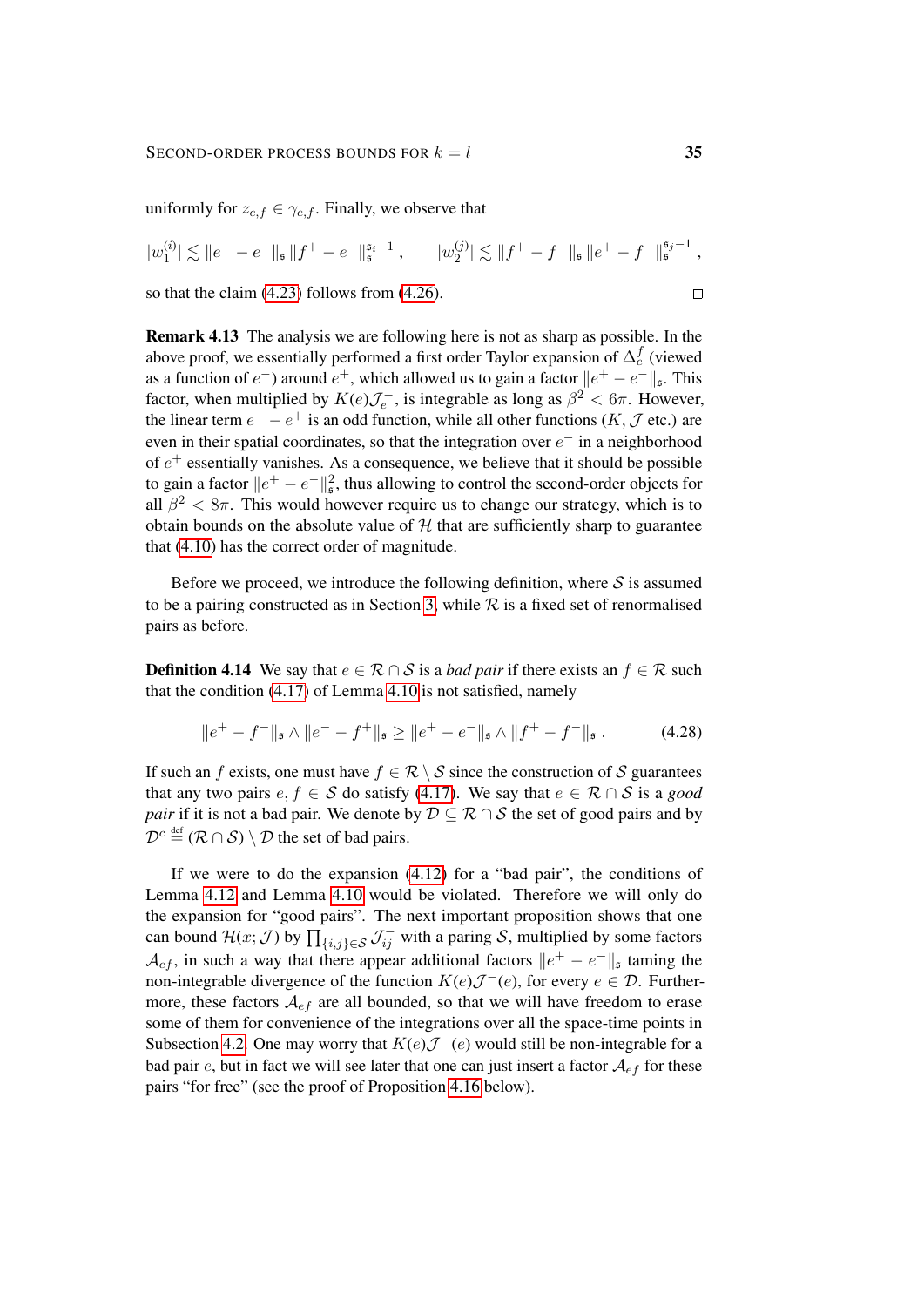**Proposition 4.15** Assume that  $\mathcal{J} \in \{ \mathcal{J}^{k^2}_{\varepsilon}, \mathcal{J}^{k^2} \}$ . Let S be the pairing selected by *the procedure in Section [3](#page-10-0) and let* D *be the set of good pairs. One has the bound*

<span id="page-35-3"></span>
$$
\mathcal{H}(x; \mathcal{J}) \lesssim \Big( \prod_{\{i,j\} \in \mathcal{S}} \mathcal{J}_{ij}^{-} \Big) \sum_{\mathbf{P} \subset \mathcal{R}^2} \prod_{(e,f) \in \mathbf{P}} \mathcal{A}_{ef} , \tag{4.29}
$$

where the sum  $\sum'$  is restricted to those sets  ${\bf P}$  such that

- *for every*  $e \in \mathcal{D}$ *, there exists at least one*  $f \in \mathcal{R}$ *,*  $f \neq e$  *with*  $(e, f) \in \mathbf{P}$ *,*
- *for every*  $(e, f) \in \mathbf{P}$ *, one has*  $e \in \mathcal{D}$  *or*  $f \in \mathcal{D}$ *,*
- *for every*  $(e, f) \in \mathbf{P}$ *, one has*  $\mathcal{A}_{ef} \leq 1$ *.*

*Proof.* The following bound will turn out to be useful for our calculation. For any set  $A \subset \mathcal{R}$ , one has

<span id="page-35-0"></span>
$$
\left(\prod_{e \in A} \hat{\mathcal{J}}_e\right) \left(\prod_{f \in \mathcal{E}(M \setminus A')} \hat{\mathcal{J}}_f\right) \lesssim \prod_{\{i,j\} \in \mathcal{S}} \mathcal{J}_{ij}^- \,. \tag{4.30}
$$

Recall here that A' denotes the set of all charges covered by A, i.e.  $A' = \bigcup A$ . In order to show this, we apply Proposition [3.5](#page-16-0) to the collection of points  $M \setminus A'$ , which allows us to bound the left hand side of [\(4.30\)](#page-35-0) by the expression  $\prod_{\{i,j\}\in\bar{\mathcal{S}}}\mathcal{J}_{ij}^$ for some pairing  $\overline{S}$ . By Lemma [4.11,](#page-30-4) the latter is bounded by the same expression with  $\overline{S}$  replaced by  $S$ .

Combining this bound with Proposition [4.8,](#page-28-4) where we choose the ordering of  $\mathcal R$ in such a way that  $\mathcal{D} = \{e_1, \ldots, e_\ell\}$  for some  $\ell \geq 0$ , we obtain

$$
\mathcal{H}(x; \mathcal{J}) \leq \sum_{A \subseteq \mathcal{D}} \sum_{\mathcal{B} \in \mathcal{M}_{\ell}(A)} |\Delta_A^{\mathcal{B}}(\mathcal{J})| \mathcal{H}(A, \mathcal{B}; x; \mathcal{J}) \n\lesssim \Big( \sum_{A \subseteq \mathcal{D}} \sum_{\mathcal{B} \in \mathcal{M}_{\ell}(A)} |\Delta_A^{\mathcal{B}}(\mathcal{J})| \Big) \Big( \prod_{\{i,j\} \in \mathcal{S}} \mathcal{J}_{ij}^{-} \Big) ,
$$
\n(4.31)

where we used the fact that  $H(A, \mathcal{B})$  is nothing but an alternating sum of terms of the type appearing in the left hand side of [\(4.30\)](#page-35-0), but with different choices of A. We recall that  $\Delta_A^B$  is, by definition, given by

<span id="page-35-2"></span><span id="page-35-1"></span>
$$
\Delta_A^{\mathcal{B}} = \prod_{e \in A} \left( \prod_{f \in \mathcal{B}_e} \Delta_e^f \right). \tag{4.32}
$$

At this stage, we observe that since  $A \subseteq \mathcal{D}$ , every  $e \in A$  is a good pair and therefore for each of the quadrupoles  $(e, f)$  appearing in [\(4.32\)](#page-35-1), the shortest distance between  $||x_{e_{+}} - x_{e_{-}}||_{\mathfrak{s}}, ||x_{f_{+}} - x_{f_{-}}||_{\mathfrak{s}}, ||x_{f_{+}} - x_{e_{-}}||_{\mathfrak{s}}$  and  $||x_{e_{+}} - x_{f_{-}}||_{\mathfrak{s}}$  is always one of the first two, at least up to a constant multiple depending only on  $m$ . Then, we can apply Lemma [4.12](#page-31-3) to obtain the following bound

$$
\mathcal{H}(x; \mathcal{J}) \lesssim \Big( \sum_{A \subseteq \mathcal{D}} \sum_{\mathcal{B} \in \mathcal{M}_{\ell}(A)} \prod_{e \in A} \prod_{f \in \mathcal{B}_e} \mathcal{A}_{ef} \Big) \Big( \prod_{\{i,j\} \in \mathcal{S}} \mathcal{J}_{ij}^{-} \Big) . \tag{4.33}
$$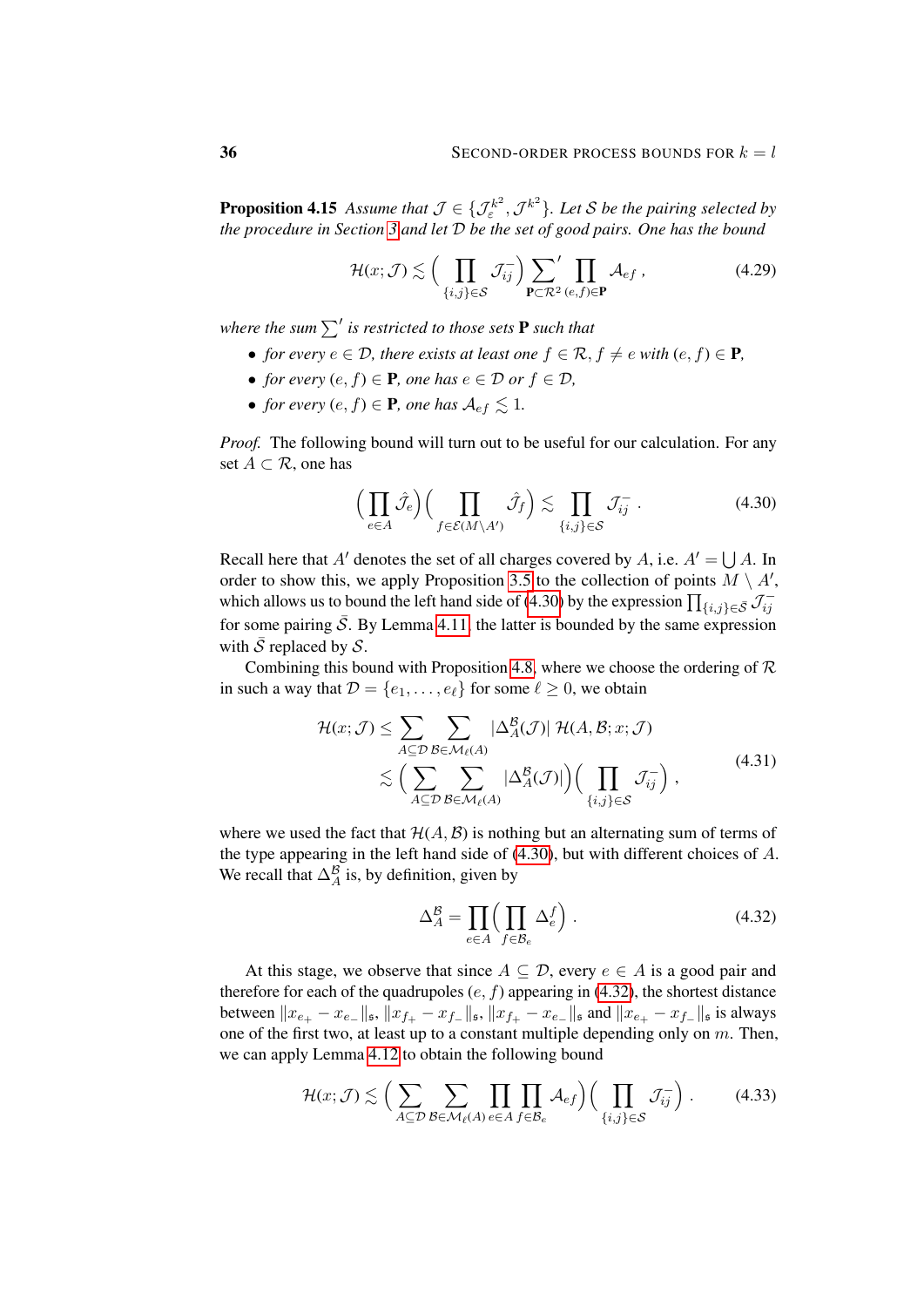#### SECOND-ORDER PROCESS BOUNDS FOR  $k = l$  37

By the definition of  $\mathcal{M}_{\ell}(A)$ , for every  $A, B$  in the above summation, one has  $\mathcal{D} \subseteq U_A^{\mathcal{B}}$ , in other words for every  $e \in \mathcal{D}$ , there exists at least one  $f \neq e$  such that the factor  $A_{ef}$  (or possibly  $A_{fe}$ , but these are identical) appears in [\(4.33\)](#page-35-2). Since  $A \subset \mathcal{D}$  it is also the case that for every factor  $\mathcal{A}_{ef}$  appearing in [\(4.33\)](#page-35-2), one has either  $e \in \mathcal{D}$  or  $f \in \mathcal{D}$ . Finally, the definition of "good pairs" implies that for every factor  $\mathcal{A}_{ef}$  appearing in [\(4.33\)](#page-35-2) the bound [\(4.17\)](#page-30-3) holds and thus  $\mathcal{A}_{ef} \leq 1$ . Therefore we can indeed bound the right hand side of [\(4.33\)](#page-35-2) by a multiple of

$$
\Big(\prod_{\{i,j\}\in\mathcal{S}}\mathcal{J}^-_{ij}\Big) \underset{\mathbf{P}\subset\mathcal{R}^2}{\sum}\prod_{(e,f)\in\mathbf{P}}\mathcal{A}_{ef}\;,
$$

where the sum  $\sum'$  is restricted to those sets **P** satisfying all the conditions described in the statement.  $\Box$ 

# <span id="page-36-0"></span>**4.2** Moments of  $\Psi_{\varepsilon}^{k\bar{k}}$ : integrations

The bound given in Proposition [4.15](#page-34-1) turns out not to be very convenient to use when one tries to actually perform the final integration over the positions of the charges, so we will first derive a slightly weaker bound which has a "nicer" form. We start with some definitions. Suppose that we are given a graph  $\mathcal{G} = (\mathcal{V}, \mathcal{E})$  with vertices V and edges  $\mathcal{E}$ . For a subset of vertices  $\mathcal{V}' \subseteq \mathcal{V}$ , we then define a subgraph  $\mathcal{G}_{\mathcal{V}'} = (\mathcal{V}', \mathcal{E}')$ , with  $\mathcal{E}'$  consisting of the edges in  $\mathcal{E}$  with both ends in  $\mathcal{V}'$ .

We can also define a graph  $\mathcal{G}^{\mathcal{V}'}$  by identifying all the vertices in  $\mathcal{V}'$  as one vertex called v, so that the set of vertices of  $\mathcal{G}^{\mathcal{V}'}$  is given by  $(\mathcal{V} \setminus \mathcal{V}') \sqcup \{v\}$ . Regarding the edges of  $\mathcal{G}^{\mathcal{V}'}$ , we postulate that  $(x, y)$  is an edge of  $\mathcal{G}^{\mathcal{V}'}$  if and only if either  $v \notin \{x, y\}$  and  $(x, y) \in \mathcal{E}$ , or  $x = v$ ,  $y \neq v$ , and there exists  $z \in \mathcal{V}'$  such that  $(z, y) \in \mathcal{E}$ . The set of edges of  $\mathcal{G}^{\mathcal{V}'}$  can be identified canonically with the set  $\mathcal{E} \setminus \{\text{edges with both ends in } \mathcal{V}'\}.$  If the original graph G is directed, both  $\mathcal{G}^{\mathcal{V}'}$  and  $\mathcal{G}_{\mathcal{V}'}$  inherit its direction in the obvious way.

Given a vertex set V, we define the set of *admissible graphs*  $G_V$  to be the set of all directed graphs over  $V$  such that every vertex has degree at least 1 and there exists a partitioning  $V = V_L \sqcup V_T$  of V with the following properties:

- Each connected component of  $\mathcal{G}^{\mathcal{V}_L}$  is a tree. The connected component containing the distinguished vertex  $v$  is considered as a rooted tree with root  $v$  and all other connected components should contain at least two vertices.
- Each connected component of  $\mathcal{G}_{v_L}$  is a directed loop.

Here, a *directed loop* is a connected graph with at least two vertices such that every vertex is of degree 2 and has exactly one directed edge going into it and the other directed edge going out of it. A *tree* is a non-empty connected graph without loops. Given an admissible graph  $G$ , we furthermore write  $\mathcal{E}_L$  for the edges connecting two vertices in  $V_L$  and  $\mathcal{E}_T$  for the remaining edges. We also remark that if  $\mathcal G$  is admissible, then the decomposition  $V = V_L \sqcup V_T$  is unique. See Figure [4](#page-37-1) for a generic admissible graph.

Now let  $R$  be the set of renormalised pairs as above, which is going to be our vertex set. To every  $\mathcal{G} \in \mathbf{G}_{\mathcal{R}}$ , we associate a pairing  $\mathcal{S}_{\mathcal{G}}$  of the 2m charges as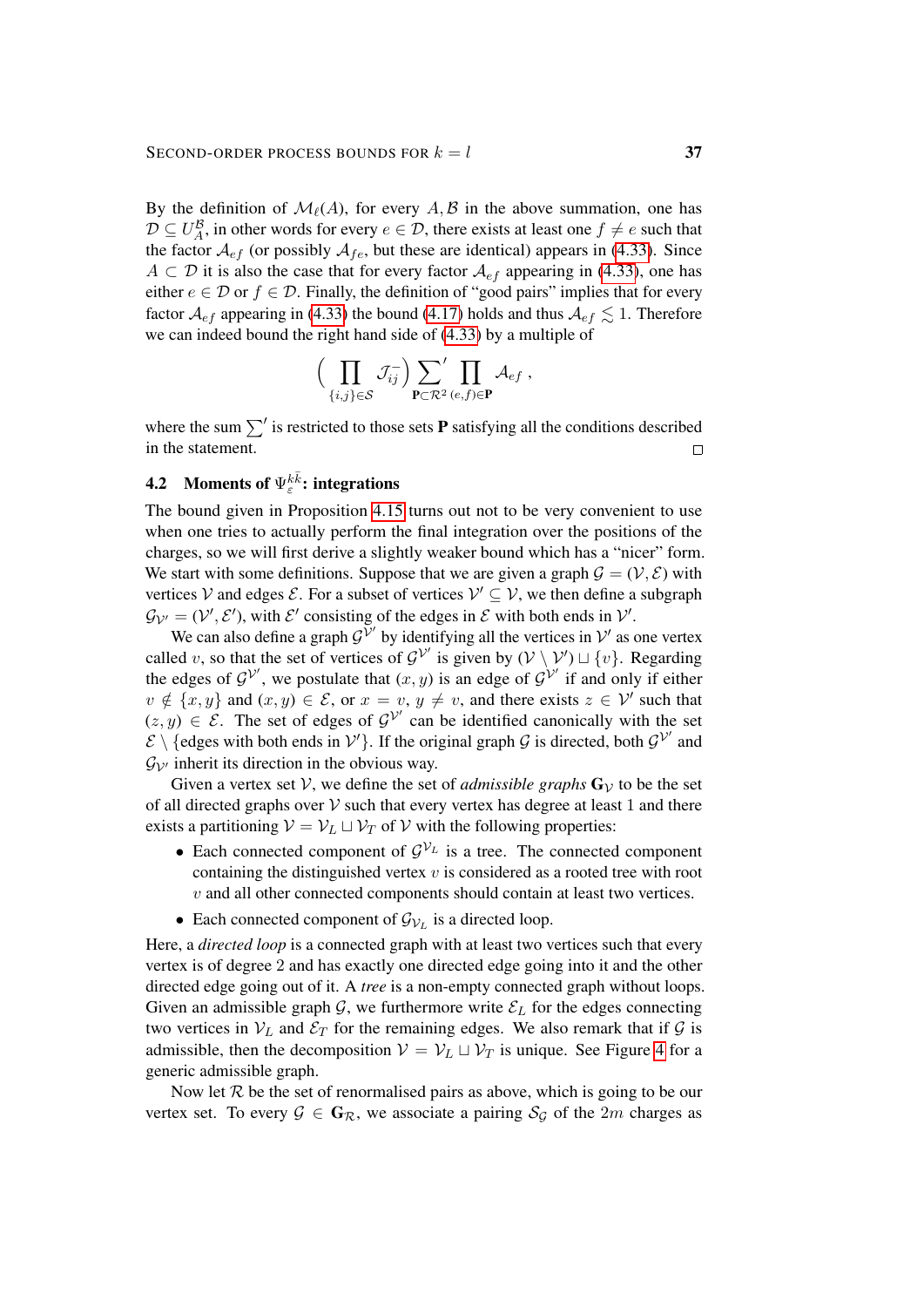<span id="page-37-1"></span>

**Figure 4:** An admissible graph G (left) and the corresponding graph  $\mathcal{G}^{\mathcal{V}_L}$  (right). The admissible graph consists of four connected components. Elements of  $V_L$  are shown as little circles  $\circ$ , elements of  $\mathcal{V}_T$  are shown as black dots  $\bullet$ , edges in  $\mathcal{E}_L$  are shown as solid lines with arrows, while edges in  $\mathcal{E}_T$  are shown as dashed lines.

follows. If  $e \in V_T$ , then  $\{e^+, e^-\} \in S_{\mathcal{G}}$ . If  $e \in V_L$ , and therefore there exist  $f, g \in V_L$  such that  $(f, e)$  is an edge pointing from f to e and  $(e, g)$  is an edge pointing from e to g, then  $\{f^+, e^-\} \in \mathcal{S}_{\mathcal{G}}$  and  $\{e^+, g^-\} \in \mathcal{S}_{\mathcal{G}}$ . In particular, we only care about the orientation of the edges connecting vertices in  $V_L$ . With this notation at hand, we can reformulate our bound on  $\mathcal{H}(x,\mathcal{J})$  as follows.

<span id="page-37-0"></span>**Proposition 4.16** Assume that  $\mathcal{J} \in \{ \mathcal{J}^{k^2}_{\varepsilon}, \mathcal{J}^{k^2} \}$ . One has the bound

$$
\mathcal{H}(x; \mathcal{J}) \lesssim \sum_{\mathcal{G} \in \mathbf{G}_{\mathcal{R}}} \Big( \prod_{\{i,j\} \in \mathcal{S}_{\mathcal{G}}} \mathcal{J}_{ij}^{-} \Big) \Big( \prod_{(e,f) \in \mathcal{E}_{T}} \mathcal{A}_{ef} \Big) . \tag{4.34}
$$

*Proof.* Given a pairing  $S$  (in practice we take the specific pairing selected in Sec-tion [3\)](#page-10-0) and a set  $P \subset \mathbb{R}^2$  satisfying the conditions listed in Proposition [4.15,](#page-34-1) we construct an admissible graph  $\mathcal{G} \in \mathbf{G}_{\mathcal{R}}$  as follows.

First, we define a set of oriented edges  $\mathcal{E}_L$  by setting

<span id="page-37-2"></span>
$$
\mathcal{E}_L = \{ (e, f) : \{ e^+, f^- \} \in \mathcal{S} \setminus \mathcal{R} \} .
$$

This set of edges has the property that if  $(e, f) \in \mathcal{E}_L$ , then we necessarily have  ${e, f} \subset \mathcal{R} \setminus \mathcal{S}$ . Furthermore, one can see that the graph  $(\mathcal{R}, \mathcal{E}_L)$  consists of loops of length at least two, as well as of singletons, with the singletons consisting of  $\mathcal{R} \cap \mathcal{S}$ , see Figure [5.](#page-38-0) (If we had only imposed that  $\{e^+, f^-\} \in \mathcal{S}$ , the graph would consist of loops with every vertex belonging to exactly one loop, but some loops could consist of only one vertex.) We therefore *define* at this stage  $V_L = \mathcal{R} \setminus \mathcal{S}$ .

We now consider the graph  $\mathcal{G}_P = (\mathcal{R}, P)$ . Here, we note that by the constraints on P given in Proposition [4.15,](#page-34-1) every edge in P contains at least one element of  $\mathcal{R} \cap \mathcal{S}$  (the "singletons" of the first step) so that the reduced graph  $\mathcal{G}_{\mathbf{P}}^{V_L}$  contains the same edges as  $\mathcal{G}_P$ . We then select an arbitrary spanning forest  $\mathcal{E}_T^{(1)} \subset \mathbf{P}$  for  $\mathcal{G}_P^{V_L}$ . In other words,  $\mathcal{E}_T$  is such that the connected components of  $(\mathcal{R}, \mathcal{T})^{\mathcal{V}_L}$  are the same as those of  $\mathcal{G}_{\mathbf{P}}^{V_L}$ , but each such component is a tree. (Here, the orientation of these edges is irrelevant.)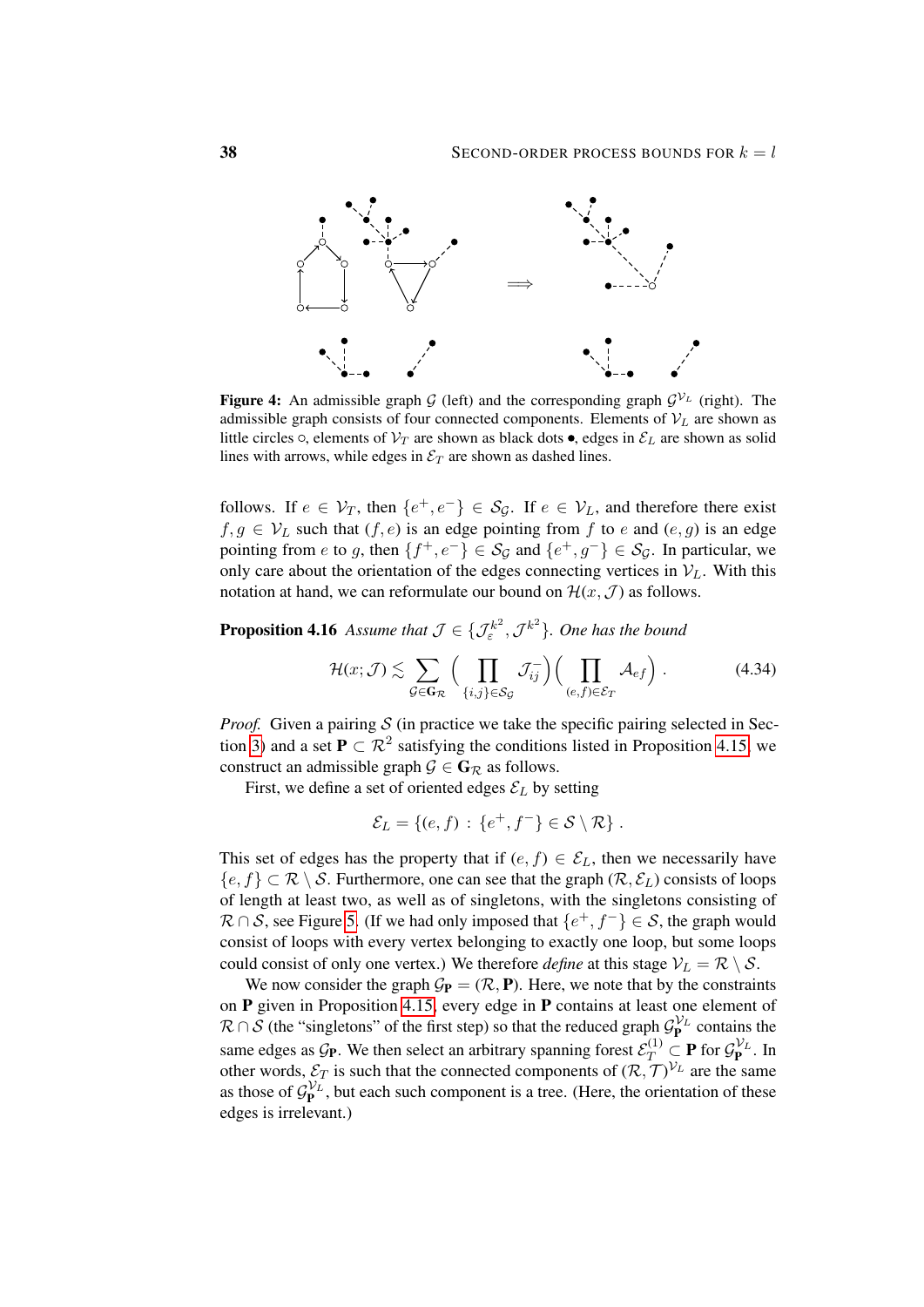

<span id="page-38-0"></span>**Figure 5:** Generic situation for the construction of  $\mathcal{E}_L$ : pairs in  $\mathcal{R}$  are drawn as thick lines and pairs in S are drawn as dotted lines. The arrows show the edges belonging to  $\mathcal{E}_L$ .

Finally, let  $\mathcal{R}^{(0)} \subset \mathcal{R}$  be those vertices in  $\mathcal{R} \cap \mathcal{S}$  that are not in  $\mathbf{P}'$ . Because of the first condition on **P**, any  $e \in \mathcal{R}^{(0)}$  necessarily belongs to  $\mathcal{D}^c$ , i.e. it is a "bad pair". Therefore, for every such e, there exists an  $f_e \in \mathcal{R} \setminus \mathcal{S}$  such that [\(4.28\)](#page-34-2) holds. We then define  $\mathcal{E}_T^{(0)} = \{ (e, f_e) : e \in \mathcal{R}^{(0)} \}.$ 

With all of these definitions at hand, we now set  $\mathcal{G} = (\mathcal{R}, \mathcal{E}_L \cup \mathcal{E}_T)$  with  $\mathcal{E}_T =$  $\mathcal{E}_T^{(0)} \cup \mathcal{E}_T^{(1)}$ , which is indeed an admissible graph with decomposition  $\mathcal{V}_L = \mathcal{R} \setminus \mathcal{S}$ and  $V_T = \mathcal{R} \cap \mathcal{S}$ . Furthermore, our construction and the definition of  $\mathcal{S}_{\mathcal{G}}$  guarantee that one actually has  $S_{\mathcal{G}} = \mathcal{S}$ . Finally, we claim that one has

<span id="page-38-1"></span>
$$
\prod_{(e,f)\in\mathbf{P}}\mathcal{A}_{ef} \lesssim \prod_{(e,f)\in\mathcal{E}_T}\mathcal{A}_{ef}.
$$
\n(4.35)

Indeed, since  $\mathcal{E}_T^{(1)} \subset \mathbf{P}$  by construction and, for every  $(e, f) \in \mathbf{P} \setminus \mathcal{E}_T$ , one has  $\mathcal{A}_{ef}\lesssim 1$  by the last condition on **P**, this bound holds with  $\mathcal{E}_T$  replaced by  $\mathcal{E}_T^{(1)}$  $T^{(1)}$ . On the other hand, for every  $(e, f) \in \mathcal{E}_T^{(0)}$ , one has  $\mathcal{A}_{ef} \gtrsim 1$  by combining the definition of a bad pair with Lemma [4.10,](#page-30-2) so that [\(4.35\)](#page-38-1) does hold. The claim now follows by applying the above inequality to the right hand side of [\(4.29\)](#page-35-3) and then bounding it by the sum over all possible admissible graphs.  $\Box$ 

The bound [\(4.34\)](#page-37-2) has two major advantages: first, it does not make any reference to the special pairing  $S$  anymore, so that we now have one single bound which holds for any configuration of charges  $x$ . Second, the tree structure given by the notion of "admissible graph" will make it possible to bound the integral [\(4.10\)](#page-26-2) by inductively integrating over the variables corresponding to the "leaves" until we are only left with the "loops" which can then be handled separately. Now we have all the elements in place to give the proof to Theorem [4.3.](#page-24-1) For a simpler notation, from now on we will write

$$
\bar{\beta} \;\stackrel{\text{\tiny def}}{=}\; \frac{\beta^2}{2\pi}\;.
$$

We now have everything in place for the proof of Theorem [4.3.](#page-24-1) We first give the proof of the bounds and convergence statements for  $\Psi_{\varepsilon}^{k\bar{k}}$ . In Section [4.4](#page-49-0) below, we then bound the objects  $\Psi_{\varepsilon}^{kk}$ , while the bounds on  $\Psi_{\varepsilon}^{kk}$  and  $\Psi_{\varepsilon}^{kk}$  with  $k \neq \ell$  are postponed to Section [5.](#page-51-0)

# **4.3** Moments of  $\Psi_{\varepsilon}^{k\bar{k}}$

*Proof of Theorem [4.3](#page-24-1) for*  $\Psi_{\varepsilon}^{k\overline{k}}$ . We first prove the statements for  $\Psi_{\varepsilon}^{\pm}$  which is the harder case. The modifications required to obtain the analogous statements for  $\Psi_{\varepsilon}^{k\bar{k}}$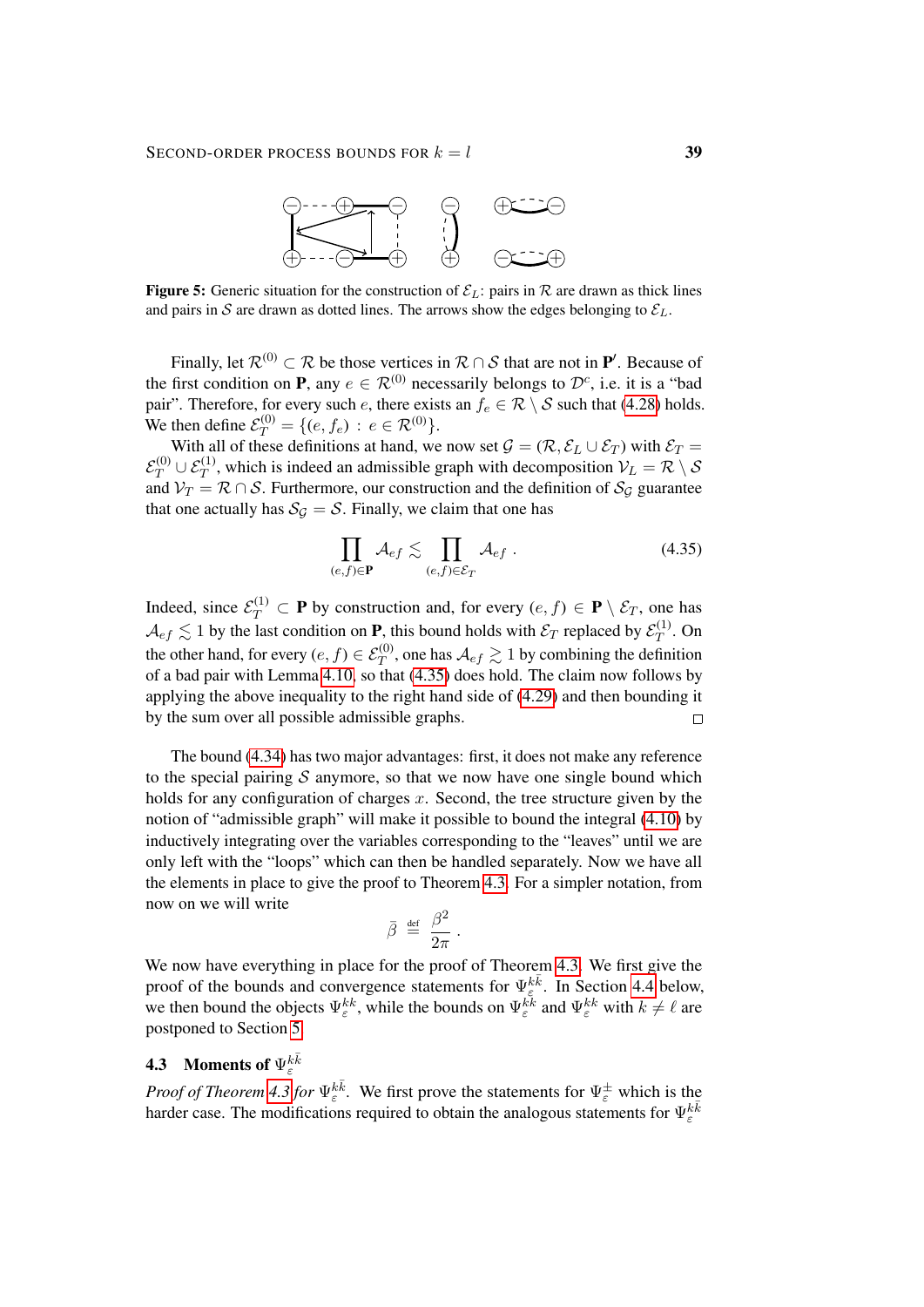with  $k > 1$  will be indicated at the end of the proof. Recall from [\(4.10\)](#page-26-2) that for  $m = 2N$ , one has

<span id="page-39-2"></span>
$$
\mathbf{E}|\langle \varphi_0^{\lambda}, \Psi_{\varepsilon}^{\pm} \rangle|^m = \int \mathcal{H}(x; \mathcal{J}_{\varepsilon}) \prod_{e \in \mathcal{R}} \left( \varphi_0^{\lambda}(e_{\downarrow}) K(e) \right) dx.
$$

As a consequence of Proposition [4.16,](#page-37-0) we can bound this expression by

$$
\mathbf{E}|\langle \varphi_0^{\lambda}, \Psi_{\varepsilon}^{\pm} \rangle|^m \lesssim \sum_{\mathcal{G} \in \mathbf{G}_{\mathcal{R}}} \int \Big( \prod_{\{i,j\} \in \mathcal{S}_{\mathcal{G}}} \mathcal{J}_{ij,\varepsilon}^{-} \prod_{(e,f) \in \mathcal{E}_{T}} \mathcal{A}_{ef} \Big) \prod_{e \in \mathcal{R}} \Big( |\varphi_0^{\lambda}(e_{\downarrow})| \, |K(e)| \Big) \, dx.
$$

The proof of Theorem [4.3](#page-24-1) now goes by induction over  $m$ . Suppose that for every  $\bar{m} < m$  and every  $\delta > 0$ , the bound

$$
\int \Big(\prod_{\{i,j\}\in\mathcal{S}_{\bar{\mathcal{G}}}}\mathcal{J}_{ij,\varepsilon}^{-}\prod_{(e,f)\in\bar{\mathcal{E}}_{T}}\mathcal{A}_{ef}\Big) \Big(\prod_{e\in\bar{\mathcal{R}}}|\varphi_{0}^{\lambda}(e_{\downarrow})| \,|K(e)|\Big) \,dx \lesssim \lambda^{(2-\bar{\beta}-\delta)\bar{m}} \;, \tag{4.36}
$$

holds uniformly over  $\lambda \in (0, 1]$  for every admissible graph  $\bar{\mathcal{G}} \in \mathbf{G}_{\bar{\mathcal{R}}}$  over the set  $\bar{\mathcal{R}}$ of cardinality  $\bar{m}$ . Here we are not assuming any more that exactly half of the pairs in  $\overline{\mathcal{R}}$  are oriented from the positive to the negative and the other half of the pairs the other way. We aim to prove that in this case the analogous bound also holds for every admissible graph  $\mathcal{G} \in \mathbf{G}_{\mathcal{R}}$  over  $\mathcal{R}$  of cardinality m. (Again, not assuming that

To make the calculations more clear and visual, we introduce some graphical notation. A line  $x \cdot \frac{\alpha}{\alpha} \cdot y$  with a label  $\alpha$  represents the function  $||x - y||_s^{\alpha}$ . A dashed line with an arrow  $x \rightarrow - \rightarrow \rightarrow y$  represents the function  $K(x \rightarrow y) =$  $K(x - y) - K(x)$ . A gray dot omeans that the point is integrated out, while a black  $dot \cdot$  simply stands for a point without integration. We then distinguish between the following two cases.

**Case 1.** In this case, we assume that  $V_T \neq \emptyset$ , where  $V_T$  is associated to the admissible graph G as above. Since  $\mathcal{G}^{\mathcal{V}_L}$  is a union of disjoint trees, one can always find a vertex  $e$  such that the degree of  $e$  is one (namely,  $e$  is a leaf.) Let  $f$  be the unique pair in R such that  $(e, f) \in \mathcal{E}_T$ . There are then two possible situations. The first situation is that  $f \in V_T$  and f is also a leaf (see the bottom-right connected component of the graph in Figure [4\)](#page-37-1). In this situation, the integration over  $e^{\pm}$  and  $f^{\pm}$  factors out and is either of the form

<span id="page-39-0"></span>
$$
I_1 \stackrel{\text{def}}{=} \int |\varphi_0^{\lambda}(e^+)||\varphi_0^{\lambda}(f^-)||K(e^- \to e^+)K(f^+ \to f^-)|\ \hat{\mathcal{J}}_e\hat{\mathcal{J}}_f\mathcal{A}_{ef}de^{\pm}df^{\pm} , \tag{4.37}
$$

where the integration is over  $(\mathbf{R}^3)^4$ , or of the form

<span id="page-39-1"></span>
$$
I_2 \stackrel{\text{def}}{=} \int |\varphi_0^{\lambda}(e^+)||\varphi_0^{\lambda}(f^+)||K(e^- \to e^+)K(f^- \to f^+)|\hat{J}_e\hat{J}_f\mathcal{A}_{ef}de^{\dagger}df^{\pm}.
$$
\n(4.38)

Of course, it could also be [\(4.37\)](#page-39-0) or [\(4.38\)](#page-39-1) with all the signs flipped, but these can be reduced to the above two cases by symmetry. Leaving aside the test functions  $\varphi_0^{\lambda}$ , the integrands in  $I_1$  and  $I_2$ , are depicted by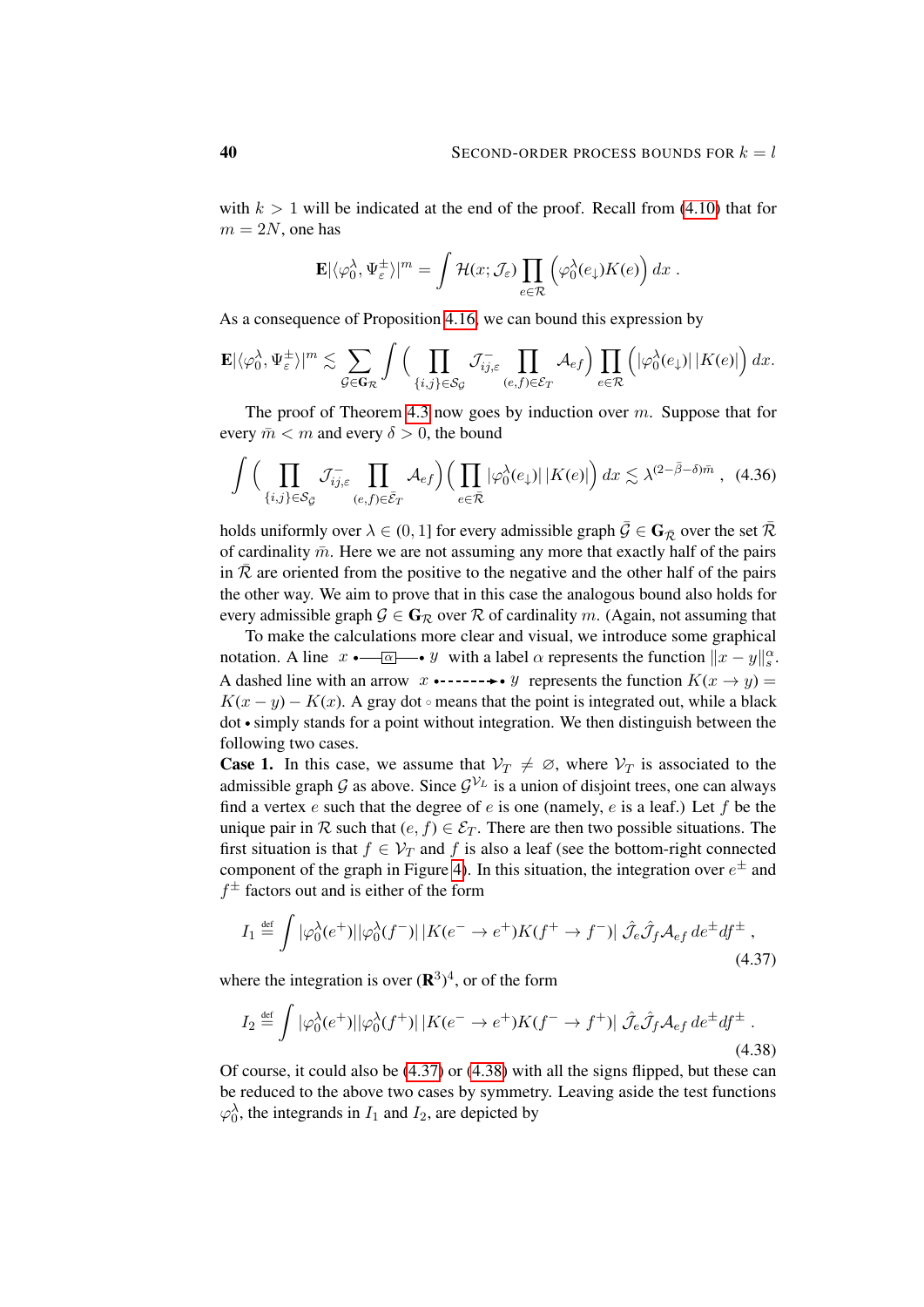

respectively. By Lemma [4.18](#page-44-0) we have

<span id="page-40-1"></span>
$$
|I_1| + |I_2| \lesssim \lambda^{2(2-\bar{\beta}-\delta)}\,,\tag{4.39}
$$

for every sufficiently small  $\delta > 0$ , so that the statement follows from the induction hypothesis with  $\bar{m} = m - 2$  and  $\bar{\mathcal{R}} = \mathcal{R} \setminus \{e, f\}.$ 

The second situation is that when either  $f \notin V_T$  or  $f \in V_T$  but has degree greater than one. In this situation, the integration over  $e^{\pm}$  again factors out and has the form

$$
I_3 \stackrel{\text{def}}{=} \int \varphi_0^{\lambda}(e^+) |K(e^- \to e^+)| \hat{J}_e \mathcal{A}_{ef} \, de^+ de^-, \tag{4.40}
$$

or the same expression with all the signs flipped. Graphically, ignoring again the test function, the integrand is given by

<span id="page-40-0"></span>

Note now that the integrand in the full expression [\(4.36\)](#page-39-2) necessarily contains either a factor  $|\varphi_0^{\lambda}(f^+)|$  or a factor  $|\varphi_0^{\lambda}(f^-)|$ . Therefore, we can restrict the integral to those configurations for which  $||f^+||_{\mathfrak{s}} \wedge ||f^-||_{\mathfrak{s}} \leq \lambda$ , which allows us to apply Lemma [4.17](#page-42-0) below, thus yielding the bound  $|I_3| \lesssim \lambda^{2-\bar{\beta}-\delta}$ , for every  $\delta > 0$ . The required bound now follows by using the induction assumption with  $\bar{m} = m - 1$ ,  $\bar{\mathcal{R}} = \mathcal{R} \setminus \{e\}.$ 

**Case 2.** We now turn to the case when  $V_T = \emptyset$  (which in particular implies that  $\mathcal{E}_T = \varnothing$ ), and therefore  $\mathcal{E}_L \neq \varnothing$ . In this case, the integral [\(4.36\)](#page-39-2) factors according to the connected components of the graph  $G$ , which consist of loops. The integral for a loop of size *n* linking vertices  $\{e_i\}_{i=1}^n \subset \mathcal{R}$  is given by

$$
I_L = \int \prod_{i=1}^{n} \left( \varphi_0^{\lambda}(e_{i,\downarrow}) \, |K(e_i)| \, \mathcal{J}_{e_i^- e_{i+1}^+}^- \right) \, \prod_{i=1}^{n} \left( de_i^+ de_i^- \right), \tag{4.41}
$$

where we made the identification  $e_{n+1} \stackrel{\text{def}}{=} e_1$ . Furthermore, each  $e_i \in \mathcal{R}$  comes with an arbitrary orientation which appears in the definition of  $K(e_i)$ . Integrals of this type are bounded in Lemma [4.20](#page-46-0) below, which yields

<span id="page-40-2"></span>
$$
|I_L| \lesssim \lambda^{(2-\bar{\beta}-\delta)n} \,, \tag{4.42}
$$

thus again allowing us to invoke the induction hypothesis with  $\bar{m} = m - n$  and  $\overline{\mathcal{R}} = \mathcal{R} \setminus \{e_1, \ldots, e_n\}.$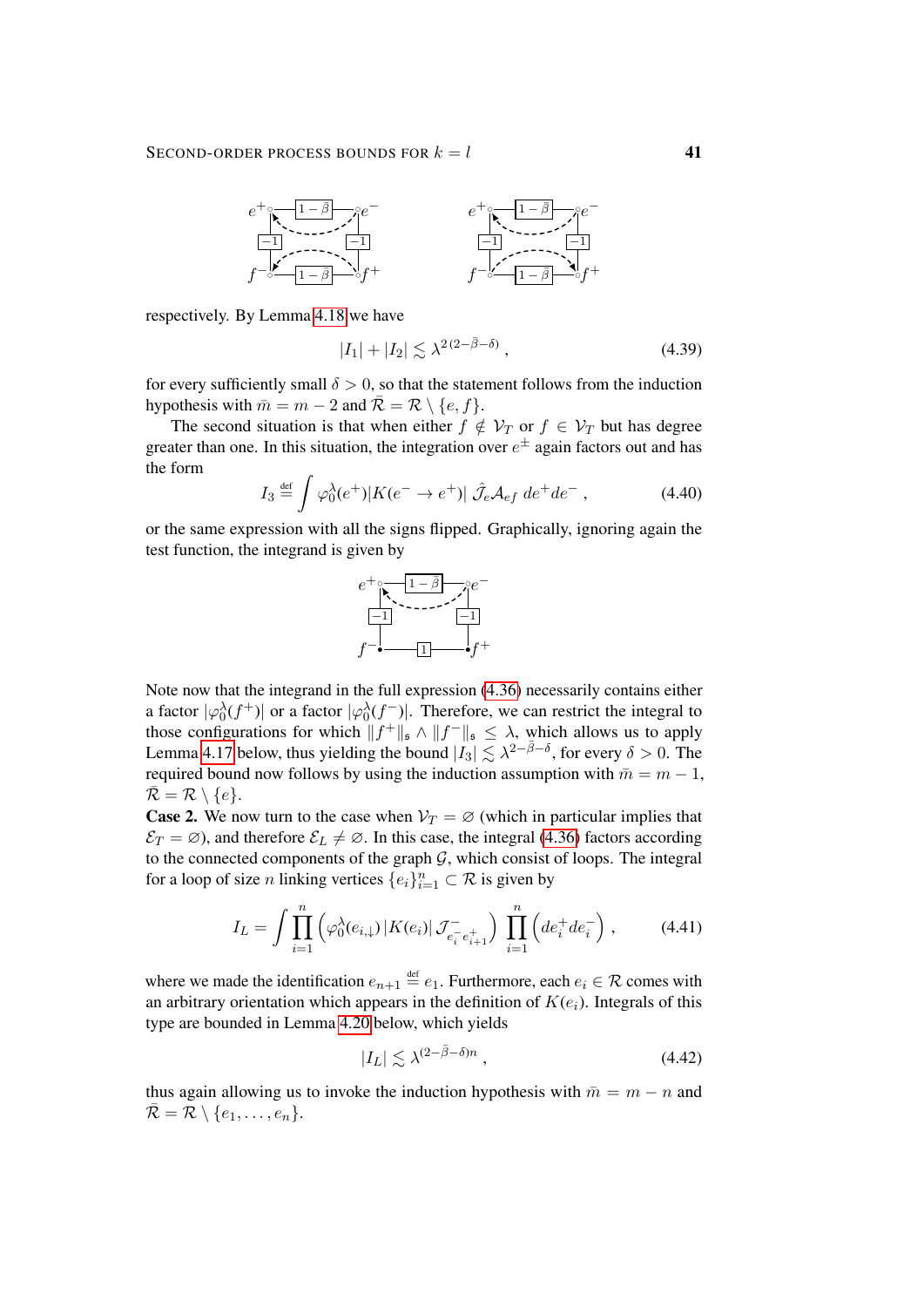We now turn to prove the convergence statement of the theorem. Define for  $e = (e^+, e^-), f = (f^+, f^-) \in \mathbb{R}^3 \times \mathbb{R}^3$ 

$$
\mathcal{H}_{\varepsilon,\bar{\varepsilon}}(e,f) \stackrel{\text{def}}{=} \frac{\mathcal{J}_{\varepsilon,\bar{\varepsilon}}(e^+-f^+)\mathcal{J}_{\varepsilon,\bar{\varepsilon}}(e^--f^-)}{\mathcal{J}_{\varepsilon}(e^+-e^-)\mathcal{J}_{\bar{\varepsilon}}(f^+-f^-)\mathcal{J}_{\varepsilon,\bar{\varepsilon}}(e^+-f^-)\mathcal{J}_{\varepsilon,\bar{\varepsilon}}(e^--f^+)} - \hat{\mathcal{J}}_{e,\varepsilon}\hat{\mathcal{J}}_{f,\bar{\varepsilon}}
$$

where  $\mathcal{J}_{\varepsilon,\bar{\varepsilon}}$  is defined in the proof of Theorem [3.2.](#page-10-1) Then one has

$$
\mathbf{E}|\langle \varphi_0^{\lambda}, \Psi_{\varepsilon}^{\pm} - \Psi_{\overline{\varepsilon}}^{\pm} \rangle|^2 = \int (\mathcal{H}_{\varepsilon}(e, f) + \mathcal{H}_{\overline{\varepsilon}}(e, f) - 2\mathcal{H}_{\varepsilon, \overline{\varepsilon}}(e, f)) \times \left( \varphi_0^{\lambda}(e^+) \varphi_0^{\lambda}(f^-) K(e^- \to e^+) K(f^+ \to f^-) \right) de^{\pm} df^{\pm}.
$$

Assume without loss of generality that  $\bar{\varepsilon} \leq \varepsilon$ . As in the proof of Theorem [3.2,](#page-10-1) one has  $\mathcal{J}_{\varepsilon}^- = \mathcal{J}^-$  exp $(\mathcal{M}_{\varepsilon})$  and  $\mathcal{J}_{\varepsilon,\bar{\varepsilon}}^- = \mathcal{J}^-$  exp $(\mathcal{M}_{\varepsilon,\bar{\varepsilon}})$  where the functions  $\mathcal{M}_{\varepsilon}$  and  $\mathcal{M}_{\varepsilon,\bar{\varepsilon}}$  are bounded by  $|\mathcal{M}_{\varepsilon}(z)| + |\mathcal{M}_{\varepsilon,\bar{\varepsilon}}(z)| \lesssim \varepsilon / ||z||_{\mathfrak{s}}$  for all space-time points z with  $||z||_{\mathfrak{s}} \geq \varepsilon$ , and, the function  $\mathcal{J}_{\varepsilon,\bar{\varepsilon}}^-$  also falls within the scope of Lemma [4.12](#page-31-3) and therefore satisfies the bound [\(4.20\)](#page-31-0).

For our collection of four charges  $e^{\pm}$ ,  $f^{\pm}$ , there are only two possible admissible graphs: the first one is  $V_L = \{e, f\}$  (i.e. e and f form a loop), and the second one is  $V_T = \{e, f\}$  (i.e. e and f form a tree). It is then straightforward to show that

$$
|\mathcal{H}_{\varepsilon}(e,f) + \mathcal{H}_{\bar{\varepsilon}}(e,f) - 2\mathcal{H}_{\varepsilon,\bar{\varepsilon}}(e,f)|
$$
  
\$\lesssim\$ 
$$
||e^{+} - f^{-}||_{\mathfrak{s}}^{-\bar{\beta}}||e^{-} - f^{+}||_{\mathfrak{s}}^{-\bar{\beta}} \sum_{x \neq y \in \{e^{\pm}, f^{\pm}\}} \left( \frac{\varepsilon}{||x - y||_{\mathfrak{s}}} \wedge 1 \right)
$$
  
\$+ ||e^{+} - e^{-}||\_{\mathfrak{s}}^{-\bar{\beta}}||f^{+} - f^{-}||\_{\mathfrak{s}}^{-\bar{\beta}}\mathcal{A}\_{ef} \left( \frac{\varepsilon}{||e^{+} - e^{-}||\_{\mathfrak{s}}} \wedge 1 + \frac{\varepsilon}{||f^{+} - f^{-}||\_{\mathfrak{s}}} \wedge 1 \right)\$

for all  $e^{\pm}$ ,  $f^{\pm} \in \mathbf{R}^3$ .

Now to perform the integrations over  $e^{\pm}$ ,  $f^{\pm}$ , one needs the following fact: suppose that  $|D^k K_1(x)| \lesssim (\frac{\varepsilon}{\ln x})$  $\frac{\varepsilon}{\|x\|_{\mathfrak{s}}} \wedge 1) \|x\|_{\mathfrak{s}}^{\zeta_1-|k|_{\mathfrak{s}}}$ , and  $K_2$  is of order  $\zeta_2$ , then

<span id="page-41-0"></span>
$$
|D^k(K_1 * K_2)(x)| \lesssim \varepsilon^{\kappa} \|x\|_{\mathfrak{s}}^{\overline{\zeta} - |k|_{\mathfrak{s}} - \kappa}
$$
 (4.43)

for sufficiently small  $\kappa > 0$  where  $\bar{\zeta} = \zeta_1 + \zeta_2 - |\mathfrak{s}| \notin \mathbb{N}$  and k is such that  $\bar{\zeta} - |k|_{\mathfrak{s}} < 0$ . To prove [\(4.43\)](#page-41-0), observe that if  $||x||_{\mathfrak{s}} < 2\varepsilon$ , then one just bounds  $|D^k K_1(x)|$  by  $||x||_s^{\zeta_1-|k|_s}$  and then uses  $||x||_s^{\kappa} \lesssim \varepsilon^{\kappa}$  to obtain the desired bound.

If  $||x||_{\mathfrak{s}} \ge 2\varepsilon$  on the other hand, writing  $(K_1 * K_2)(x)$  as  $\int K_1(y)K_2(x - y)dy$ , we distinguish three cases as in the proof of [\[Hai13,](#page-62-2) Lemma 10.14]. The first case is that  $||y||_{\mathfrak{s}} < ||x||_{\mathfrak{s}}/2$ : we bound  $||x - y||_{\mathfrak{s}}$  by  $||x||_{\mathfrak{s}}$ , and integrate  $K_1(y)$  following the steps above [\(3.12\)](#page-13-1). The second case is that  $||y - x||_{\mathfrak{s}} < ||x||_{\mathfrak{s}}/2$  and therefore  $\varepsilon/\|y\|_{\mathfrak{s}} < 1$ , we can bound  $K_1(y)$  by  $\varepsilon^{\kappa} \|x\|_{\mathfrak{s}}^{\zeta_1 - \kappa}$ . The third case is the complement of the above two regions, where one still has  $\varepsilon/||y||_{\mathfrak{s}} < 1$ , following the same arguments as in the proof of [\[Hai13,](#page-62-2) Lemma 10.14] one obtains the desired bound.

We can then integrate over  $e^{\pm}$ ,  $f^{\pm}$  analogously as in the proof of [4.17](#page-42-0) and [4.20.](#page-46-0) One has

$$
\mathbf{E}|\langle\varphi_0^\lambda,\Psi_\varepsilon-\Psi_{\bar\varepsilon}\rangle|^2\lesssim \varepsilon^{2\kappa}\lambda^{-2\kappa+2(2-\bar\beta-\delta)}\,,
$$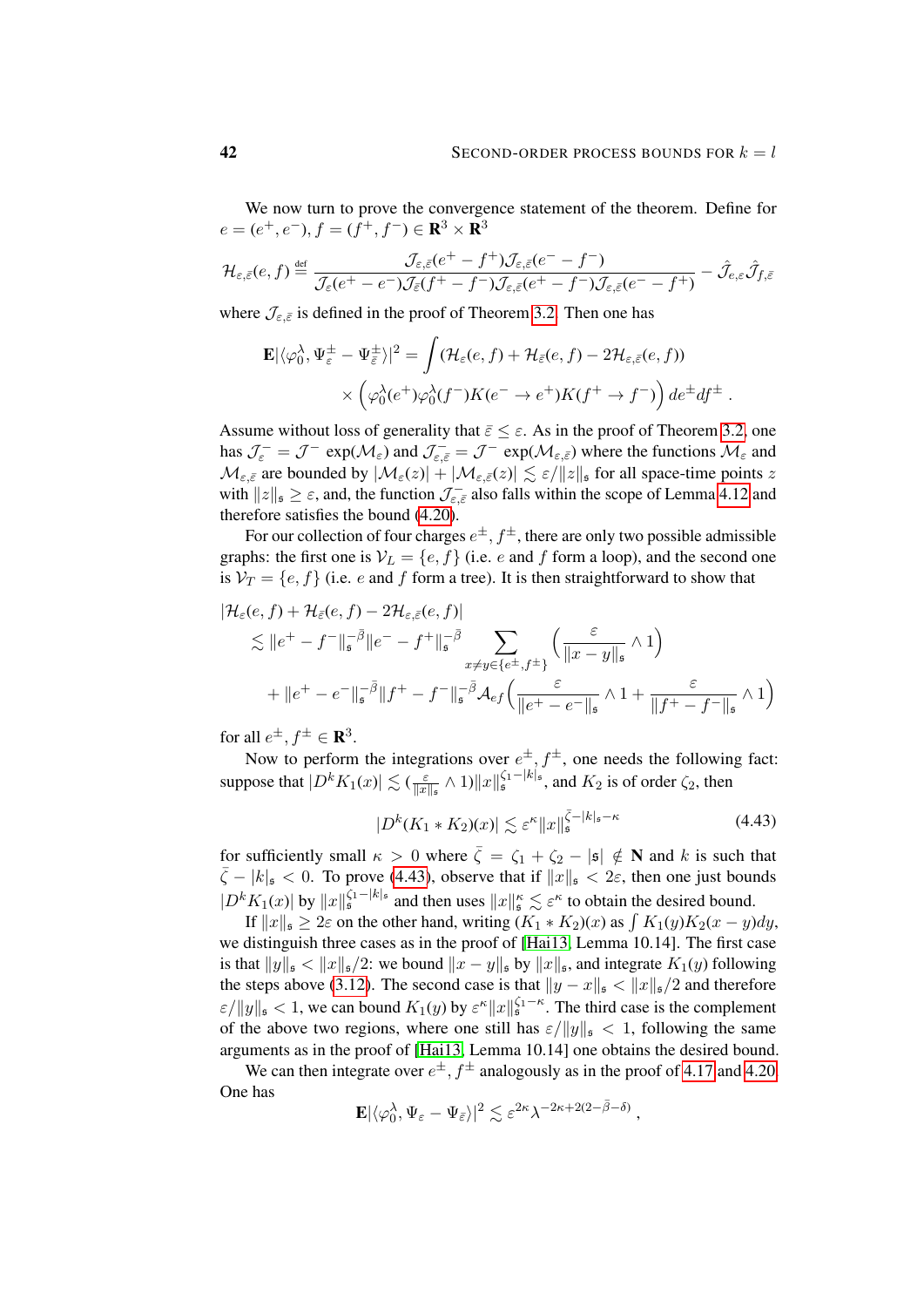so the second bound stated by the theorem follows by Cauchy-Schwarz inequality.

We now prove the bounds for  $\Psi_{\varepsilon}^{k\bar{k}}$  with  $k > 1$ . One has

$$
\mathbf{E}|\langle \varphi_0^{\lambda}, \Psi_{\varepsilon}^{k\overline{k}}\rangle|^m = e^{-\beta^2 m \left(k^2 - 1\right)Q_{\varepsilon}(0)} \int \mathcal{H}(x; \mathcal{J}_{\varepsilon}^{k^2}) \prod_{e \in \mathcal{R}} \left(\varphi_0^{\lambda}(e) K(e)\right) dx.
$$

By Proposition [4.16,](#page-37-0) one has

$$
\mathbf{E}|\langle \varphi_0^{\lambda}, \Psi_{\varepsilon}^{k\overline{k}} \rangle|^m \lesssim \varepsilon^{\frac{\beta^2}{2\pi}m(k^2-1)} \sum_{\mathcal{G} \in \mathbf{G}_{\mathcal{R}}} \int \Big( \prod_{\{i,j\} \in \mathcal{S}_{\mathcal{G}}} \mathcal{J}_{ij,\varepsilon}^{-k^2} \prod_{(e,f) \in \mathcal{E}_T} \mathcal{A}_{ef} \Big) \times \prod_{e \in \mathcal{R}} \Big( \varphi_0^{\lambda}(e) |K(e)| \Big) dx.
$$

In the above expression, there are m of factors  $\mathcal{J}_{\varepsilon}^{-k^2}$ . In fact, for some sufficiently small parameter  $\kappa > 0$ , one has

$$
\varepsilon^{\frac{\beta^2}{2\pi}\left(k^2-1\right)} \mathcal{J}_{\varepsilon}(x_i-x_j)^{-k^2} \lesssim \varepsilon^{\kappa} \|x_i-x_j\|_{\mathfrak{s}}^{\frac{-\beta^2}{2\pi}-\kappa}
$$

.

Then, the required bounds follow in the same way as the case of  $\Psi_{\varepsilon}^{\pm}$ , except that  $\varepsilon^{\kappa} \to 0$  as  $\varepsilon \to 0$ .  $\Box$ 

Now we proceed to prove the bounds for all the integrals in the proof of the previous theorem. Notice that the entire integral comes with a test function  $\varphi_0^{\lambda}(f^+)$ or  $\varphi_0^{\lambda}(f^-)$ , which justifies the assumption of the following lemma.

<span id="page-42-0"></span>**Lemma 4.17** Let  $I_3$  be given by [\(4.40\)](#page-40-0). Then the bound  $|I_3| \leq \lambda^{2-\bar{\beta}-\delta}$  holds uniformly over all  $f^{\pm}$  such that  $||f^+||_{\mathfrak{s}} \wedge ||f^-||_{\mathfrak{s}} \leq \lambda$  and  $||f^+||_{\mathfrak{s}} \vee ||f^-||_{\mathfrak{s}} \lesssim 1$ .

*Proof.* By the gradient theorem, one has

$$
|K(e^- \to e^+)| \lesssim |K(e^+ - e^-) - K(e^-)|
$$
  
 
$$
\lesssim ||e^+||_s^{3-\bar{\beta}-\delta} (||e^-||_s^{\bar{\beta}-5+\delta} + ||e^+ - e^-||_s^{\bar{\beta}-5+\delta})
$$

for every  $\delta > 0$  sufficiently small, where we used the fact  $3 - \bar{\beta} \in (0, 1]$ . By our definitions, the left hand side of [\(4.40\)](#page-40-0) is bounded by  $\lambda^{-4} ||f^- - f^+||_{\mathfrak{s}} (T_1 + T_2)$ , where

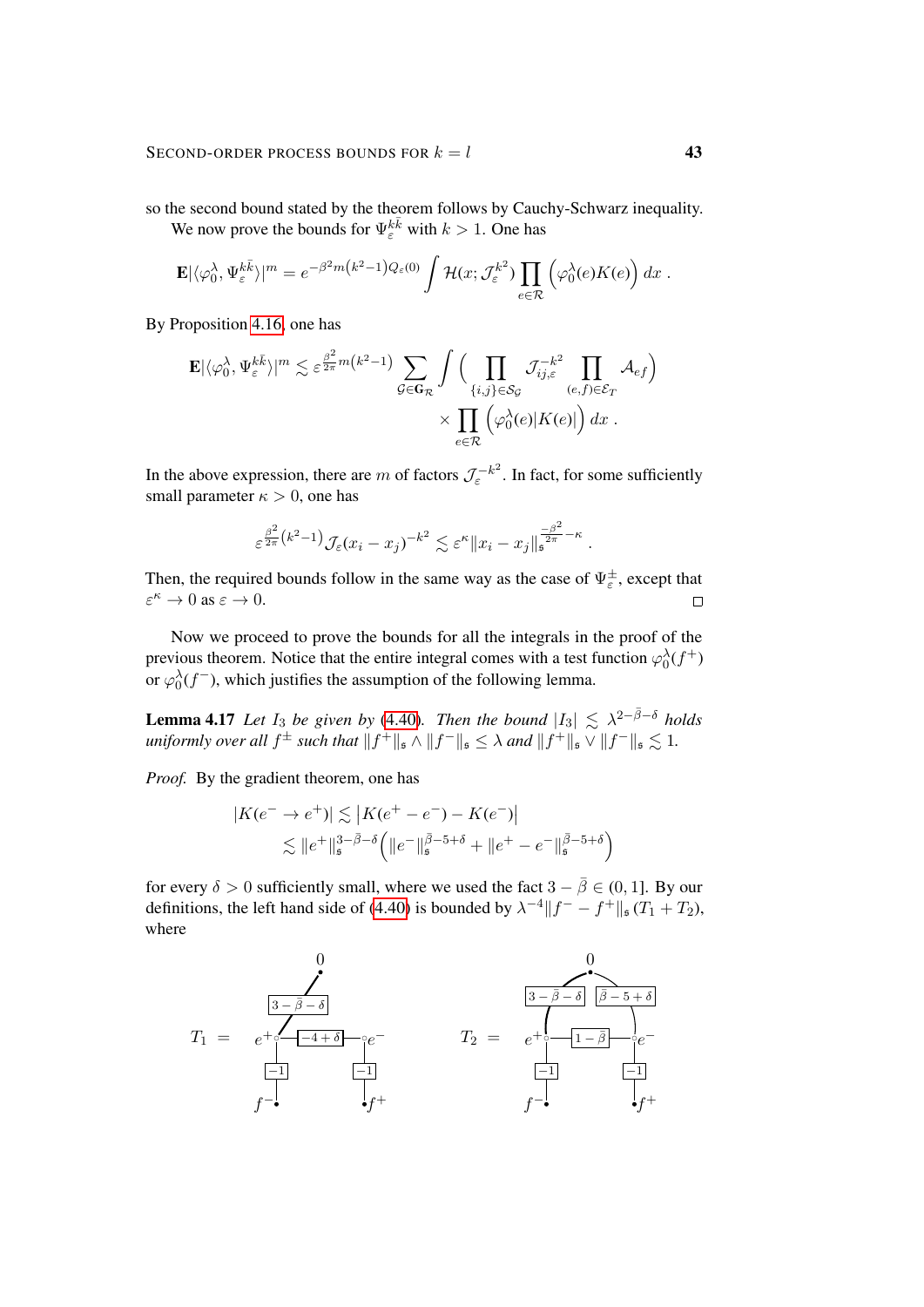and the thick lines indicate that the corresponding (parabolic) distance is restricted to taking values less than  $\lambda$ .

We bound the first term  $T_1$ . Integrating  $e^-$  using [\[Hai13,](#page-62-2) Lemma 10.14], one has

$$
T_1 \lesssim \int_{\Lambda} \|e^+ - f^-\|_{\mathfrak{s}}^{-1} \|e^+ - f^+\|_{\mathfrak{s}}^{-1+\delta} \|e^+\|_{\mathfrak{s}}^{3-\bar{\beta}-\delta} d e^+ ,\qquad(4.44)
$$

where  $\Lambda$  denotes the ball of radius  $\lambda$ . We now distinguish two cases. If  $||f^+||_{\mathfrak{s}} \ge$ 2 $\lambda$ , then one must have  $||f||_{\mathfrak{s}} \leq \lambda$  which together with  $||e^+||_{\mathfrak{s}} \leq \lambda$  implies  $||e^+ - f^+||_{\mathfrak{s}}^{-1+\delta} \lesssim ||f^- - f^+||_{\mathfrak{s}}^{-1+\delta}$ . Inserting this bound into [\(4.44\)](#page-43-0) and integrating over  $e^+$ , one obtains

<span id="page-43-1"></span><span id="page-43-0"></span>
$$
T_1 \lesssim \lambda^{6-\bar{\beta}-\delta} \|f^--f^+\|_{\mathfrak{s}}^{-1+\delta} \ . \tag{4.45}
$$

If on the other hand  $||f^+||_{\mathfrak{s}} \leq 2\lambda$ , then one has  $||e^+ - f^+||_{\mathfrak{s}} \lesssim \lambda$  and therefore  $||e^+ - f^+||_{\mathfrak{s}}^{-1+\delta} \lesssim \lambda^3 ||e^+ - f^+||_{\mathfrak{s}}^{-4+\delta}$ , so that

$$
T_1 \lesssim \lambda^{6-\bar{\beta}-\delta} \int_{\mathbf{R}^3} \|e^+ - f^-\|_{\mathfrak{s}}^{-1} \|e^+ - f^+\|_{\mathfrak{s}}^{-4+\delta} de^+.
$$

Integrating over  $e^+$ , one again obtains [\(4.45\)](#page-43-1), which yields the required bound on this term.

Next, we bound the term  $T_2$ . Define the quantity

$$
S(e^+, f^+) \stackrel{\text{def}}{=} \int \|e^- - f^+\|_{\mathfrak{s}}^{-1} \|e^+ - e^-\|_{\mathfrak{s}}^{-\bar{\beta}+1} \|e^-\|_{\mathfrak{s}}^{\bar{\beta}-5+\delta} de^-,
$$

so that  $T_2$  can be rewritten as

$$
T_2 = \int_{\Lambda} \|e^+ - f^-\|_{\mathfrak{s}}^{-1} \|e^+\|_{\mathfrak{s}}^{3-\bar{\beta}-\delta} S(e^+, f^+) de^+ \,. \tag{4.46}
$$

We estimate  $S(e^+, f^+)$  using Holder's inequality

$$
S(e^+, f^+) = \int \left( \|e^- \|_{\mathfrak{s}}^{\bar{\beta} - \frac{7}{2} + \frac{\delta}{2}} \|e^+ - e^- \|_{\mathfrak{s}}^{-\bar{\beta} + 2 - \frac{\delta}{2}} \right) \left( \|e^- \|_{\mathfrak{s}}^{-\frac{3}{2} + \frac{\delta}{2}} \|f^+ - e^- \|_{\mathfrak{s}}^{-\frac{\delta}{2}} \right)
$$
  
 
$$
\times \left( \|e^+ - e^- \|_{\mathfrak{s}}^{-1 + \frac{\delta}{2}} \|f^+ - e^- \|_{\mathfrak{s}}^{-1 + \frac{\delta}{2}} \right) de^-
$$
  
 
$$
\lesssim \left\| \|e^- \|_{\mathfrak{s}}^{\bar{\beta} - \frac{7}{2} + \frac{\delta}{2}} \|e^+ - e^- \|_{\mathfrak{s}}^{-\bar{\beta} + 2 - \frac{\delta}{2}} \right\|_{L^{\frac{8}{3}}} \| \|e^- \|_{\mathfrak{s}}^{-\frac{3}{2} + \frac{\delta}{2}} \| f^+ - e^- \|_{\mathfrak{s}}^{-\frac{\delta}{2}} \right\|_{L^{\frac{8}{3}}}
$$
  
 
$$
\times \left\| \|e^+ - e^- \|_{\mathfrak{s}}^{-1 + \frac{\delta}{2}} \| f^+ - e^- \|_{\mathfrak{s}}^{-1 + \frac{\delta}{2}} \right\|_{L^4}
$$
  
 
$$
\lesssim \|e^+ - f^+ \|_{\mathfrak{s}}^{-1 + \delta}
$$

where all the  $L^p$  norms are defined on functions in the variable  $e^-$ . In fact the two  $L^{\frac{8}{3}}$  norms are both bounded by constants. We are now back to the same situation as  $(4.44)$  for  $T_1$ , so that the claim follows.  $\Box$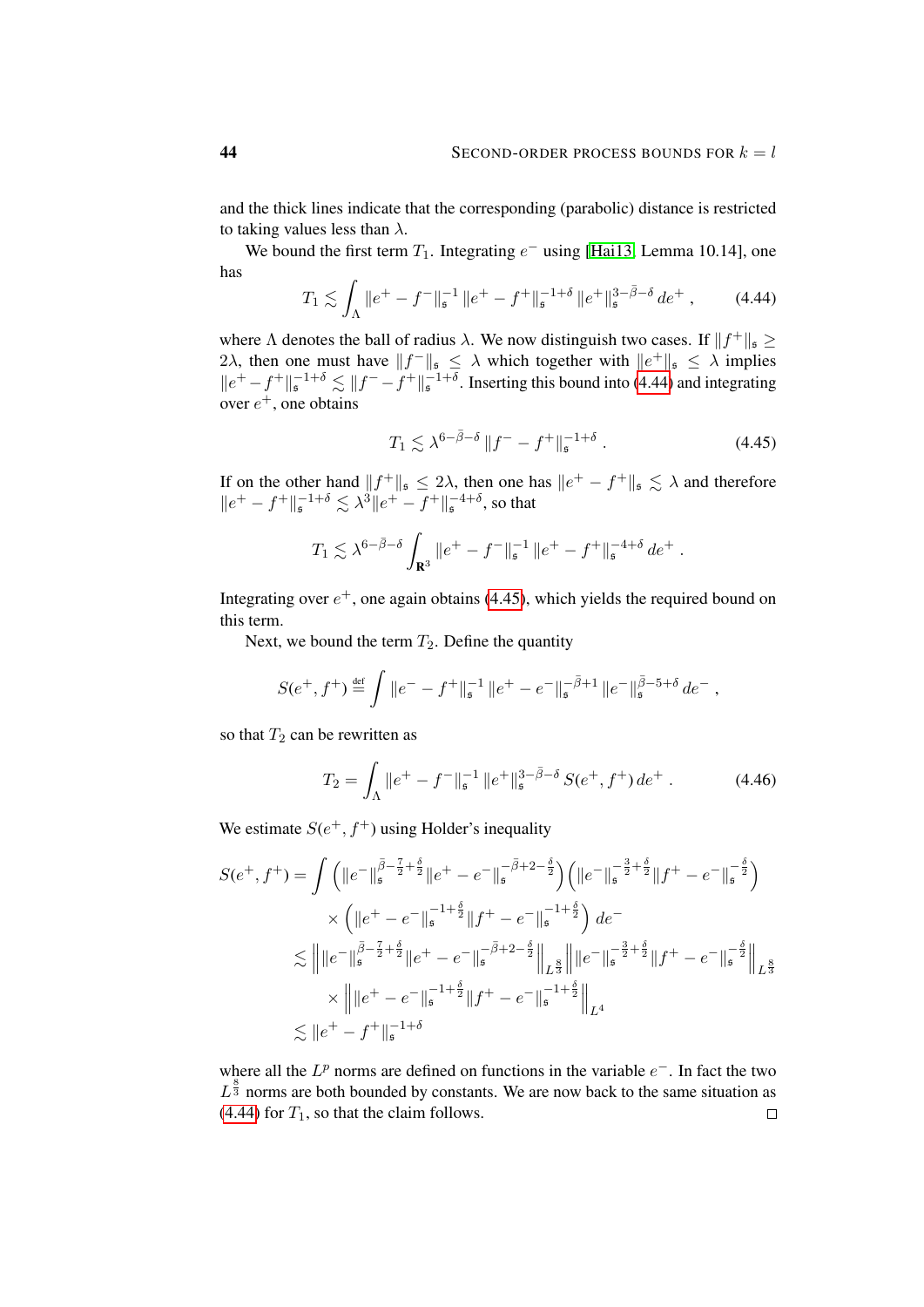#### SECOND-ORDER PROCESS BOUNDS FOR  $k = l$  45

In the sequel, we will make repeated use of the inequality

<span id="page-44-1"></span>
$$
||z||_{\mathfrak{s}}^{-\alpha}||\bar{z}||_{\mathfrak{s}}^{-\beta} \lesssim ||z||_{\mathfrak{s}}^{-\alpha-\beta} + ||\bar{z}||_{\mathfrak{s}}^{-\alpha-\beta}, \qquad (4.47)
$$

<span id="page-44-0"></span>which holds for every  $z$ ,  $\bar{z}$  in  $\mathbf{R}^4$  and any two exponents  $\alpha$ ,  $\beta > 0$ .

**Lemma 4.18** *The bound* [\(4.39\)](#page-40-1) *holds for*  $I_1$  *and*  $I_2$  *given by* [\(4.37\)](#page-39-0) *and* [\(4.38\)](#page-39-1)*.* 

*Proof.* We first show the bound for  $I_1$ . Define a function (which also depends on  $e^+, f^-$ 

$$
F(z, w) \stackrel{\text{def}}{=} \int \|e^+ - e^-\|_{\mathfrak{s}}^{-\bar{\beta}+1} K(e^- - z)\|e^- - f^+\|_{\mathfrak{s}}^{-1}
$$

$$
\times \|f^+ - f^-\|_{\mathfrak{s}}^{-\bar{\beta}+1} K(f^+ - w) \, de^- df^+
$$

for every  $z, w \in \mathbf{R}^3$ . Then

$$
|I_1| \lesssim \int \left| F(e^+, f^-) - F(0, f^-) - F(e^+, 0) + F(0, 0) \right|
$$
  
 
$$
\times \varphi_0^{\lambda}(e^+) \varphi_0^{\lambda}(f^-) \| e^+ - f^- \|_{\mathfrak{s}}^{-1} de^+ df^-.
$$

Since  $3 - \overline{\beta} \in (0, 1]$ , applying gradient theorem to  $K(e^- \to e^+)$  as in the proof of Lemma [4.17,](#page-42-0) one has

$$
|F(e^+, f^-) - F(0, f^-)| \lesssim H_1 + H_2 \lesssim H_1 + H_3
$$

where  $H_i$  are defined as follows, and in the last inequality [\(4.47\)](#page-44-1) has been applied to  $\|e^-\|_{\mathfrak{s}}^{\bar{\beta}-5+\delta}\cdot\|e^+-e^-\|_{\mathfrak{s}}^{1-\bar{\beta}}.$ 



Performing the convolutions in  $e^-$ , and then bounding  $||f^+||_s^{-1+\delta}$  by  $||f^+||_s^{-1-\delta}$  for  $H_3$  and bounding  $||e^- - f^+||_{\mathfrak{s}}^{-1+\delta}$  by  $||e^- - f^+||_{\mathfrak{s}}^{-1-\delta}$  for  $H_1$ , and finally integrating  $f^+$ , we obtain

$$
|F(e^+, f^-) - F(0, f^-)| \lesssim \|e^+\|_{\mathfrak{s}}^{3-\bar{\beta}-\delta} \Big( \|f^-\|_{\mathfrak{s}}^{2-\bar{\beta}-\delta} + \|f^- - e^+\|_{\mathfrak{s}}^{2-\bar{\beta}-\delta} \Big)
$$

In the similar way, applying gradient theorem to  $K(e^- \rightarrow e^+)$  again as above, one obtains that  $|F(e^+, 0) - F(0, 0)|$  is bounded by the sum of the following two terms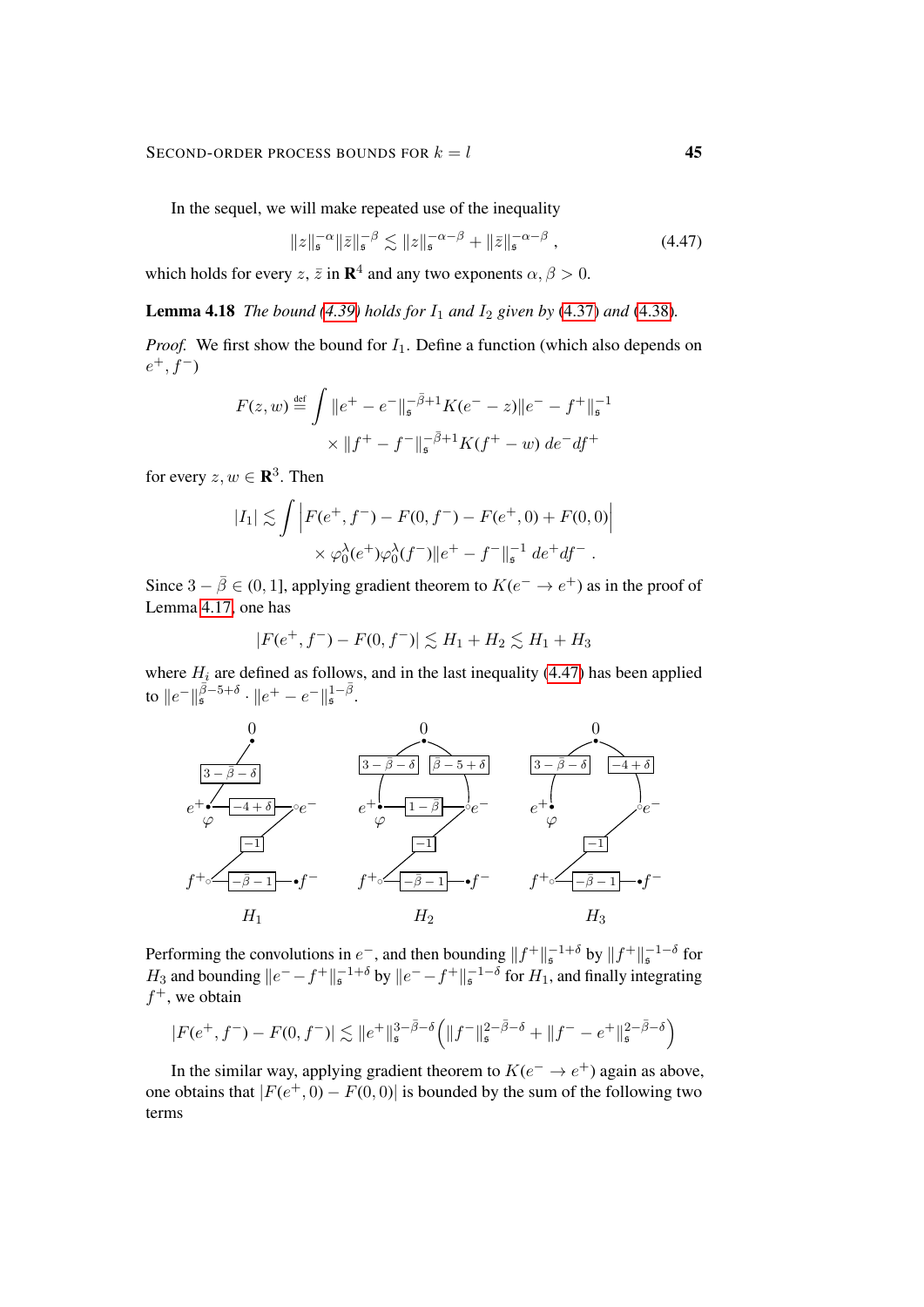

Applying [\(4.47\)](#page-44-1) to  $||e^-||^{\bar{\beta}-5+\delta}_{\mathfrak{s}} \cdot ||e^+ - e^-||^{1-\bar{\beta}}_{\mathfrak{s}}$ , and to  $||f^+ - f^-||^{\bar{-\beta}+1}_{\mathfrak{s}} \cdot ||f^+||^{-2}_{\mathfrak{s}}$ , it is then straightforward to obtain the bound

$$
|F(e^+,0)-F(0,0)|\lesssim \|e^+\|_{\mathfrak{s}}^{3-\bar{\beta}-\delta}\Big(\|f^-\|_{\mathfrak{s}}^{2-\bar{\beta}+\delta}+\|e^+\|_{\mathfrak{s}}^{2-\bar{\beta}+\delta}+\|f^--e^+\|_{\mathfrak{s}}^{2-\bar{\beta}+\delta}\Big)
$$

Then the integrations over  $e^+, f^-$  are straightforward; this concludes the proof for the desired bound on  $I_1$ .

The bound for  $I_2$  follows simply by expanding  $K_{+}(e)K_{+}(f)$  into four terms according to the definitions and then bounding the integral with each term separately, using [\(4.47\)](#page-44-1).  $\Box$ 

The bound [\(4.42\)](#page-40-2) holds as a consequence of the following result for integrating general "cycles" or "chains". Before stating the result we introduce a notation.

We denote by  $K_i^{\varphi}$  $\varphi_i^{\varphi}(x, y)$  functions that are given by either  $\varphi_0^{\lambda}(y)K(x \to y)$  or  $\varphi_0^{\lambda}(x)K(y \to x)$ . Given real numbers  $\{\alpha_1, ..., \alpha_n, \alpha', \bar{\alpha}'\}$ , we aim to bound the integration of the following functions

$$
F_{\mathcal{L}} = F_{\mathcal{L}}\Big(\{x\}_{i=1}^n, \{y\}_{i=1}^n\Big) \stackrel{\text{def}}{=} \prod_{i=1}^n \Big(\big|K_i^{\varphi}(x_i, y_i)\big| \cdot \|y_i - x_{i+1}\|_{\mathfrak{s}}^{\alpha_i}\Big)
$$

(with  $n \ge 2$ ) where  $x_{n+1}$  is identified with  $x_1$ ; and  $F_{\mathcal{C}} = F_{\mathcal{C}}(\lbrace x \rbrace_{i=1}^n, \lbrace y \rbrace_{i=1}^n, z, \overline{z} )$ with

$$
F_{\mathcal{C}} \stackrel{\text{def}}{=} g(x_1, z) \bar{g}(y_n, \bar{z}) \prod_{i=1}^{n-1} \left( |K_i^{\varphi}(x_i, y_i)| \cdot \|y_i - x_{i+1}\|_{\mathfrak{s}}^{\alpha_i} \right) K_n^{\varphi}(x_n, y_n)
$$

(with  $n \geq 1$ ) where

$$
g(x_1, z) \stackrel{\text{def}}{=} \|x_1 - z\|_{\mathfrak{s}}^{\alpha'} \varphi_0^{\lambda}(z)
$$

and  $\bar{g}$  is defined in the same way with change of roles  $x_1 \leftrightarrow y_n$ ,  $z \leftrightarrow \bar{z}$  and  $\alpha' \leftrightarrow \bar{\alpha}'$ .

**Remark 4.19** By inspection, one can realise that  $F<sub>L</sub>$  corresponds to a cycle shaped graph  $\mathcal{L}: (x_1 - y_1 - \ldots - x_n - y_n - x_1)$ , and,  $F_{\mathcal{C}}$  corresponds to a chain shaped graph C:  $(z - x_1 - y_1 - \dots - x_n - y_n - \overline{z})$ . All the variables  $x_i, y_i$  and  $z, \overline{z}$  will be integrated. For the case of  $F_{\mathcal{C}}$ , we will allow  $\alpha'$  (the same discussion applies to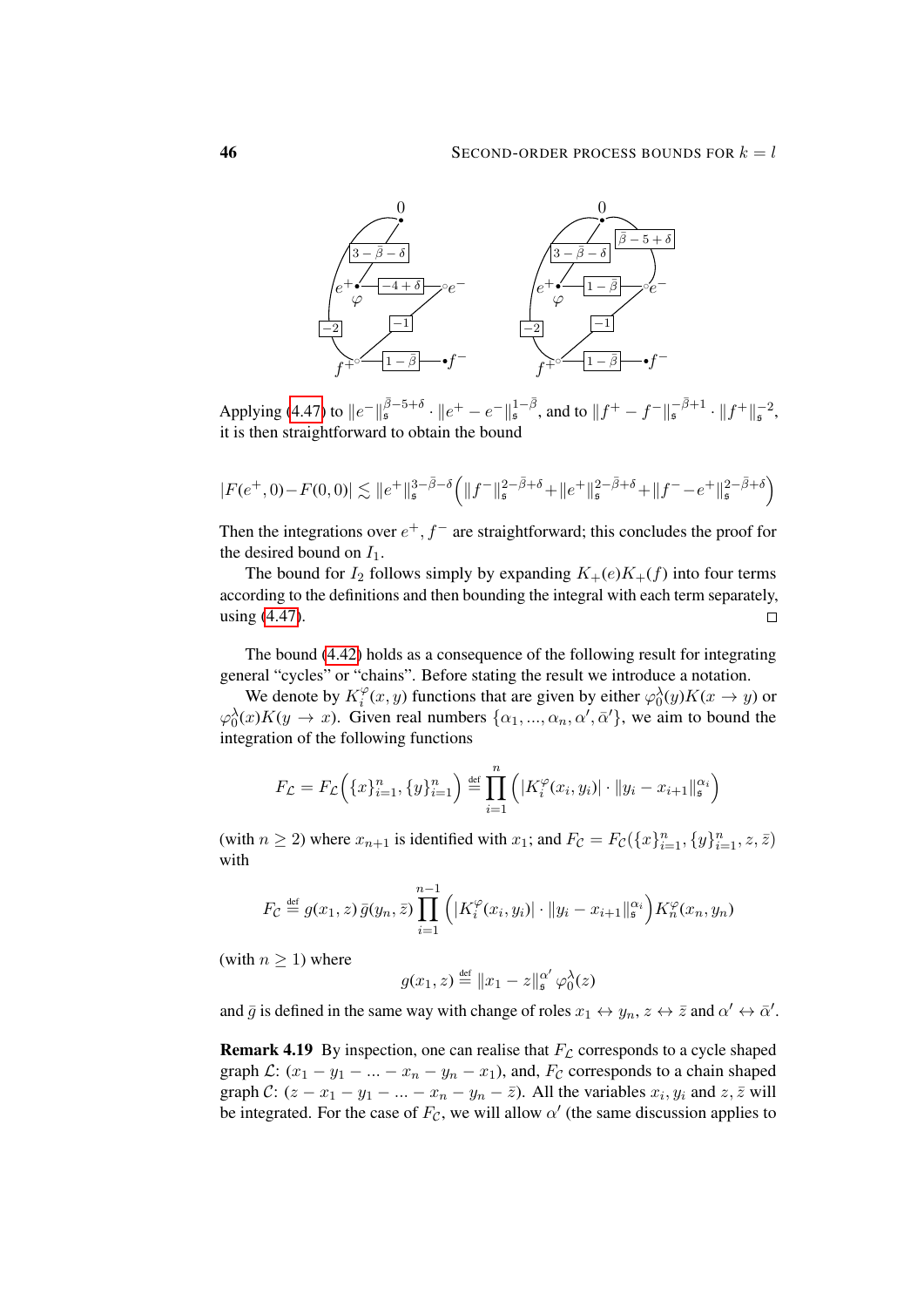$\bar{\alpha}'$ ) to be zero, which means  $g(x_1, z) = 2\varphi_0^{\lambda}(z)$  will be factored out and the integral of it over z gives a constant; in other words one can simply think of the chain as ending with the function  $K(x_1, y_1)$ . Our notation is just in order to treat the chain in a unified way no matter it ends with a function  $K$  or  $q$ .

<span id="page-46-0"></span>**Lemma 4.20** *In the setting above, suppose that*  $n \geq 2$  *and that*  $\alpha_i \in (-4, -2]$  *for*  $i \in \{1, \ldots, n\}$ . Then one has

<span id="page-46-2"></span>
$$
\int F_{\mathcal{L}} \, dx \, dy \lesssim \lambda^{6(\mathcal{L}) - \delta} \,, \tag{4.48}
$$

*for any*  $\delta > 0$  *arbitrarily small, where*  $\mathfrak{h}(\mathcal{L}) \stackrel{\text{def}}{=} 2n + \sum_{i=1}^{n} \alpha_i$ *, and the integration is over*  $x = \{x_i\}_{i=1}^n \in (\mathbf{R}^3)^n$ ,  $y = \{y_i\}_{i=1}^n \in (\mathbf{R}^3)^n$ .

*Suppose additionally that*  $\alpha'$ ,  $\bar{\alpha}' \in (-4, -2] \cup \{0\}$ *, and if*  $\alpha' = 0$  *(resp.*  $\bar{\alpha}' = 0$ ) *then*  $x_1$  *(resp.*  $y_n$ *) is an incoming point. Then, for every*  $n \ge 1$ *, one has* 

<span id="page-46-3"></span>
$$
\int F_{\mathcal{C}} \, dx \, dy \, dz \, d\bar{z} \lesssim \lambda^{b(\mathcal{C}) - \delta} \,, \tag{4.49}
$$

*for any*  $\delta > 0$  *arbitrarily small, where*  $\mathfrak{h}(\mathcal{C}) \stackrel{\text{def}}{=} 2n + \sum_{i=1}^{n-1} \alpha_i + \alpha' + \bar{\alpha}'$  and the *integration is over*  $x = \{x_i\}_{i=1}^n \in (\mathbf{R}^3)^n$ ,  $y = \{y_i\}_{i=1}^n \in (\mathbf{R}^3)^n$ , and  $z, \overline{z} \in \mathbf{R}^3$ .

*Proof.* The integrand  $F_{\mathcal{L}}$ , ignoring the test functions, can be depicted graphically by the left picture below



The picture illustrates the generic situation (with  $n = 6$ ) showing that the orientations of  $\{x_i, y_i\}$  are arbitrary. We will first integrate out all the outgoing points (see the definitions of outgoing / incoming points of oriented pairs in the beginning of Subsection [4.1\)](#page-25-2). We claim that after these integrations, one has the bound

<span id="page-46-1"></span>
$$
\left| \int F_{\mathcal{L}} \, dxdy \right| \lesssim \int \prod_{i=1}^{n} \left( \varphi_0^{\lambda}(z_i) \, G_{l_i}(z_i, z_{i+1}) \right) dz \tag{4.50}
$$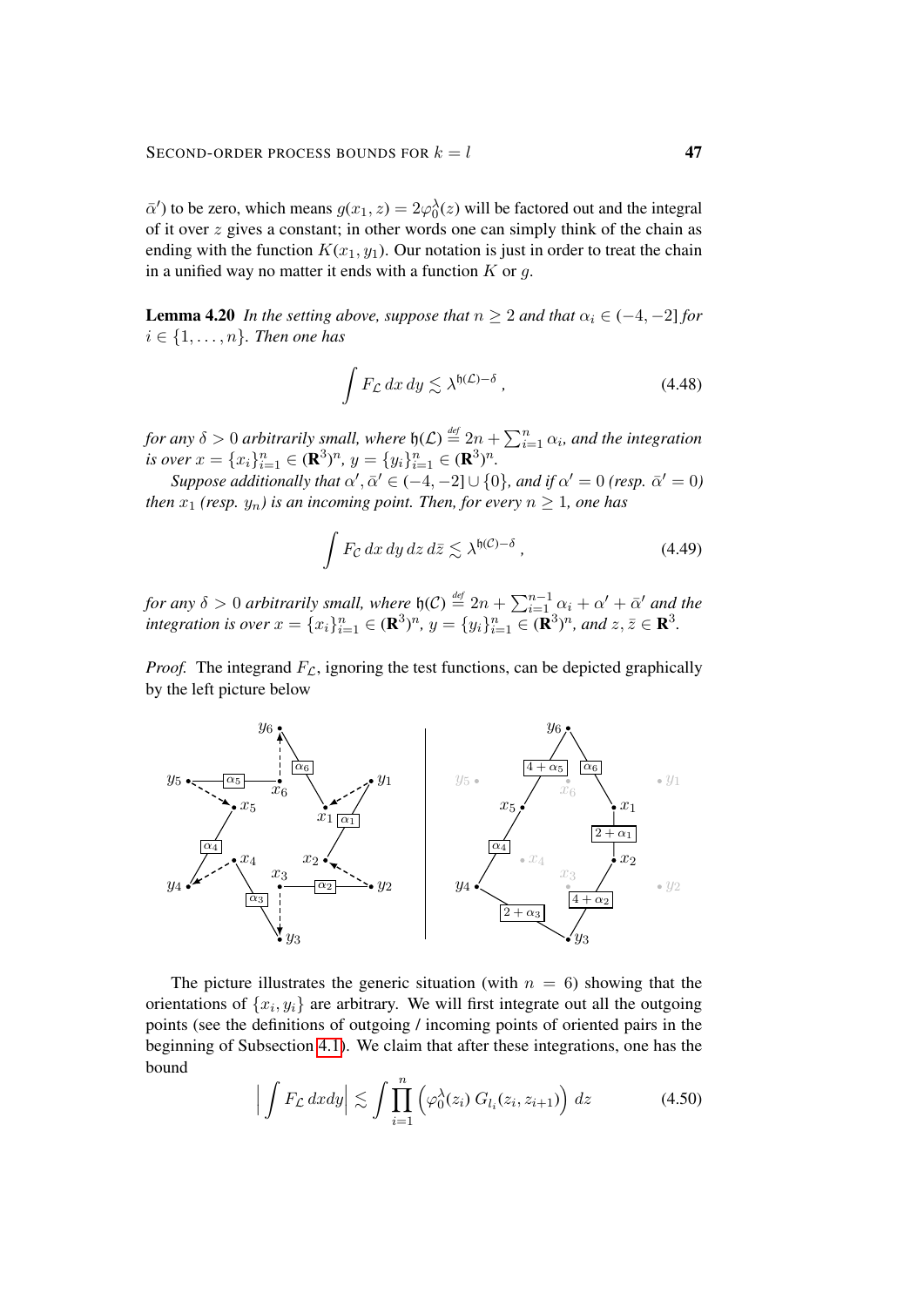where the integration is over  $z = \{z_i\}_{i=1}^n \in (\mathbb{R}^3)^n$ , and  $z_{n+1} = z_1, l_i \in (-4, 2)$ ,  $\sum_{i=1}^{n} l_i = \mathfrak{h}(\mathcal{L}) - \delta$  and

<span id="page-47-1"></span>
$$
G_{l_i}(x,y) = \begin{cases} ||x-y||_s^{l_i} & l_i \in (-4, -2] \;, \\ ||x-y||_s^{l_i} + ||x||_s^{l_i} + ||y||_s^{l_i} & l_i \in (-2, 0] \;, \\ ||x||_s^{l_i} + ||y||_s^{l_i} & l_i \in (0, 2] \;. \end{cases}
$$
(4.51)

The integrand of [\(4.50\)](#page-46-1), ignoring the test functions, is drawn as the right picture above (where only the subscripts of  $G$  are drawn; and the dummy  $z$ -variables are still written as  $x$  or  $y$ -variables to make a clearer comparison with the left picture and the variables that have been integrated out are still indicated in light gray). We substitute the definition of  $G_k$  into [\(4.50\)](#page-46-1) and expand, and obtain a sum where each summand falls into the scope of [\(4.54\)](#page-48-0) of Lemma [4.21](#page-48-1) below (in fact  $\alpha_i > -4$ implies  $2n + \sum_{i=1}^{n} \alpha_i > -2n \ge -4(n-1)$  for  $n \ge 2$ , so the assumption of [\(4.54\)](#page-48-0) of Lemma [4.21](#page-48-1) is satisfied). Therefore the bound [\(4.48\)](#page-46-2) follows.

To show the claim [\(4.50\)](#page-46-1), one needs to show the following bounds.

• The case of integrating out a single point when its two neighboring points are both incoming points (e.g. the  $y_1$  in the picture): for any  $\alpha \in (-4, -2]$ ,

$$
\int |K(y \to x)| \cdot \|y - z\|_{\mathfrak{s}}^{\alpha} dy \lesssim \|z - x\|_{\mathfrak{s}}^{2+\alpha-\delta} + \|z\|_{\mathfrak{s}}^{2+\alpha-\delta} ;
$$

- The case of two incoming points are adjacent so "nothing has to be integrated" (e.g. in the picture, the successive charges  $y_4$  and  $x_5$  are both incoming points, so neither of them need to be integrated now);
- The case of integrating out two adjacent outgoing points (e.g. in the picture, the successive charges  $y_2$  and  $x_3$  are both outgoing points, so both of them have to be integrated now): for any  $\alpha \in (-4, -2]$ ,

$$
\iint |K(y \to x')| \cdot ||y - x||_{\mathfrak{s}}^{\alpha} \cdot |K(x \to y')| \, dxdy \lesssim G_{4+\alpha-\delta}(x'-y') \quad (4.52)
$$

The first bound follows from [\[Hai13,](#page-62-2) Lemma 10.14]. The second case is trivial. To show the last bound, one writes

$$
Q(x'-y') \stackrel{\text{def}}{=} \int K(x'-y) \cdot ||x-y||_{\mathfrak{s}}^{\alpha} \cdot K(y'-y) \, dxdy.
$$

Then, the left hand side of [\(4.52\)](#page-47-0) is given by

$$
|Q(x'-y') - Q(x') - Q(y') + Q(0,0)| = |\hat{Q}(x'-y') - \hat{Q}(x') - \hat{Q}(y')|
$$

where

<span id="page-47-0"></span>
$$
\hat{Q}(x) \stackrel{\text{def}}{=} Q(x) - Q(0) - x \cdot \nabla Q(0) .
$$

It is then straightforward to show that  $|\hat{Q}(x)| \lesssim \|x\|_{\mathfrak{s}}^{4+\alpha-\delta}$ . Therefore [\(4.52\)](#page-47-0) follows and we obtain [\(4.50\)](#page-46-1). This completes the proof of the bound for integration of  $F_{\mathcal{L}}$ .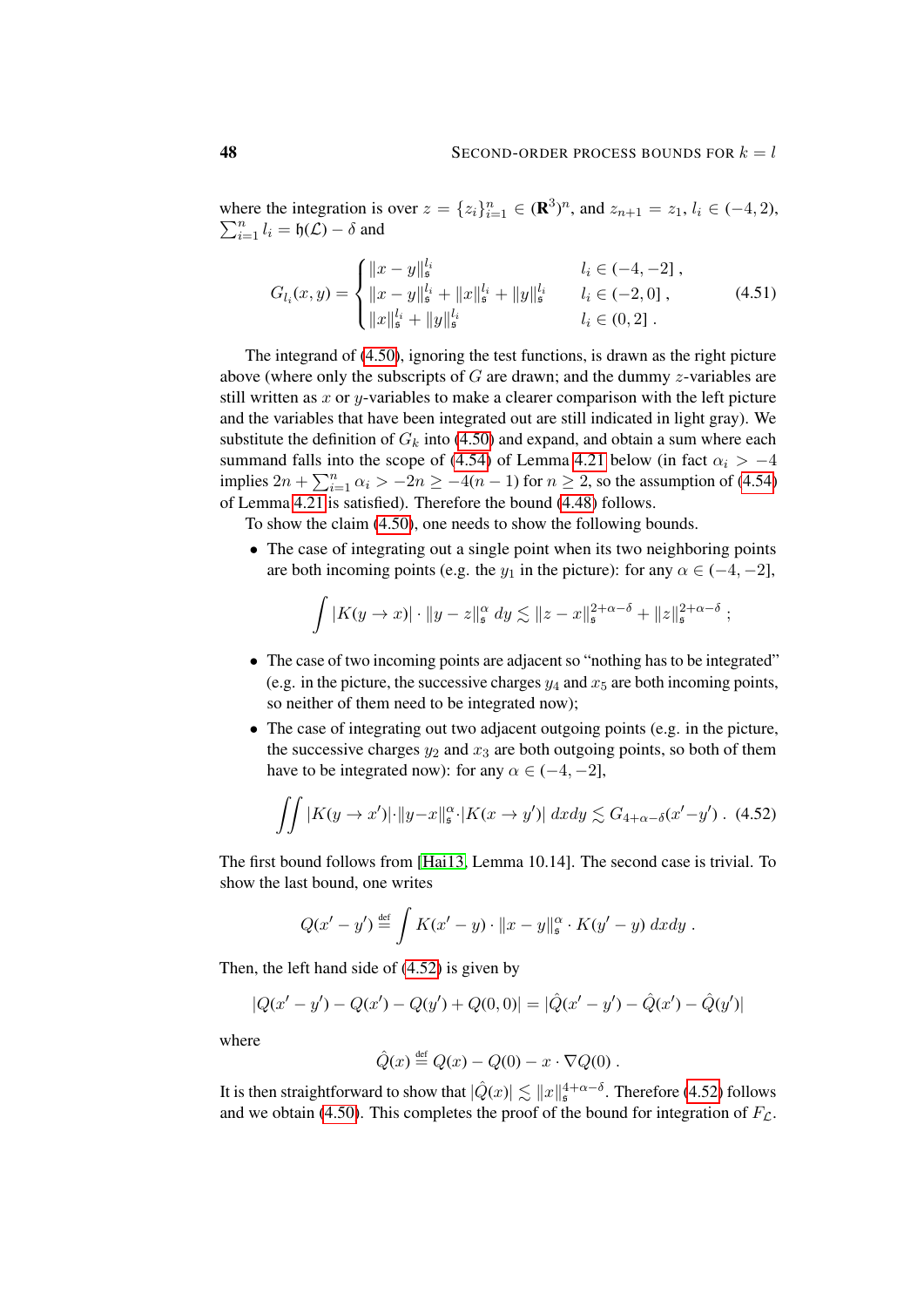The integration of  $F_c$  can be bounded analogously. Note first that  $F_c$  can not simply be a function K, since if  $n = 1$  by assumption of the lemma one has  $\alpha' \wedge \overline{\alpha}' < 0$ . In fact, there exist  $l_i \in (-4,2)$  for  $0 \le i \le n+1$ , and  $\sum_{i=0}^{n+1} l_i = \mathfrak{h}(\mathcal{C}) - \delta$ , such that one has

<span id="page-48-2"></span>
$$
\left| \int F_{\mathcal{C}} \, dxdydzd\bar{z} \right| \lesssim \int \prod_{i=0}^{n+1} \varphi_0^{\lambda}(z_i) \, \prod_{i=0}^n G_{l_i}(z_i, z_{i+1}) \, dz \tag{4.53}
$$

where  $G_{l_i}$  are defined in [\(4.51\)](#page-47-1) and the integration is over  $z_0, ..., z_{n+1}$ . The integration variables  $z_0, z_{n+1}$  correspond to  $z, \overline{z}$  respectively, and  $z_1, ..., z_n$  correspond to the incoming points, i.e. the points that have not been integrated. To show [\(4.53\)](#page-48-2), we integrate out all the outgoing points in the same way as above, except that we only need to treat the two ends of the chain separately. Since the chain is symmetric under reflection we only consider the end at the function g. If  $\alpha' = 0$ , by assumption  $x_1$  is an incoming point, so we simply take  $l_0 = 0$ ; the factored function  $\varphi_0^{\lambda}(z_0)$  can be simply integrated out over  $z_0$  which gives a constant. If  $\alpha' < 0$ , then arguing as above we can have the bound [\(4.53\)](#page-48-2) with  $l_0 = \alpha' \in (-4, -2]$  if  $y_1 \to x_1$ , or  $l_0 = \alpha' + 2 \in (-2, 0]$  if  $x_1 \to y_1$ .

As before we can then expand the right hand side and obtain a sum in which each summand falls into the scope of [\(4.55\)](#page-48-3) of Lemma [4.21](#page-48-1) below.  $\Box$ 

<span id="page-48-1"></span>**Lemma 4.21** *Given n real numbers*  $\{\alpha_i\}_{i=1}^n$ *, let*  $g_{\alpha_i}(x, y)$  *be one of the three functions:*  $||x - y||_s^{\alpha_i}$  with  $\alpha_i > -4$ , or,  $||x||_s^{\alpha_i}$  or  $||y||_s^{\alpha_i}$  with  $\alpha_i > -2$ . Let  $\bar{\alpha} = \sum_{i=1}^n \alpha_i$ . Then:

*1)* Assuming  $n \geq 2$  and  $\bar{\alpha} > -4(n-1)$ , with  $z_{n+1}$  identified with  $z_1$ , the *following bound hold*

<span id="page-48-0"></span>
$$
\int_{(\mathbf{R}^3)^n} \prod_{i=1}^n g_{\alpha_i}(z_i, z_{i+1}) \prod_{i=1}^n \left( \varphi_0^{\lambda}(z_i) \, dz_i \right) \lesssim \lambda^{\bar{\alpha}} \,. \tag{4.54}
$$

*2)* Assuming  $n \geq 1$ , the following bound hold

$$
\int_{(\mathbf{R}^3)^{n+1}} \prod_{i=1}^n g_{\alpha_i}(z_i, z_{i+1}) \prod_{i=1}^{n+1} \left( \varphi_0^{\lambda}(z_i) \, dz_i \right) \lesssim \lambda^{\bar{\alpha}} \,. \tag{4.55}
$$

*Proof.* First of all we bound all the functions  $\varphi_0^{\lambda}(z)$  by  $\lambda^{-4}$  times the characteristic function for the set  $\Lambda = \{z : ||z||_{\mathfrak{s}} \leq \lambda\}$ . We can therefore bound every  $g_{\alpha_i}(z_i, z_{i+1})$  with positive  $\alpha_i$  by  $\lambda^{\alpha_i}$  and restrict the integration of all the  $z_k$  over  $\Lambda$ . The integral then factorises into integrations of the form

<span id="page-48-3"></span>
$$
\int \prod_{i=k}^{\ell-1} \|z_i - z_{i+1}\|_{\mathfrak{s}}^{\alpha_i} dz
$$

where  $1 \le k \le \ell \le n$  with  $\alpha_k, ..., \alpha_{\ell-1} < 0$ , and the integration is one of the following cases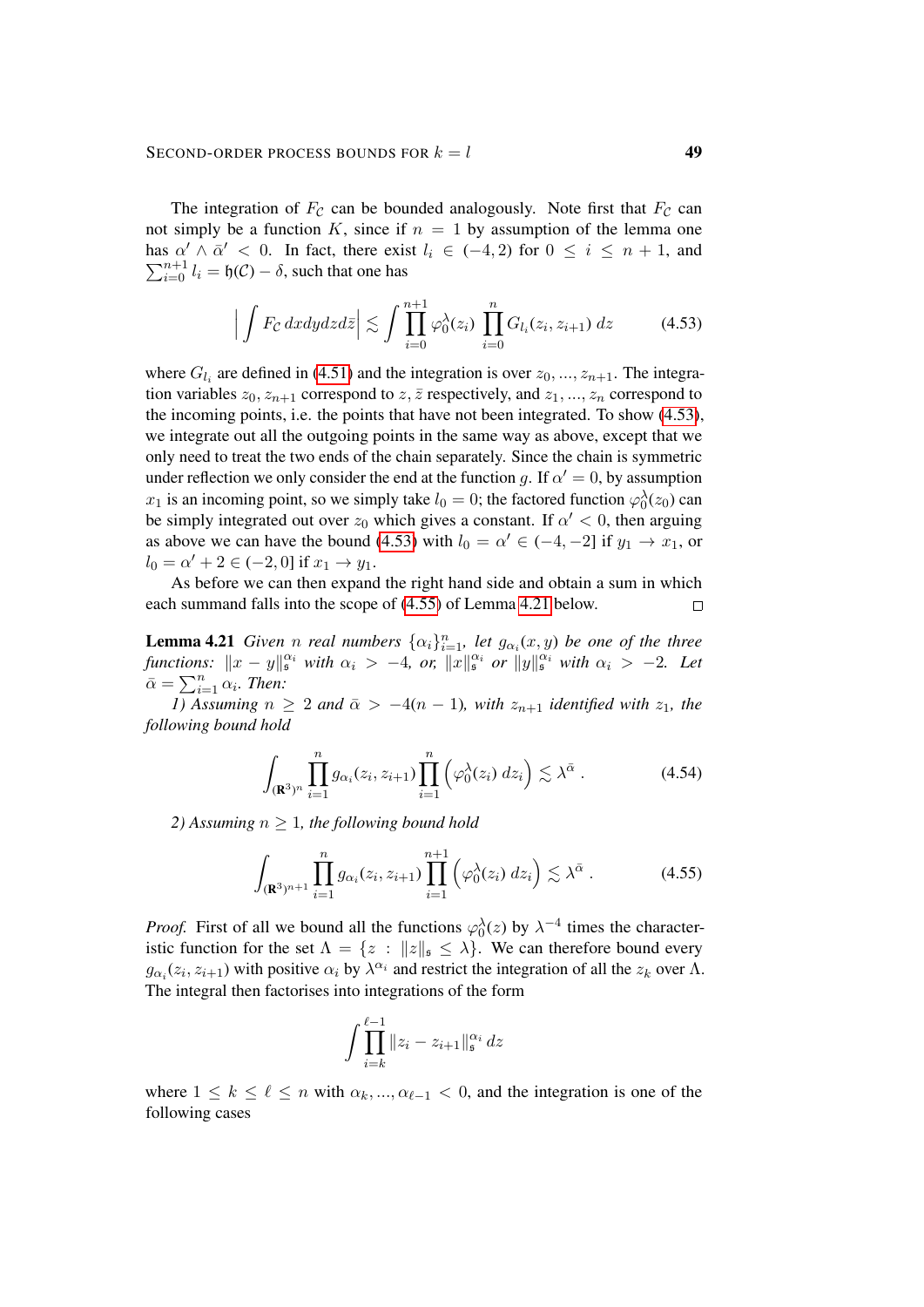- an integration over  $z_k, ..., z_\ell$ ;
- an integration over  $z_k, ..., z_{\ell-1}$  with  $z_\ell \equiv 0$ ; or its "symmetric" case: an integration over  $z_{k+1}, ..., z_{\ell}$  with  $z_k \equiv 0$ ;
- an integration over  $z_{k+1}, ..., z_{\ell-1}$ , where  $z_k = z_\ell \equiv 0;$
- an integration over  $z_1, ..., z_n$ , with  $z_{n+1}$  identified with  $z_1$ .

In the first case, one can successively integrate the variables using the assumption  $\alpha_i > -4$ , for instance

$$
\int_{\Lambda} \prod_{i=k}^{\ell-1} \|z_i - z_{i+1}\|_{\mathfrak{s}}^{\alpha_i} dz_k \lesssim \lambda^{\alpha_k+4} \prod_{i=k+1}^{\ell-1} \|z_i - z_{i+1}\|_{\mathfrak{s}}^{\alpha_i}
$$

The second case follows in a similar way by starting to integrate from  $z_k$  or  $z_l$  that is not the one fixed to be 0.

For the third case, we can integrate  $z_{k+1}$ :

$$
\int_{\Lambda} \|z_{k+1}\|_{\mathfrak{s}}^{\alpha_k} \|z_{k+1} - z_{k+2}\|_{\mathfrak{s}}^{\alpha_{k+1}} \, dz_{k+1} \lesssim \|z_{k+2}\|_{\mathfrak{s}}^{\bar{\alpha}_{k+1}}
$$

where  $\bar{\alpha}_{k+1} \stackrel{\text{def}}{=} \alpha_k + \alpha_{k+1} + 4$ . If  $\bar{\alpha}_{k+1} \geq 0$ , then we bound the right hand side above by  $\lambda^{\bar{\alpha}_{k+1}}$ , and the rest of the integral falls into the second case. If  $\bar{\alpha}_{k+1} < 0$ , then note that by the assumption of the Lemma,  $\bar{\alpha}_{k+1} > -2 - 4 + 4 = -2$ , and therefore we can proceed to integrate  $z_{k+2}$  in the same way as  $z_{k+1}$ . We iterate this procedure until either it reduces to the second case, or  $k + 2 = \ell - 1$ , namely  $z_{k+2}$ is the last integration variable and we are left with

$$
\int_{\Lambda} \|z_{\ell-1}\|_{\mathfrak{s}}^{\bar{\alpha}_{\ell-2}} \|z_{\ell-1}\|_{\mathfrak{s}}^{\alpha_{\ell-1}} \, dz_{\ell-1}
$$

where  $\bar{\alpha}_{\ell-2} = \sum_{i=k}^{\ell-2} \alpha_i + 4(\ell - k - 2)$ . Then since  $\bar{\alpha}_{\ell-2} + \alpha_{\ell-1} > -2 - 2 = -4$ , it is integrable and bounded by  $\lambda^{\sum_{i=k}^{\ell-1} \alpha_i + 4(\ell-k-1)}$ . Since there is an overall factor  $\lambda^{-4(\ell-k-1)}$  from all the functions  $\varphi_0^{\lambda}$ , one obtains the desired bound.

The last case happens only when  $g_{\alpha_i}(x, y) = ||x - y||_s^{\alpha_i}$  for every  $i \in \{1, ..., n\}$ , so that we are in a situation of a whole cycle consisting of  $n$  points. We can integrate the variables one by one from  $z_1$  to  $z_{n-2}$  as in the third case, and the condition  $\alpha_i > -4$  guarantees integrability. Then we are left with an integration of  $||z_{n-1} - z_n||_s^{\bar{\alpha}+4(\bar{n}-2)}$ , and by the assumption on  $\bar{\alpha}$  one has  $\bar{\alpha}+4(n-2) > -4$ , so we can integrate  $z_{n-1}, z_n$  over  $\Lambda$  to get a factor  $\lambda^{\bar{\alpha}+4n}$ . With the overall factor  $\lambda^{-4n}$  from test functions we obtain the desired bound.  $\Box$ 

# <span id="page-49-0"></span>**4.4** Moments of  $\Psi_{\varepsilon}^{kk}$

We now turn to consider the objects defined in  $(4.2)$ , whose m-th moment, with  $m = 2N$ , can be expressed as

<span id="page-49-1"></span>
$$
\mathbf{E}|\langle \varphi_0^{\lambda}, \Psi_{\varepsilon}^{kl} \rangle|^m = \mathbf{E} \left[ \left| \int \int \varphi_0^{\lambda}(x) \left( K(x - y) - K(-y) \right) \Psi_{\varepsilon}^k(x) \Psi_{\varepsilon}^l(y) \, dx \, dy \right|^{2N} \right].
$$
\n(4.56)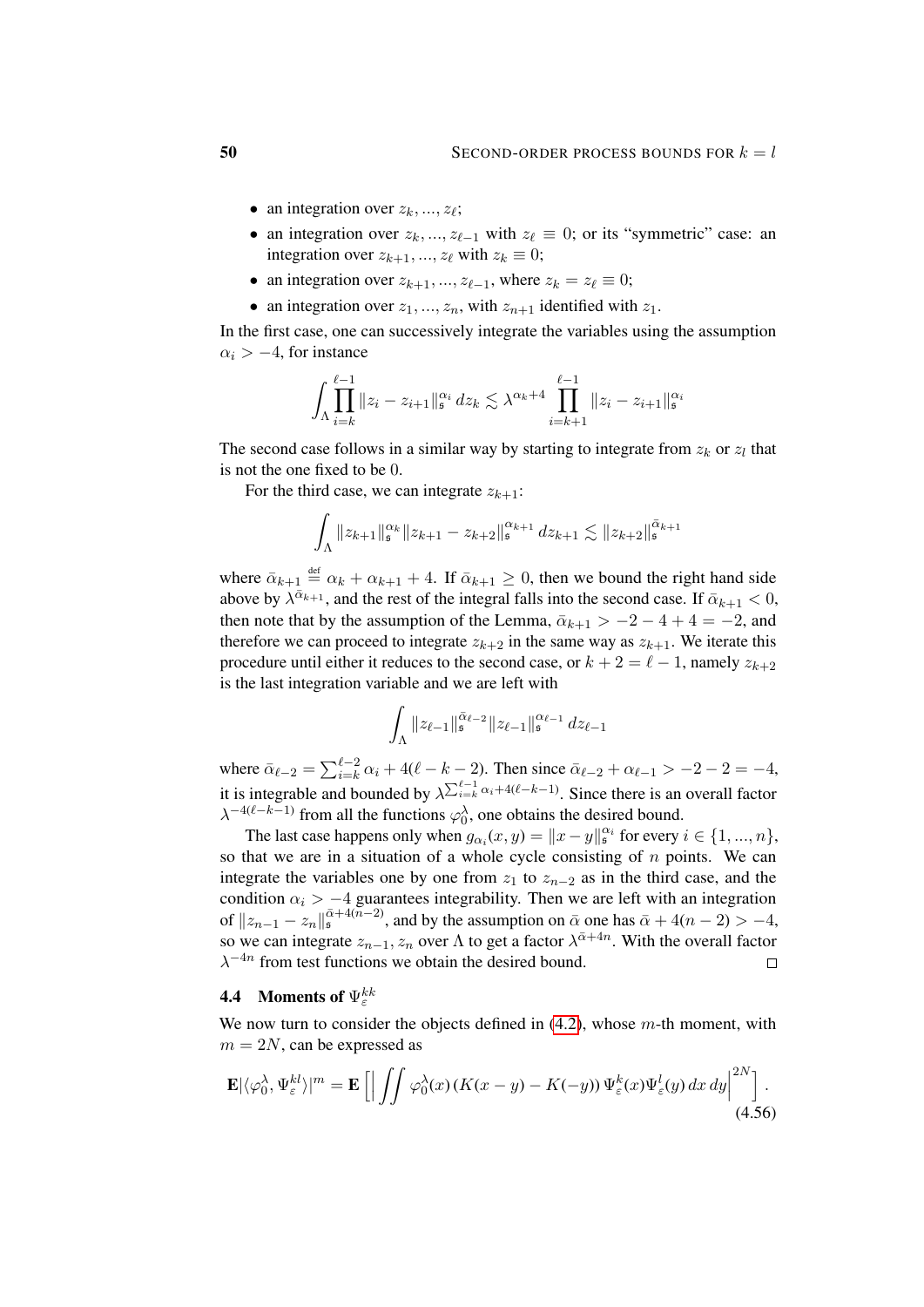In this subsection we show the required bounds for the case  $k = l$ .

Similarly as in Subsection [4.1,](#page-25-2) we would like to rewrite the  $2N$ -th power of the integral as an integral over  $4N$  variables, which again leads us to a situation with  $2m = 4N$  charges, and we denote by M a set of cardinality  $2m$  indexing them. Again, each charge  $i \in M$  comes with a sign  $\sigma_i \in \{\pm\}$ , an index  $h_i \equiv k$ , and a location  $x_i \in \mathbf{R}^3$ . There are again m positive charges (corresponding to the arguments of  $\Psi_{\varepsilon}^k$ ) and m negative charges (corresponding to the arguments of  $\bar{\Psi}_{\varepsilon}^k$ ).

Observe that in [\(4.56\)](#page-49-1), x and y are both arguments of  $\Psi_{\varepsilon}^{k}$ , rather than one for  $\Psi_{\varepsilon}^k$  and the other for  $\bar{\Psi}_{\varepsilon}^k$  as in the discussion for  $\Psi_{\varepsilon}^{k\bar{k}}$  in Subsection [4.1.](#page-25-2) Due to this difference, we abandon the notation  $R$  defined in Subsection [4.1,](#page-25-2) and consider in this subsection the situation where the 2m charges are partitioned into a set  $\mathcal{R}'$  of  $m$  disjoint oriented pairs such that there are  $N$  pairs containing two positive charges and N pairs containing two negative charges.

*Proof of Theorem [4.3](#page-24-1) for*  $\Psi_{\varepsilon}^{kk}$ . Recall our notation that for any pair  $e = \{i, j\}$  (not necessarily in  $\mathcal{R}'$ ), we define a quantity  $\hat{\mathcal{J}}_e^{(\varepsilon)}$  by

$$
\hat{\mathcal{J}}_{\varepsilon,e} \stackrel{\text{def}}{=} \mathcal{J}_{\varepsilon}(x_i - x_j)^{\sigma_i \sigma_j} .
$$

It is straightforward to check that

$$
\mathbf{E}|\langle \varphi_0^{\lambda}, \Psi_{\varepsilon}^{kk} \rangle|^m = e^{-\beta^2 m \left(k^2 - 1\right) Q_{\varepsilon}(0)} \int_{(\mathbf{R}^3)^M} \Big( \prod_{e \in \mathcal{R}'} \varphi_0^{\lambda}(e_\downarrow) K(e) \Big) \Big( \prod_{e \in \mathcal{E}(M)} \hat{\mathcal{J}}_{\varepsilon,e}^{k^2} \Big) \, dx.
$$

By the procedure in Section [3,](#page-10-0) with  $\mathcal J$  chosen to be  $\mathcal J_{\varepsilon}^{k^2}$  which certainly satisfies [\(3.13\)](#page-14-0), one obtains a pairing S for each configuration of the 2m charges. Therefore,

$$
\mathbf{E}|\langle \varphi_0^{\lambda}, \Psi_{\varepsilon}^{kk}\rangle|^{m} \lesssim \varepsilon^{\frac{\beta^2}{2\pi}m(k^2-1)} \sum_{\mathcal{S}} \int \Big( \prod_{e \in \mathcal{R}'} \varphi_0^{\lambda}(e_{\downarrow})|K(e)| \Big) \Big( \prod_{f \in \mathcal{S}} \hat{\mathcal{J}}_{\varepsilon,f}^{k^2} \Big) dx ,
$$

where the sum runs over all possible positive-negative pairings of the  $2m$  charges. Note that this time, for every factor  $K(e)$  appearing in the integrand, the two charges in e have the *same* sign, while in every factor  $\hat{\mathcal{J}}_{\varepsilon,f}$  appearing above, the two charges of the pair  $f$  have opposite signs. In other words, we have

$$
\mathcal{S}\cap\mathcal{R}'=\varnothing\ ,
$$

for every S in the summation. This makes the construction of the objects  $\Psi^{kk}$ much easier. One can then bound the integral for each S. When  $k = 1$ , the integration falls into the scope of Lemma [4.20](#page-46-0) and the required bound for  $\Psi_{\varepsilon}^{\oplus}$ follows immediately. The bounds for  $\Psi_{\varepsilon}^{\oplus} - \Psi_{\overline{\varepsilon}}^{\oplus}$  and the independence of mollifiers can be shown analogously as before. When  $k > 1$ , the arguments are the same as for the case of  $\Psi_{\varepsilon}^{k\bar{k}}$  and the moments converge to zero due to the factors  $\varepsilon$ .  $\Box$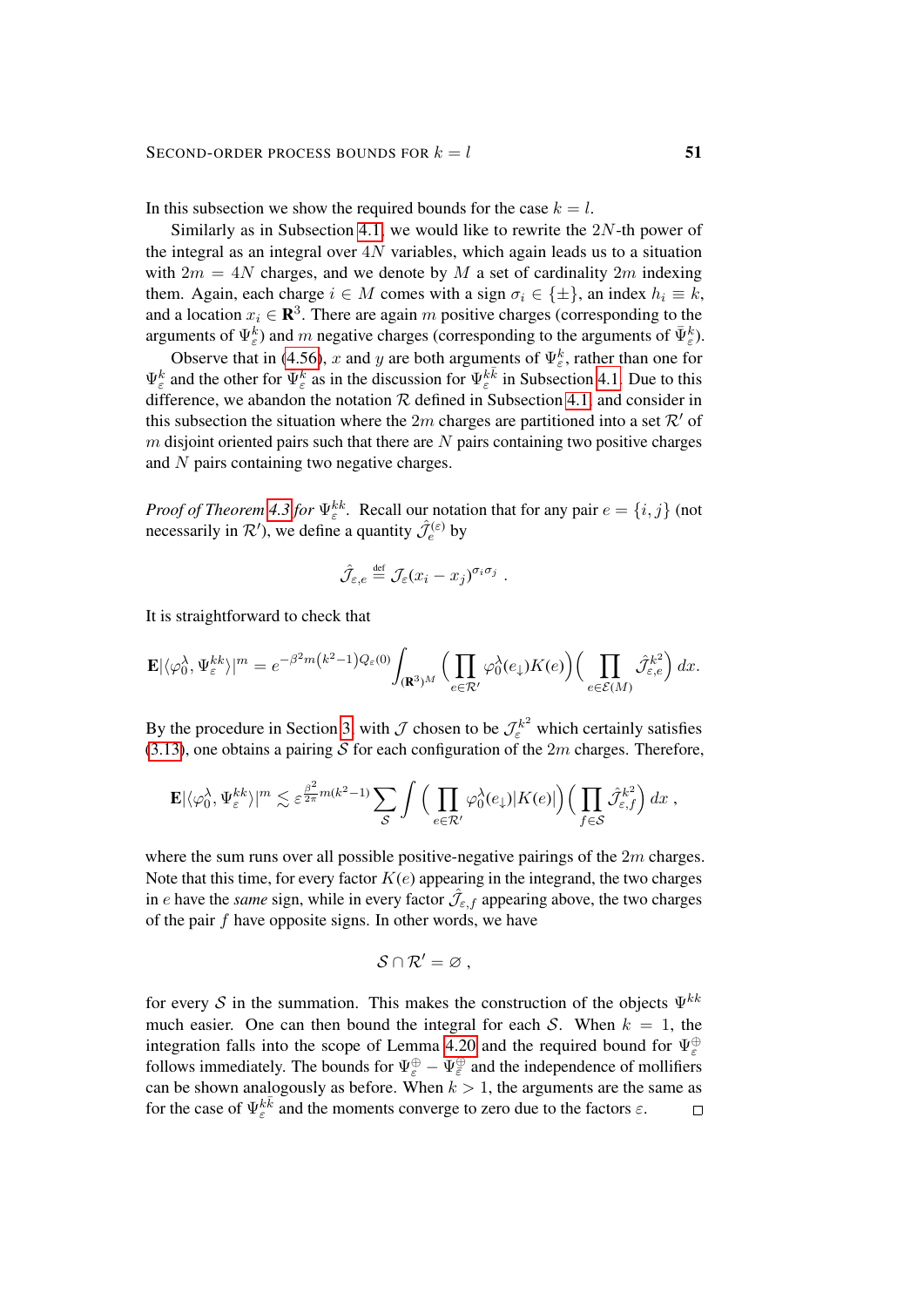# <span id="page-51-0"></span>5 Second-order process bounds for  $k \neq l$

This final section contains the proof of Theorem [4.3](#page-24-1) for  $\Psi_{\varepsilon}^{k\bar{l}}$  and  $\Psi_{\varepsilon}^{kl}$  with  $k \neq l$ . These are only required for the full proof of Theorem [1.1,](#page-2-0) but are not needed for the actual definition of the limiting process loosely described by [\(1.1\)](#page-0-1).

We now prove Theorem [4.3](#page-24-1) for  $\Psi_{\varepsilon}^{k\bar{l}}$  and  $\Psi_{\varepsilon}^{kl}$  where  $k \neq l$ . As before, the m-th moment can be expressed as integrals over  $2m$  variables. Therefore we are now again in a situation with  $2m = 4N$  charges, and we still denote by M the set of cardinality 2m. Each charge  $i \in M$  comes with a sign  $\sigma_i \in {\{\pm\}}$ , an index  $h_i \in \{k, l\}$ , and a location  $x_i \in \mathbb{R}^3$ . There are exactly m positive charges and m negative charges.

The current situation differs from that of Subsection [4.1](#page-25-2) or [4.4](#page-49-0) since indices of charges vary. Therefore we should define new sets of pairs in place of  $\mathcal R$  and  $\mathcal R'$ above.

• For the case of  $\Psi_{\varepsilon}^{k\bar{l}}$  (resp.  $\Psi_{\varepsilon}^{kl}$ ), the 2m charges are partitioned into m disjoint (oriented) pairs, and we call this set of pairs  $\mathcal{R}_1$  (resp.  $\mathcal{R}_2$ ), such that: there are exactly N pairs in  $\mathcal{R}_1$  of the type  $(-,l) \rightarrow (+;k)$ <sup>[4](#page-51-1)</sup>, and the other N pairs in  $\mathcal{R}_1$  are of the type  $(+; l) \rightarrow (-; k)$ ; also, there are exactly N pairs in  $\mathcal{R}_2$  of the type  $(+; l) \rightarrow (+; k)$ , and the other N pairs in  $\mathcal{R}_2$  are of the type  $(-: l) \rightarrow (-: k).$ 

*Proof of Theorem [4.3](#page-24-1) for*  $\Psi_{\varepsilon}^{kl}$  *and*  $\Psi_{\varepsilon}^{k\bar{l}}$  *with*  $k \neq l$ . For *any* pair  $e = \{i, j\}$  (not necessarily in  $\mathcal{R}_{1,2}$ ), we can define the quantity

<span id="page-51-2"></span>
$$
\tilde{\mathcal{J}}_e^{(\varepsilon)} \stackrel{\text{def}}{=} \mathcal{J}_\varepsilon(x_i - x_j)^{\sigma_i \sigma_j h_i h_j} . \tag{5.1}
$$

It is then straightforward to check that

$$
\mathbf{E}|\langle\varphi_0^{\lambda},\Psi_{\varepsilon}^{k\bar{l}}\rangle|^m = e^{\frac{\beta^2}{2}m\left(k^2+l^2-2\right)Q_{\varepsilon}(0)} \int_{(\mathbf{R}^3)^M} \Big(\prod_{e \in \mathcal{R}_1} \varphi_0^{\lambda}(e_\downarrow)K(e)\Big) \prod_{e \in \mathcal{E}(M)} \tilde{\mathcal{J}}_{e}^{(\varepsilon)} dx,
$$
\n(5.2)

and  $\Psi_{\varepsilon}^{kl}$  satisfies the same identity with  $\mathcal{R}_1$  replaced by  $\mathcal{R}_2$ .

Our current situation is different from before and we can't directly apply the procedure in Section [3,](#page-10-0) because there is not a unique function which plays the role of  $\mathcal J$  in the procedure of Section [3](#page-10-0) any more (we have instead multiple ones  $\mathcal J_{\varepsilon}^{hh'}$ with  $h, h' \in \{k, l\}$ ). In fact, when two charges of opposite signs become close, the cancellations such as [\(3.19\)](#page-17-1) in that procedure do not necessarily hold anymore since these two charges could have different indices.

Given such a configuration of indexed  $2m$  charges, we construct a new configuration of *un-indexed*  $m(k + l)$  charges, in other words the charges all have index 1. The new configuration is simply defined as follows. For each of the  $2m$  charges, assuming that it has a sign  $\sigma$  and an index  $h \in \{k, l\}$ , one regards it as h distinct

<span id="page-51-1"></span> $<sup>4</sup>$ In other words the outgoing point is negative and indexed by l, and the incoming point is positive</sup> and indexed by k.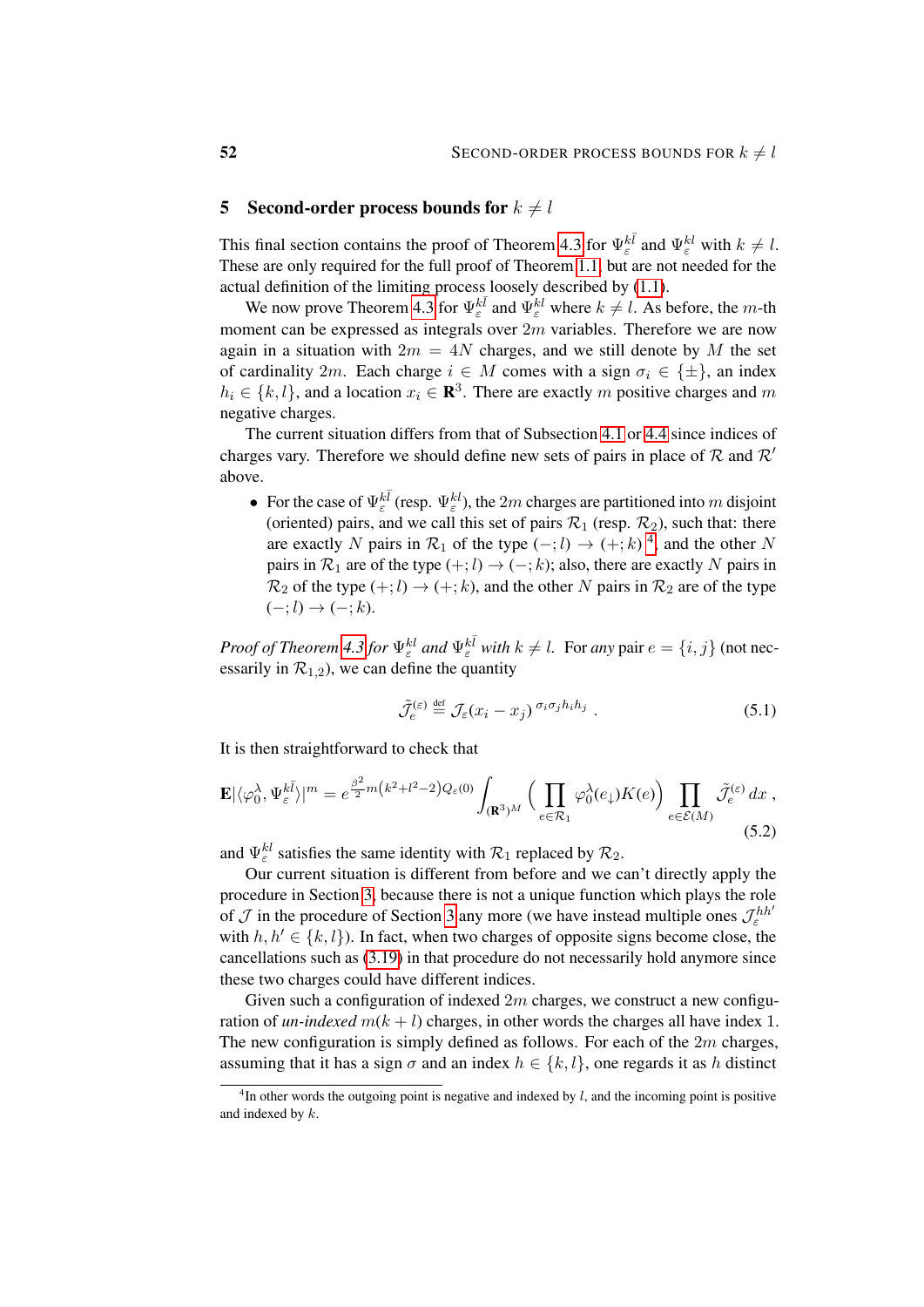charges, all having the sign  $\sigma$  and the same location. More formally, we denote by M a set of cardinality  $m(k+l)$  and we fix a map  $\pi: \mathcal{M} \to M$  with the property that  $|\pi^{-1}(i)| = h_i$ . For  $a \in \mathcal{M}$  we will make an abuse of notation and write again  $x_a$  for  $x_{\pi(a)}$  and  $\sigma_a$  for  $\sigma_{\pi(a)}$ . We remark that we do not mean to integrate over these " $m(k + l)$  space-time points": at the end we will still integrate over only  $2m$ space-time points. We claim that the following bound holds

$$
\mathbf{E}|\langle\varphi_0^{\lambda},\Psi_{\varepsilon}^{k\bar{l}}\rangle|^m \lesssim \varepsilon^{\frac{\bar{\beta}m}{2}(k+l-2)} \int_{(\mathbf{R}^3)^M} \bigg(\prod_{e \in \mathcal{R}_1} \varphi_0^{\lambda}(e_\downarrow) |K(e)|\bigg) \prod_{\{i,j\} \in \mathcal{E}(\mathcal{M})} \mathcal{J}_{\varepsilon}(x_i - x_j)^{\sigma_i \sigma_j} dx
$$
\n(5.3)

<span id="page-52-0"></span>where the integration is still over  $x \in (\mathbb{R}^3)^{2m}$ , but the second product is now over pairs of un-indexed charges in M. The function  $\Psi_{\varepsilon}^{kl}$  satisfies the same bound with  $\mathcal{R}_1$  replaced by  $\mathcal{R}_2$ .

**Remark 5.1** From now on we write  $\mathcal{R}$  as a shorthand for either  $\mathcal{R}_1$  or  $\mathcal{R}_2$ , depending on whether we are considering the bound for  $\Psi_{\varepsilon}^{k\bar{l}}$  or for  $\Psi_{\varepsilon}^{kl}$ .

To see that [\(5.3\)](#page-52-0) holds, note that for every  $i \in M$  with index  $h \in \{k, l\}$ , a new factor  $\mathcal{J}_{\varepsilon}(x_i - x_i)^{\frac{1}{2}h(h-1)}$  appeared in the integrand when compared to [\(5.2\)](#page-51-2). In fact, the factor in front of the integral in [\(5.2\)](#page-51-2) is bounded by  $\varepsilon^{\frac{\bar{\beta}}{2}m(k^2+l^2-2)}$ . For each  $i \in$ M with index  $h \in \{k, l\}$ , we associate to it a factor  $\varepsilon^{\frac{\bar{\beta}}{2}h(h-1)} \lesssim \mathcal{J}_{\varepsilon}(x_i - x_i)^{\frac{1}{2}h(h-1)}$ . There are then a total of  $\frac{\bar{\beta}m}{2}(k(k-1)+l(l-1))$  factors of  $\varepsilon$  that are turned into the new factors  $\mathcal{J}_{\varepsilon}(0)$  in this way. We are left with a power of  $\varepsilon$  which is precisely the factor in front of the integral in [\(5.3\)](#page-52-0).

The above product of  $\mathcal{J}_{\varepsilon}$ 's now falls again into the setting of Section [3](#page-10-0) with the "potential" function  $\mathcal J$  simply being  $\mathcal J_\varepsilon$ , except that the points indexed by  $\mathcal M$  are not all distinct. This does not matter because one can just start for  $n$  sufficiently small so that

$$
\mathcal{A}_n = \{A_1, A_2, \ldots, A_{2m}\}
$$

where each of  $A_p$  contains k or l un-indexed charges with the same sign at the same location. The bound  $\left| \prod_{i \neq j \in A} \mathcal{J}^{\sigma_i \sigma_j} (x_i - x_j) \right| \leq C \bar{\mathcal{J}}_n^{D_n(A)}$  then holds trivially for each  $A \in \mathcal{A}_n$  defined above and we can start the recursive construction of Section [3](#page-10-0) from there. That procedure then provides a pairing  $S_*$  for M and, writing

$$
\mathcal{I}_{\varepsilon} \stackrel{\text{def}}{=} \varepsilon^{\frac{\bar{\beta}m}{2}(k+l-2)} \prod_{\{i,j\} \in \mathcal{E}(\mathcal{M})} \mathcal{J}_{\varepsilon}(x_i - x_j)^{\sigma_i \sigma_j}
$$

as a shorthand, one has the bound

<span id="page-52-1"></span>
$$
\mathcal{I}_{\varepsilon} \lesssim \varepsilon^{\frac{\bar{\beta}m}{2}(k+l-2)} \prod_{\{i,j\} \in \mathcal{S}_{*}} \mathcal{J}_{\varepsilon}^{-}(x_i - x_j) . \tag{5.4}
$$

Note that on the right hand side, the total number of factors  $\mathcal{J}_{\varepsilon}^-$  is  $\frac{m}{2}(k+l)$ , and the total number of factors  $\varepsilon^{\bar{\beta}}$  is  $\frac{m}{2}(k+l-2)$ . In the following, we will use the fact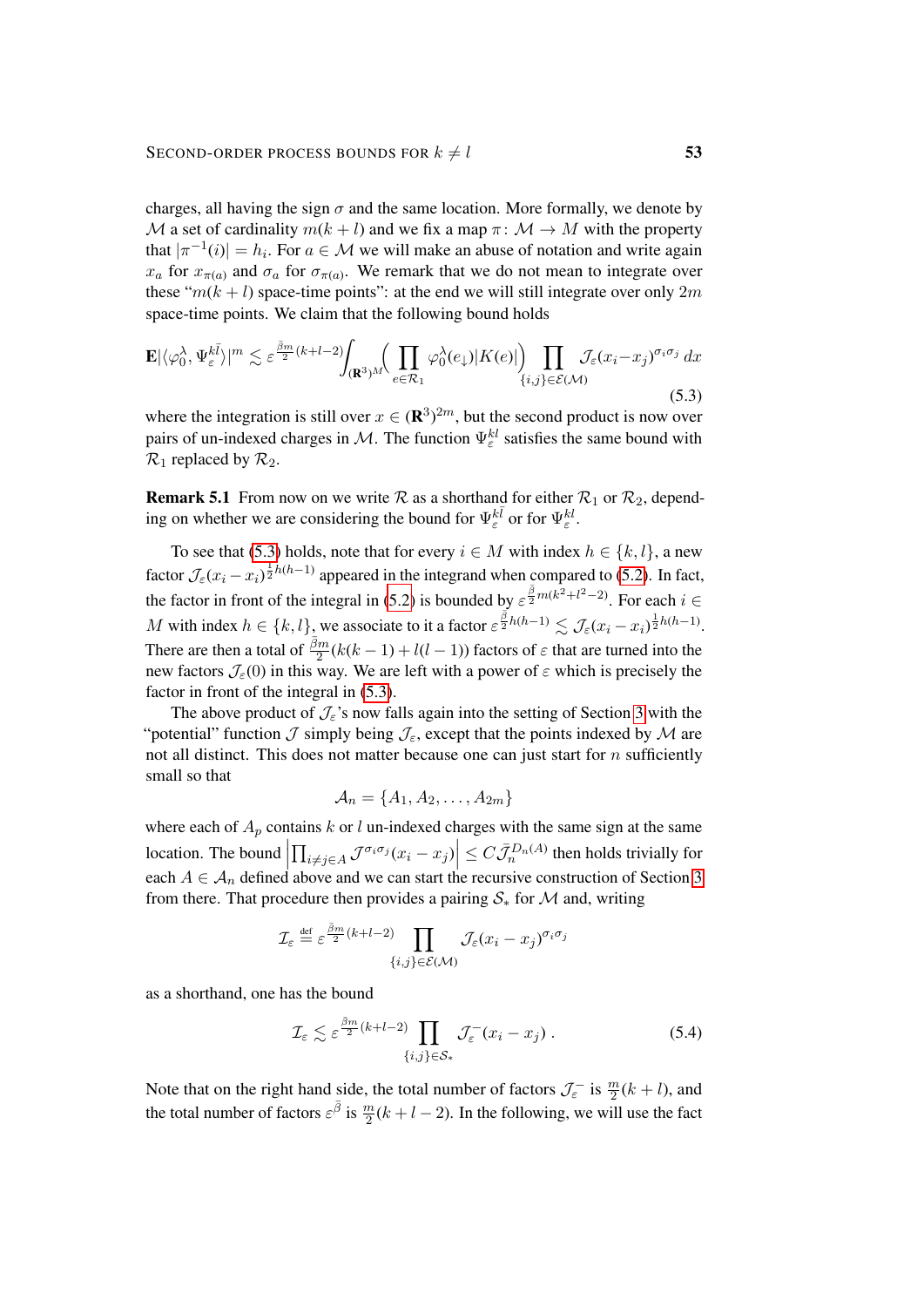that  $\varepsilon^{\bar{\beta}} \lesssim \mathcal{J}_{\varepsilon}$  to "cancel" some of the factors  $\mathcal{J}_{\varepsilon}^-$  with the factors  $\varepsilon^{\bar{\beta}}$ . We remark that after such cancellations the number of factors  $\mathcal{J}_{\varepsilon}^-$  will always be more by m than the number of factors  $\varepsilon^{\bar{\beta}}$ .

Given the pairing  $S_{*}$ , one can associate to it a graph G with vertex set M and edges E in such way that  $\{i, j\} \in E$  if and only if there exist  $a \in \pi^{-1}(i)$ and  $b \in \pi^{-1}(j)$  such that  $\{a, b\} \in S_*$ . Of course, one then automatically has  $\sigma_i \sigma_j = -1$ , i.e. the vertices correspond to charges with opposite signs. Using the bound  $\varepsilon^{\bar{\beta}} \mathcal{J}_{\varepsilon}^- \lesssim 1$ , we immediately obtain from [\(5.4\)](#page-52-1) the bound

<span id="page-53-0"></span>
$$
\mathcal{I}_{\varepsilon} \lesssim \varepsilon^{\bar{\beta}(|E|-m)} \prod_{\{i,j\} \in E} \mathcal{J}_{\varepsilon}^-(x_i - x_j) \,. \tag{5.5}
$$

Since  $S_{\star}$  is a pairing of M, every vertex in G has degree at least one, so that in particular  $|E| \ge m$ , but G is not necessarily connected.

The set of edges E interplays with the set  $R$  in the following way. In the case of  $\Psi_{\varepsilon}^{k\bar{l}}$ , every element in  $\mathcal{R} = \mathcal{R}_1$  is a pair of charges having opposite signs. On the other hand, for the case  $\Psi_{\varepsilon}^{kl}$ , every element in  $\mathcal{R} = \mathcal{R}_2$  is a pair of charges having the same sign. In both cases, every edge in  $E$  connects two points of opposite signs, therefore  $E \cap \mathcal{R}_2 = \emptyset$ , while  $E \cap \mathcal{R}_1$  may not be empty.

We now proceed to simplify the graph  $G$  in such a way that the bound [\(5.5\)](#page-53-0) still holds at each stage of the simplification. Since  $\varepsilon^{\bar{\beta}} \mathcal{J}_\varepsilon^- \lesssim 1$ , we are allowed to simply erase edges, but we want to do this in such a way that there are at least  $m$ edges left at the end (so that the prefactor contains a positive power of  $\varepsilon$ ) and so that the resulting graph is as "simple" as possible. This simplification step is slightly different between the bound on  $\Psi_{\varepsilon}^{k\bar{l}}$  and that on  $\Psi_{\varepsilon}^{k\bar{l}}$ .

For the case  $\Psi_{\varepsilon}^{kl}$ , let  $\mathcal{F}_G$  be a spanning forest of G. For each connected component  $\mathcal{T}_G$  (which is a tree) of  $\mathcal{F}_G$ , let i be a leaf of  $\mathcal{T}_G$ , and j be the unique vertex connected to *i*. We erase all edges of the form  $\{j, k\}$  where *k* is a vertex but not a leaf of  $\mathcal{T}_G$ . We obtain in this way a connected component which is a star (consisting of at least two points) centred at  $j$ . Iterating this procedure, we can reduce ourselves to the case where every connected component of  $G$  is a star with at least two vertices. Denote the resulting graph by  $G_1$ . Note that the condition that every vertex has degree at least one still holds for  $G_1$ , so that there are indeed still at least m edges left.

In the case  $\Psi_{\varepsilon}^{k\bar{l}}$ , we encounter one additional difficulty: since  $E \cap \mathcal{R}$  may be non-empty in this case, the procedure described above may create a graph in which one of the connected components is given by a single edge  $e$  which also happens to belong to  $\mathcal R$ . Going back to [\(5.3\)](#page-52-0), this implies that the right hand side is bounded by a quantity that containing a factor

$$
\int |K(x \to y)| \mathcal{J}_{\varepsilon}^-(x-y) \varphi_0^{\lambda}(y) dx dy.
$$

Unfortunately, this quantity diverges as  $\varepsilon \to 0$ , so we should avoid such a situation. The key observation is that since  $k \neq l$ , there does not exist any connected com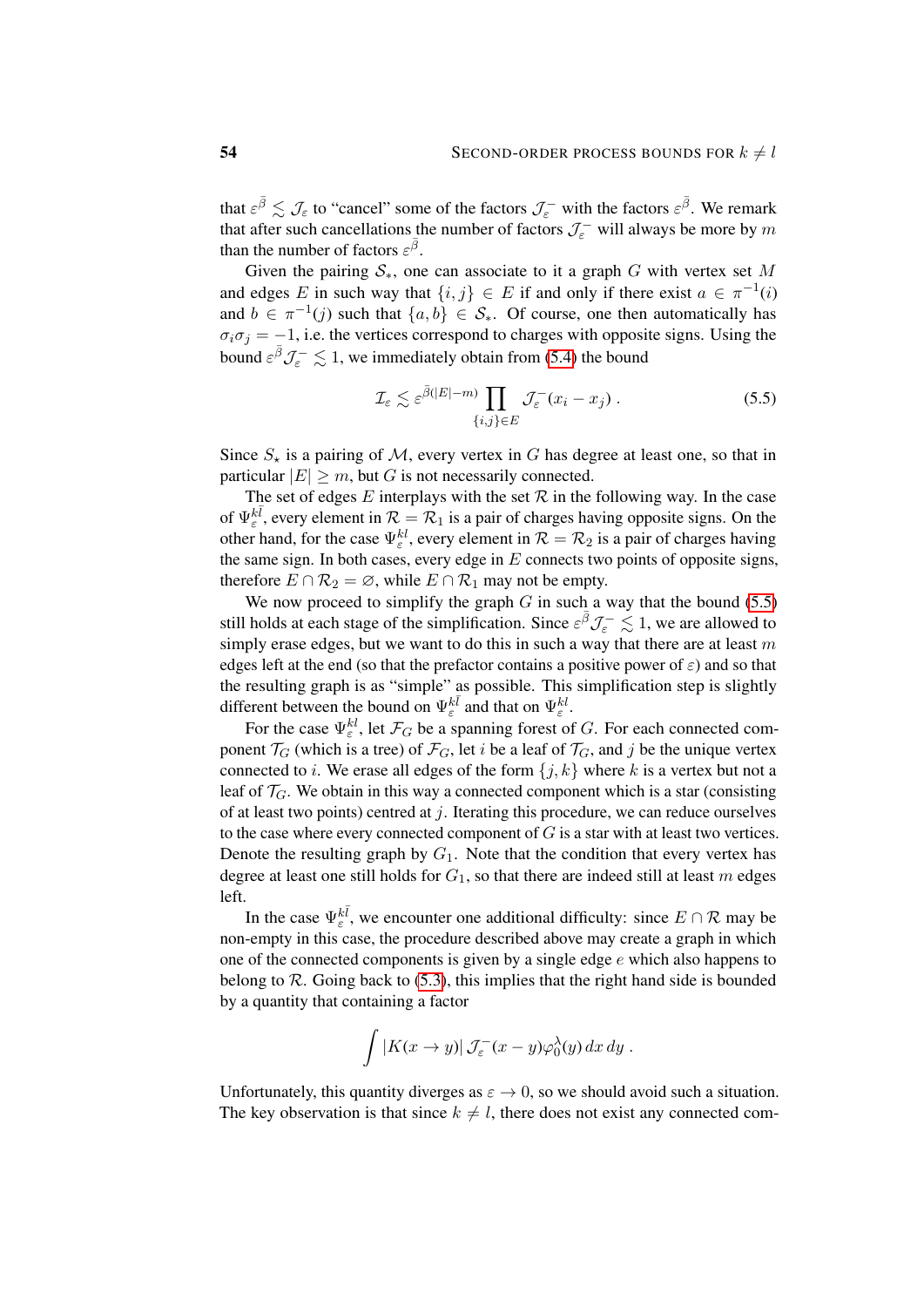ponent of the original graph G consisting of only one edge in  $\mathcal{R}$ , so we tweak the procedure described above in order to avoid creating one.

As before, we consider a spanning forest  $\mathcal{F}_G$  of G, and we denote by  $E(\mathcal{F}_G)$ the set of edges of  $\mathcal{F}_G$ . This time, we furthermore let  $G_1$  be the graph defined by contracting all the edges in  $E(\mathcal{F}_G) \cap \mathcal{R}$ . More precisely, define an equivalence relation ∼ on M by:  $i \sim j$  if and only if  $\{i, j\} \in E(\mathcal{F}_G) \cap \mathcal{R}$ . Obviously each equivalence class consists of either one or two points of M. For every  $i \in M$ , write [i] for its equivalence class. The contracted graph  $\bar{\mathcal{F}}_G$  has the set of equivalence classes as its set of vertices. for  $[i'] \neq [j'] \in \overline{\mathcal{F}}_G$ ,  $\{[i'], [j']\}$  is an edge of  $\overline{\mathcal{F}}_G$  if and only if there exist  $i \in [i'], j \in [j']$  and  $\{i, j\}$  is an edge of  $\mathcal{F}_G$ . Self loops of the form  $\{[i], [i]\}$  are not considered as edges of  $\bar{\mathcal{F}}_G$ . Note that  $\bar{\mathcal{F}}_G$  is necessarily a forest, with every tree component consisting of at least 2 points.

We then erase edges of the forest  $\bar{\mathcal{F}}_G$  according to the same procedure as in the case  $\Psi_{\varepsilon}^{kl}$  and denote by  $\bar{E}_1 \subset E(\bar{\mathcal{F}}_G)$  the set of erased edges. This procedure turns  $\bar{\mathcal{F}}_G$  into a graph  $\bar{G}_1$  consisting of disjoint stars, with each star consisting of at least two points. Each edge  $e \in \overline{E}_1$  has an obvious counterpart in  $E(\mathcal{F}_G)$ , and we denote by  $\tilde{G}_1 \subset \mathcal{F}_G$  the graph obtained from  $\mathcal{F}_G$  by erasing these. (In particular,  $\bar{G}_1$  is obtained from  $G_1$  via the contraction given by  $\sim$ .) This graph has the following properties:

- $E(G_1) \cap \mathcal{R} = E(\mathcal{F}_G) \cap \mathcal{R}$ , where  $E(G_1)$  is the set of edges of  $G_1$ .
- Every connected component  $T$  of  $G_1$  is a tree, and contracting edges in  $E(T) \cap \mathcal{R}$  turns T into a star.

The two pictures below illustrates two possible configurations of such a connected component T, where solid lines stand for edges in  $E(T)$  and dashed lines stand for edges in R.

<span id="page-54-0"></span>

Every connected component  $T \subset G_1$  correspondes to a connected component  $\overline{T}$  of  $\overline{G}_1$ , which is a star by construction. Denote by [i] the centre of that star, choosing any of its two vertices if it only consists of one edge. If  $[i] = \{i, i'\} \in E(T) \cap \mathcal{R}_1$ , then at least one of i and i' necessarily have degree strictly larger than 1 in  $G_1$ , for otherwise  $\overline{T}$  would consist of only one point. If both have degree strictly larger than 1 (as in the right hand figure above), then we erase the edge  $\{i, i'\}$  and obtain two connected components, both consisting of stars having at least two points. In this way, we can reduce ourselves to the case when either  $[i] = \{i\}$ , or  $[i] = \{i, i'\}$  and  $i'$  is of degree 1 in  $G_1$ . In either case, we call i the root of the connected component T and we denote it by  $i_T$ .

By construction, the root  $i<sub>T</sub>$  may connect to three types of edges: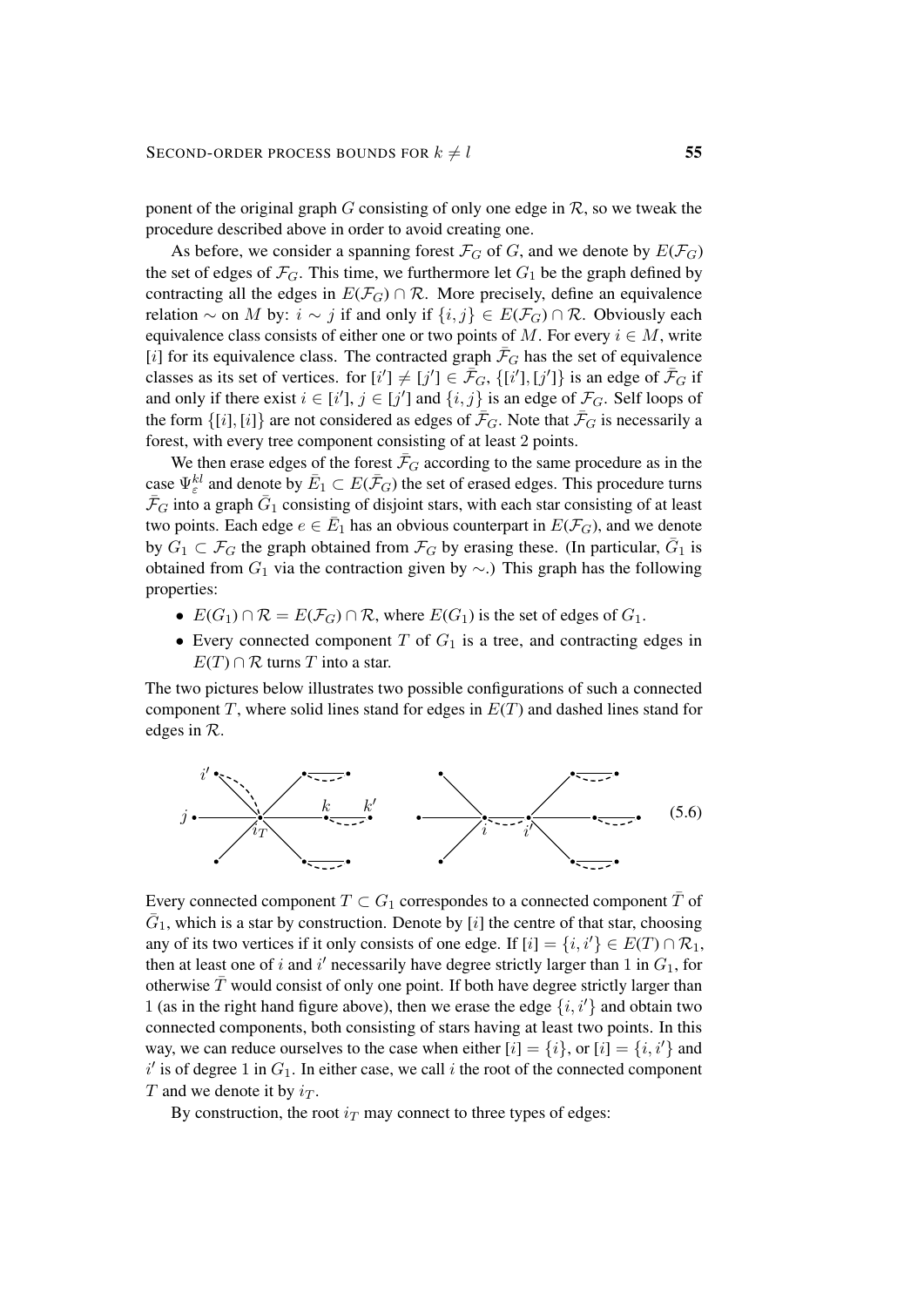- an edge  $\{i_T, i'\} \in \mathcal{R}$  such that i' has degree 1 call it an edge of type i';
- an edge  $\{i_T, j\} \notin \mathcal{R}$  such that j has degree 1 call it an edge of type j;
- an edge  $\{i_T, k\} \notin \mathcal{R}$  such that k has degree 2, and there exists  $k' \in T$  such that  $\{k, k'\} \in E(T) \cap \mathcal{R}$  - call it an edge of type k.

See the left hand figure in [\(5.6\)](#page-54-0) for an example showing each type of edge. Furthermore, it follows from the construction that  $i<sub>T</sub>$  is connected to at most one edge of type  $i'$  and to at least one edge of type j or k. Lemma [5.2](#page-55-0) below then allows us to integrate out all edges of type  $k$ . More precisely, if there exist edges of the type  $j$ connected to  $i_T$ , then we apply the first bound of Lemma [5.2](#page-55-0) to integrate over the variables corresponding to the vertices  $k$  and  $k'$  of all the edges of type  $k$  connected to  $i<sub>T</sub>$ . After performing such an integration, the bound [\(5.3\)](#page-52-0) still holds, but with m lowered by 1 and the graph  $G_1$  replaced by the new graph where the vertices k and  $k'$ , as well as the edges  $\{i, k'\}$  and  $\{k, k'\}$  have been erased. Since the number of edges is reduced by 2 and  $m$  is lowered by 1, we should indeed "use" one power of  $\varepsilon^{\overline{\beta}}$ , as required by Lemma [5.2.](#page-55-0) Note also that the bound  $\lambda^{2-\overline{\beta}}$  appearing in the right hand side of Lemma [5.2](#page-55-0) is consistent with the bound [\(4.5\)](#page-24-2) we are aiming for.

If on the other hand there is no edge of type j connected to  $i<sub>T</sub>$ , then we integrate out all edges of type  $k$  except for one. If there then still remains an edge of type  $i'$  we apply the second bound of Lemma [5.2](#page-55-0) to integrate the entire connected component. Again, this preserves the bound  $(5.3)$  provided that we decrease m by 2 and remove the entire connected components (now consisting of 3 edges and 4 vertices) from  $G_1$ .

<span id="page-55-0"></span>**Lemma 5.2** Let  $K^{\varphi}(x, y)$  be a function that is given by either  $\varphi_0^{\lambda}(y)K(x \to y)$  or  $\varphi_0^{\lambda}(x)K(y \to x)$ *. Then,* 

$$
\varepsilon^{\bar{\beta}} \int \mathcal{J}_{\varepsilon}^{-}(x-y)\Big(|K^{\varphi}(y,z)|\mathcal{J}_{\varepsilon}^{-}(y-z)\Big) dydz \lesssim \lambda^{2-\bar{\beta}} ,
$$
  

$$
\varepsilon^{\bar{\beta}} \int \mathcal{J}_{\varepsilon}^{-}(x-y)\Big(|K^{\varphi}(w,x)|\mathcal{J}_{\varepsilon}^{-}(w-x)\Big)\Big(|K^{\varphi}(y,z)|\mathcal{J}_{\varepsilon}^{-}(y-z)\Big) \lesssim \lambda^{4-2\bar{\beta}} .
$$

*where the second integral is over* x, y, z *and* w*. Both bounds hold with proportionality constants that are uniform over*  $\varepsilon$ ,  $\lambda \in (0, 1]$ *, and the first bound is furthermore*  $uniform\ over\ x \in \mathbf{R}^3$ .

*Proof.* For the first bound, assume that  $K^{\varphi}(y, z) = \varphi_0^{\lambda}(z) (K(y - z) - K(y))$ . We bound the integral involving the two K terms separately. For the term with  $K(y-z)$ , it suffices to bound  $\varepsilon^{\bar{\beta}}\mathcal{J}_{\varepsilon}^{-}(y-z) \lesssim 1$ , then integrate over y, and finally use the fact that  $\int \|x - z\|_{\mathfrak{s}}^{2-\bar{\beta}} \varphi_0^{\lambda}(z) dz \lesssim \lambda^{2-\bar{\beta}}$ . The latter bound is obtained by discussing the two cases  $||x||_{\mathfrak{s}} < 3\lambda$  and  $||x||_{\mathfrak{s}} \geq 3\lambda$  separately. For the term with  $K(y)$ , bound  $\epsilon^{\bar{\beta}}\mathcal{J}_{\epsilon}^{-}(x-y) \lesssim 1$ , then integrate over y and follow the same estimate as above. Assume on the other hand that  $K^{\varphi}(y, z) = \varphi_0^{\lambda}(y) (K(z - y) - K(z))$ . For the term with  $K(z - y)$ , integrating over z yields a factor  $\varepsilon^{2-\bar{\beta}}$  which, when multiplied by  $\varepsilon^{\bar{\beta}} \mathcal{J}_{\varepsilon}^{-}(x-y)$ , can be bounded by  $||x-y||_{\mathfrak{s}}^{2-\bar{\beta}}$ . It then remains to integrate over y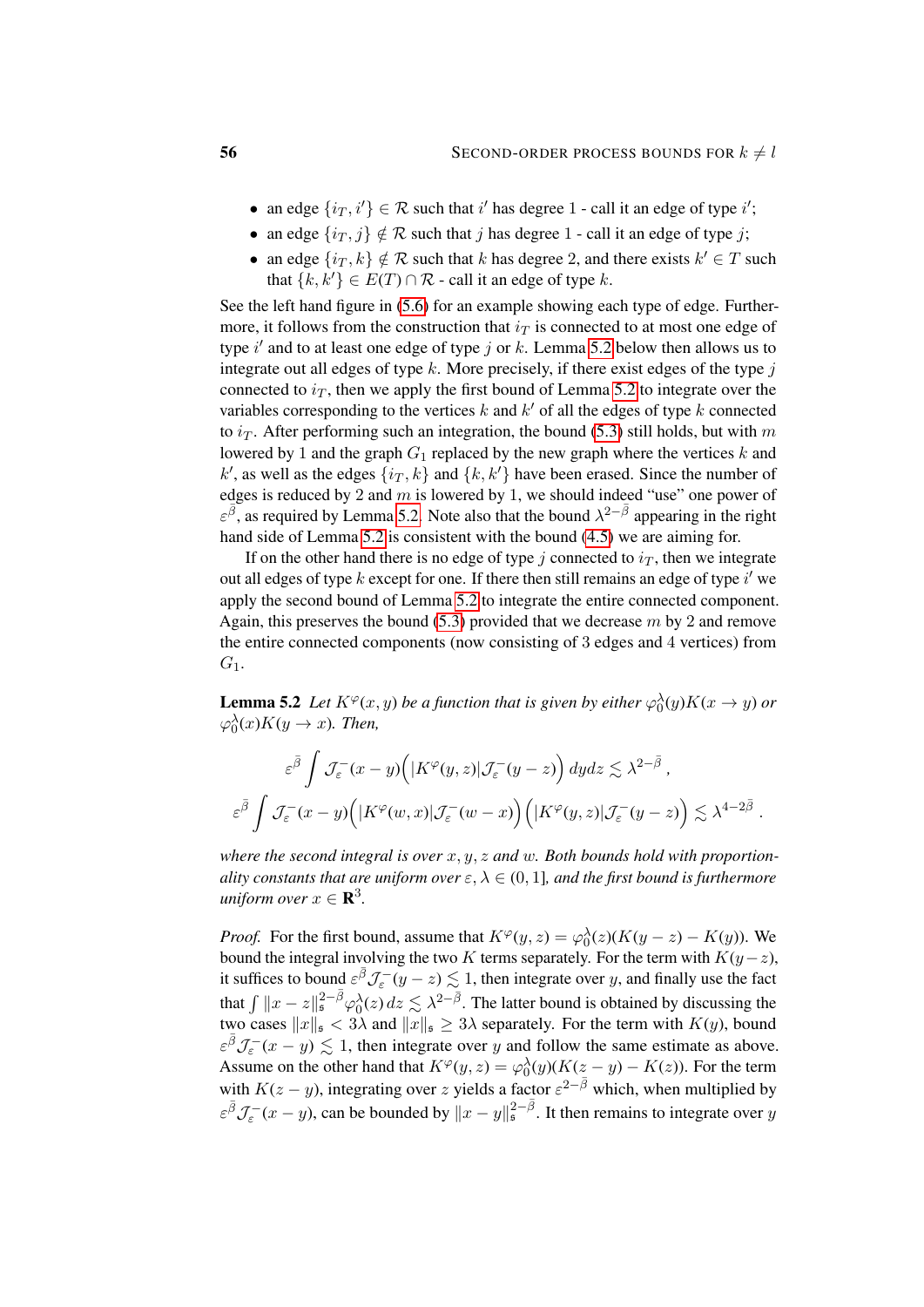### SECOND-ORDER PROCESS BOUNDS FOR  $k \neq l$  57

in the same way as above. For the term with  $K(z)$ , we bound  $\varepsilon^{\bar{\beta}}\mathcal{J}_{\varepsilon}^{-}(x-y)\lesssim 1$ and then integrate over  $z$  and  $y$  similarly as above.

For the second bound, integrating out  $y, z$  in the same way as above would result in a non-integrable function  $\mathcal{J}_{\varepsilon}^{-} K$  of  $w - x$ . Instead, we first integrate out the point in  $\{x, w\}$  at which  $\varphi_0^{\lambda}$  is not evaluated making use of a factor  $\varepsilon^{\frac{\beta}{2}}$ . Since the techniques are analogous with that used above we only give the result:

$$
\varepsilon^{\frac{\bar{\beta}}{2}}\int \varphi_0^{\lambda}(x')\Big(\|x'-y\|_{\mathfrak{s}}^{2-\frac{3}{2}\bar{\beta}}+\|y\|_{\mathfrak{s}}^{2-\frac{3}{2}\bar{\beta}}\Big)\Big(|K^{\varphi}(y,z)|\mathcal{J}_{\varepsilon}^-(y-z)\Big)\,dx'\,dy\,dz\;,
$$

where x' is the variable in  $\{w, x\}$  that is not integrated. This integral can be bounded in the analogous way as the first bound above.  $\Box$ 

In this way we obtain a graph  $G_1$  such that [\(5.5\)](#page-53-0) still holds, and such that every connected component of  $G_1$  is a star, which is the same situation as in the case  $\Psi_{\varepsilon}^{kl}$ . For both cases of  $\Psi_{\varepsilon}^{kl}$  and  $\Psi_{\varepsilon}^{k\bar{l}}$ , if one of these stars consists of more than 3 points (i.e. has more than 2 leaves), we can perform an additional simplification as follows. Denote by  $j$  the centre of the star and by  $X$  the set of its leaves. Among all the distances  $||x_i - x_j||_s$  for  $i \in X$ , let k be such that  $||x_k - x_j||_s$  is the shortest one, and pick an  $i \in X \setminus \{k\}$  such that  $\{i, k\} \notin \mathcal{R}$ , which is always possible since one has at least two distinct choices for *i*. We then use the bound  $\mathcal{J}_\varepsilon^-(x_i - x_j) \lesssim \mathcal{J}_\varepsilon^-(x_i - x_k)$ to change the edge  $\{i, j\}$  into the edge  $\{i, k\}$  and erase the edge  $\{j, k\}$  without violating the bound [\(5.5\)](#page-53-0). Since in the case of  $\Psi_{\varepsilon}^{k\bar{l}}$ , i and k necessarily have the same sign, the newly formed edge is such that  $\{i, k\} \notin \mathcal{R}$ .

The following picture shows an example of this operation, where each solid line stands for an edge in the star, i.e. a factor  $\mathcal{J}_{\varepsilon}^{-}$ .

<span id="page-56-0"></span>

Repeating this operation, we can reduce each star to disconnected components, where each component has either two or three vertices. Again, the condition that every vertex has degree at least one still holds, so that there are still at least  $m$  edges left.

Summarising this discussion, we have just demonstrated that one can always build a graph  $G<sub>\star</sub>$  consisting of disconnected components, where each component is a star having either two or three vertices, and such that [\(5.5\)](#page-53-0) holds. Furthermore,  $G_{\star}$  can be chosen in such a way that its edges  $E_{\star} = E(G_{\star})$  satisfy  $E_{\star} \cap \mathcal{R} = \emptyset$ . In order to deal with the components with three vertices, we define the function  $T_{\varepsilon}(x, y; z) \stackrel{\text{def}}{=} \mathcal{J}_{\varepsilon}^-(x-z)\mathcal{J}_{\varepsilon}^-(y-z)$ . Let  $\tau$  be the total number of appearances of the factor  $T_{\epsilon}$  in [\(5.5\)](#page-53-0), i.e. the number of connected components of the type in  $G_{\star}$ . Note that  $\tau$  is necessarily an even number since the total number of charges is even and each such component involves 3 of them.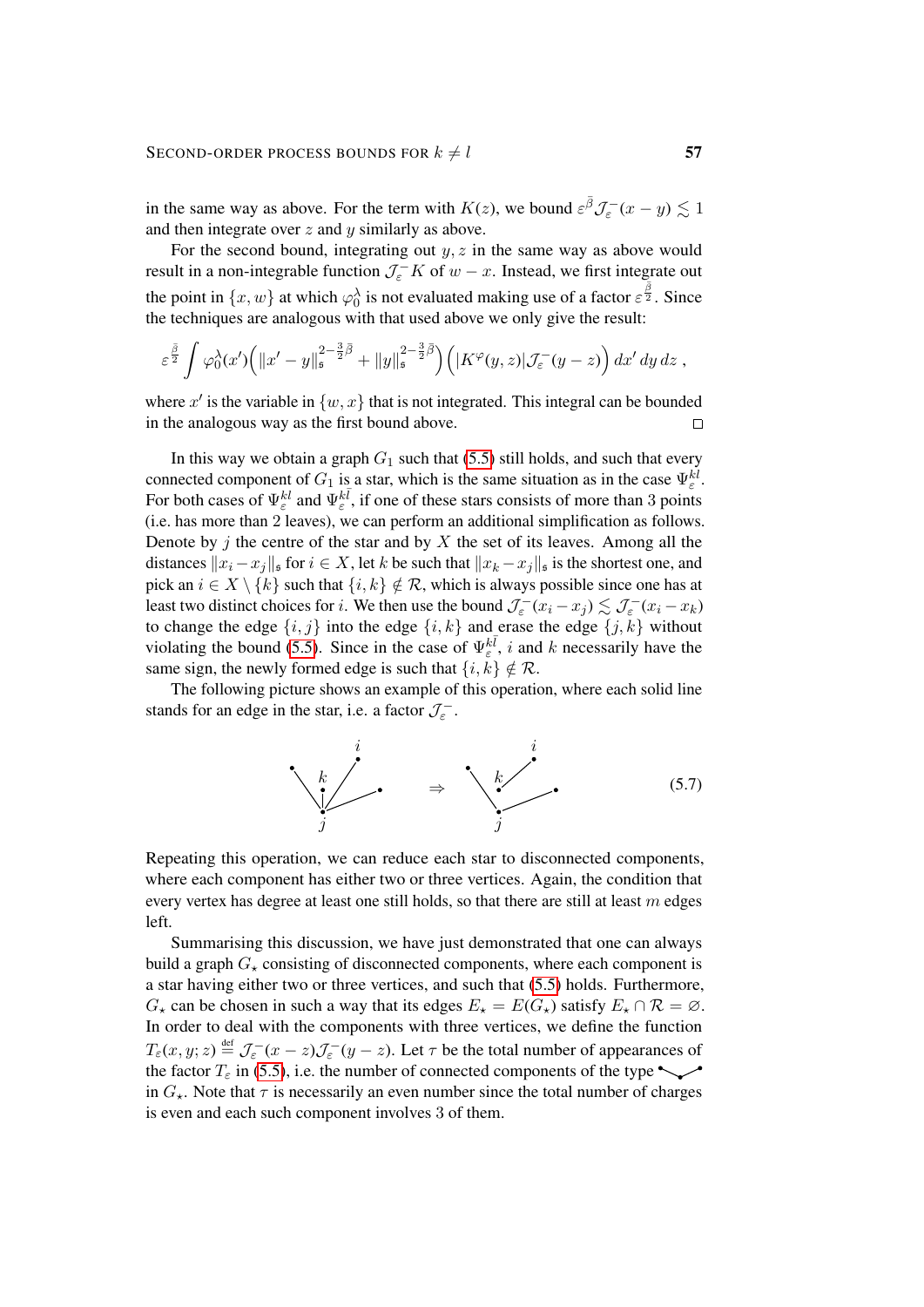The total number of edges in the graph  $G_{\star}$  is equal to  $m+\frac{7}{2}$  $\frac{\tau}{2}$ , so that the prefactor appearing in [\(5.5\)](#page-53-0) is given by  $\varepsilon^{\bar{\beta}\tau/2}$ . In other words, (5.5) contains exactly one factor  $\mathcal{J}_{\varepsilon}^-$  for each connected component of the type  $\longrightarrow$  and one factor  $\varepsilon^{\bar{\beta}/2}T_{\varepsilon}$ for each connected component of the type  $\sim$ .

We now return to the task of actually estimating the full right hand side of  $(5.3)$ . We can depict this by also drawing a dashed arrow  $\leftarrow \rightarrow \bullet$  for every occurrence of  $K(e)$ , i.e. for every edge in R. Consider now the graph  $\hat{G}$  whose edges are the union of the "plain" edges in  $G_{\star}$  and the "dashed" edges in R. If  $\tau = 0$ , then the topology of  $\hat{G}$  is very simple: since the edges of  $G_{\star}$  are disjoint from those of  $\mathcal R$  and since both sets of edges form a pairing of the vertex set  $M$ , it simply consists of a finite number of cycles which alternate between plain and dashed edges, so that we are in the situation of [\(4.48\)](#page-46-2) of Lemma [4.20](#page-46-0) with all the  $\alpha_i$  given by  $-\bar{\beta} \in (-4, -2]$ . Furthermore, each of these cycles involves at least 4 vertices as required by the definition of  $F<sub>C</sub>$  there, so that the assumptions of Lemma [4.20](#page-46-0) are satisfied and do yield the required bound.

We therefore now consider all the possible ways in which the factors  $T_{\varepsilon}(x, y; z)$ can interplay with the kernels  $K$  in the graph  $G$ . The presence of these factors can either create connections between cycles or it can terminate them and create "ends". For  $i = 1, ..., 6$ , denote by  $V_i = V_i(x, y, z, \bar{x}, \bar{y}, \bar{z})$  the following functions describing all possible ways of creating a connection, where a plain line connecting two variables x and y denotes a factor  $(||y - x||_{\mathfrak{s}} + \varepsilon)^{-\overline{\beta}}$ , which is an upper bound for  $\mathcal{J}_{\varepsilon}^-(x-y)$ , and a dashed arrow connecting x to y denotes a factor  $|K(x \to y)|$ . We ignore the presence of the test functions  $\varphi_0^{\lambda}$  in [\(5.3\)](#page-52-0) at this stage, but we will restrict ourselves to the situation where the corresponding variables (i.e. the variables located at the tip of a dashed arrow) are of parabolic norm less than  $\lambda$ .

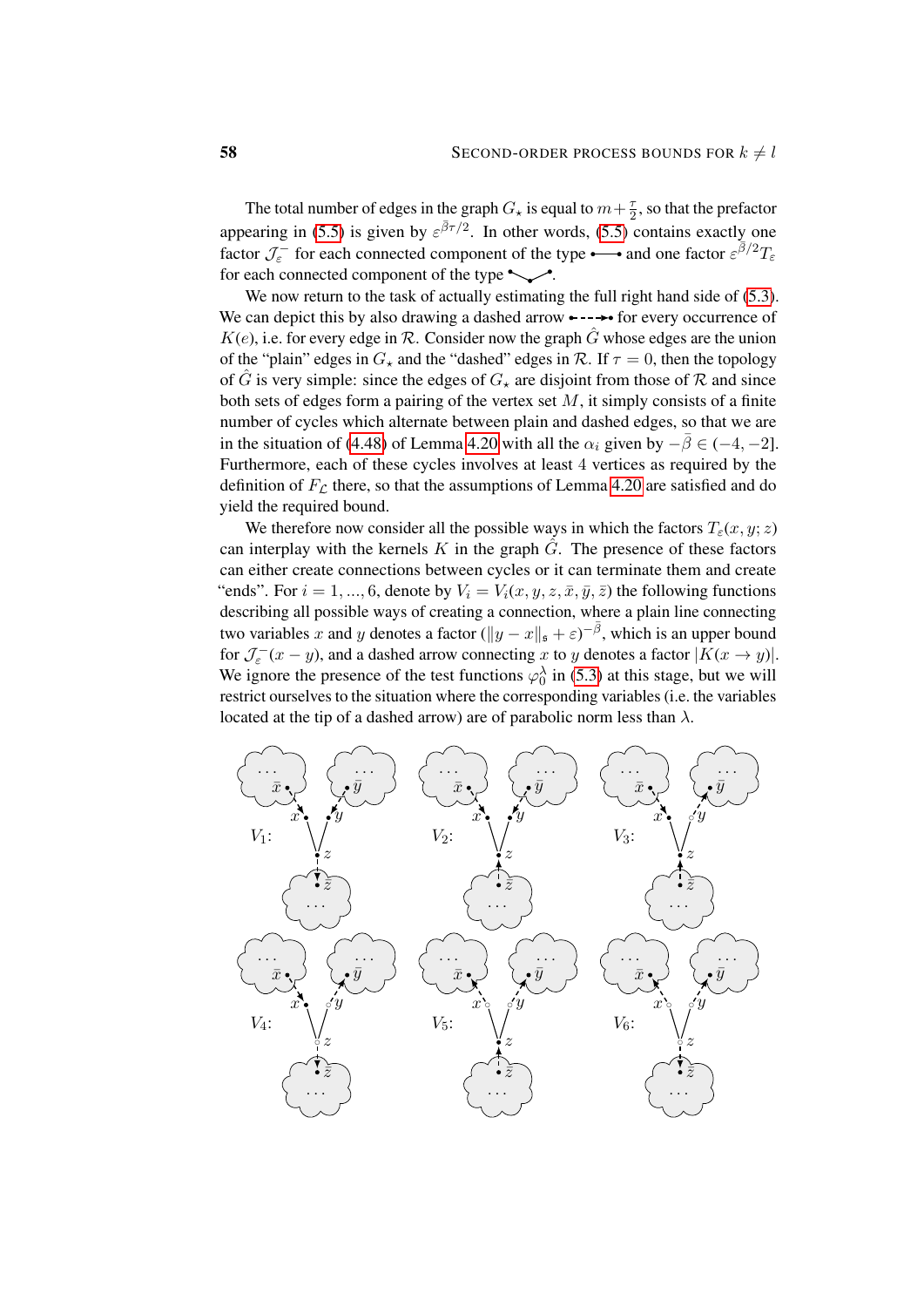For example, one has

$$
V_1 = |K(\bar{x} \to x)K(\bar{y} \to y)K(z \to \bar{z})| (||z - x||_{\mathfrak{s}} + \varepsilon)^{-\bar{\beta}} (||z - y||_{\mathfrak{s}} + \varepsilon)^{-\bar{\beta}},
$$

and similarly for the other  $V_i$ . Using the same graphical notation, the different possible ways of creating an "ending" are described by the following functions  $E_i$ with  $i \in \{1, 2, 3, 4\}$ :



These are viewed as functions of  $x, y, z$  and  $w$ . Note that  $E_3$  and  $E_4$  only differ by the direction of an arrow between x and w, while for  $E_1$  and  $E_2$  the direction of that arrow is not important when bounding them.

In order to bound the contributions coming from these factors, we integrate them over those variables that are depicted by a circle (as opposed to a black dot) in the above pictorial representations. Note that these integration variables are never located at the tip of a dashed arrow, so we do not need to take into account the presence of the test functions  $\varphi_0^{\lambda}$  when we integrate them out. We further introduce the notation  $V^{(x)}$  as a shorthand for the function  $\int V_1(x, y, z, \bar{x}, \bar{y}, \bar{z}) dx$ , where we integrated out the x variable,  $V^{(x,y)}$  for the function obtained from V by integrating out both the  $x$  and the  $y$  variable, etc.

<span id="page-58-0"></span>With this notation, we then have the following bounds:

**Lemma 5.3** Let  $V_i$  and  $E_i$  be defined as above and assume that the variables *located at the tip of a dashed arrow are bounded by*  $\lambda$ *. Then, for*  $\overline{\beta} \in [2, 8/3)$ *, one has the bound*

$$
\varepsilon^{\frac{\overline{\beta}}{2}}V_1 \lesssim |K(\bar{x} \to x)| \, |K(\bar{y} \to y)| \left( \|x - z\|_{\mathfrak{s}}^{-\frac{3}{2}\overline{\beta}} + \|y - z\|_{\mathfrak{s}}^{-\frac{3}{2}\overline{\beta}} \right) |K(z \to \bar{z})| \, ,
$$

 $uniformly$  over  $\varepsilon, \lambda \in (0,1]$ , and  $\varepsilon^{\frac{\bar{\beta}}{2}} V_2$  is bounded by the same expression with  $K(z \to \overline{z})$  *replaced by*  $K(\overline{z} \to z)$ *. We furthermore have the bounds* 

$$
\varepsilon^{\frac{\bar{\beta}}{2}} V_3^{(y)} \lesssim \lambda^{2-\frac{\bar{\beta}}{2}} |K(\bar{x} \to x)| \|x - z\|_{\mathfrak{s}}^{-\bar{\beta}} |K(\bar{z} \to z)|,
$$
\n
$$
\varepsilon^{\frac{\bar{\beta}}{2}} V_4^{(y,z)} \vee \varepsilon^{\frac{\bar{\beta}}{2}} V_5^{(y,z)} \lesssim \lambda^{4-\frac{3}{2}\bar{\beta}} |K(\bar{x} \to x)|, \qquad \varepsilon^{\frac{\bar{\beta}}{2}} V_6^{(x,y,z)} \lesssim \lambda^{6-\frac{3}{2}\bar{\beta}},
$$
\n
$$
\varepsilon^{\frac{\bar{\beta}}{2}} E_1^{(y)} \vee \varepsilon^{\frac{\bar{\beta}}{2}} E_2^{(y)} \lesssim \lambda^{2-\frac{\bar{\beta}}{2}} \|x - z\|_{\mathfrak{s}}^{-\bar{\beta}} |K(x, w)|, \qquad \varepsilon^{\frac{\bar{\beta}}{2}} E_3^{(x,z)} \lesssim \lambda^{4-\frac{3}{2}\bar{\beta}},
$$
\n
$$
\varepsilon^{\frac{\bar{\beta}}{2}} E_4^{(z)} \lesssim \lambda^{2-\frac{\bar{\beta}}{2}} \Big( \|y - x\|_{\mathfrak{s}}^{-\bar{\beta}} + \|y\|_{\mathfrak{s}}^{-\bar{\beta}} \Big) |K(w \to x)|.
$$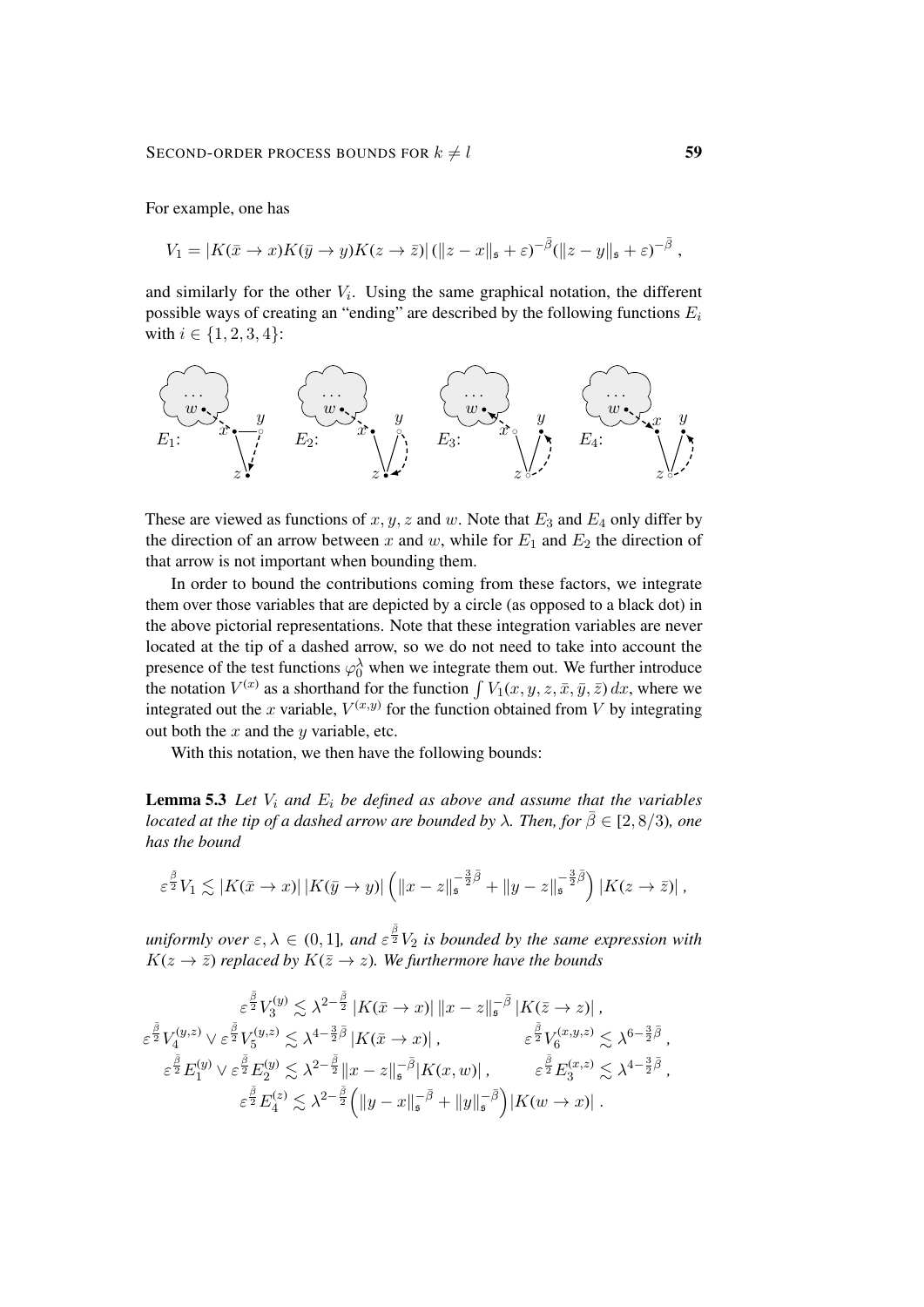*Proof.* In the proof [\[Hai13,](#page-62-2) Lemma 10.14] will be repeatedly applied without explicitly mentioning it every time. The bound for  $V_1$  is then obtained using [\(4.47\)](#page-44-1) and the uniform bound

<span id="page-59-0"></span>
$$
\varepsilon^{\bar{\beta}/2}(\|x\|_{\mathfrak{s}} + \varepsilon)^{-\bar{\beta}} \lesssim \|x\|_{\mathfrak{s}}^{-\bar{\beta}/2} . \tag{5.8}
$$

The bound for  $V_2$  follows in the same way.

The bound for  $V_3$  is obtained by using again [\(5.8\)](#page-59-0), then integrating over y:

$$
\int \|y-z\|_{\mathfrak{s}}^{-\frac{\bar{\beta}}{2}} |K(\bar{y}-y)-K(-y)|\,dy \lesssim \|\bar{y}\|_{\mathfrak{s}}^{2-\frac{\bar{\beta}}{2}} \lesssim \lambda^{2-\frac{\bar{\beta}}{2}}\,,
$$

where the last inequality uses the fact that  $\bar{y}$  is a variable located at the tip of a dashed arrow (and therefore eventually arising as an argument of  $\varphi_0^{\lambda}$ ), so that we assumed  $\|\bar{y}\|_{\mathfrak{s}} \leq \lambda$ . Regarding the bound for  $V_4$ , integrating over y results in a factor  $\|\bar{y}-z\|_{\mathfrak{s}}^{2-\bar{\beta}}+\|z\|_{\mathfrak{s}}^{2-\bar{\beta}}$ . Then one uses again [\(5.8\)](#page-59-0) and applies [\(4.47\)](#page-44-1), integrates over z, and finally observes that  $4-\frac{3}{2}$  $\frac{3}{2}\bar{\beta} > 0$  and  $x, \bar{y}, \bar{z}$  all have norms bounded by  $\lambda$  by assumption.

To obtain the bound for  $V_5$ , one uses the bound

<span id="page-59-1"></span>
$$
\varepsilon^{\bar{\beta}/4} (\|x-z\|_{\mathfrak{s}} + \varepsilon)^{-\bar{\beta}} \lesssim \|x-z\|_{\mathfrak{s}}^{-3\bar{\beta}/4}, \qquad (5.9)
$$

integrates out  $x$  using the fact that the function  $K$  arises as a difference, and  $2-\frac{3}{4}$  $\frac{3}{4}\overline{\beta} \in (0,1)$ , and finally observe that  $\overline{x}, \overline{y}, z$  are all within a distance  $\lambda$  from the origin. Then one treats  $y$  in the same way as  $x$ .

To obtain the bound for  $V_6$ , one uses again [\(5.9\)](#page-59-1), then use gradient theorem for  $K(x \to \bar{x})$  to obtain a factor  $\|\bar{x}\|_{\mathfrak{s}} \lesssim \lambda$  times a function of x and  $\bar{x}$  of homogeneity  $-3$ . Then integrate out x and obtain a function of homogeneity  $1 - \frac{3}{4}$  $\frac{3}{4}\overline{\beta}$  < 0. One then treats  $y$  in the same way as  $x$ , and apply [\(4.47\)](#page-44-1) to get a function of homogeneity  $2-\frac{3}{2}$  $\frac{3}{2}\bar{\beta}$  < 0. Finally, we integrate out z using that K arises as a difference, and obtain a power  $4-\frac{3}{2}$  $\frac{3}{2}\overline{\beta} \in (0,1]$  of  $\lambda$ .

To obtain the bound for  $E_1$ , we simply note that if we set  $\bar{y} = x$  in  $V_3$  divided by  $K(\bar{x} \to x)$ , then the resulting function is equal to  $E_1$  after an obvious relabeling of variables, except that  $\bar{z} \to z$  in  $V_3$  while the corresponding arrow between x, w in  $E_1$  can be pointing to either direction. Since the bound we obtained on  $V_3^{(y)}$  $\frac{z(y)}{3}$  is independent of  $\bar{y}$  and its proof did not use the fact that z is the tip of an arrow, it immediately implies the required bound on  $E_1$ .

The bound for  $E_2$  can be obtained analogously as that for  $E_1$  by taking  $\bar{y} = z$ now in  $V_3$ , and noting that the proof of the bound for  $V_3$  did not use the fact that x is the tip of an arrow. The bound for  $E_3$  can be shown by setting  $\bar{z} = x$  in  $V_4$ .

Regarding the bound for  $E_4$ , note that one has

$$
|K(y-z) - K(-z)| \lesssim \|y\|_{\mathfrak{s}}^{2 - \frac{\bar{\beta}}{2} - \delta} \Big( \|y-z\|_{\mathfrak{s}}^{\frac{\bar{\beta}}{2} - 4 + \delta} + \|z\|_{\mathfrak{s}}^{\frac{\bar{\beta}}{2} - 4 + \delta} \Big)
$$

for any small  $\delta > 0$ . The integration over z involving the first term above is performed by applying [\(5.8\)](#page-59-0) to  $y - z$  to get a factor  $||y - z||_s^{-\overline{\beta}/2}$ , followed by a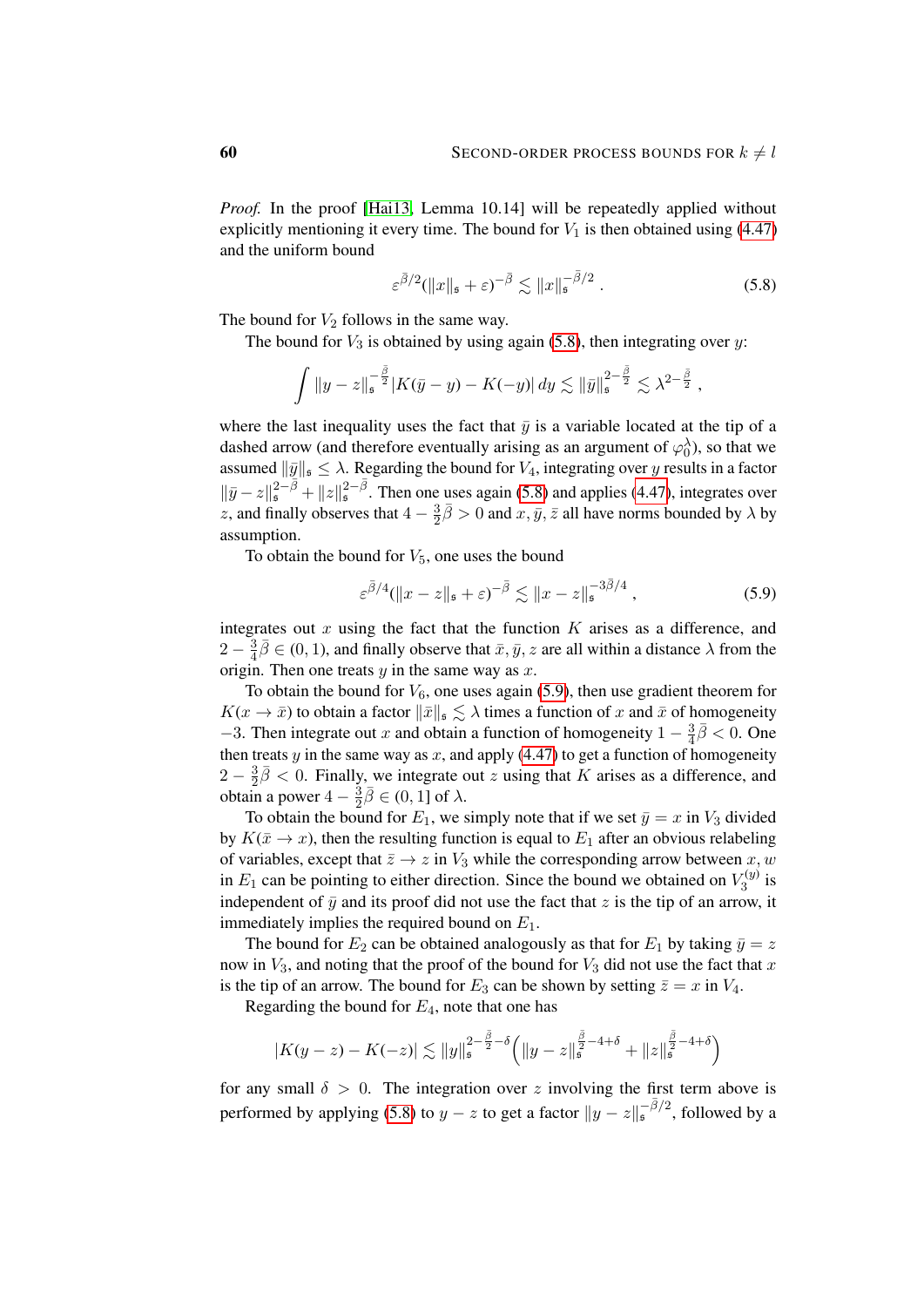convolution. Regarding the second term above, apply [\(5.8\)](#page-59-0) to  $x - z$  to get a factor  $||x - z||_{{\mathfrak{s}}}^{-\bar{\beta}/2}$ , then bound  $||x - z||_{{\mathfrak{s}}}^{-\bar{\beta}/2} ||z||$  $\int_{\frac{5}{5}}^{\frac{3}{2}-4+\delta} \lesssim ||x-z||_{\mathfrak{s}}^{-4+\delta} + ||z||_{\mathfrak{s}}^{-4+\delta},$  and finally integrate over z. Noting that  $||y||_{\mathfrak{s}} \lesssim \lambda$ , we obtain the desired bound.

Remark 5.4 The bounds obtained in Lemma [5.3](#page-58-0) all preserve the natural homogeneities associated to each of the expressions appearing there in the following way. The natural homogeneity associated to  $\varepsilon^{\bar{\beta}/2}V_i$  is  $-6 - 3\bar{\beta}/2$ , since K has a singularity of order −2 at the origin. Furthermore, the scaling dimension of parabolic space-time is 4, so that each integration should increase the homogeneity by 4. For example,  $\varepsilon^{\bar{\beta}/2} V_4^{(y,z)}$  $t_4^{(y,z)}$  then has natural homogeneity  $2 - 3\overline{\beta}/2$ , which is also the case for  $\lambda^{4-3\bar{\beta}/2}K$ .

For each of the  $V_i$ , the bound of Lemma [5.3](#page-58-0) greatly simplifies the dependency structure of the resulting integrand. In the case of  $V_1-V_3$ , the "triple junction" is replaced by a "double junction" and an "endpoint", while it is replaced by three "endpoints" in the case of  $V_4-V_6$ . After applying the bounds of Lemma [5.3](#page-58-0) to each occurrence of  $T_{\varepsilon}$ , one may obtain "singletons", i.e., a factor of the type  $\int \varphi_0^{\lambda}(x) dx$ . This happens for instance in the situation where the oriented edge  $x \to \bar{x}$  of one instance of  $V_6$  is the same as the oriented edge  $\bar{x} \to x$  of one instance of  $V_4$ . In this case, the bounds in Lemma [5.3](#page-58-0) yield a factor  $\int \varphi_0^{\lambda}(y) dy$ , where y is the integration variable depicted by the vertex located at the end of that oriented edge. Since  $\varphi_0^{\lambda}$ integrates to a constant independent of  $\lambda$ , such "singletons" can simply be discarded.

As a consequence, we are left with only cycles and chains consisting of functions with known homogeneities and  $\varphi_0^{\lambda} \cdot K$ 's in an alternative way (one  $\varphi_0^{\lambda}(x)K(y \to x)$ followed by such a homogeneous function, then followed by another  $\varphi_0^{\lambda} \cdot K$  etc.) Here, a function in a cycle, or in a chain but not at the two ends of the chain, can be one of the following three functions

$$
\varphi_0^{\lambda}(x)K(y \to x), \qquad \|x - y\|_{\mathfrak{s}}^{-\overline{\beta}}, \qquad \|x - y\|_{\mathfrak{s}}^{-\frac{3}{2}\overline{\beta}}.
$$

A function at an end of a chain can be one of the two functions

$$
\varphi_0^{\lambda}(x) K(y \to x), \qquad \varphi_0^{\lambda}(x) \|x - y\|_{\mathfrak{s}}^{-\overline{\beta}},
$$

where, in both cases, the variable  $x$  is the one that terminates the chain. Note that the bound for  $E_4$  gives a term  $\lambda^{2-\frac{\bar{\beta}}{2}}||y||_s^{-\bar{\beta}}|K(w \to x)|$ , and since there is a test function  $\varphi_0^{\lambda}(y)$ , we simply integrate over y and obtain an end of chain of the first type.

Let us recapitulate now the situation so far. Recall that our aim is to prove that the bound [\(4.5\)](#page-24-2) holds, where the right hand side is given by  $\lambda$  to the power  $(2 - \bar{\beta}) m$ . The left hand side on the other hand is given by [\(5.3\)](#page-52-0), which is also naturally associated with the homogeneity  $(2 - \beta)m$ , provided that one associates homogeneity 1 to each power of  $\varepsilon$ , homogeneity  $-2$  to each factor K, 4 to each space-time integration variable,  $-4$  to each factor  $\varphi_0^{\lambda}$ , and  $\bar{\beta}$  to each factor  $\mathcal{J}_{\varepsilon}$ ,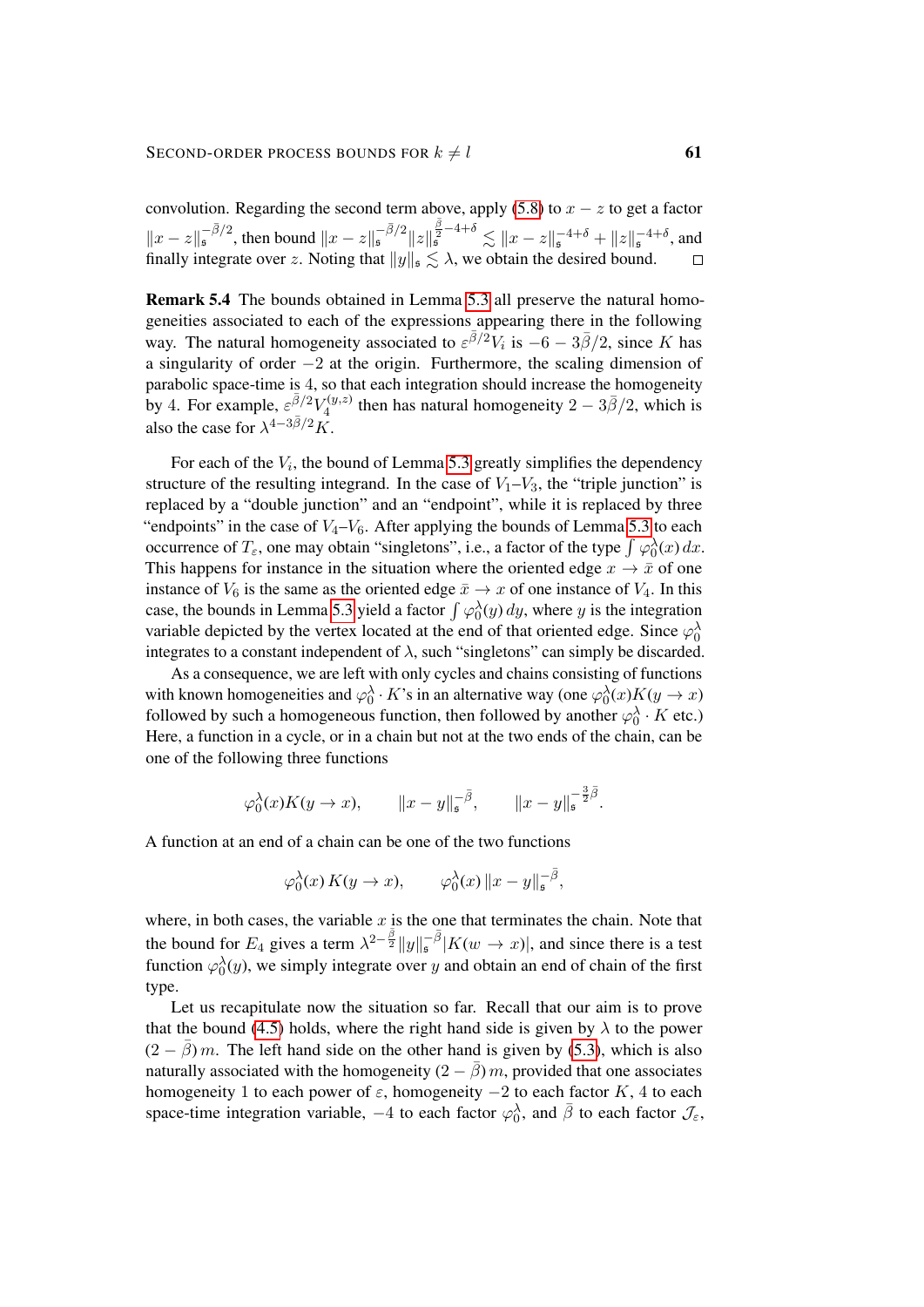noting that the total homogeneity contributed from the product of factors  $\mathcal{J}_{\varepsilon}$  is  $-\frac{\bar{\beta}m}{2}$  $\frac{2m}{2}(k+l).$ 

All of the subsequent simplifications (applying the procedure in Section [3;](#page-10-0) applying the bound  $\varepsilon^{\hat{\beta}} \mathcal{J}_{\varepsilon}^- \lesssim 1$ , applying Lemma [5.2,](#page-55-0) applying the bound [\(5.7\)](#page-56-0), and finally applying Lemma [5.3\)](#page-58-0) retain this homogeneity. At this point, as a consequence of the right hand sides of the bounds appearing in Lemma [5.3,](#page-58-0) our bound does not contain any factor  $\varepsilon$  anymore. Summarising, the right hand side of [\(5.3\)](#page-52-0) is bounded by a sum such that each summand is of the type  $\lambda^{\gamma}$  (for some  $\gamma \ge 0$ ), multiplied by a product of terms that have precisely the form of the left hand sides of [\(4.48\)](#page-46-2) and / or [\(4.49\)](#page-46-3). The sum of the natural homogeneities (counted in the same way as above) of these factors is precisely equal to  $\lambda^{(2-\bar{\beta})m-\gamma}$ , so that the claim follows if we can guarantee that the assumptions of Lemma [4.20](#page-46-0) are satisfied for each factor. This is because the powers  $h(\mathcal{L})$ ,  $h(\mathcal{C})$  of  $\lambda$  appearing in Lemma [4.20](#page-46-0) are indeed equal to the natural homogeneities associated with the corresponding integrals counted in the same way as above.

Since we are considering the regime  $\bar{\beta} \in [2, \frac{8}{3}]$  $\frac{8}{3}$ ), we have in particular 2  $\leq$  $\bar{\beta} < \frac{3\bar{\beta}}{2} < 4$ , which shows that the exponents  $\alpha_i$  appearing in the formulation of Lemma [4.20](#page-46-0) do indeed belong to  $(-4, -2]$  as required. Also, each cycle resulting from the formation of "double junction" after applying Lemma [5.3](#page-58-0) to  $V_1$ ,  $V_2$ ,  $V_3$ obviously has at least 4 points, so that the assumptions of Lemma [4.20](#page-46-0) are indeed satisfied. This immediately yields the required bound [\(4.5\)](#page-24-2) with  $\kappa = 0$ . To conclude, we note that just as in the bound for  $\Psi_{\varepsilon}^{k\bar{k}}$  for  $k>1$ , one can gain a factor  $\varepsilon^{\delta}$  for a sufficiently small  $\delta > 0$  by "pretending" that the homogeneity of  $\mathcal{J}_{\varepsilon}$  is slightly worse than what it really is, so that the required moments of  $\Psi_{\varepsilon}^{k\bar{l}}$  and  $\Psi_{\varepsilon}^{kl}$  actually converge to zero as  $\varepsilon \to 0$ . The same argument also covers the borderline case  $\bar{\beta}=2.$  $\Box$ 

### References

- <span id="page-61-3"></span>[AHR01] S. ALBEVERIO, Z. HABA, and F. RUSSO. A two-space dimensional semilinear heat equation perturbed by (Gaussian) white noise. *Probab. Theory Related Fields* 121, no. 3, (2001), 319–366. [doi:10.1007/s004400100153](http://dx.doi.org/10.1007/s004400100153).
- <span id="page-61-4"></span>[BCD11] H. BAHOURI, J.-Y. CHEMIN, and R. DANCHIN. *Fourier analysis and nonlinear partial differential equations*, vol. 343 of *Grundlehren der Mathematischen Wissenschaften [Fundamental Principles of Mathematical Sciences]*. Springer, Heidelberg, 2011.
- <span id="page-61-1"></span>[BGN82] G. BENFATTO, G. GALLAVOTTI, and F. NICOLÒ. On the massive sine-Gordon equation in the first few regions of collapse. *Comm. Math. Phys.* 83, no. 3, (1982), 387–410.
- <span id="page-61-2"></span>[CW78] S. T. CHUI and J. D. WEEKS. Dynamics of the roughening transition. *Phys. Rev. Lett.* 40, (1978), 733–736. [doi:10.1103/PhysRevLett.40.733](http://dx.doi.org/10.1103/PhysRevLett.40.733).
- <span id="page-61-0"></span>[DH00] J. DIMOCK and T. R. HURD. Sine-Gordon revisited. *Ann. Henri Poincare´* 1, no. 3, (2000), 499–541. [doi:10.1007/s000230050005](http://dx.doi.org/10.1007/s000230050005).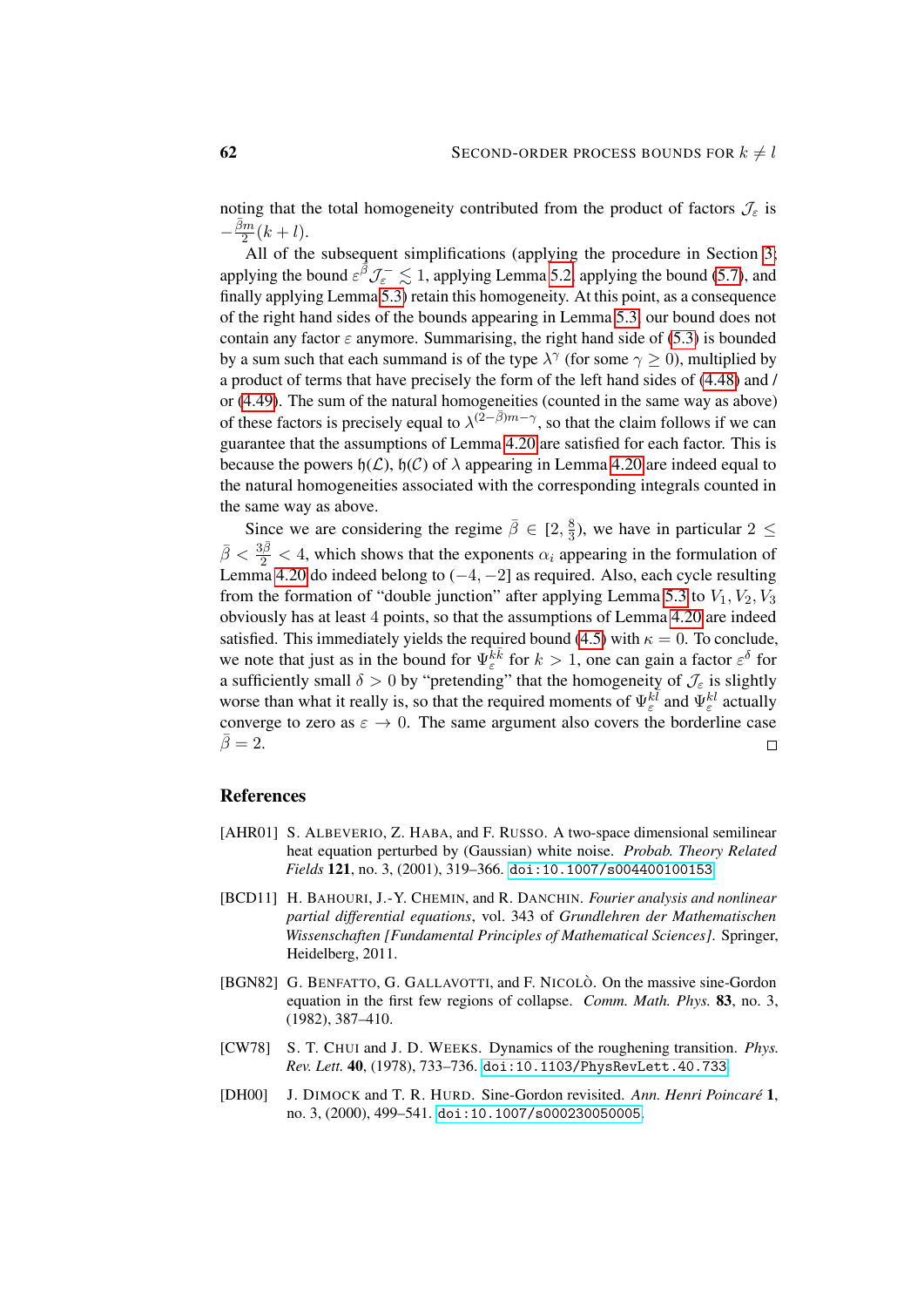- <span id="page-62-0"></span>[DPD02] G. DA PRATO and A. DEBUSSCHE. Two-dimensional Navier-Stokes equations driven by a space-time white noise. *J. Funct. Anal.* 196, no. 1, (2002), 180–210. [doi:10.1006/jfan.2002.3919](http://dx.doi.org/10.1006/jfan.2002.3919).
- <span id="page-62-1"></span>[DPD03] G. DA PRATO and A. DEBUSSCHE. Strong solutions to the stochastic quantization equations. *Ann. Probab.* 31, no. 4, (2003), 1900–1916.
- <span id="page-62-4"></span>[Fal12] P. FALCO. Kosterlitz-Thouless transition line for the two dimensional Coulomb gas. *Comm. Math. Phys.* 312, no. 2, (2012), 559–609. [doi:10.1007/s00220-012-1454-7](http://dx.doi.org/10.1007/s00220-012-1454-7).
- <span id="page-62-5"></span>[Fro76] J. FRÖHLICH. Classical and quantum statistical mechanics in one and two dimensions: two-component Yukawa- and Coulomb systems. *Comm. Math. Phys.* 47, no. 3, (1976), 233–268.
- <span id="page-62-9"></span>[FS81] J. FRÖHLICH and T. SPENCER. The Kosterlitz-Thouless transition in twodimensional abelian spin systems and the Coulomb gas. *Comm. Math. Phys.* 81, no. 4, (1981), 527–602.
- <span id="page-62-13"></span>[GIP14] M. GUBINELLI, P. IMKELLER, and N. PERKOWSKI. Paracontrolled distributions and singular PDEs. *ArXiv e-prints* (2014). [arXiv:1210.2684v3](http://arxiv.org/abs/1210.2684v3).
- <span id="page-62-2"></span>[Hai13] M. HAIRER. A theory of regularity structures. *ArXiv e-prints* (2013). [arXiv:1303.5113](http://arxiv.org/abs/1303.5113). Inventiones mathematicae, to appear.
- <span id="page-62-14"></span>[HQ14] M. HAIRER and J. QUASTEL. Continuous interface models rescale to KPZ, 2014. Preprint.
- <span id="page-62-11"></span>[KP93] B. KAHNG and K. PARK. Dynamics of the orientational roughening transition. *Phys. Rev. B* 47, (1993), 5583–5588. [doi:10.1103/PhysRevB.47.5583](http://dx.doi.org/10.1103/PhysRevB.47.5583).
- <span id="page-62-12"></span>[KP94] B. KAHNG and K. PARK. Dynamic sine-Gordon renormalization of the Laplacian roughening transition below two dimensions. *Phys. Rev. B* 49, (1994), 7026–7028. [doi:10.1103/PhysRevB.49.7026](http://dx.doi.org/10.1103/PhysRevB.49.7026).
- <span id="page-62-8"></span>[KT73] J. M. KOSTERLITZ and D. J. THOULESS. Ordering, metastability and phase transitions in two-dimensional systems. *Journal of Physics C: Solid State Physics* 6, no. 7, (1973), 1181.
- <span id="page-62-3"></span>[LRV13] H. LACOIN, R. RHODES, and V. VARGAS. Complex Gaussian multiplicative chaos. *ArXiv e-prints* (2013). [arXiv:1307.6117](http://arxiv.org/abs/1307.6117).
- <span id="page-62-15"></span>[Mey92] Y. MEYER. *Wavelets and operators*, vol. 37 of *Cambridge Studies in Advanced Mathematics*. Cambridge University Press, Cambridge, 1992. Translated from the 1990 French original by D. H. Salinger.
- <span id="page-62-10"></span>[Neu83] B. NEUDECKER. Critical dynamics of the sine-Gordon model in  $d = 2 - \varepsilon$ dimensions. *Zeitschrift für Physik B Condensed Matter* **52**, no. 2, (1983), 145– 149. [doi:10.1007/BF01445296](http://dx.doi.org/10.1007/BF01445296).
- <span id="page-62-6"></span>[Nic83] F. NICOLÒ. On the massive sine-Gordon equation in the higher regions of collapse. *Comm. Math. Phys.* 88, no. 4, (1983), 581–600.
- <span id="page-62-7"></span>[NRS86] F. NICOLÒ, J. RENN, and A. STEINMANN. On the massive sine-Gordon equation in all regions of collapse. *Comm. Math. Phys.* 105, no. 2, (1986), 291–326.
- <span id="page-62-16"></span>[RY91] D. REVUZ and M. YOR. *Continuous martingales and Brownian motion*, vol. 293 of *Grundlehren der Mathematischen Wissenschaften [Fundamental Principles of Mathematical Sciences]*. Springer-Verlag, Berlin, 1991.